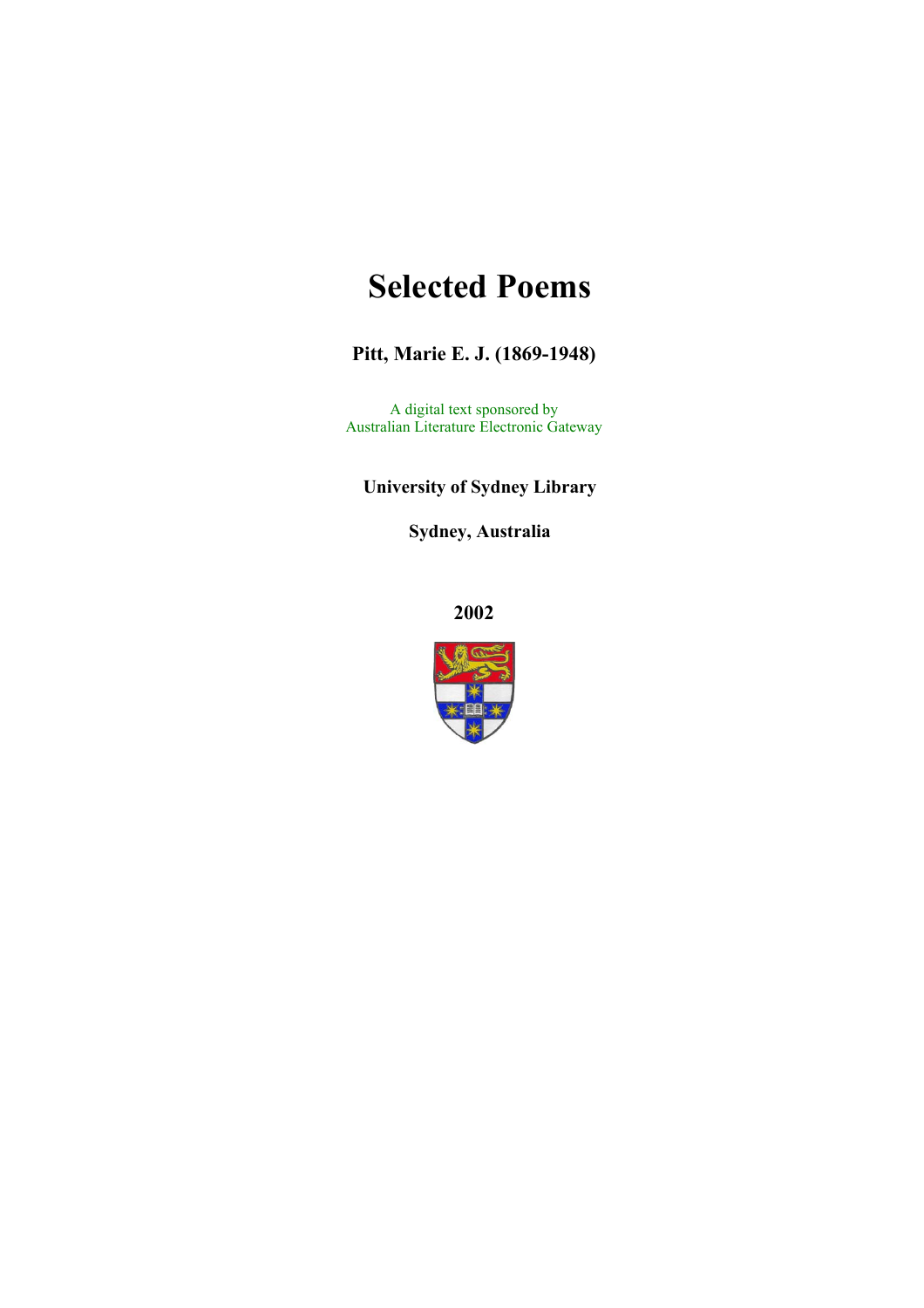#### **http://setis.library.usyd.edu.au/oztexts**

 © University of Sydney Library. The texts and images are not to be used for commercial purposes without permission This work has been prepared with funds received from the Australian Literature Electronic Gateway.

#### **Source Text:**

 Prepared against the print edition published by Lothian Publishing Co. Pty. Ltd. Melbourne and Sydney, 1944

All quotation marks are retained as data.

First Published: 1944

*setis australian etexts women writers poetry 1940-*

#### **Selected Poems**

**Melbourne and Sydney** 

**Lothian Publishing Co. Pty. Ltd.** 

**1944**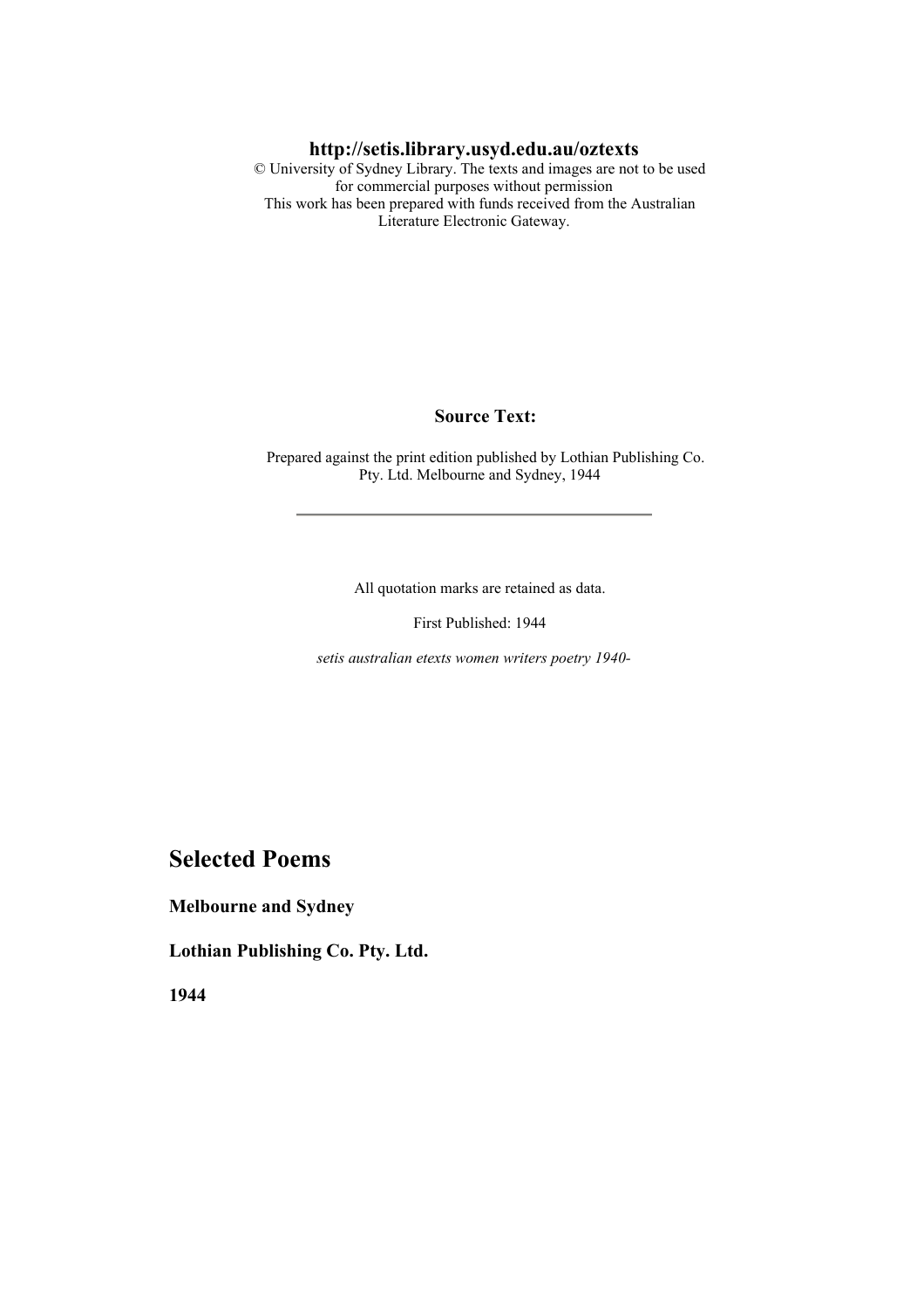**Selected Poems**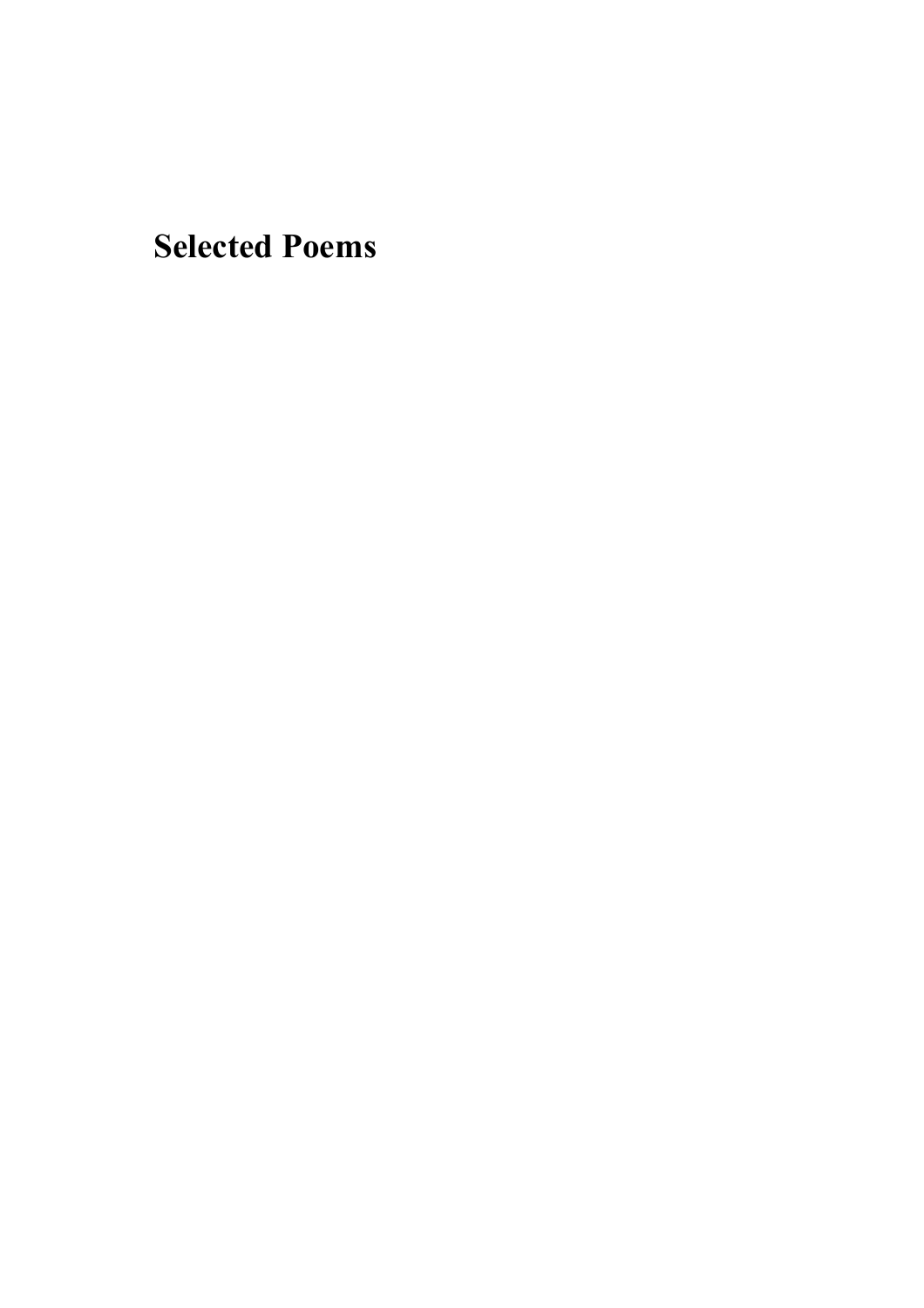## **Ave, Australia**

FLING out her flag to the world and the wrong in it! Thunder her name to the dawn that shall be! Ave, Australia! Name with a song in it — Name of the free! Stars that De Quiros, Dirk Hartog, and Flinders saw Blazing their track o'er the perilous seas, Cross of their dreaming — ensign of a higher law, Break to the breeze! Sons of the vanguard that harnessed the wilderness, Quarried her quick soul from matrix and clod,

Pinioned as eagles to-day in her battle-stress, Go ye with God!

Bearing the freedom that cradled your nationhood, Bearing the honour ye dare not betray, Pledge of the faith that shall shrive a glad earth again, Purged of decay.

Fling out her flag to the world and the wrong in it! Thunder her name to the dawn that shall be! Ave, Australia! Name with a song in it — Name of the free!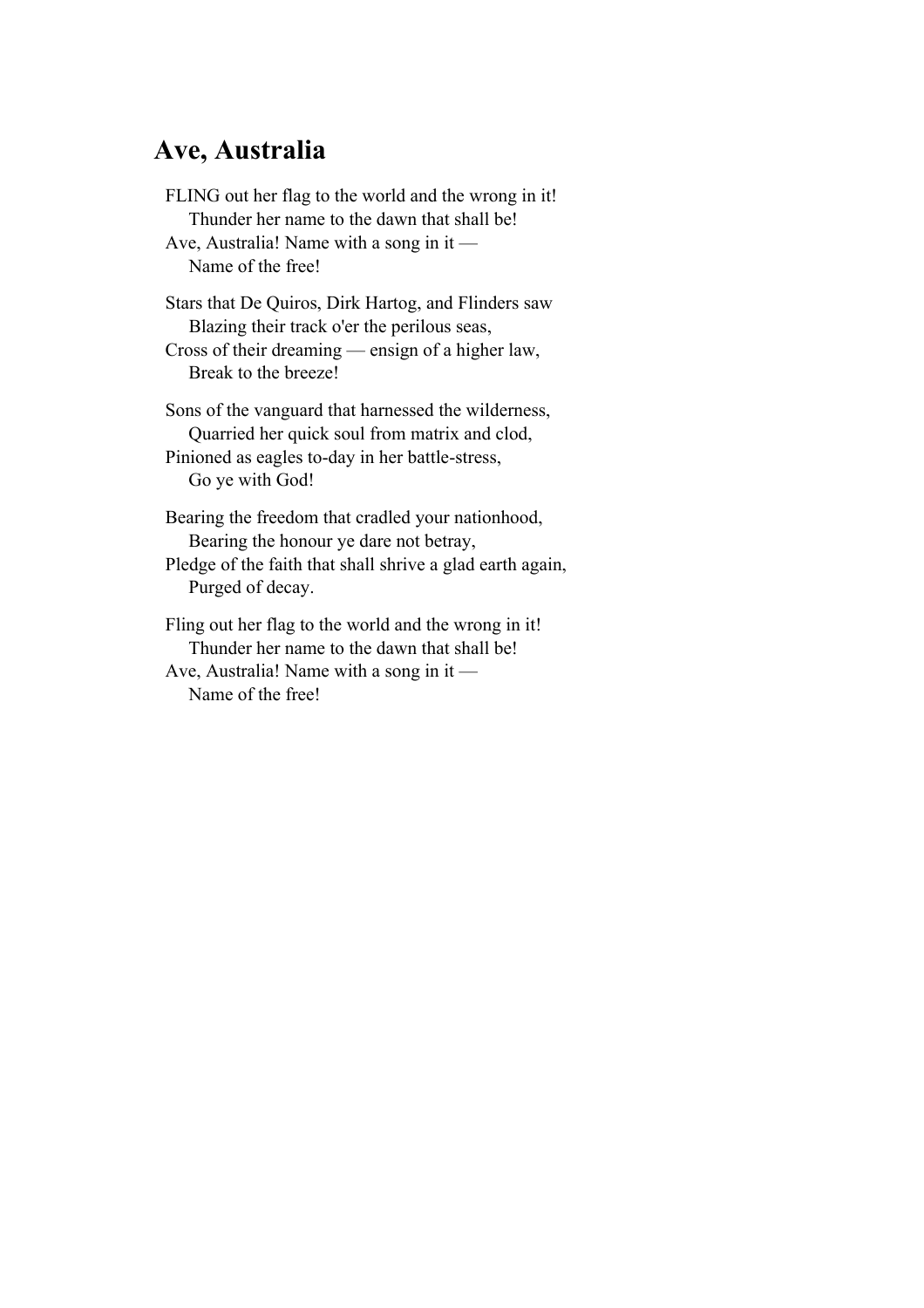## **The Promised Land**

#### **I. DE QUIROS' DREAM**

#### **(Terra Austrialia del Espiritu Santo)**

IN Callao the church bells ring, The pious people kneel and pray, The Mass is said, the sweet choirs sing For "such as tempt the sea to-day." But never merchant sailed so far For spice and gold and ivory, As these who track Adventure's star Across a grey and ghostly sea. Westward they watched them sinking slow Three hundred lazy years ago, Hull down, hull down from Callao For *"Terra Austrialia del Espiritu Santo!"* O was it wrack of wind and wave, Or lost Atlantis of the south Snatched from a wisp of dream that drave 'Twixt black horned capes of doom and drouth, Or was it some prophetic tone From white peaks of that Morning caught When brooding Godhead walked alone And Cosmos quickened at His thought, That all De Quiros' spirit stirred, And wide-winged like a wild sea-bird Followed the Vision and the Word . . . . O *"Terra Austrialia del Espiritu Santo!"* They brought him home across the sea, The craven ones, the mutineers, To sit with Grief and make his plea Through nine and twenty barren years — Just one more ship with swallow wings To beat again enchanted bounds Where the white Cross in heaven swings, And league-long rollers race like hounds Slipt from the leash of pack and floe From kennels of Antarctic snow, To bear him where he fain would go . . . . Ah *"Terra Austrialia del Espiritu Santo!"*

They built the ship, they brought the men,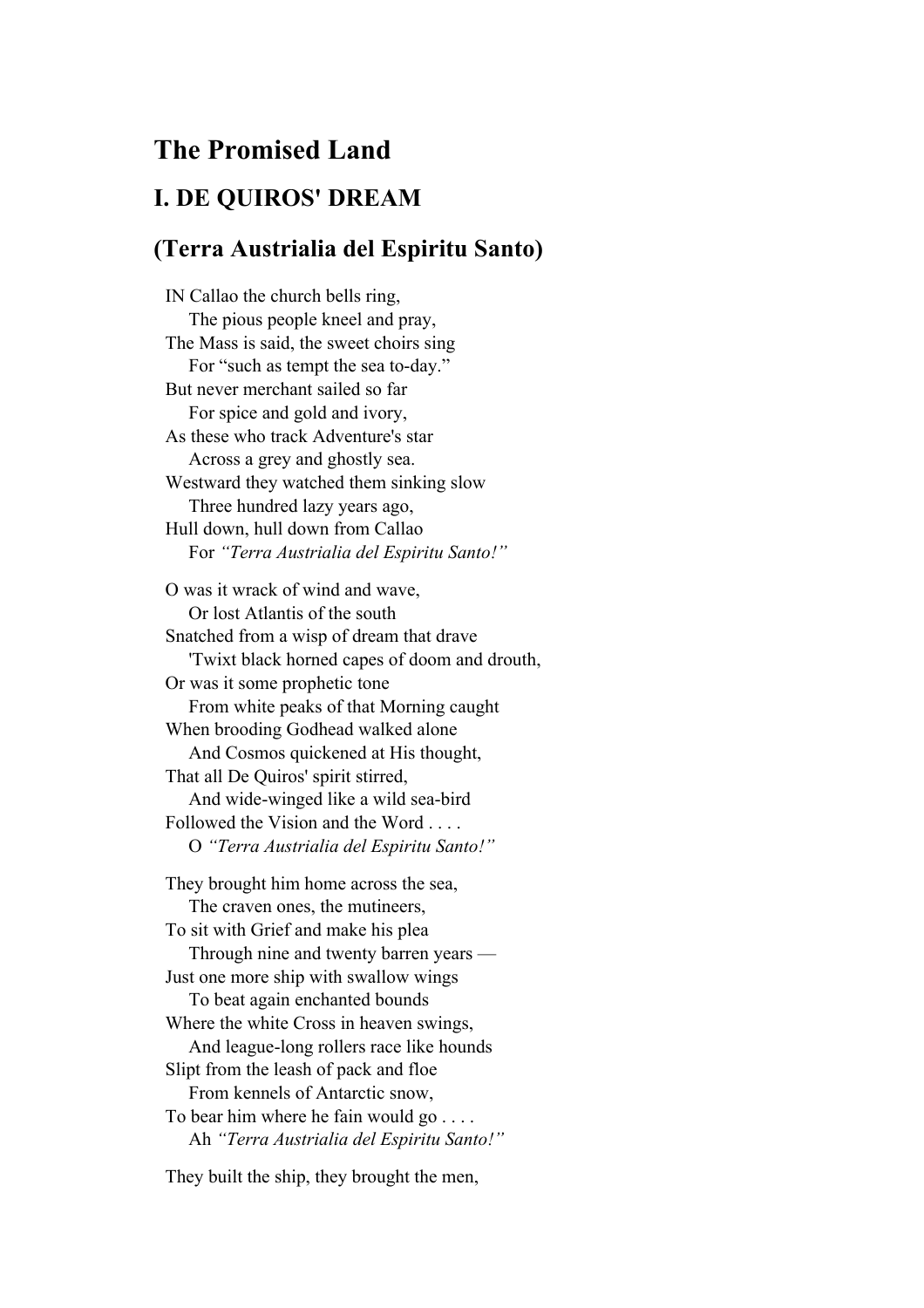They gave the seal unto his hand, De Quiros blessed his God again, And saw in faith his Promised Land.

\* \* \* \* \*

They dipped the flags that very day, They tolled the bells and women wept, His swallow ship at anchor lay, De Quiros, spent with labour, slept . . . . Afar from those enchanted seas That lave the branching coral trees Through all the dreaming centuries By *"Terra Austrialia del Espiritu Santo!"* The dreamers dream their dreams and die; Perhaps with hope their heaven is starred; Their way was rude, their goal was high, The stuff of dreams was their reward. In Lima town of old Peru,

 Lulled by the long Pacific wave, And the soft Trade wind sighing through Green feather palm and belled agave, De Quiros sleeps and men forget; His Cross of stars is blazing yet In thy celestial coronet,

O *"Terra Austrialia del Espiritu Santo!"*

#### **II. THE FULFILMENT.**

#### **Australia**

O late last comer at the feast of nations, Australia, what meats shall be thy share? And what thy measure of the vine's oblations? Or god-like inspiration . . . . or despair? A splendid savage, thou, with loins unwrung, And the proud speech of freemen on thy tongue. Dreaming they found thee, when the noontide splendour Of Europe's pride had dwindled down to grey, When Greece and Rome had sunken in surrender To baser triumphs of a lesser day. Dreaming they found thee, Oldest of the Old, With youth eternal on thy forehead bold.

Winds of the world had waked thy singing sedges Ere Grecian vultures wheeled at Marathon;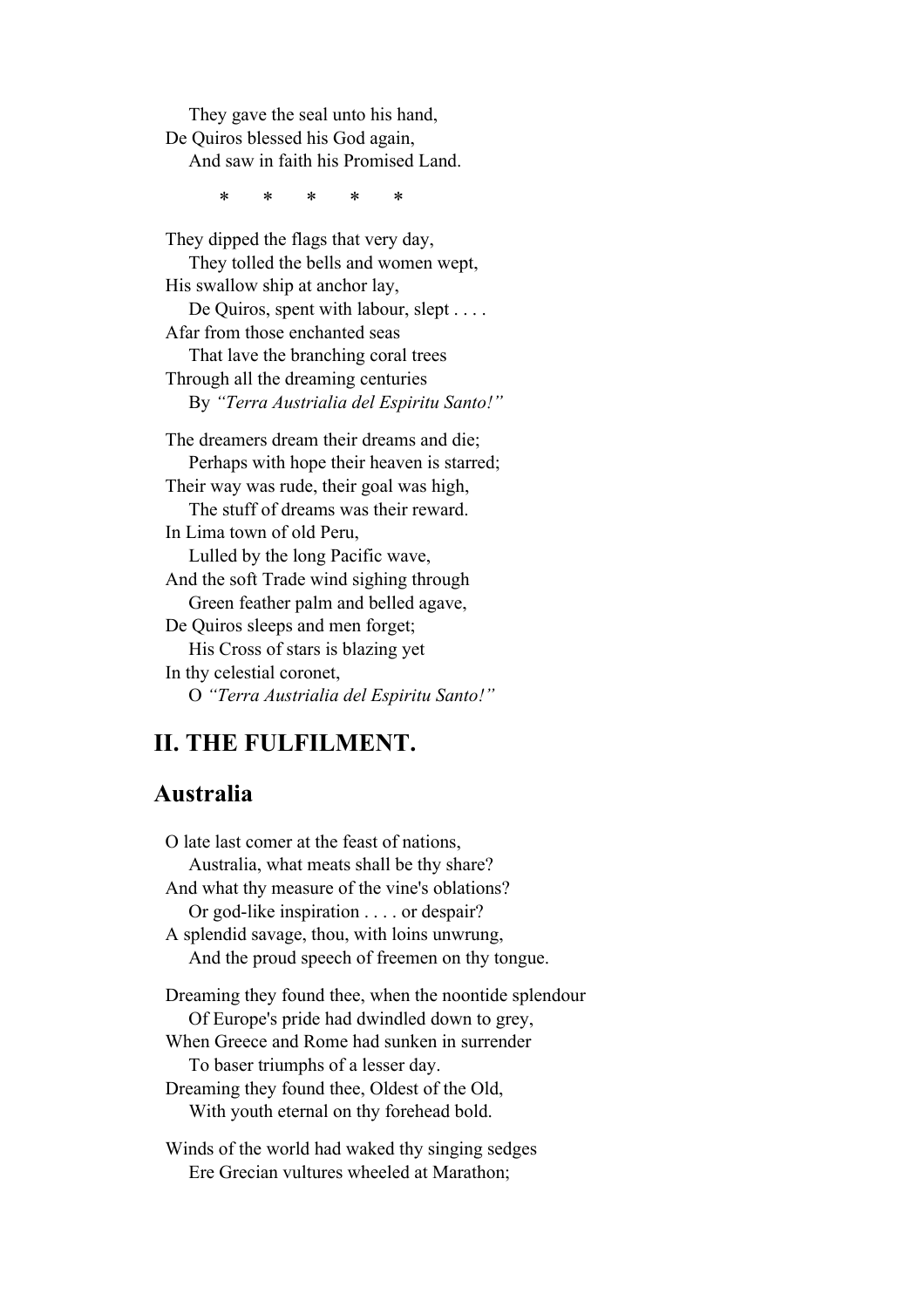Old rivers gnawed upon thy granite ledges When Samson trod the streets of Ascalon Drunken with conquest, and Delilah's grace Betrayed him captive to her conquered race.

Grandeur of grief that man has never measured Presses thy temples like a crown of thorn, Hope that the bounds of dream have never treasured Sleeps in thy heart for peoples yet unborn, Spirit Inscrutable-from whose dim fane A sobbing plover stabs the night with pain.

By hill and cutting, still, with lank hair streaming, Like weed to every wind, thy she-oaks stand; O'er what wild company of fevered dreaming Did their thin music wave its wizard wand? Old fiddlers grey that Time has held in thrall Within a great deserted banquet-hall,

Where long since, all the rippled song and laughter That wakened echo's ecstasy are gone, And fitful minor wails through ridge and rafter For those brave ghosts that jested here anon . . . .

Fisher and hunter, warrior spear and crest, Thy dusky host whose sullen star dips west.

Dreaming they found thee and with hands audacious Had bound on thee old burdens of despair, Dark legacies of darker climes ungracious,

 And growths too grim for Christian land to bear; Deeming thee less for thy long dreaming's sake, Nor reeking of the day when thou must wake;

Deeming thee barren that, unburdened, idled By estrange Saharas of unslaked desire;

Deeming thee worthless that no hand had bridled With tinselled trappings of an older Tyre

O Dauntless One, that proved with scourge and rod, And winnowed men with very winds of God,

What Tyrian stint thy reckless wealth shall measure? What slave-oared galleys thy great cargoes bear? Solomon's hoard grows mean beside the treasure Thy rock and range and river-bed declare; Nor queen of old was clad in garb so fine As clothes the flocks on those far hills of thine.

A chooser thou, not chosen for the spilling Or for the saving as thy choosers will, No empty vessel purchased for the filling,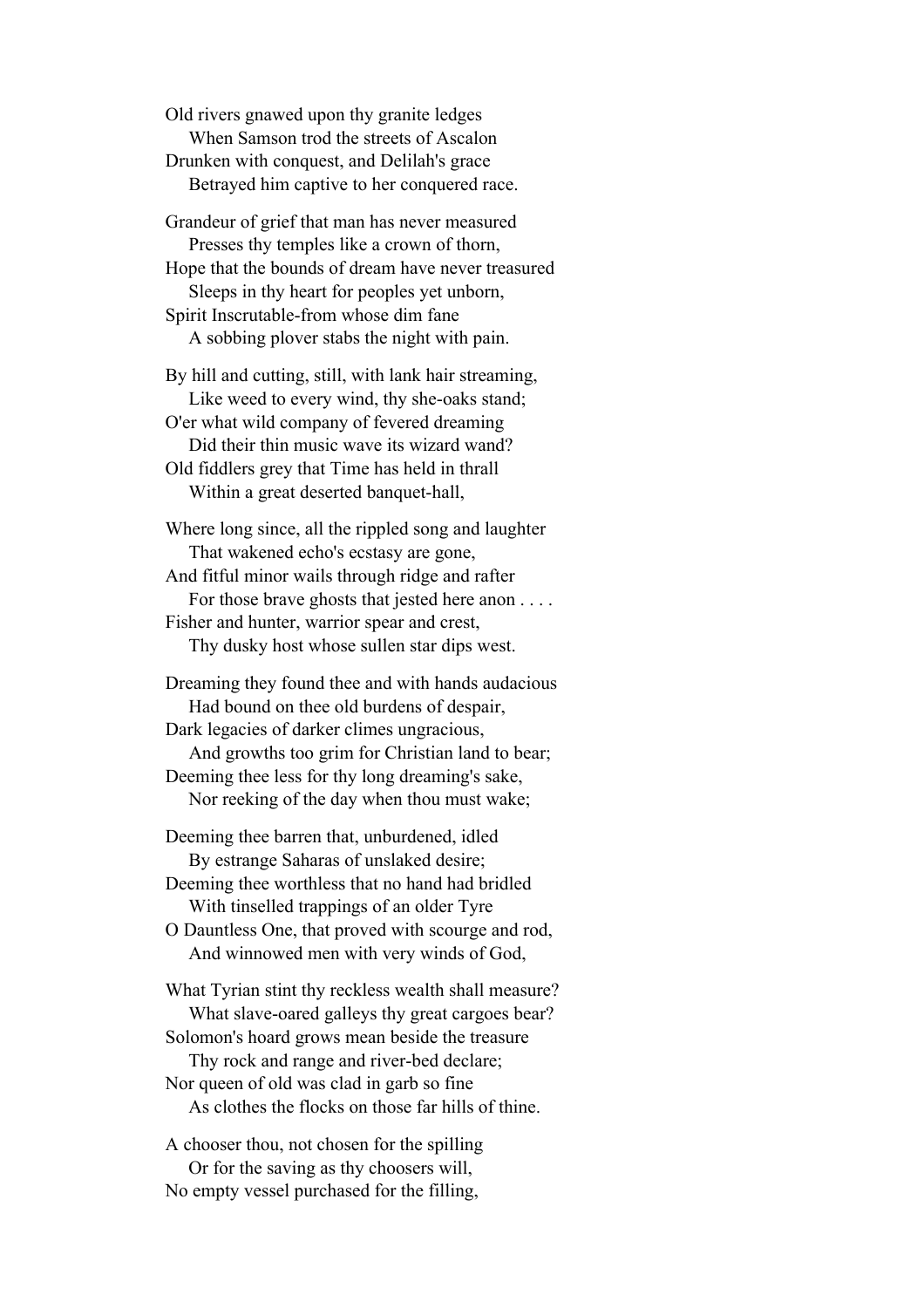Thou beatest out thy haughty purpose still; The witnesses thy solitudes retain .... Grey bones that crumble where they first had lain. Who fared with Fate — who followed a far gleaming, As vain as thy mirage — and bit thy dust — Of English lanes and cool green meadows dreaming . . . . Alone have seen unveiled thy face august . . . . And turned from it with their last shuddering breath To pray for pity at the hands of Death. Priests of thy fierce immensities, intoning Like muffled magi in thy spectral trees, Petulant winds across thy great plains moaning, Whisper thine immemorial elegies; And phantom fingers pluck to Winter's stars The eerie lute-strings of thy black belars. And we thy native-born who waked to wonder Of morning magpies' fluted madrigals, Or trembled when with roll of muffled thunder The mad red horses broke their cloudy stalls, And, where wide wheatland to the river wheels, Swung down with desolation at their heels — Yea, we who feel thy hidden pulses throbbing In great autumnal anthems of the gums, In Banshee winds down sunset gullies sobbing Or red December's braggart battle drums, Thrill to the incense thy great censers spill, Diablerie that melts and mocks us still. For thou art tender, pitiless great Mother, To those who shrink not from thy bitter cup, To those who flinch not in the savage smother Without the courts wherein thy victors sup; Hyssop and honey, yea, for bread a stone . . . . But heart of thy heart, courage as thine own — Who set their tents beside thy grey Gulf Waters, Who tracked the leads that star thy western lodes, Who follow still, brave sons and braver daughters, Where the lean pack-train threads the flinty roads, To wrest from Bush Primeval wine of dreams, Or darker vintage drawn from Lethean streams. Haply it may he that some spark titanic Sprang like a super-soul from those grim years When wrestled with thy janitors tyrannic The splendid spirit of the Pioneers;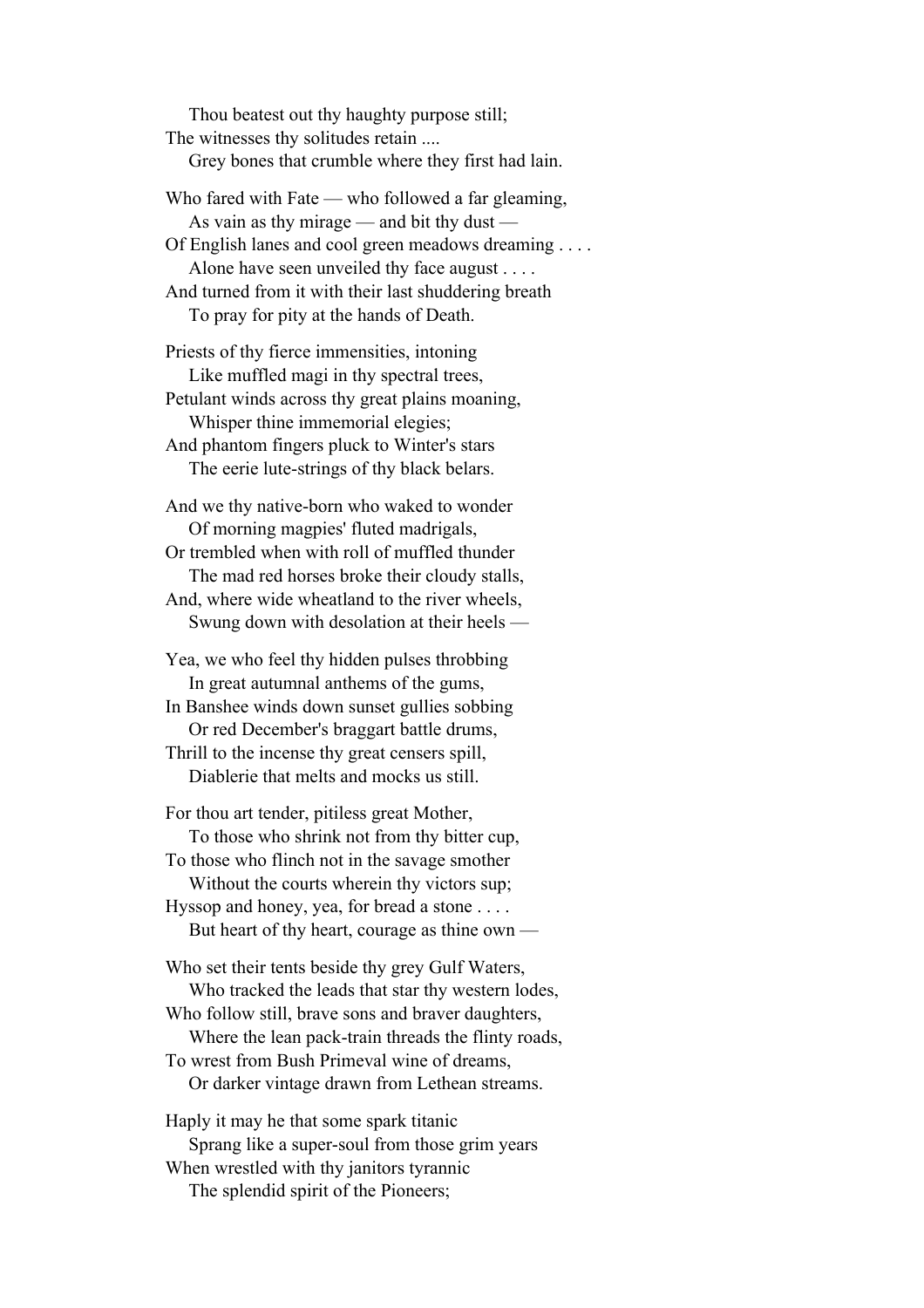A super-soul to write with Time and thee The mightiest page of human history.

Such history as later years' evangels Seeing may trace on some celestial page For calm o'erseeing eyes of the Archangels; And God may smile to see a golden age Ripen beneath thy vault of burning blue To that fulfilment men nor angels knew.

Strange stories of the gods remain to mortals From some dim era when the world was young: Did human error slam the sacred portals Or god-like anger seal the human tongue, That so the link is lost, nor gods nor men

Reforge it on this troubled earth again?

It may be so, yet some diviner story Breathes from thy hills — the Vision and the Word That drew De Quiros with their burning glory Through dark sea-wastes no friendly keel had stirred Move like a pillared flame unto their goal . . . . The Alcheringa of thy dreaming soul!

So from thy dreaming time thou comest, bringing A sun-god race that knows not how to fear, A sun-god race to set new slogans ringing, And bid a sad world be of better cheer; Sons of thy mettle yet all laughter-wise,

With the young light of morning in their eyes.

They are not yet — with unsealed sense discerning The pathless way that points the hidden goal, The lode-star in a clouded heaven burning,

 The under-song in Wisdom's over-soul: They are not yet, in truth, yet who shall say? East from the murk of Europe breaks the day.

Yon night that heavy on the west is lying Shudders, with Cosmic vengeance tempested, O'er shattered shrine and famished children dying,

 O'er women desecrate and manhood sped To fence old failures, buttress craven creeds,

Draconian laws to bind what Folly breeds.

But thou art of the morning — Youth eternal On thee has laid her mantle for a sign; Shalt thou who tasted of a cup supernal Tipple with tapsters of a brew malign? Lift up thy gates and fling thy portals wide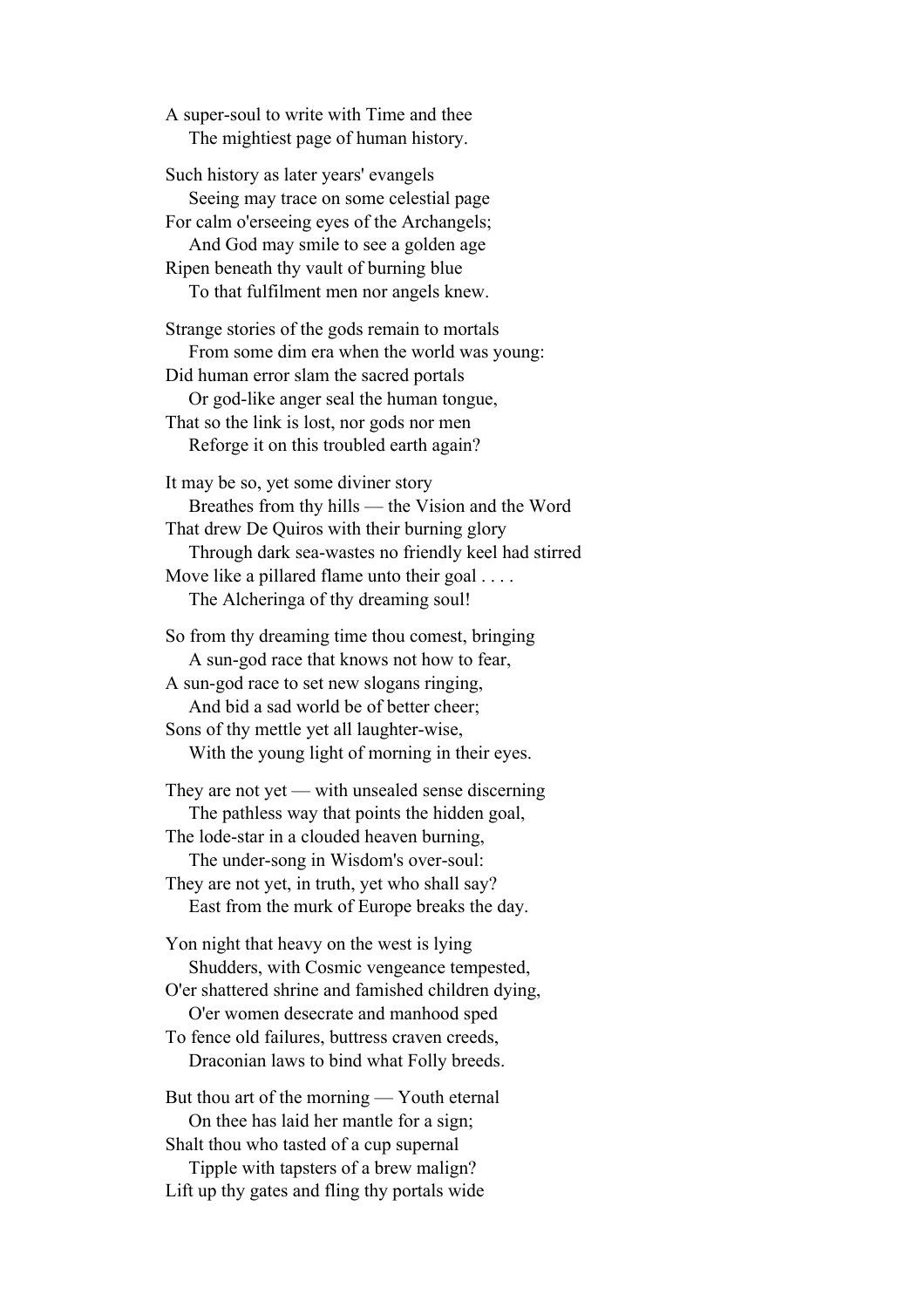For the New Order, purged and purified.

When old lights flicker and old faiths are reeling, From upland fanes floats incense far more sweet, Where magpie matins through thy gums are pealing, And the young winds are singing in the wheat, Than ever shrouded sacrificial rite Of Earth's wan millions climbing toward the light. The gods shall come again, nor shrined ascetic, Nor swagman, poring still thy wayside page, Nor seer nor sibyl know the hour prophetic That brings the coming of thy golden age. When southern Sigurds forth thy Fafnirs drive, Australia Felix, shall the gods arrive. Australia Felix! Yea, by glad seas bounded, Lion of lands no hunters' wiles have won; Till bugler Time the last, "Retreat" has sounded, And o'er the tumult booms the sunset gun, Thy Titan hands shall wrest the secret keys Of progress from the groaning centuries. O Watcher on a sea-washed tower uplifted To the white wonder of the morning star, That sees, beyond the dawn, the Orient rifted With war accurséd and the things of war A blur of carrion wings to cloud the smiles Of the green gladness of Pacific Isles! Lift up thy gates! Still, still there cometh, riding Upon an ass's colt as once of old Unto Jerusalem, a prophet hiding His glory in a humble mantle's fold. Lift up thy gates — a mad world has decreed Its own damnation — Shall thy children bleed? Let the old order go! — new faiths shall quicken, New revelations flood the ways untrod, Levin the vales where old disorders thicken, And Justice shuffles at a monster's nod. Bid usurers and money-changers go . . . . That made our fathers' house a house of woe! Aye, sound the clear call high above the fretting Turmoil of Trade and blood-feud of the West . . . . Let the old order go! — new tides are setting To Eldorados man hath never guessed; And they shall deal no more in fears and hates Who dwell with thee beside the Eastern Gates.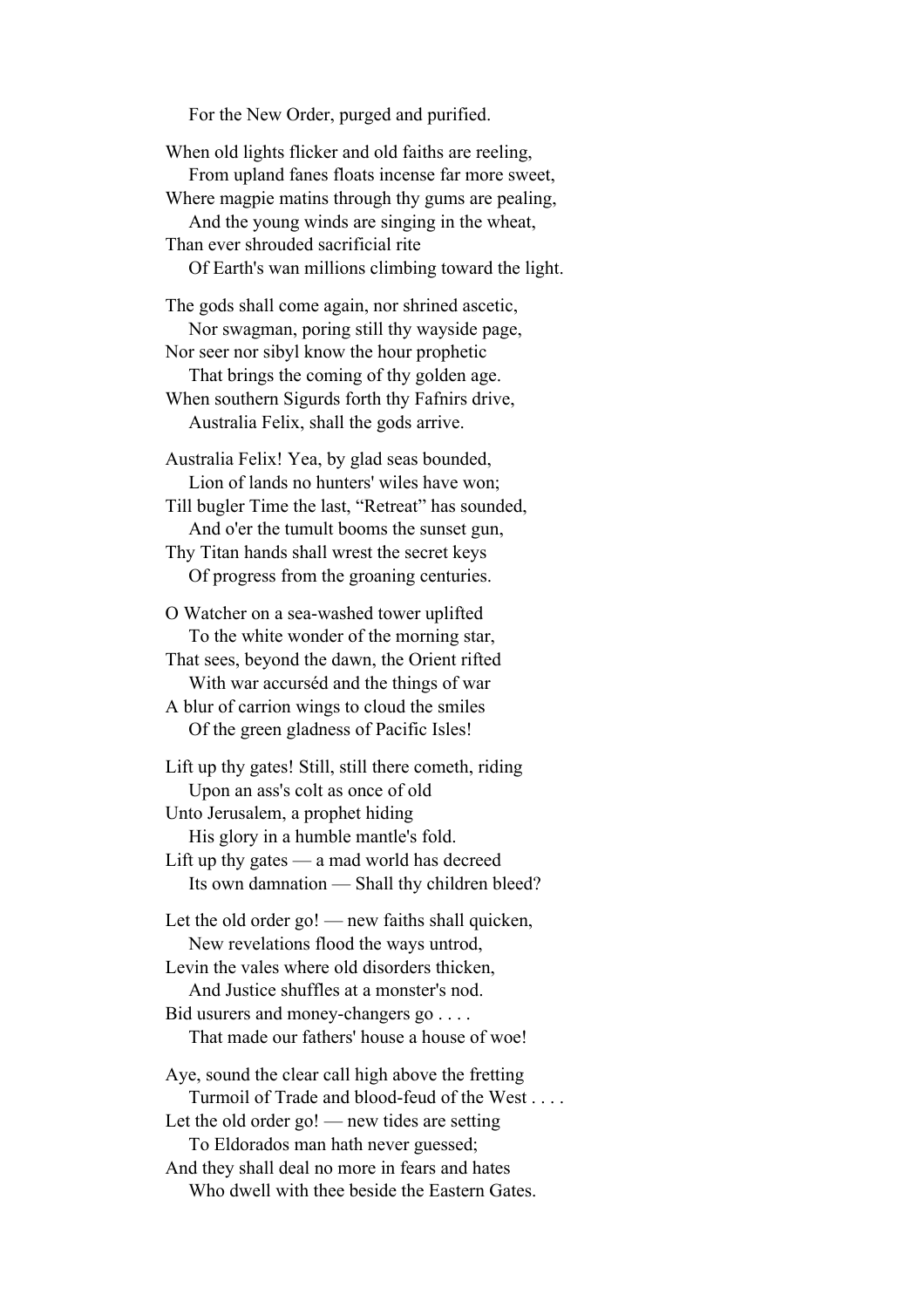## **Autumn in Tasmania**

WHITE everlastings star the peaks again Where mountain moss her living carpet spreads And through the eaves of hollow runnel-beds The soft sad winds of mourning March complain. But yesterday through aisles of tasselled grain Came Ceres singing — now grey gully-heads Give back her grief. Like one in sleep she treads And calls for lost Persephone in vain.

No glad voice answers. Olive-shadowed musk Sheds funeral incense over ridge and fell Where ebbed reluctant day; now like a ghost A haggard moon rides up the eastern coast, And through the silence, like a passing bell, A bittern booms across the caverned dusk.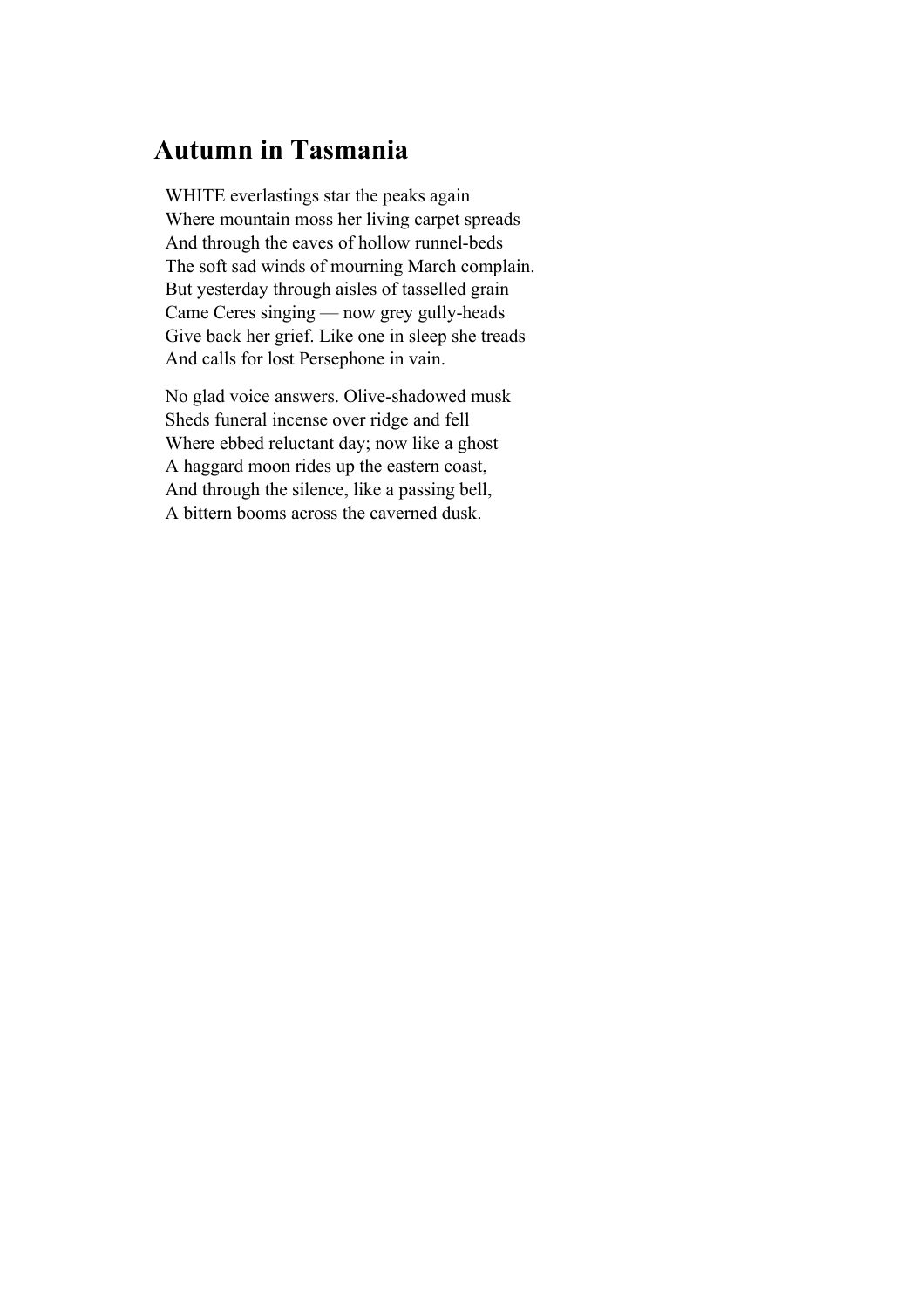## **Doherty's Corner**

THERE'S no bush to-day at Doherty's Corner, Only strange green hills and the glint of a far bay; Time has come like a thief and stolen the wonder And magic of Yesterday. There are no fairies now at Doherty's Corner, Where dusky spider-orchids and wild white daisies grew; Time that stilled the heart of the singing forest Has stolen her fairies too. Henderson's hill is green at Doherty's Corner, But no fairy trips in the dawn or the dusk thereon, Perhaps they died when the old black log and the bracken And the box bushes were gone. They only lived, maybe, in a child's dreaming, For children walk in a twilit world of their own, And the grown folk were ever too wise to listen To pipes by the fairies blown. They used to say it was wind and the bees thrumming Through billows of bean blossom as white as driven foam; But I knew it was not the wind or the brown bees humming Heavily hiving home; For I had heard such music there by the river When never a reed-head rustled and every sense was a-leap — Under the darkened hillside . . . . the little people Singing the world to sleep! For I had heard such piping there in the low light, The queer half-light before the light of the moon, All the pipes of Faëry playing together Down by the old lagoon. O Green Hills, O hills with your alien faces, Fresh as August flowers on the grass of an old grave, Your witch gold has gone with the fairy pipers' Wood-song and elfin stave! You are sad, O ye hills, with your faces lifted, Lit with a young delight to the ache of the far skies! Yea, you are sad as the faith of little children And the sorrow of old eyes.

There's no bush to-day at Doherty's Corner, No pipers will come with pipes skirling again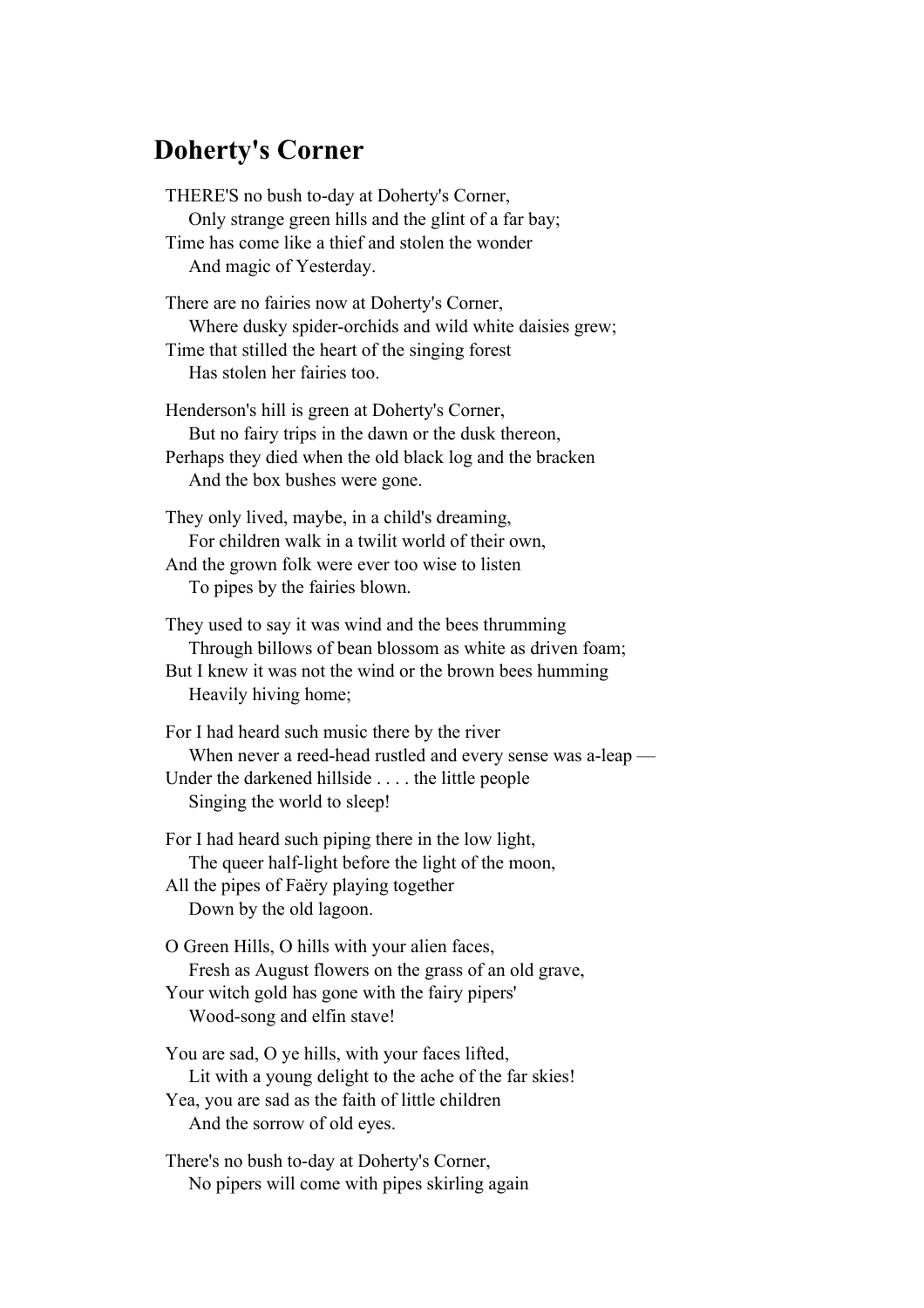To dance for me on Henderson's hill in the moonlight, Or cry in the fairy rain.

It's a kind green land at Doherty's Corner, And new, fair children frolic its hills upon; But once . . . . once in the years that are half forgotten . . . . Once it was Avalon.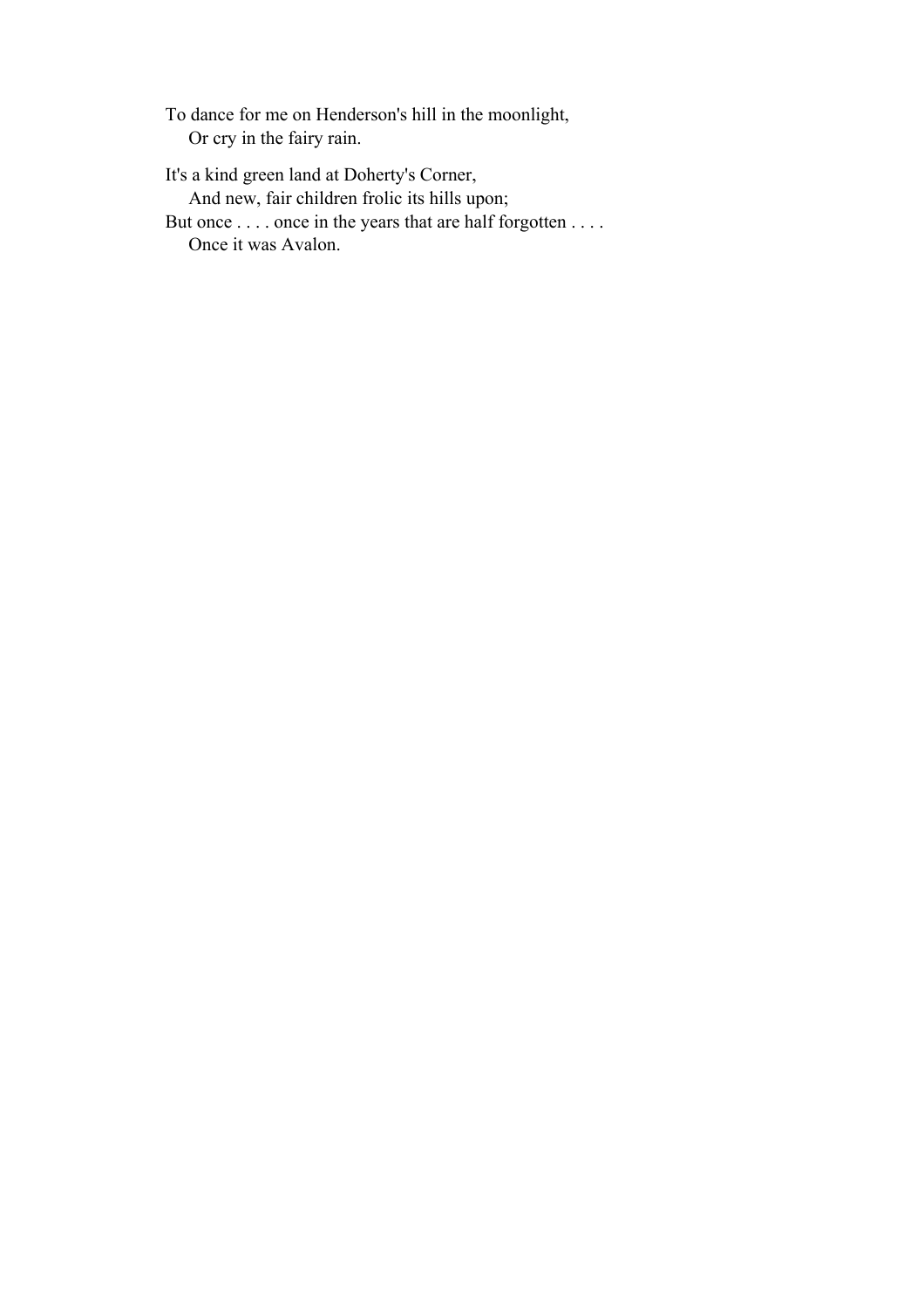### **A West Coast Silhouette**

#### **(Tasmania)**

FAGUS and myrtle!

Spoil of an axe that will ring no more, Heaped on a hearth that has long been cold: Flame-wreaths leaping yellow and bright From the hot red heart of a West Coast fire: And a black Sou'wester screaming without, Hard through the "horizontal" scrub, Like the sibilant hissing of angry snakes, Beating the bole and blighting the leaf, While the pine hut rocked like a ship at sea, And the wall-plates plucked at the ten-inch spikes, Bedded deep in the myrtle logs — O it comes back like a song to my brain: I hear the thresh of the spiteful hail, And I feel the lift of the wind beneath, The forward heave and the lightning lurch And the shuddering gasp like a living thing, As we crouched in the heel of the tempest's grip High on the shoulder of Hamilton!

O, children of softer climes, You that welcome the violets And watch the gold of the daffodil break Its velvet bondage to greet the Spring; That mark the peeping of snowdrop stars (Pale, petulant tapers that bend and blow At the soft caprices of every wind That tosses the tassels of scented snow On the nodding thorn by the garden gate); You, fenced afar with the glad green years From the stress and struggle of iron coasts Torn by the teeth of the hurricane — What should you know of the spears of sleet Stabbing the skin and pricking the veins, And biting the bone as the axe-blade bites To a mountain myrtle's shuddering heart? Or the Fear that sleeps in his frozen lair By the blasted crags of the nether pole, The mad Sou'wester,

Biding the hour that the blind bergs keep, Till a witch of hate at the turn of the moon Wakens her nurseling to ride the gale?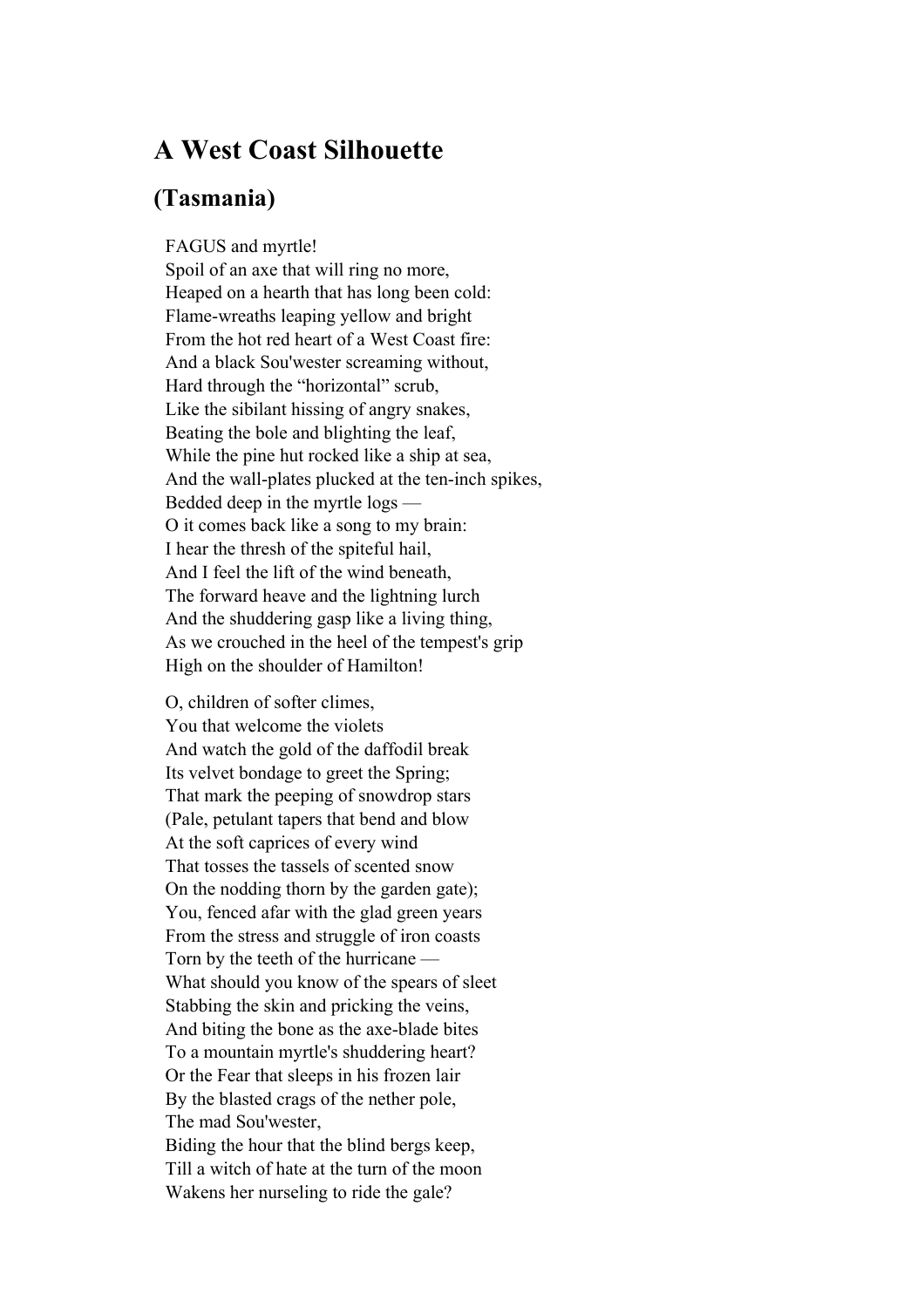And he groans and mutters and swells and comes, (A buccaneer with a voice of dread That rolls like the thunder of muffled drums) Heaping the breast of the great South main With moving mountains of moaning death, And grips the land, As a strong man grapples his mortal foe, In the moonless madness of windy night High on the shoulder of Hamilton.

Grey huts of pine! Starting out from a mist of years, Like sentinel ghosts on a spectral track, In a long procession the years come back, Pale dawn and dawn, Solemn and grey o'er the bleak White Spur; And a wistful wind Whispers its immemorial tale Of griefs that were old when the world was young. Once more I stand — Stand and look west from an open door, With the world beneath me stretching away Far and far as the eye can see To Heemskirk out on the dim sea marge: And hear, now muffled, now rising clear, The jangling note of a single bell And the beat of hoofs, on the corded track, Of the pack-team toiling up from "the Lead"; Yea, hear again Through the hollow hush of the afternoon The brown thrush fluting her madrigal, The axe-strokes ringing o'er ridge and spur, And the clang of "steel" At the change of shifts on the "number four".

O pulsing and thrilling and vivid and near, From the things that are leap the things that were, And Time and Space are shadows that pass Like cloud-furrows over a field of rye, As I drowse and dream of an open door Of a pine hut set by a bridle-track High on the shoulder of Hamilton.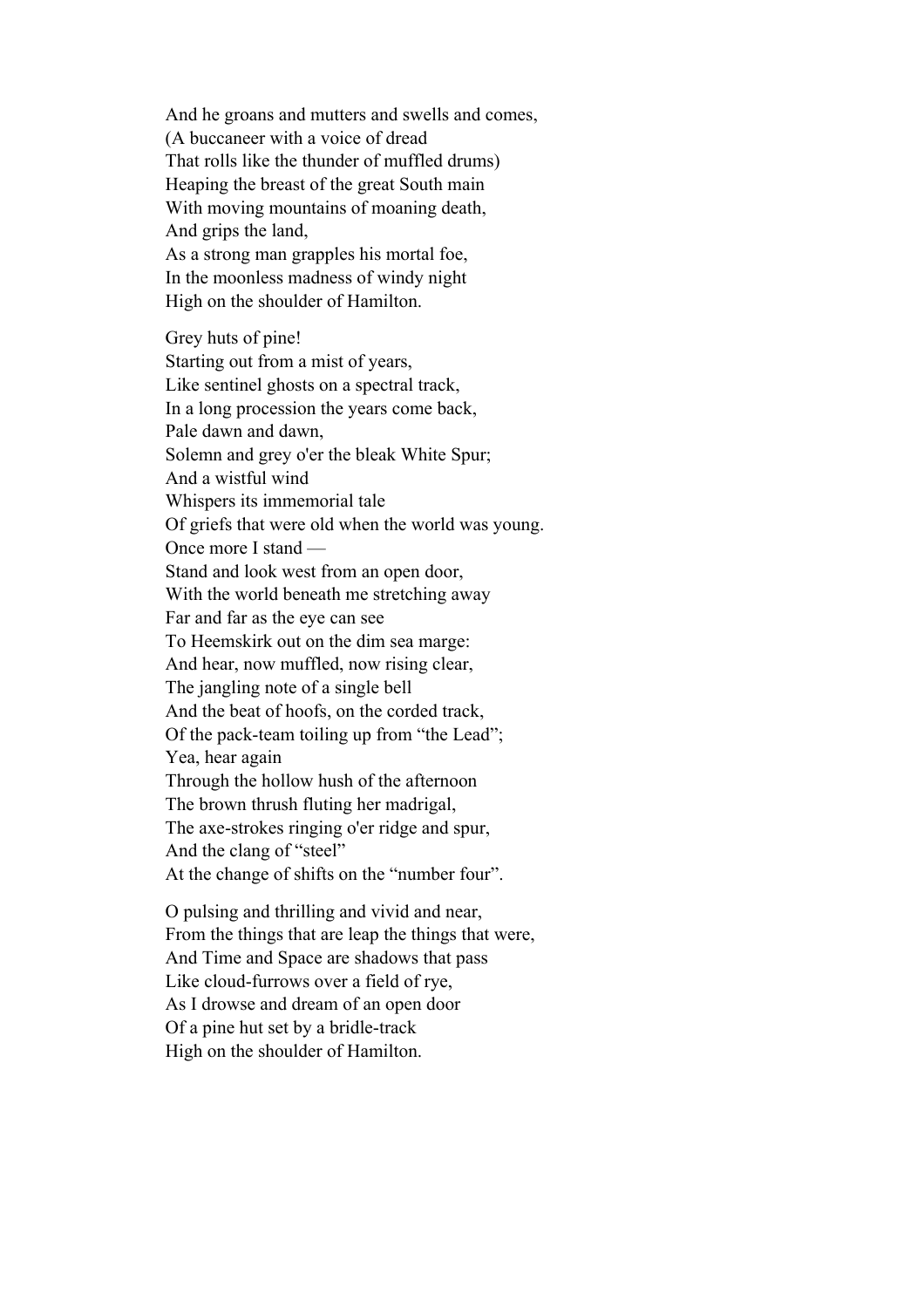## **Ballade of Autumn**

DOWN harvest headlands the fairy host Of the poppy banners have flashed and fled, The lilies have faded like ghost and ghost, The ripe rose rots in the garden bed. The grain is garnered, the blooms are shed, Convolvulus springs on the snow-drop's bier, In her stranded gold is the silver thread Of the first grey hair in the head o' the year. Like an arrant knave from a bootless boast, The fire-wind back to his North has sped To harry the manes of a haunted coast On a far sea rim where the stars are dead. Wistful the welkin with wordless dread, Mournful the uplands, all ashen sere— Sad for the snow on a beauteous head— For the first grey hair in the head o' the year. Time trysts with Death at the finger-post, Where the broken issues of life are wed— Intone no dirges, fill up the toast To the troops that trip it with silent tread, Merry we'll make it though skies be lead, And March-wind's moan be a minstrel drear— A truce to trouble!—we'll drink instead To the first grey hair in the head o' the year.

South Esk sings on where the furze-fires spread But we'll mourn no more as of old, my dear, When gorse flames golden and briars flush red With the first grey hair in the head o' the year.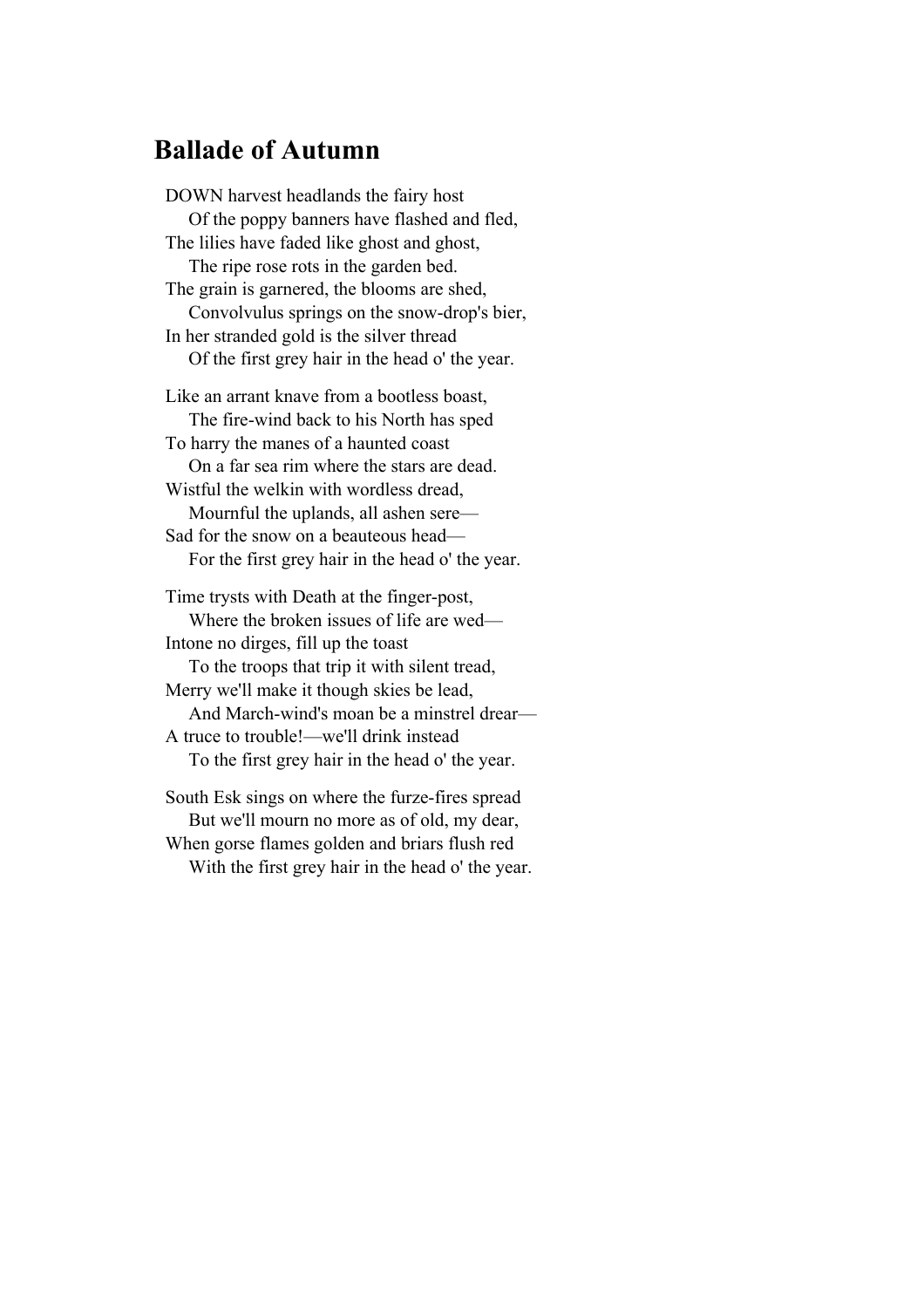#### **Tale of the Old Coast Road**

THE big road-cars come flashing through like shuttles, south and north, By Bishopsbourne to Launceston, by Sassafras to Forth, And watching, in a waking dream, I hear the murmur grow, The music of the Coast Road stream of fifty years ago; The hillsides answer wheel and whip, wild echoes swell and fail, As heavy o'er the blacksoil dip she comes, the Royal Mail— I hear a loafing wheeler snort, the toiling leaders strain, "From Table Cape by Devonport for the town of Deloraine".

\* \* \* \* \*

And this the tale they told to me when the children were abed, And on the broad hearth merrily the little flames ran red, How in the old south room he lay and drove his coach and four As once he drove it every day, as he would drive no more. They tied the reins to his bed-foot, and in a land of dream He raced his horses neck and neck against a phantom team; Four blacks behind a leader pale as the white moon at the wane, A coach without a passenger for the town of Deloraine. Upon the big white leader's back a muffled horseman rode, His head was down, his rein was slack, all loosely he bestrode;

No word of answering cheer he spake unto the sick man's hail, Nor dallied he with whip or brake beside the Royal Mail; What hot-head dared so rash a test? But woe the day or weal, The old man's fighting soul confessed a foeman worth his steel, And fiercely girt him for the fight while in life's silver chain Death wove his dusky strand that night on the road to Deloraine.

And now he flogs them up the pinch black reared against the stars, And feels her lifting inch by inch to creaking swingle bars; And now across the stiff red loam he nurses them by fits, Or feels them as the whip cuts home hang heavy on the bits. But still the four black steeds come on behind their leader grey, They fell behind him at the Don, they chased him thro' Torquay; And starting from a broken sleep he takes the lead again And swings them 'cross Rubicon for the town of Deloraine.

The wan moon hid a wistful face behind a granite crest, Orion, Taurus, Pleiades, sank seaward down the west; The sick man drowsed and drifted far from earth and human cares, And paled the startled watchers at a footfall on the stairs; A young wind whimpered at the pane of griefs that never slept, And wild and white across the plain the keening plovers swept, But in his sleep the dreamer smiled, belike he drove again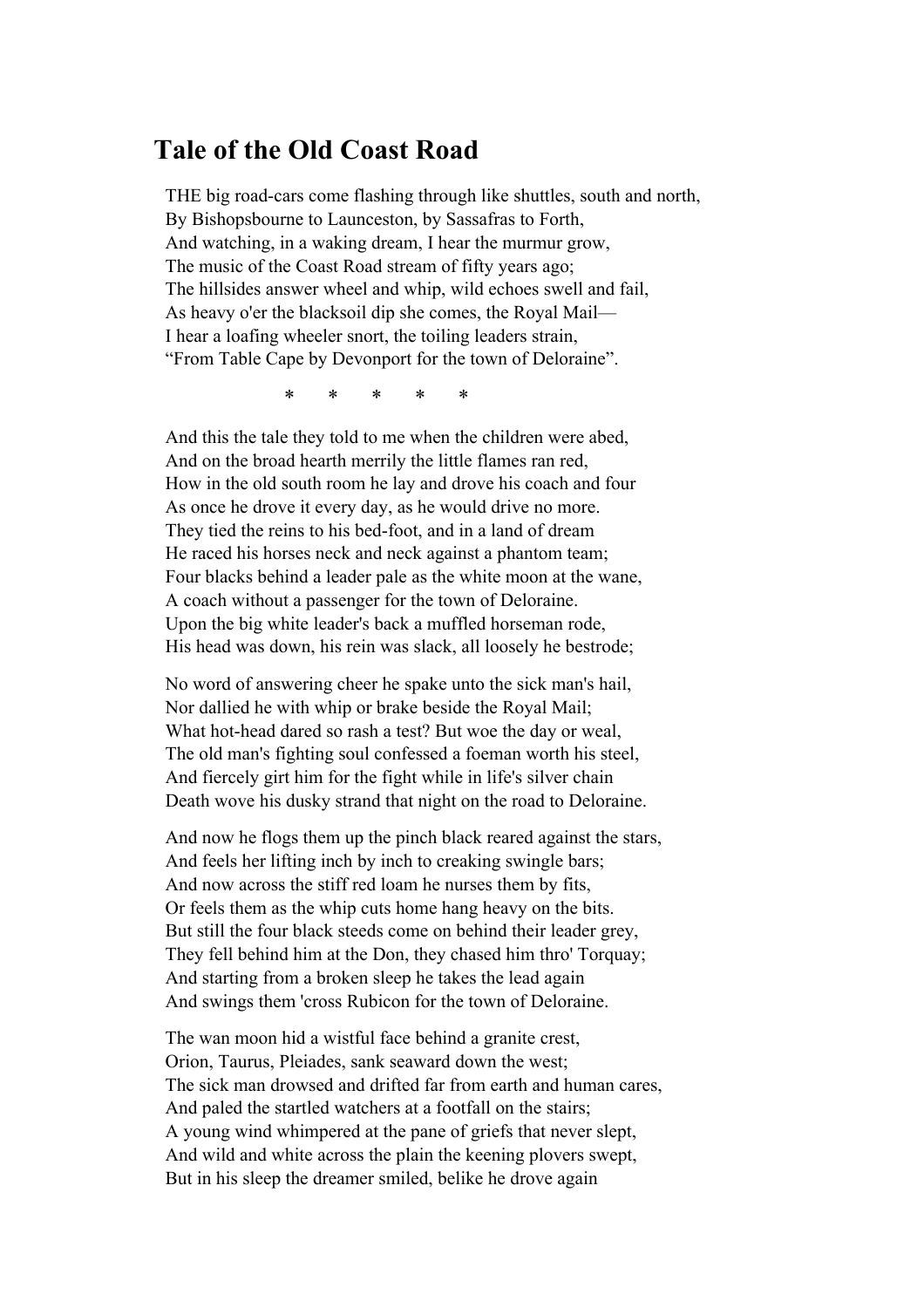From Table Cape by Devonport for the town of Deloraine.

Upon the hearth the leaping red had dwindled ashen grey, The nurse was nodding by the bed, and eastward broke the day. All sudden stirred he, and his eyes strained backward thro' the gloom, "They're here; they'll block us on the bridge; make room, I say, make room! What dam foaled yon white-livered brute that gallops in the lead! Who rides there! Answer, or I shoot!" His voice shrilled like a reed. "The bridge! The bridge!" His sobbing breath rose to a shout of pain— "The bridge is down!—'tis us or Death to-night for Deloraine!"

"Get over! Up! Get up, my lads! So . . . . h-steady . . . . pull away; We've left them at the Rubicon, the rest is only play." But still beside him in his dream the big black horses came, And still he flayed his sweating team, blind, desperate, but game. "Pull off!" his voice was harsh and high. "Back, madman, back! . . . . too late! The wheel's gone; God! the mail!" . . . . then strong, exultant and elate His voice rang in defiant cheer high over Death's domain— "She lifts! . . . . She's free! . . . . What ho! the lights!—the lights of Deloraine."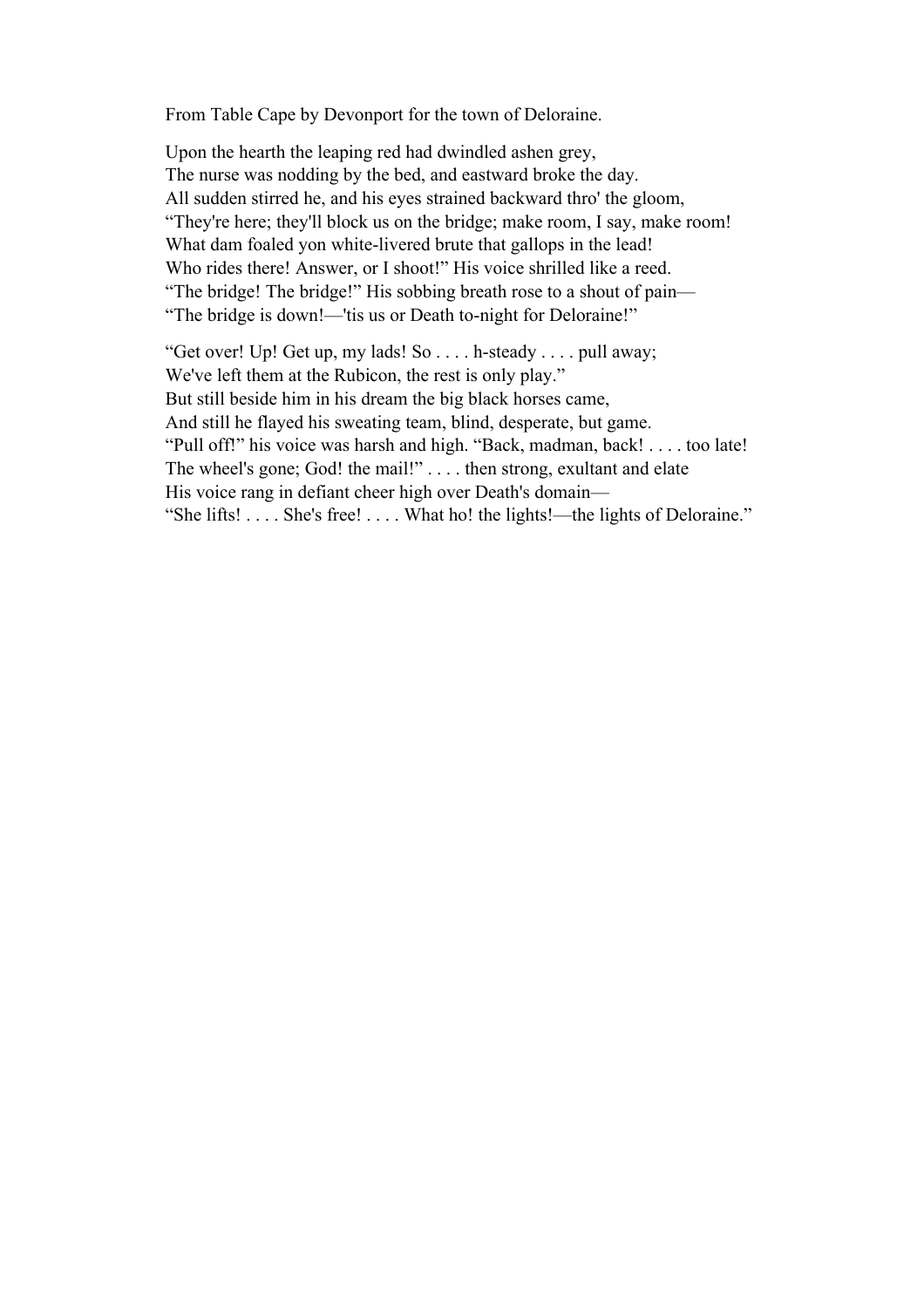## **Spider-Orchids**

STILL they stand upon the hillside and the low sun glances On the little elfin faces all begloomed to ashen grey; O never hand is lifted nor a light foot dances For the fiddle-bow is broken and the fiddler far away . . . . Lost and gone and half forgotten down a long dead yesterday. Once they tarried on the hillside when the world lay sleeping, (O, the tide was at the turning and a low moon at the wane!) And a sudden mist came o'er them and a low soft weeping And the Grey Woman touched them, and they never laughed again Or danced beneath the moonlight on the hills of Vandiemaine. So they crouch like little children till the blind fear passes That stole their merry music and stilled their dancing feet, And left them there for ever with the thin wild grasses That whisper them at midnights and moan in noons of heat Of the old things, the kind things, that were so dear and sweet. Far, far the hills of Faäry, and the slow tides turning And the great white moons of men are as hollow winds that blew ... O the little wistful faces and the wee hearts burning To pluck the magic moon-grapes and gather honey-dew That only white immortals and the fairies ever knew!

Will they waken once, I wonder, to a wild horn blowing When a little lost wind whimpers and the Cross is leaning low? Will they see the lamps of Faäry down her green glades glowing? Will they hear the taut strings throbbing to a newly resined bow, And go dancing, dancing, dancing, spilling laughter as they go?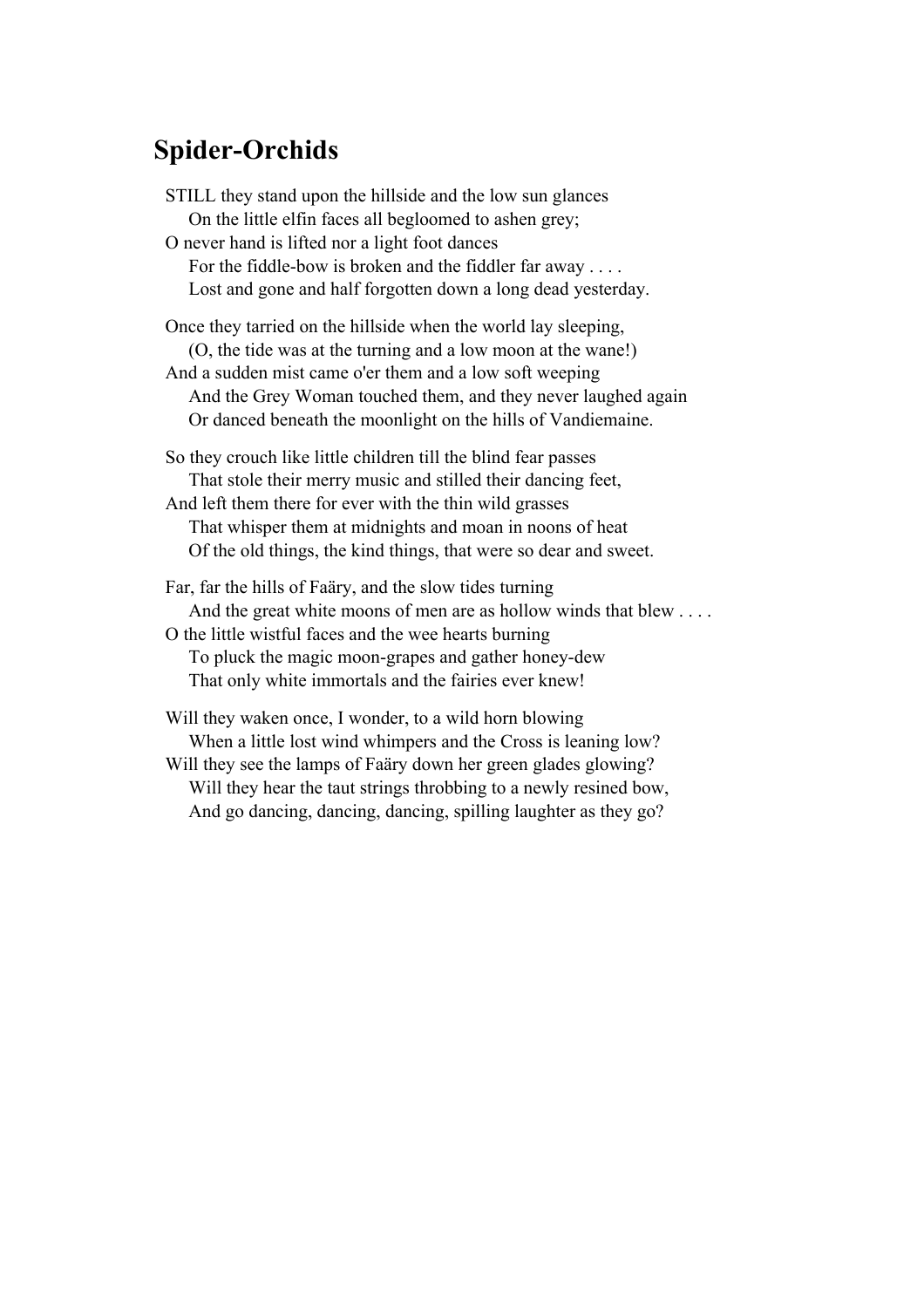#### **Vagrant**

BITTER bites the bleak wind, But I must go my lone, Trampin' down the black road, Restin' on a stone.

Kisses in the bird's song An' gold upon the whin— Och, shame upon the old law That called poor Love a sin!

Once I had the gay heart That never care could drown, An' the dancin' feet o' me Light as thistle-down,

In an' out the turf rigs Free as swallows flew; Singin' went the world then, An' I went singin' too.

Once I dreamed o' kind fire On a clean hearth-stone; But, wirrasthrue, the cold winds They cut me to the bone.

Times I dreamed o' one man Of all the world o' men; But well the day or woe the day, 'Tis I'll not dream again.

Times I dreamed o' wee folk Singin' round the fire, But och, the world's a cold place For them without a sire.

Berries on the brown briar Speed the fallin' year; Sowin'-time was song-time— Now the winter's here!

Robin at the day's heart, Sloes upon the thorn, Curlin' blue o' turf smoke— Och, that I was born!

Sorrow rides the bleak wind, An' I must go my lone,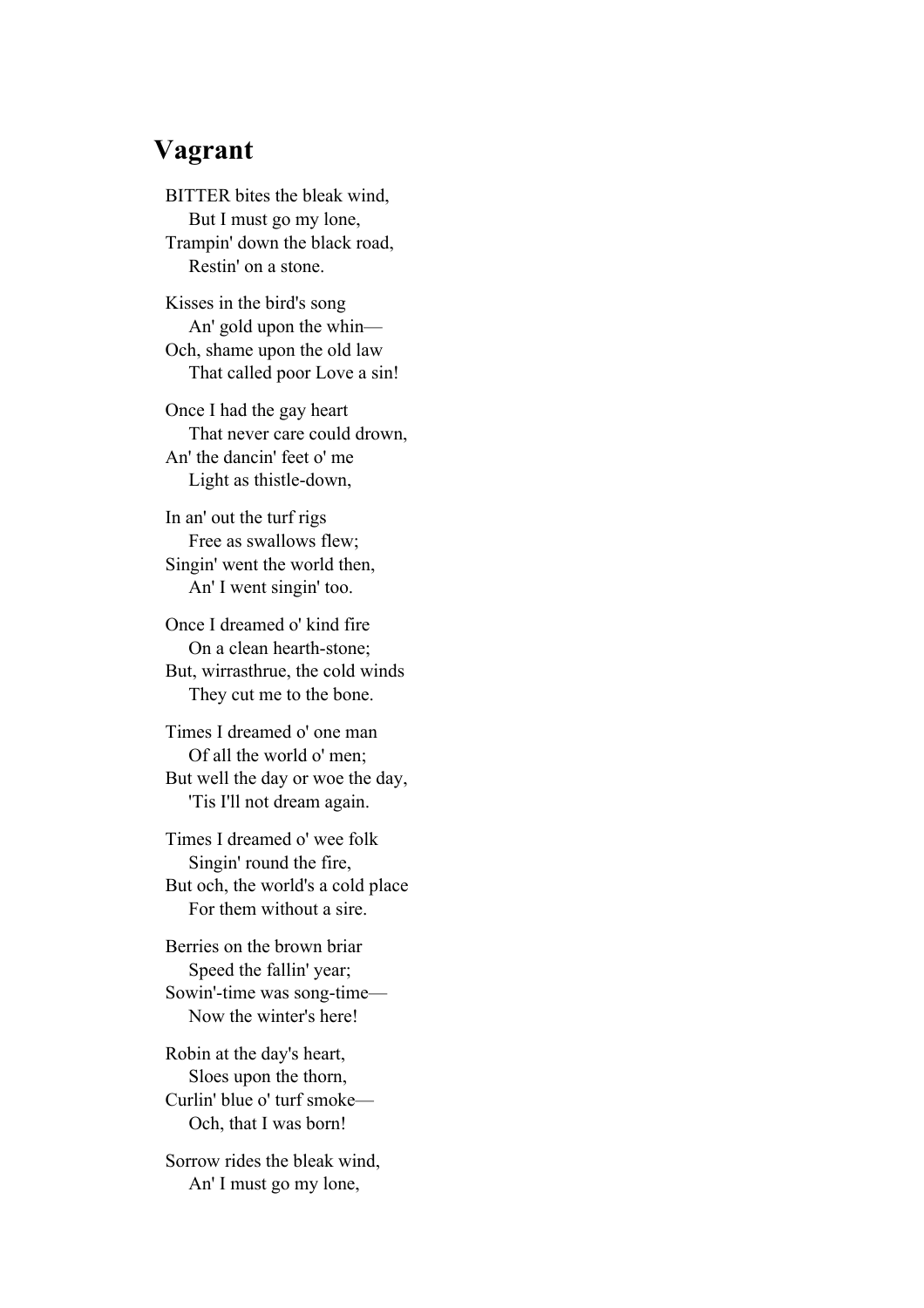Trampin' down the black road, Restin' on a stone.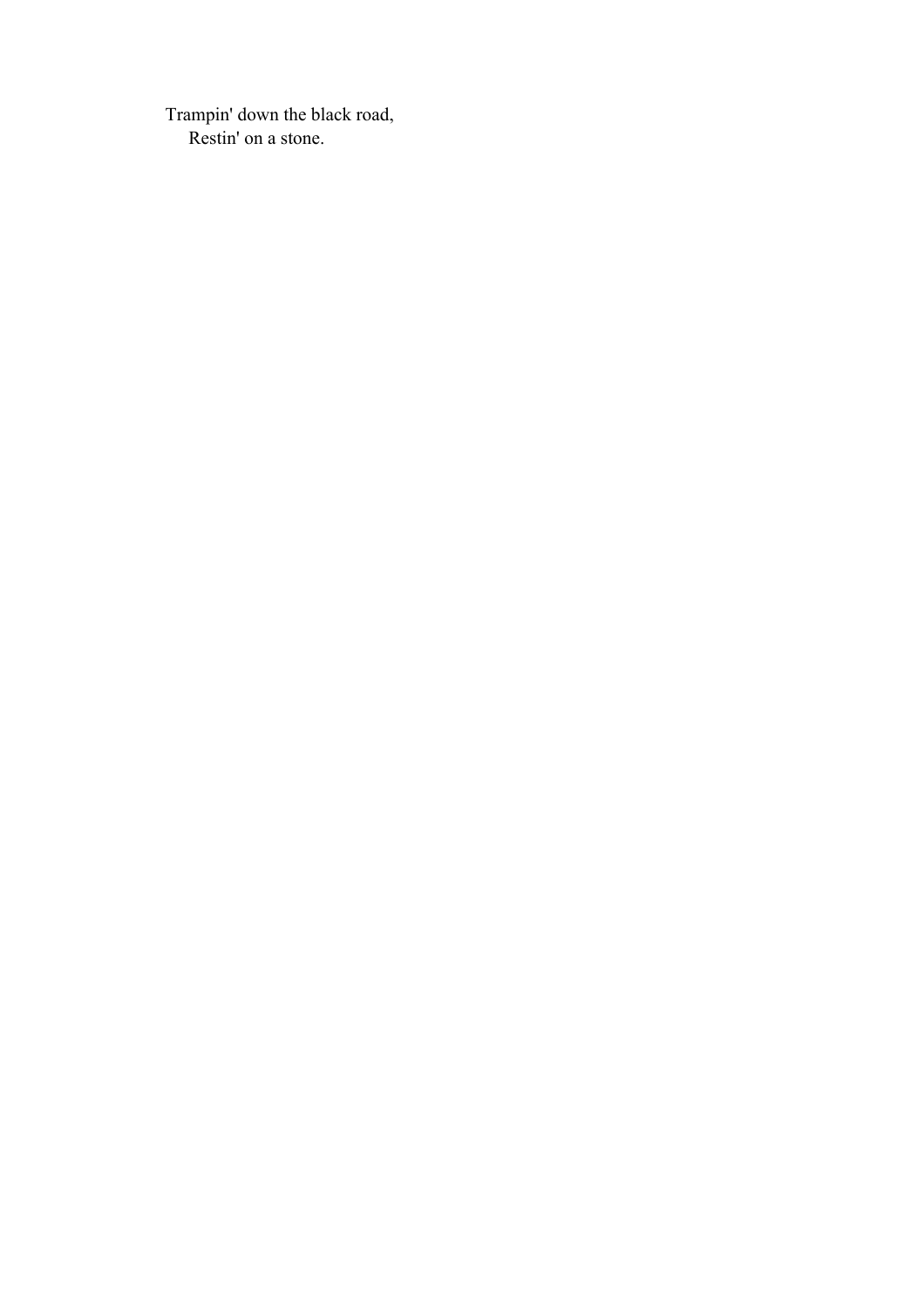## **Ode To A Pallid Cuckoo**

AT what black tarn of unavailing tears, Rock-bound, remote, Hast thou deep drunken through the iron years Till, note by note, Its mortal anguish falls like molten spears Of trembling music from thy golden throat? There is no grief in this young land to break Her singing gold With mournful minor wrung from hidden ache, Old, ages old; Yet singest thou for some old sorrow's sake The saddest story song hath ever told. Bringest thou still from some mysterious place Of asphodels, And tideless beaches of an older race, And long-breathed spells Whose ecstasy and anguish interlace Like drifting desolate tones of wind-blown bells, Some broken legend homeless winds have keened, Some odyssey Of baffled ships in bitter seas careened Eternally— Salt-bitten sails and battered bulwarks greened With the cold creeping gardens of the sea? Or where dark-limbed magnolias, hushed and filled With peace divine, Lift ivory bowls from which great winds have spilled The magian wine, From harp aeolian some dire tempest stilled Plucked thou the enchanted song and made its sorrow thine? When drowned Atlantis foundered steep by steep, Nor kindly Noon Nor Dawn nor Dusk could break her weed-wound sleep, Nor the white moon, Swelled first o'er that forlorn and empty deep The haunting notes of thine immortal rune? Or did some lovely Trojan woman's soul, From Ilium Travailing toward her dark predestined goal,

Splendid but dumb,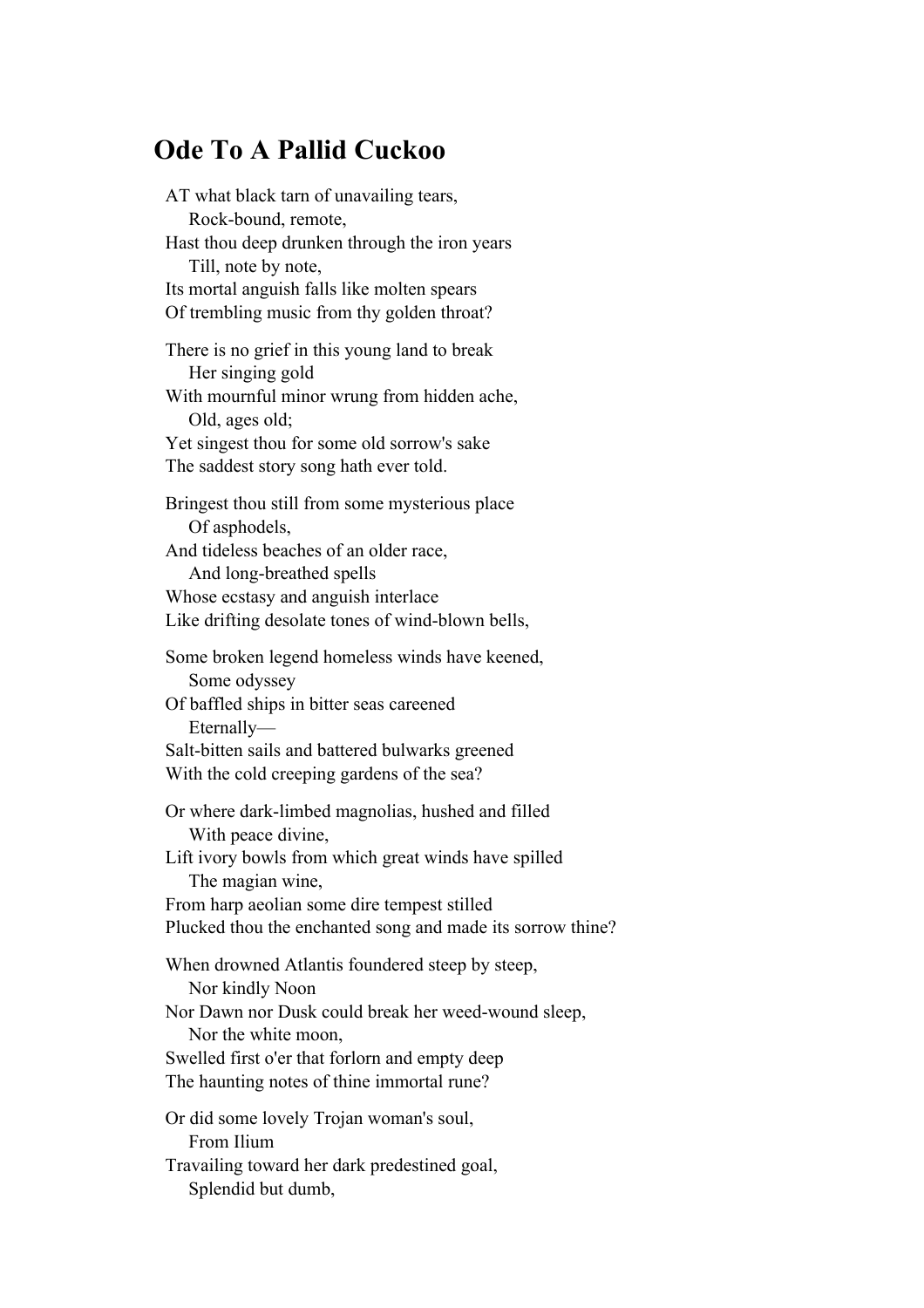Conjure thee from the gods' inscrutable scroll, Her templar and her troubadour to come?

Or when the dying Prince of David's stem Bade the triced thief To sup with Him in Heaven, nor condemn Man's vengeance brief . . . . On that wan hill by walled Jerusalem Caught'st thou some cosmic chord of sempiternal grief,

The ache of all the ages that have run Whence none dare ask, The moan of dreadful wheels of Being spun In endless task, For amnesty of blind oblivion . . . . The wail behind Creation's smiling mask?

What ages wrought with cunning sorceries The thing thou art?

As isle and isle set wide in sundering seas We are apart,

Yet thou, clear calling in these Summer trees, Hast told the sorrow lying next my heart.

Ah Summer trees! Ah Bird-song bitter-sweet With human loss,

Here where but now was fern and cool retreat Of flower and moss,

I see a vision of pale piercéd feet, And Mary crying underneath the Cross.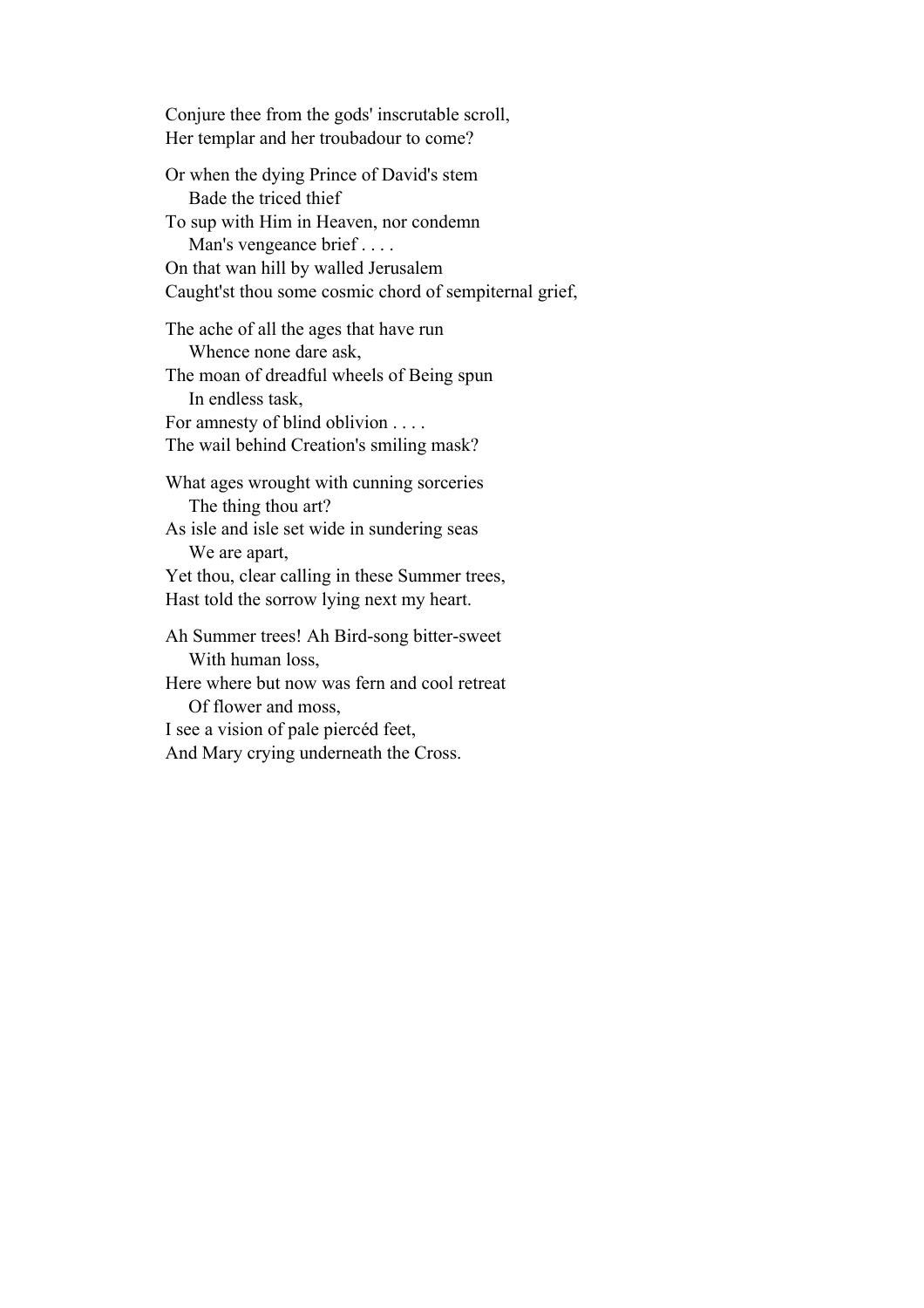## **Ballade of Bitter Memories**

WE build and gather, in vain, in vain, Tempests of Chance with our castles play, The weevil winnows the gold o' the grain, Gold o' the morning glooms to the grey. Shall we weep for our idols of painted clay, Salt dews of sorrow the sere blooms wetting? Nay, gods of the desert of Dreadful Day, Give us the gift of a great forgetting! The hemlock cup to the dregs we drain, But the lotus islands beyond the bay On the purple twilight are scarce a stain, And the fairy boatmen are far away; Baffled and blind and athirst we pray! From the fitful fever and slow blood-sweating, Gods of the desert of Dreadful Day, Give us the gift of a great forgetting! A twisted shard and a rusted chain, A dying camp-fire beside the way, A smoke-wreath blown to the blue of the plain,

 A swan-song flung to the vast for aye— Was it spectral hands on the strings astray, Or a wistful wind at the casement fretting? Gods of the desert of Dreadful Day, Give us the gift of a great forgetting!

Youth is a trust that the years bewray, Life is a canvas of Fate's vignetting— Gods of the desert of Dreadful Day, Give us the gift of a great forgetting!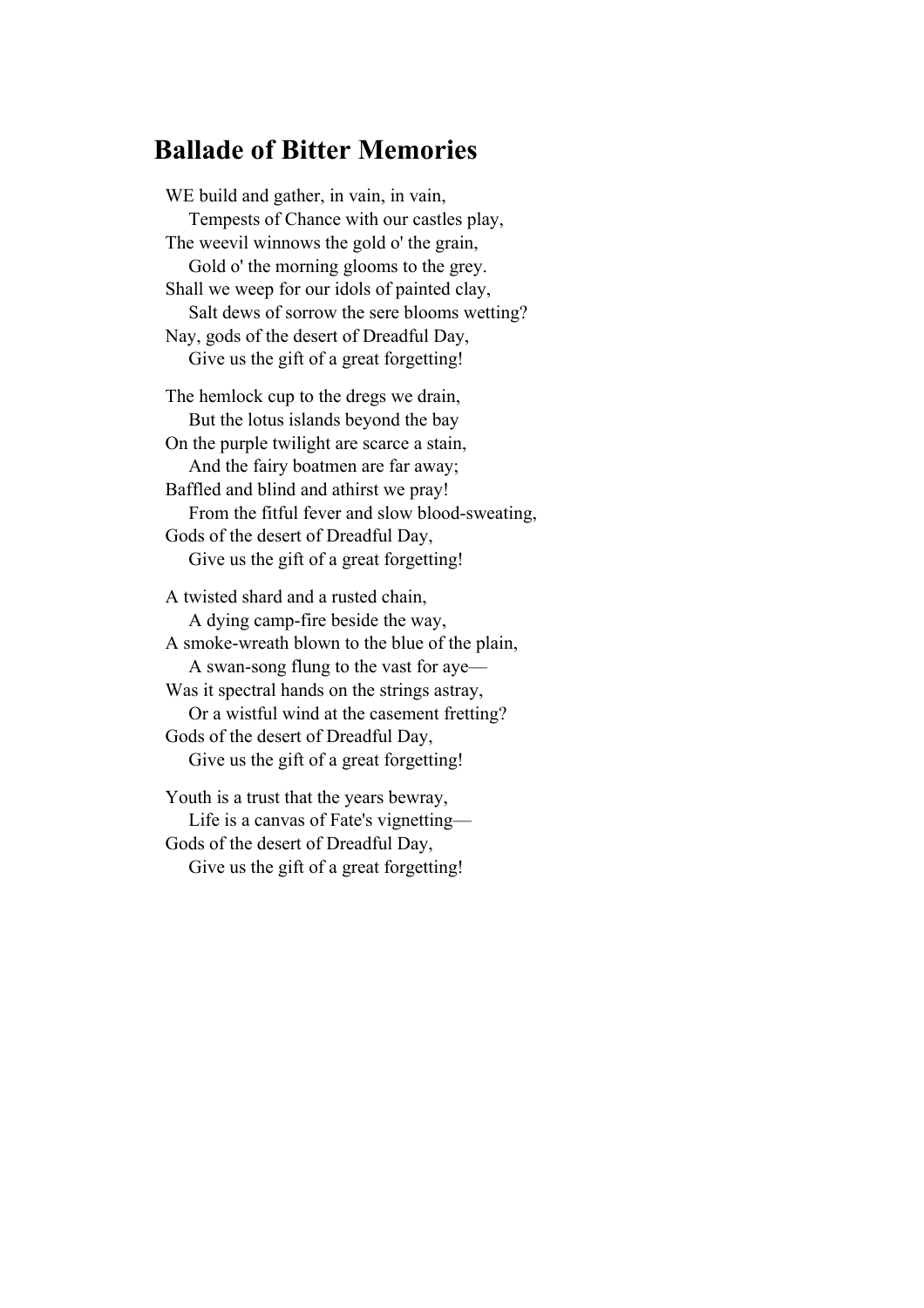## **Confiteor**

"*mea culpa! mea culpa! mea maxima culpa!*"

December, 1918.

HERE in this hour, This hour of silence from fierce sound That girdles the gray world round, Here in the hush that was Death, That is Life ebbing backward to breath, In a twilight of awe; Life that has drunk with the damned, That has visioned Despair, Naked and bare; Life that has trailed like the snake, Belly-deep in the dust, That has felt the sharp lunge and the thrust Of the conquering heel . . . .. To implacable infinite skies, Cries for a sign.

Keeper of all the keys, Lord of the balances That weigh the shivering worlds, Hear and forgive!

Give us not peace, not peace to shame us more, Who are so wholly shamed And soiled and horror-tamed, But clear, clear sight to see Our own iniquity. Give us to feel, Sharper than beaten blades of leaping steel, The sword of living law, And in our wounds The strong clean salt of Truth, like holy flame, Cleansing the blame That sealed us unto Death.

What shall we say, who sinned so bitterly Against our higher selves and Thee—and Thee, O, omnipresent Now, Dead Yesterday and pulsing Evermore? Of our lost glory nothing shall restore The mystical strange sum; But this we vow, this: That never again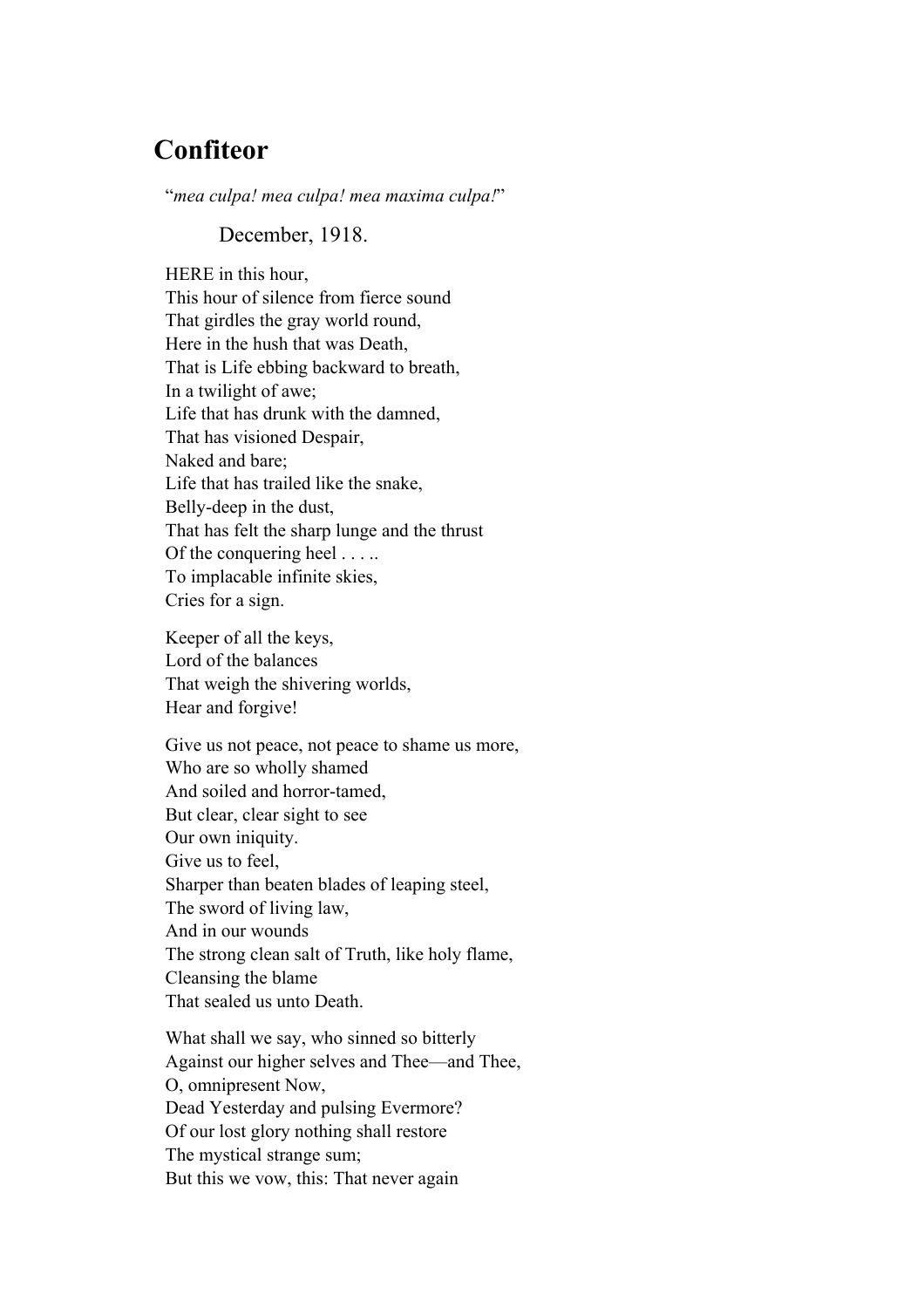Shall we beat the brand of Cain Into the greater brows that are to come. For this poor spark of once resplendent grace, Giver of justice, veil thy frowning face; Hear, and forgive!

Lo, we have sinned, we have sinned, In the fevered urge That broke like a red surge On pain-pale coasts of life; But less was our sin withal, As vassals and slaves mazed in the blind thrall Of the red harlot War, Yea, less than our crime That bound with ruthless hand The twisted thorns on the grand Calm brows of Peace, . . . . Our crime accurst, Our piteous crime of greed That ground the face of Need, That robbed the man, And ripped, with ribald jest, The babe from its mother's breast That the lean jade might toil . . . . Our crime, our crime Pent in the World's hot heart, Housed apart, In crèches and in gaols, And that dread place, Where shadow on shadow flits, And Reason, throneless, sits And plays like a child in the dirt.

Lo, we have walked in pride, And builded temples to strange deities, And made a song, and bent the sycophant knee, And spurned the living God, Aye, spurned the Presence, Tongued or mute, In man and patient brute, And the star-eyes of daisies in the grass, And turned unmoved to take From the World's ache Our thrice accurséd toll, To buy and sell our sisters in the street, And beat and beat On living hearts a Dead March down to Hell.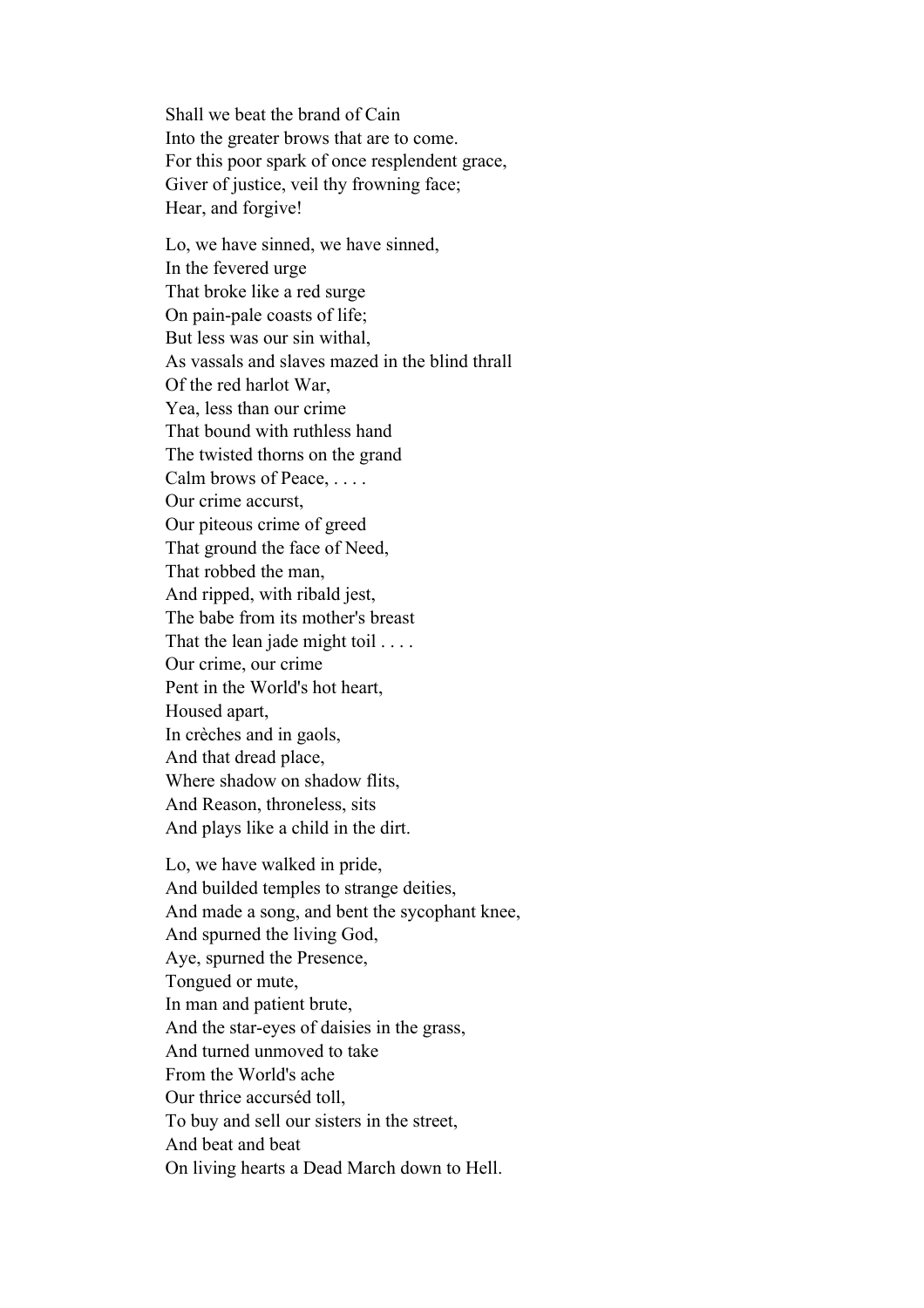How shall we pray for pity who have shown No pity in our day? Haply do we presume to dare confess, When such black witnesses Cry for atonement to the ultimate Judge.

Keeper of all the keys, Lord of the balances That weigh the worlds, Forgive!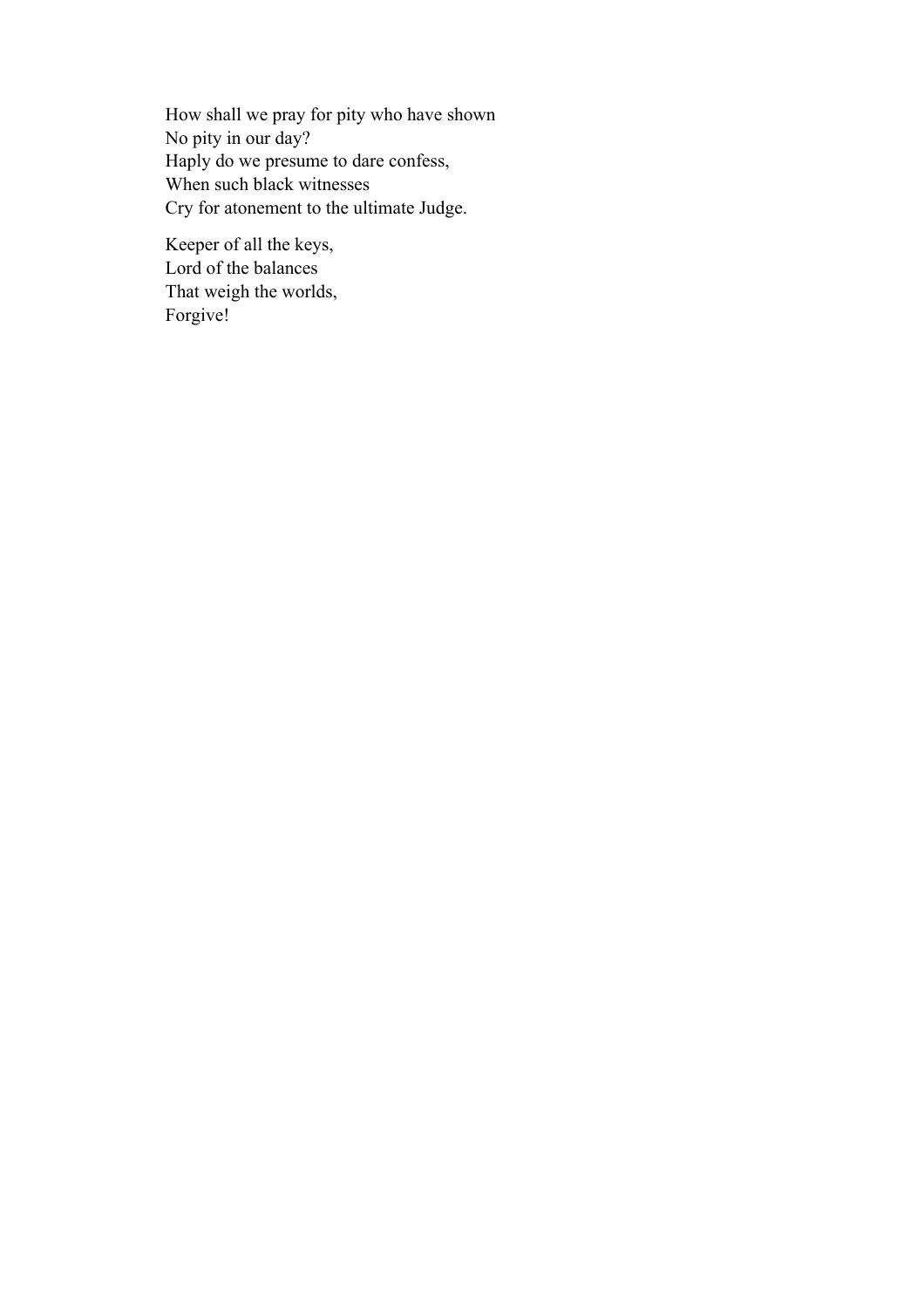### **Suggan Boggin**

"*When the poet sighed for a lodge in some vast wilderness he did not know Suggan Boggin*."

*The Argus*, Melbourne.

SPECTRE-FOOTED of the past, Shapeless, voiceless from the Vast . . . . On the white page, Suggan Boggin! And the swift years roll away, Whispering from the distance gray "Suggan Boggin! Suggan Boggin, By the Black Mountain!"

House of Terror whence there came Strange wild things without a name Creeping down from Suggan Boggin When the candle-light went out, Moving, moving all about, With the feel of Suggan Boggin By the Black Mountain!

When the tempest swept the hill Fierce things plucked the window-sill, Fierce things known of Suggan Boggin Nuzzled underneath the door, Fumbled all about the floor, Breathing cold, like Suggan Boggin By the Black Mountain.

Years o' nights the lonely wind, Picking at the window blind, Told me tales of Suggan Boggin, Hidden far from human ken And the kindly feet of men— Wild, wild tales of Suggan Boggin By the Black Mountain.

Years o' nights the ghostly rain Beating at the muffled pane Sang to me of Suggan Boggin, Strong and terrible and strange; Changing as the great clouds change, And the creek moaned "Suggan Boggin By the Black Mountain!"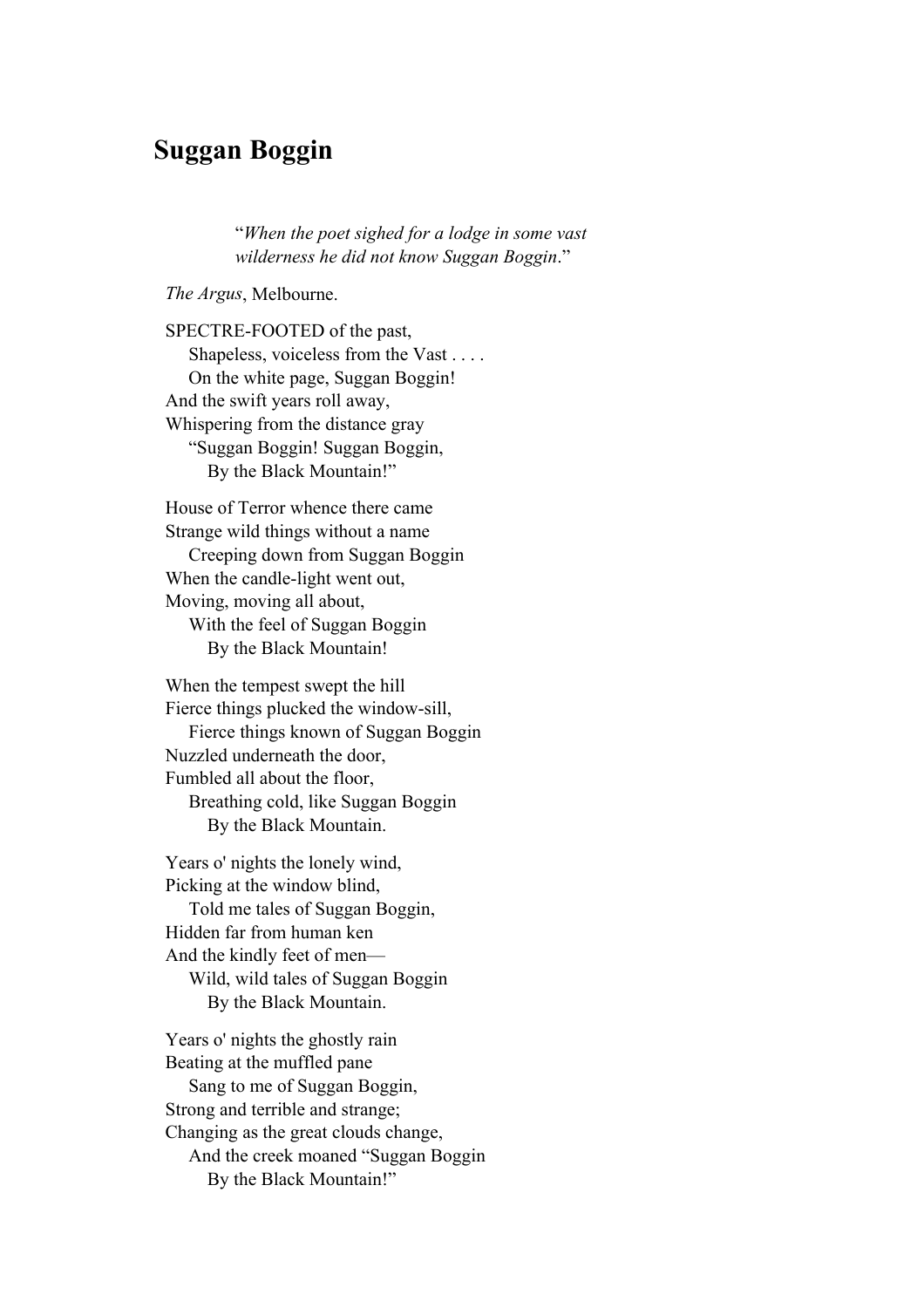Rolling down from crag and lair With the fog roots in their hair, Crawling down from Suggan Boggin Like the wrack across the sky, Things that one must see and die, Came the hosts of Suggan Boggin By the Black Mountain!

Spectre-footed of the past, Shapeless, voiceless from the Vast . . . . On the white page, Suggan Boggin! And the swift years roll away Whispering from the distance gray "Suggan Boggin . . . . Suggan Boggin, By the Black Mountain!"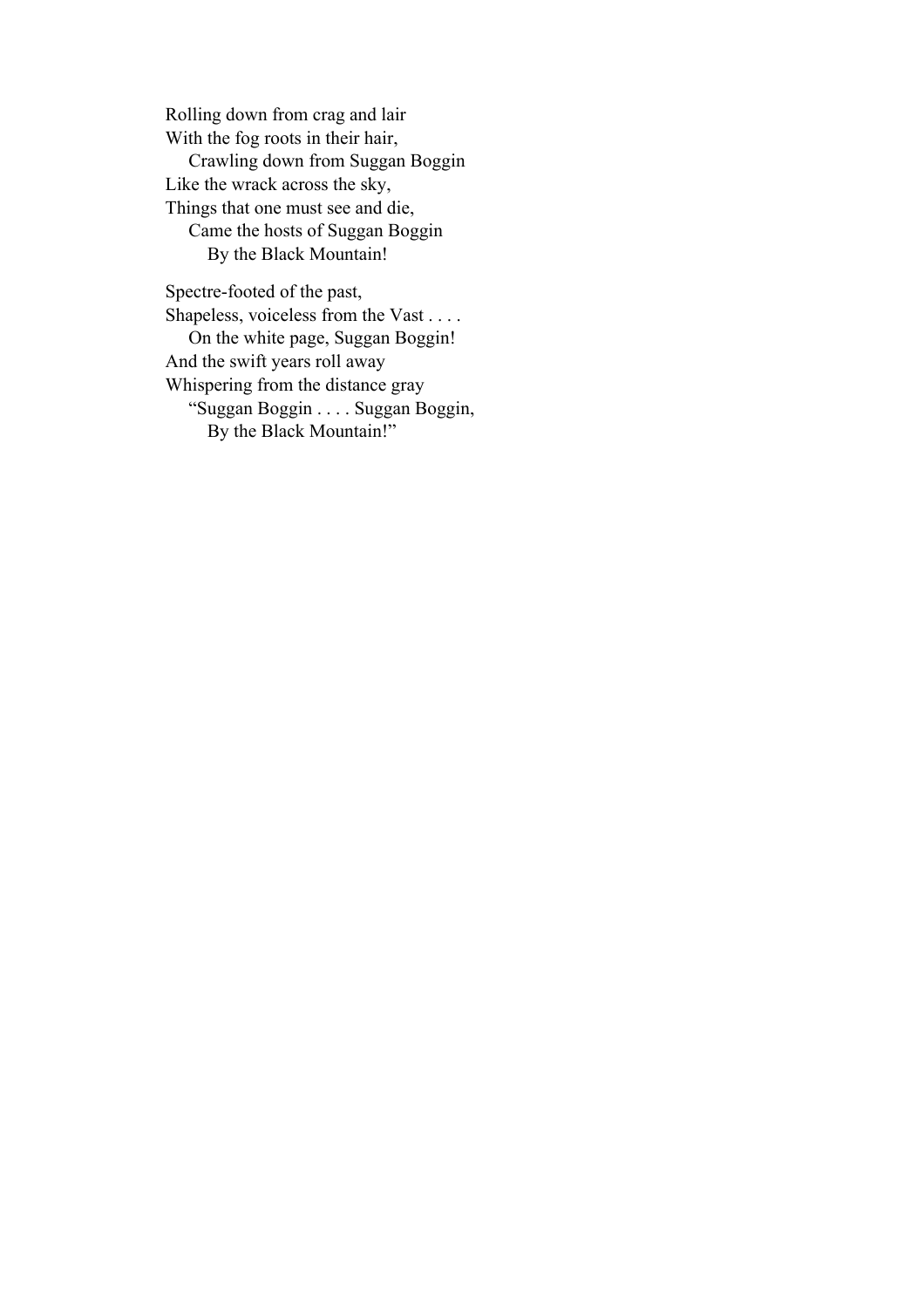#### **Kismet**

THE days are hawks, Belovéd, That feed on hearts of men: The camel-train goes westward, And breast-high blows the sand; And what am I that shudder To quench the smoking brand? The days are hawks, Belovéd, That feed on hearts of men. Last night the bamboo shivered; I heard the wind go by, The homeless wind, Belovéd, That hears the hidden things; I saw the bright steel redden; I heard the beat of wings Last night . . . . . Last night, Belovéd, I heard the wind go by.

What flesh shall stand against you, O ye who cast the die? I heard the stalking lion Choke back his sobbing breath, And crouch before the Presence That only men call Death! What flesh shall stand against you, O ye who cast the die?

To-night is ours, Belovéd! To-morrow's foes are far; Your eyes are soft as lightnings That play across the south, And more than Paynim plunder The red wine of your mouth; To-night is ours, Belovéd; To-morrow's foes are far!

To-night the gods are laughing, We listen and forget— Forget the slow tides ebbing, Forget the creeping sand; O Maya! Maya! moon-gift Upon a beggar's hand, To-night the gods are laughing, We listen and forget!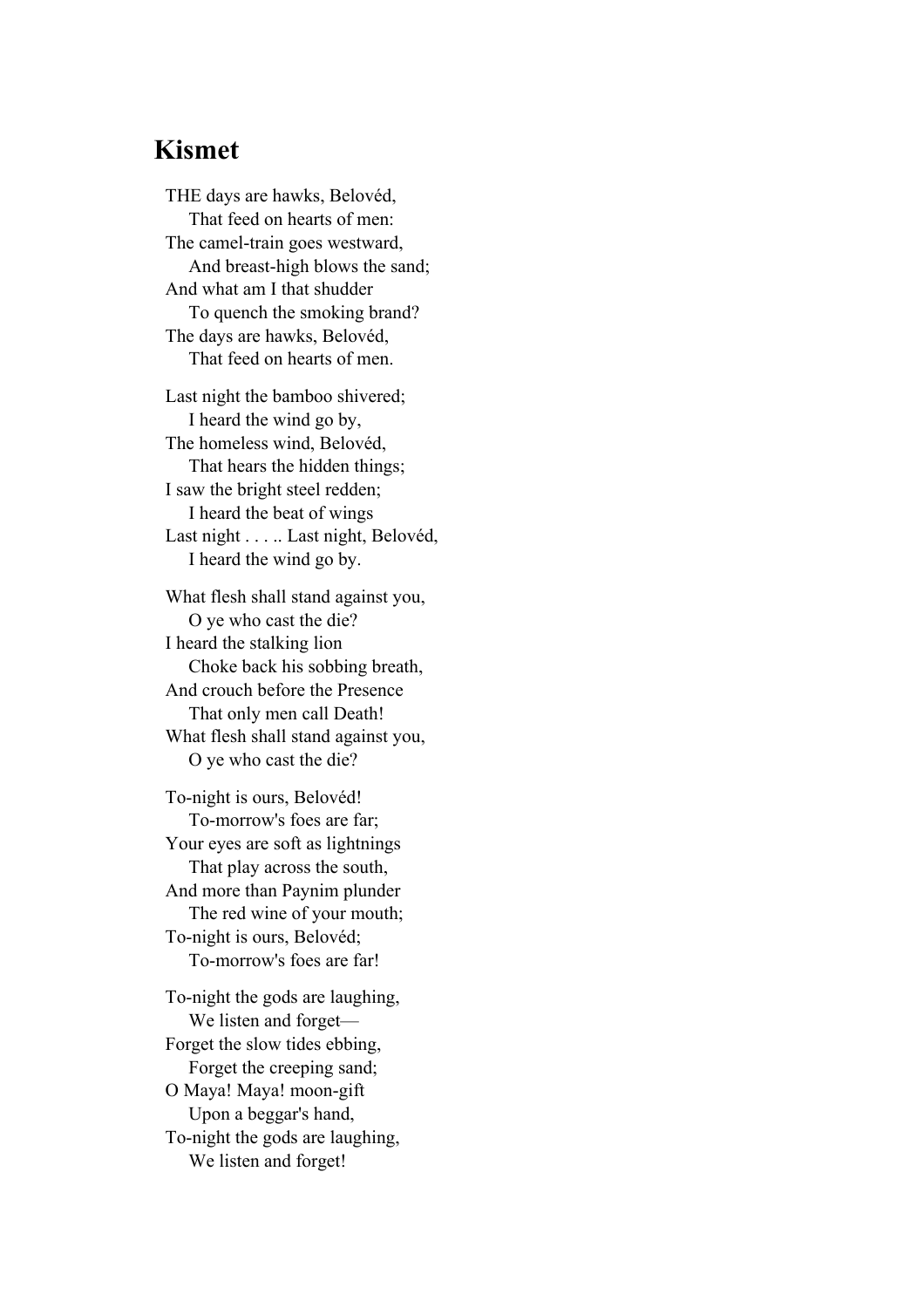The days are hawks, Belovéd, That feed on hearts of men; To-morrow is a young wind, We follow where it blows; But who shall reap the young wheat Or pluck To-morrow's rose? The days are hawks, Belovéd, That feed on hearts of men!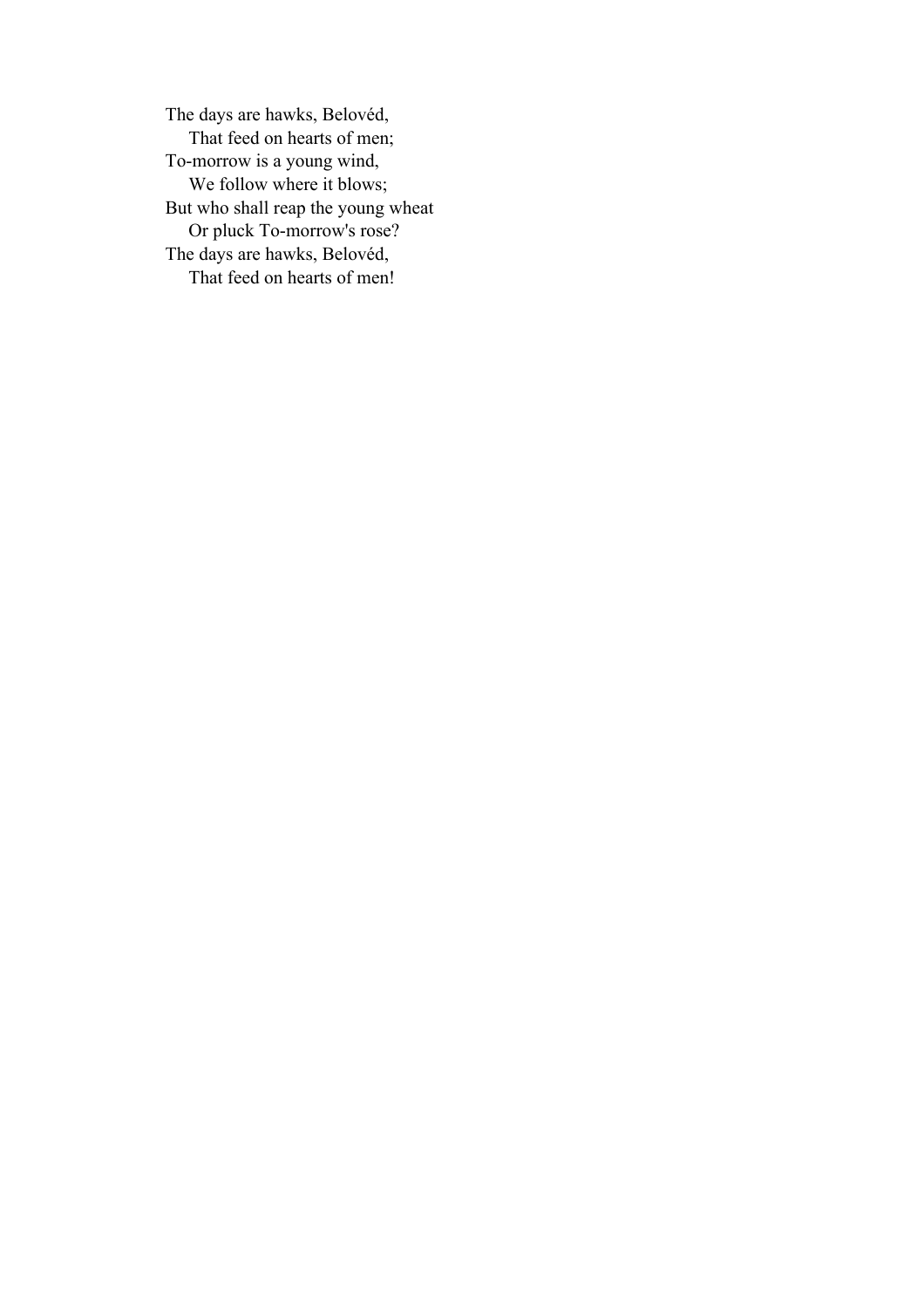## **At A Jeweller's Window**

YEA, they are very fair, these fretted things That man has fashioned for his art's delight, And some small meed of profit—great or slight, As Wealth dictates, or Fashion's balance swings. I, being simple, feel no spell that clings To such brave panoply of prisoned light; Yon bleak-souled brilliants' frosty lure despite, I count it coldly—bracelets, brooches, rings. But bring to me from gray old Samarkand A rough rock-fragment starred with those blue eyes That keep the hidden gates of life and death, And, with a sudden catching of the breath, I feel (as one who touches The All-Wise) The heart of Asia beating in my hand.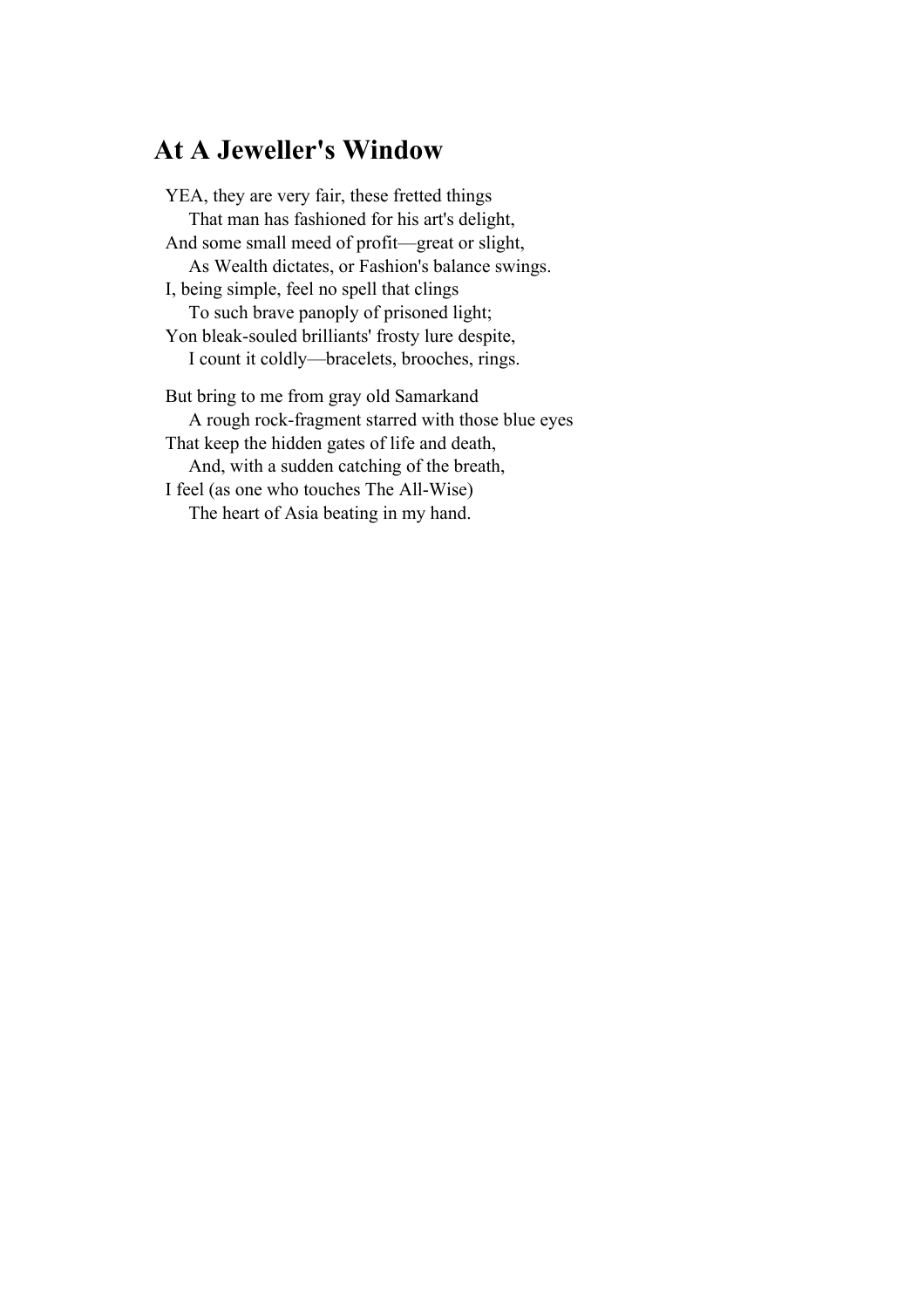### **Oasis**

WHO diggeth a well by the way, Who planteth a palm, Sendeth up from the desert of Day A perpetual psalm.

For a king shall bend low by the well To give praise ere he drink, And a slave 'neath the palm-shade shall tell His full heart on the brink.

There the pitiless sword of the day, Of the blinding bright noon, Shall be stayed ere it leapeth to slay, Shall be changed for a boon.

Nor the terror that flieth by night Nor the arrow by day Shall stoop down with dark pinions of blight On the well by the way.

For Love with a rose in his hand And a song in his mouth Has delivered the soul of the land From the duress of Drouth.

And never a sunset but brings Slumber's silken surcease, Like a tremulous folding of wings On the altars of Peace.

And never a night goeth east To the gates of the day But Mercy is pilgrim and priest At the well by the way.

Yea, grander than Aves that climb By the white peaks of Prayer To a temple untarnished by time, And the Deity there,

Goeth up from the desert of Day The perpetual psalm Of a song at the well by the way, And a wind in the palm.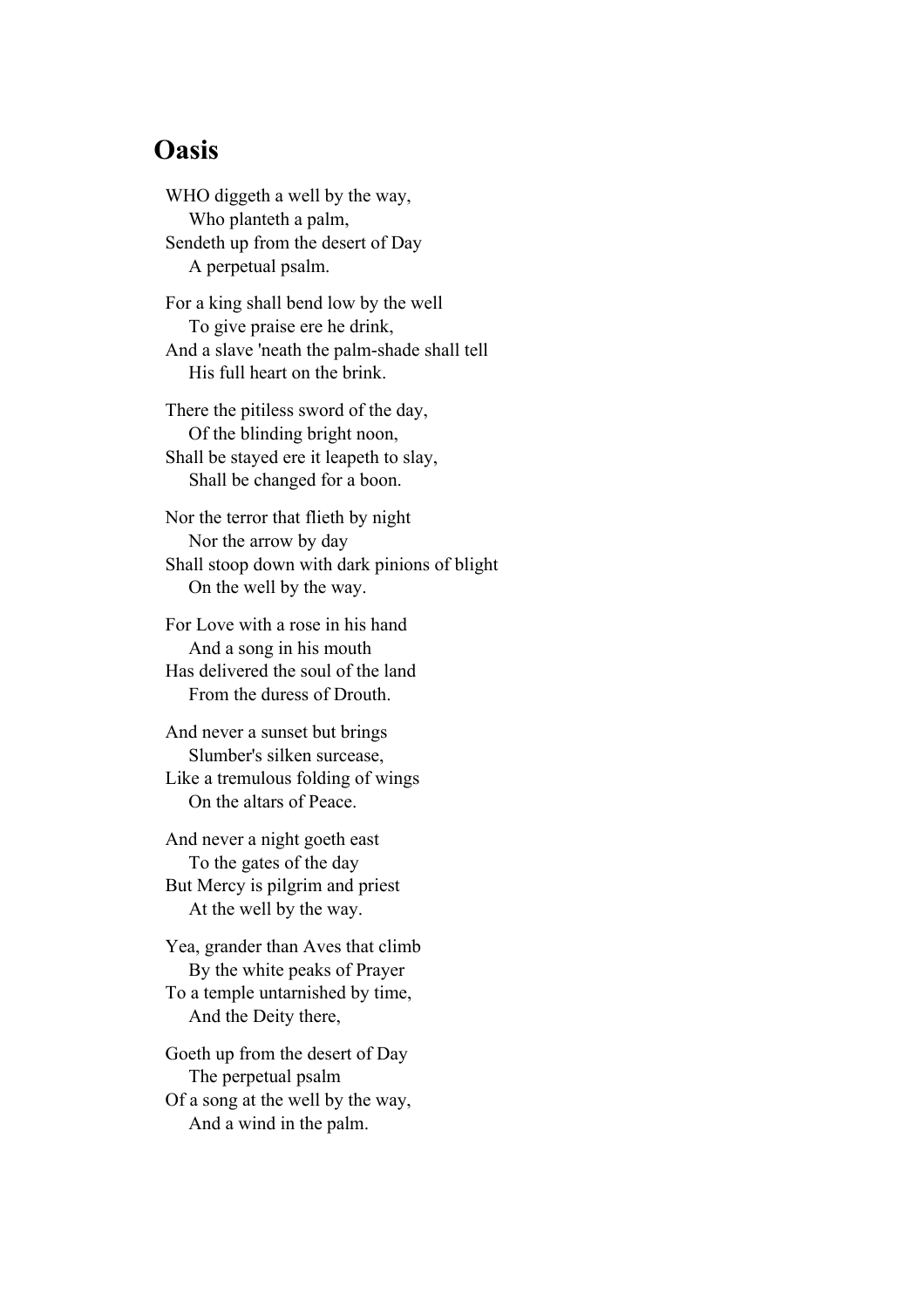## **Pinch-Gut**

AMBER and opal, jade and amethyst, Mazed in a dancing mesh of living gold. How well she wears her gems, this velvet-stoled Barbaric harbour queen! Bold brow and wrist, And bosom bound by many a blazing twist; The royal scarabs on her vestments scrolled Flashing through veil and wimple's shimmering fold, Like magian shuttles threading moonstone mist!

And, set in many a coruscating querl, In some strange spirit of sardonic jest, A thing of hate and sweat and blood and tears, Grim deep-sea growth of dumb despairing years, The costliest jewel on Port Jackson's breast, Old Pinch-gut darkles like a great black pearl!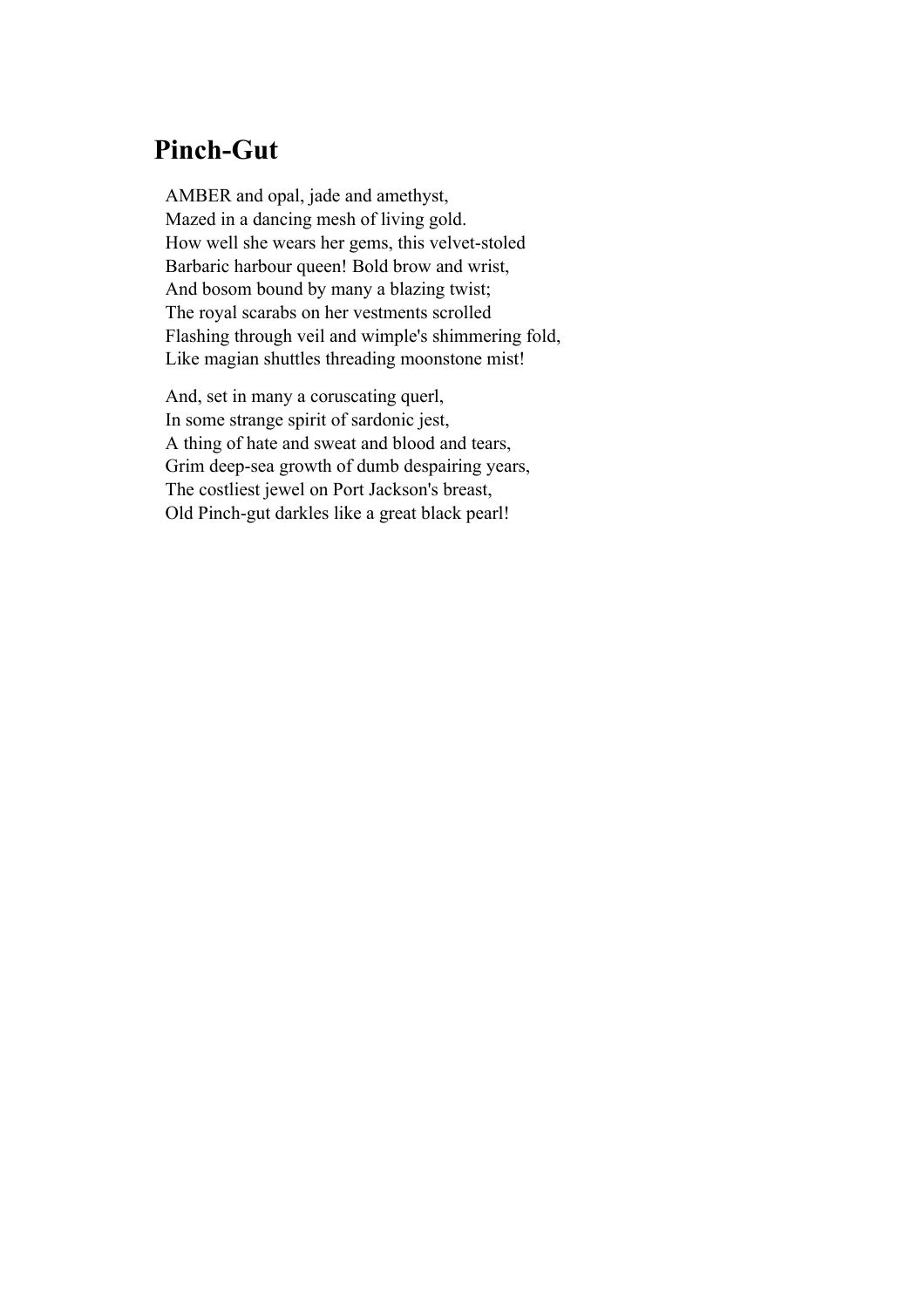## **Song**

OH, someone plucked wattle high up on the hill, And sarsaparilla by Koonemah's knee, From lilting green uplands where brown thrushes trill, Someone brought wattle to me! Someone brought wattle that sprang by the way, Like a mystical flame from a magical tree, From a temple of winds where the blown brackens sway, Someone brought wattle to me! Ere Night her shy legions of dream had withdrawn, And moon-jewels trembled their soft gramarye, From peaks of the peris all dappled with dawn, Someone brought wattle to me!

Oh, someone wove wattle with pink and white thorn, (Up, up from the heather a song floated free), From paths of the pixies all mantled with morn, Someone brought wattle to me!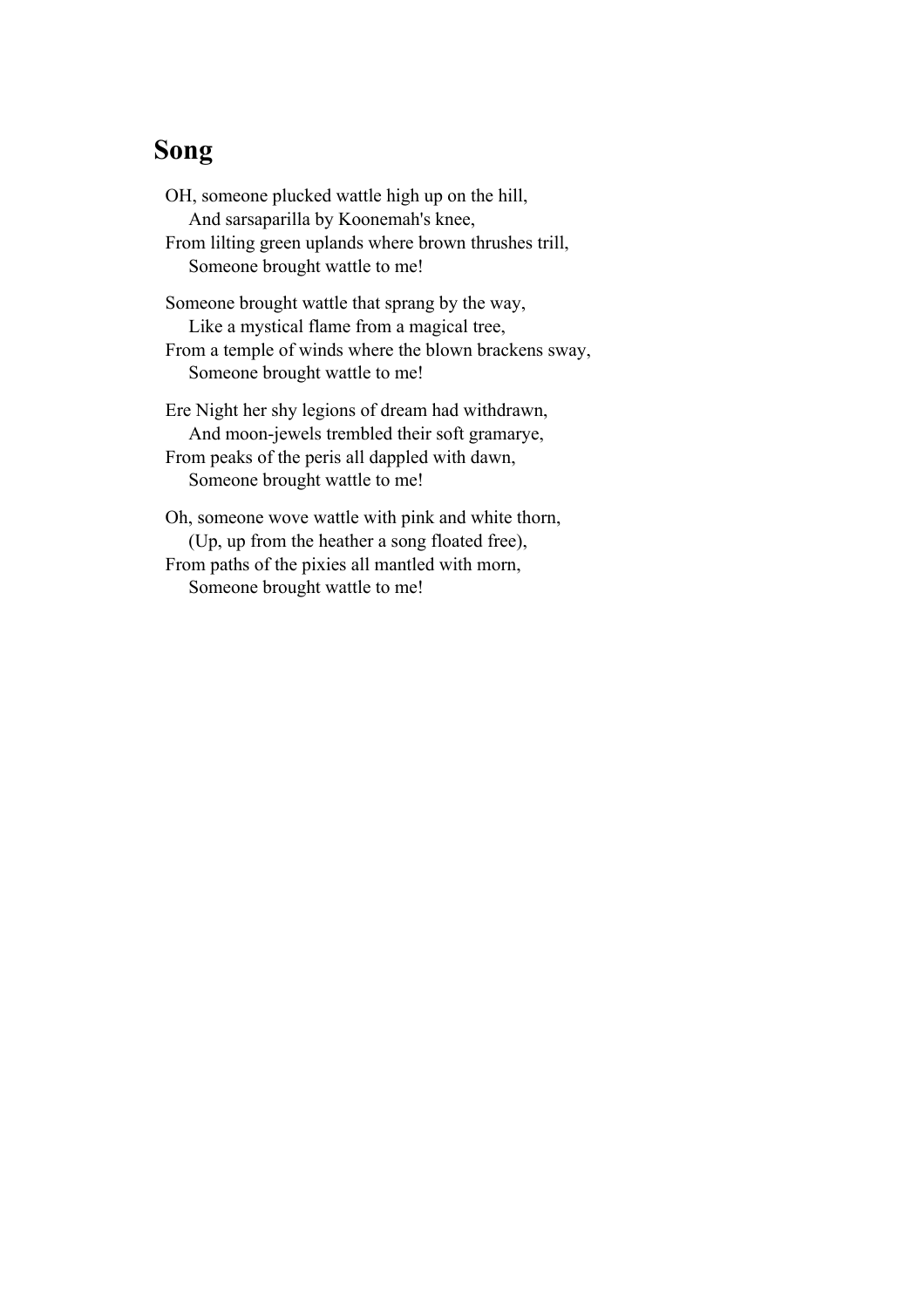### **Campbell Town**

BY Campbell Town the river creeps, And there when there is none to see One old in sorrow comes and weeps, And tells a broken rosary. No silken anguish set in chords That beat at Pity's shining gate, But grief that finds no meed of words To make itself articulate; O Campbell Town, far Campbell Town! O Lady of the soft grey gown! I went one day by Campbell Town, By Campbell Town that was so fair, In green and gold and summer-brown When She was there, when She was there— Her town that keeps one empty place Through all the fulness of the years, Her town with its so quiet face, Whose dumb regard was more than tears; O Campbell Town, far Campbell Town, O Lady of the soft grey gown! By Campbell Town the waters flow; Perhaps she hears them singing by; Her roses, haply, when they blow, Are glad for her sweet presence nigh; But grief too sharp for words to bear,

 And tears too bitter-salt to flow, Are ours for ills we could not share,

Who loved her so, who loved her so;

O Campbell Town, far Campbell Town, O Lady of the soft grey gown!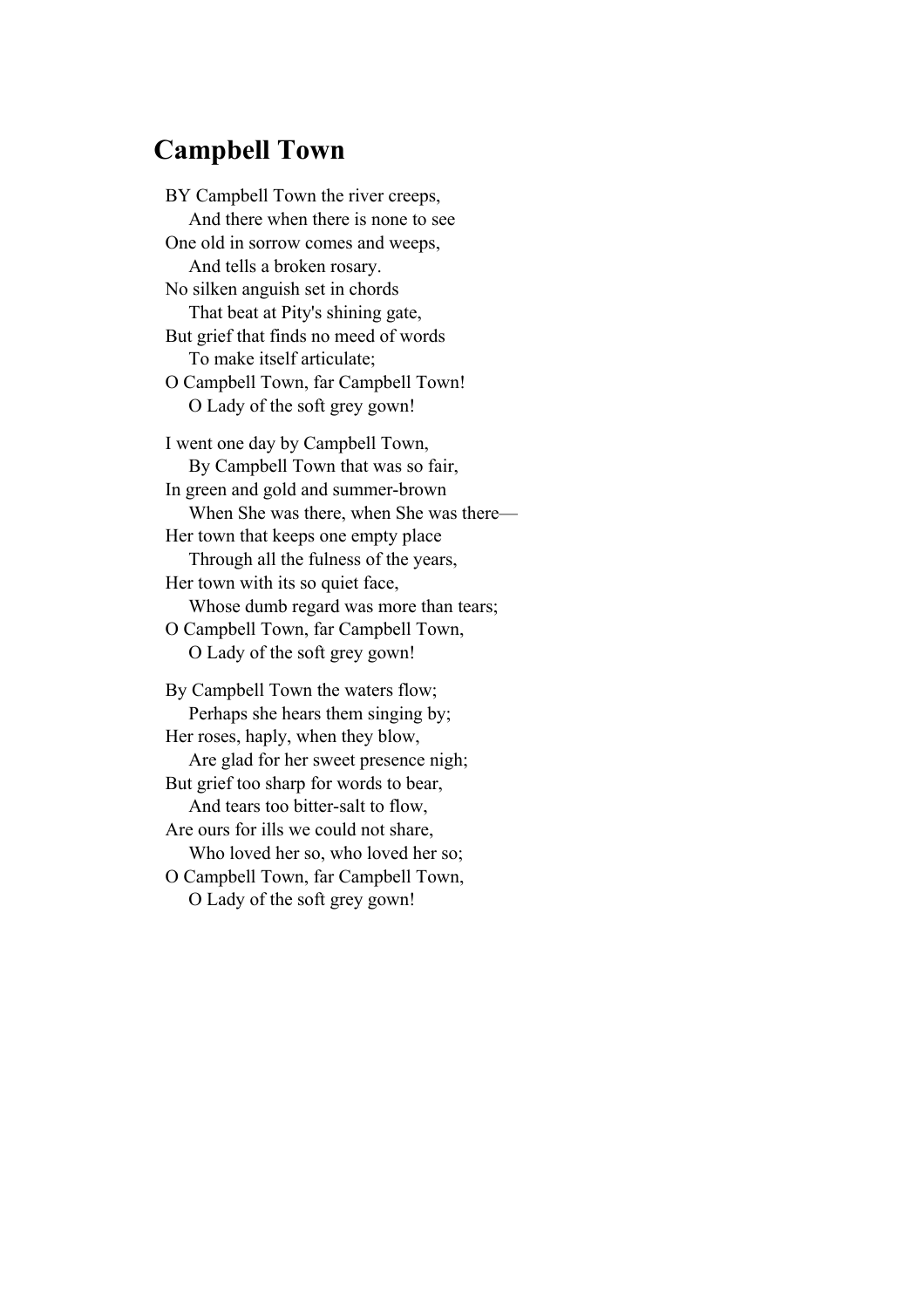### **Adam Lindsay Gordon**

LULLED by the sob of a southern sea He sleeps, who waked by the northern foam, To dream of a brown land, wide and free, And make it his home; Who sang great songs to its bluer dome, And netted the strong, strange speech it stirred With the mourning note of an older lay, And swept from us like a wild, bright bird, Singing his heart away! A fighter ever, a conqueror still, With his last ride ridden, his last song sung, And the hemlock measure to drink or spill, While the vain shouts rung, Swift from the tourney his strong soul swung Out through the dark to the Giver of Dreams; Boldly as ever he rode fared he, West with the sunset's red triremes,

Into his own country!

Small need had he of a graven stone Who rests so well in his quiet place 'Neath the drifted gold of his wattle, blown Through her leaves' green lace. Nor ever in Hellas' years of grace, When Echo played with Olympian chords, More proudly lifted a laurel tree To point the grave of a lord of words Sleeping in Thessaly!

Small need had he of a graven stone Whose songs have rung through a continent, Like the notes of a morning bugle blown In the winds' high tent, Reveillé to lands magnificent, Where beggars are monarchs of Come-by-Chance, With titles too clear for a king to break, And more than a king is the bold free-lance, Singing for singing's sake!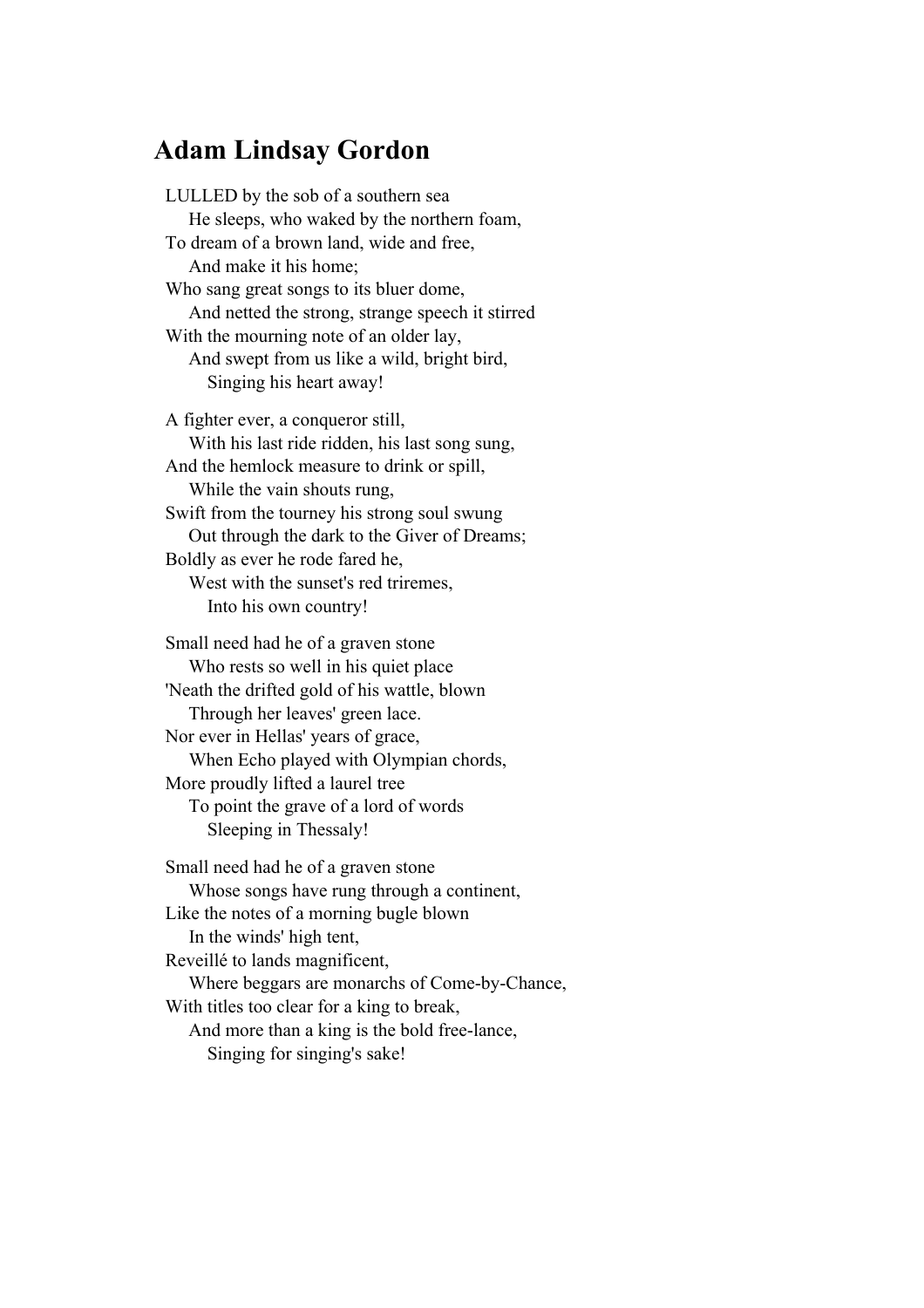# **Faery**

PIXIES in the ferny hollow, Brownies on the hill; Every track we used to follow Keeps its fairies still.

Only we have left our places Desolate and cold, Only we have turned our faces From the glades of gold;

Seeking for the things that perished, Lights that failed afar; Losing those clear eyes that cherished. God in stone and star;

Seeking still in man's endeavour And Divine decree For the gracious "light that never Was on land or sea";

Waiting some supreme to-morrow, Where the dream-flowers wake; Singing songs to some far sorrow Lest our own hearts break.

So we journey, half forgetting There are fairies still, Where the little winds are fretting Round the hollow hill.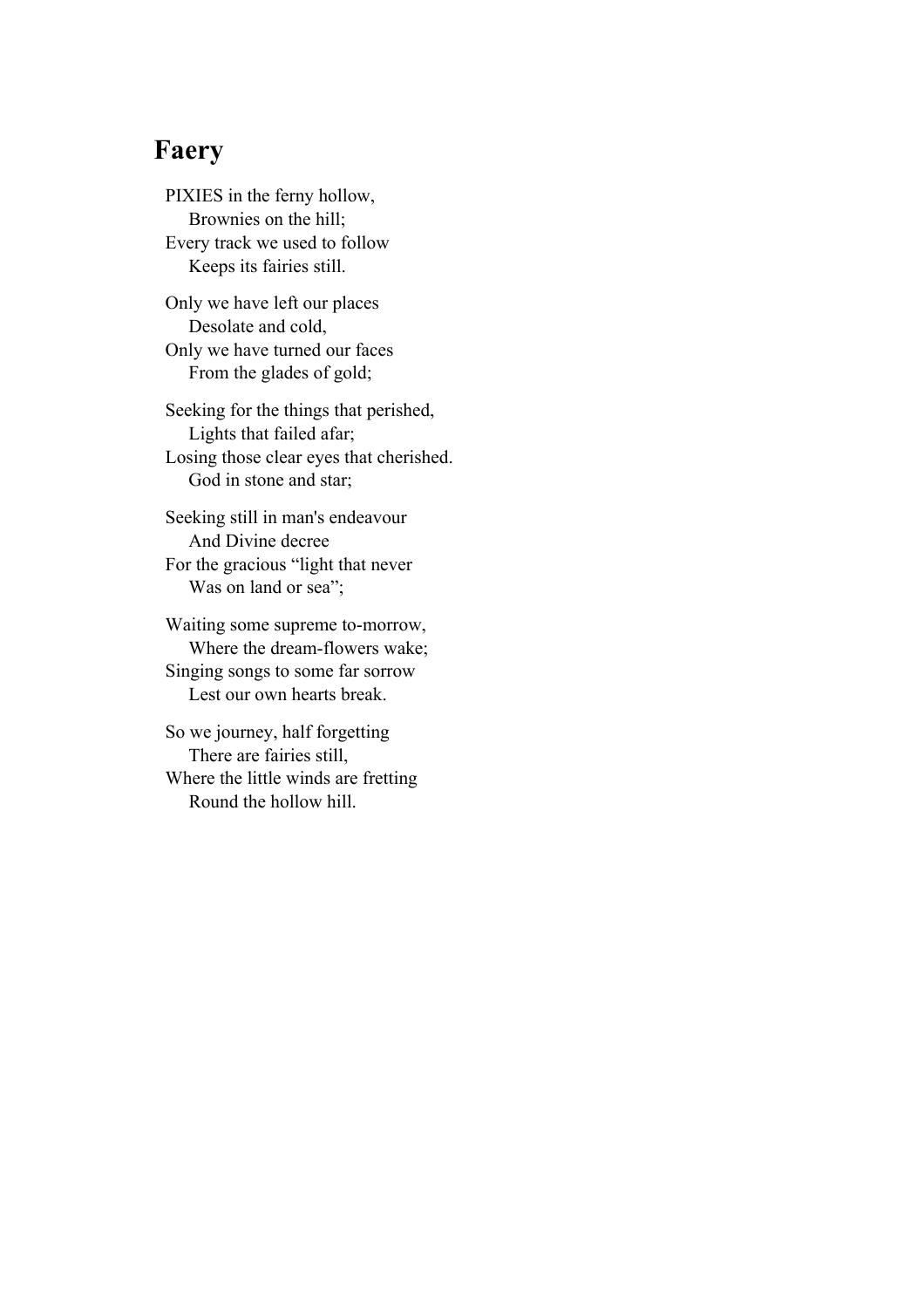## **The Going of the Grey Geese**

 "*At the end of March all the grey geese in the Hebrides collect together in one place and then depart for their nesting haunts within the Arctic Circle*."

ERE Spring has come with song o'er the sobbing outer seas, And the sough of April rain to the green Hebrides, Crowd the wild geese all a-gabble in a strange excited rabble,

For it's northward go the greylags,

The greylags,

Honking north go the greylags grey.

There's a whisper down the wind, there's a call across the sea Of a nest among the crags of a white countree,

And it's gather from the hushes of the furze-land and the rushes;

"Gather in!" cry all the greylags,

The greylags,

"Gather!" cry the greylags grey.

Never year but comes the sign from the barren and the peak, Where the merry dancers trip and the polar skies are bleak,

And it's wing and wing together from a world of whins and heather,

Honking homeward go the greylags,

The greylags,

Honking home go the greylags grey.

Like a shooting star at eve, like an arrow from a bow, Cleaving straight in trackless blue the clean way they all must go, To a hot huzza of greeting and the roll of pinions beating

Sails the King of all the greylags,

 The greylags, The King of all the greylags grey.

Oh, was it magic flute or enchanted viol's sigh

Floating down from Heaven's gates? Hark the rapturous reply!

Hark, the clamour and the bustle of a million wings a-rustle!

"We are coming!" cry the greylags,

The greylags,

"Coming!" cry the greylags grey.

Nor'-nor'-east across the sky, wing and wing and neck and neck, Till the blurred ranks gloom to cloud and the last cloud is a speck. Nor'-nor'-east for far fields flying, and echo answers, dying,

"Honk, a-honk, a-honk!" the greylags,

The greylags,

"Honk . . . . onk," the greylags grey.

So Spring comes in with song o'er the sobbing outer seas,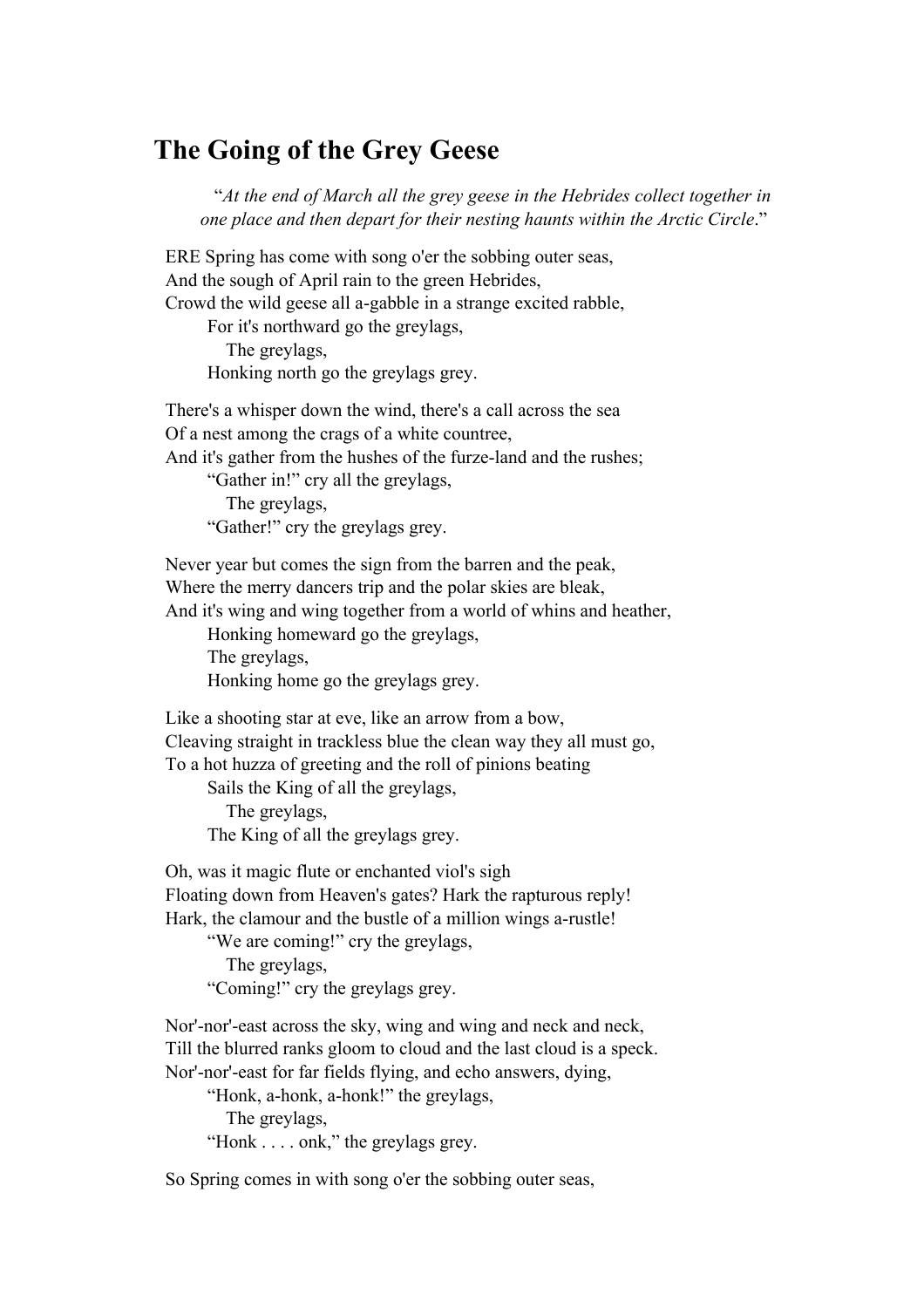And the sough of April rain on the green Hebrides,

And the wild geese gabble-gabble in a strange excited rabble,

For it's northward go the greylags,

The greylags,

Honking north go the greylags grey.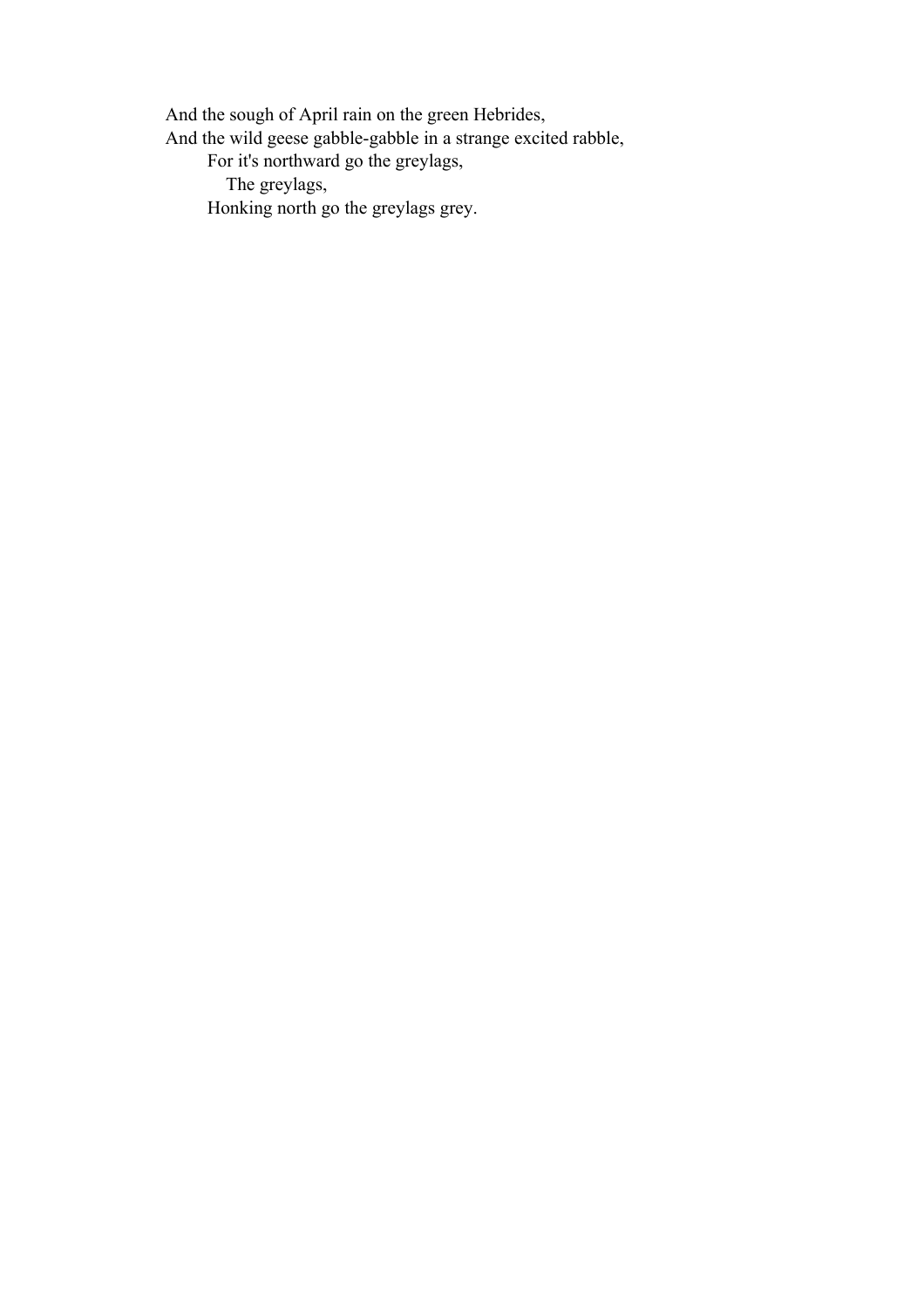## **The Well**

"*There shall be hewers of wood and drawers of water*."

I MUST go back to the well, Though the well drown me, If all that the world could tell Waited to crown me!

Dreams and the heart's desire Are a fool's finding; Who are we that should tire Of the mill's grinding?

Seeing all dreams burn pale When the dreamers waken, That all must utterly fail In the tale taken.

Who are we that should turn From the sharp leaven, Feeling our hearts burn For some lost heaven?

The soul of the wise is sad For very seeing, But the heart of a fool is glad In his own being.

Shall miracles come to pass For the soul's reading That has lain like the trampled grass, Broken and bleeding?

Visioned in tears that start Where the ways sever, In tears that hide in the heart And hurt forever?

There was a gleam that came To me, benighted, A flickering candle-flame By pale hands lighted,

And out of the flame a song Cleft the dark o'er me, Fleet as a flame, and strong, And fled before me,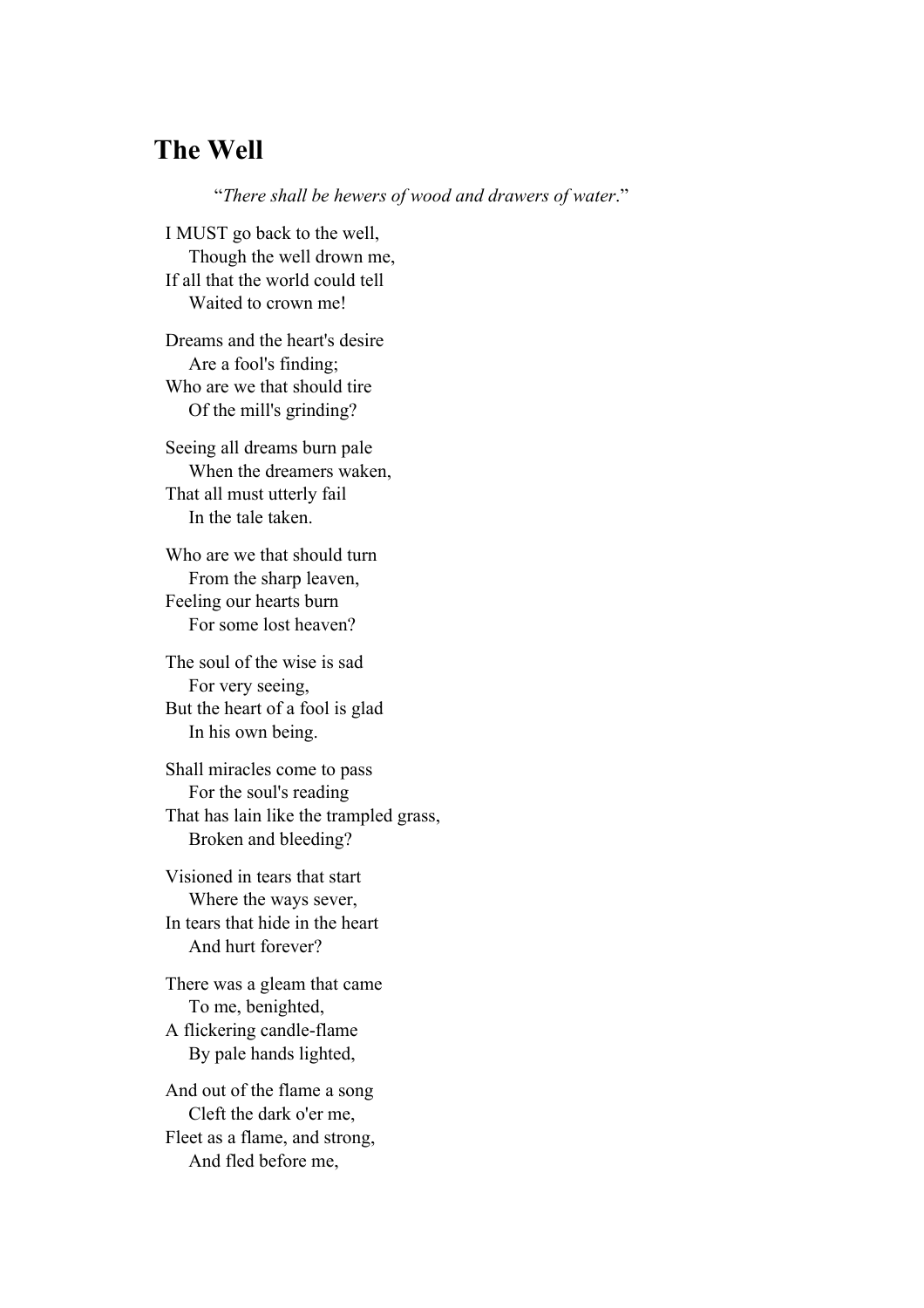A pillar of song and fire By strange paths leading, The star of the soul's desire, Always receding.

Wonders and signs shall come— Who shall reveal them? Seeing all lips are dumb— Shall Death unseal them?

One shall hear tongues in the wind, Mighty with meaning, Elegies muffled and thinned To a reed's keening.

When all that speaks to the throng Is the wind's blowing, Or the lift of a wild swan's song, Or the wave's flowing.

One shall see thoughts by the way, Blown from far places, With the light of eternal Day In their veiled faces,

When all that the throng shall see For its faith's saving Is the bough of a broken tree In the wind waving.

Hope and the morning star, And a lark's winging, And the sea on the outer bar Sobbing and singing,

The murmur of tall pines Crooning together At dusk, when the wind whines In the wet heather,

The patter of warm rains, And the hot drumming Of blood in the world's veins When Spring is coming,

A sparrow dead in the street, A dove hawk-smitten, A hind at the hunter's feet— So was it written?

The lure of Ultimate things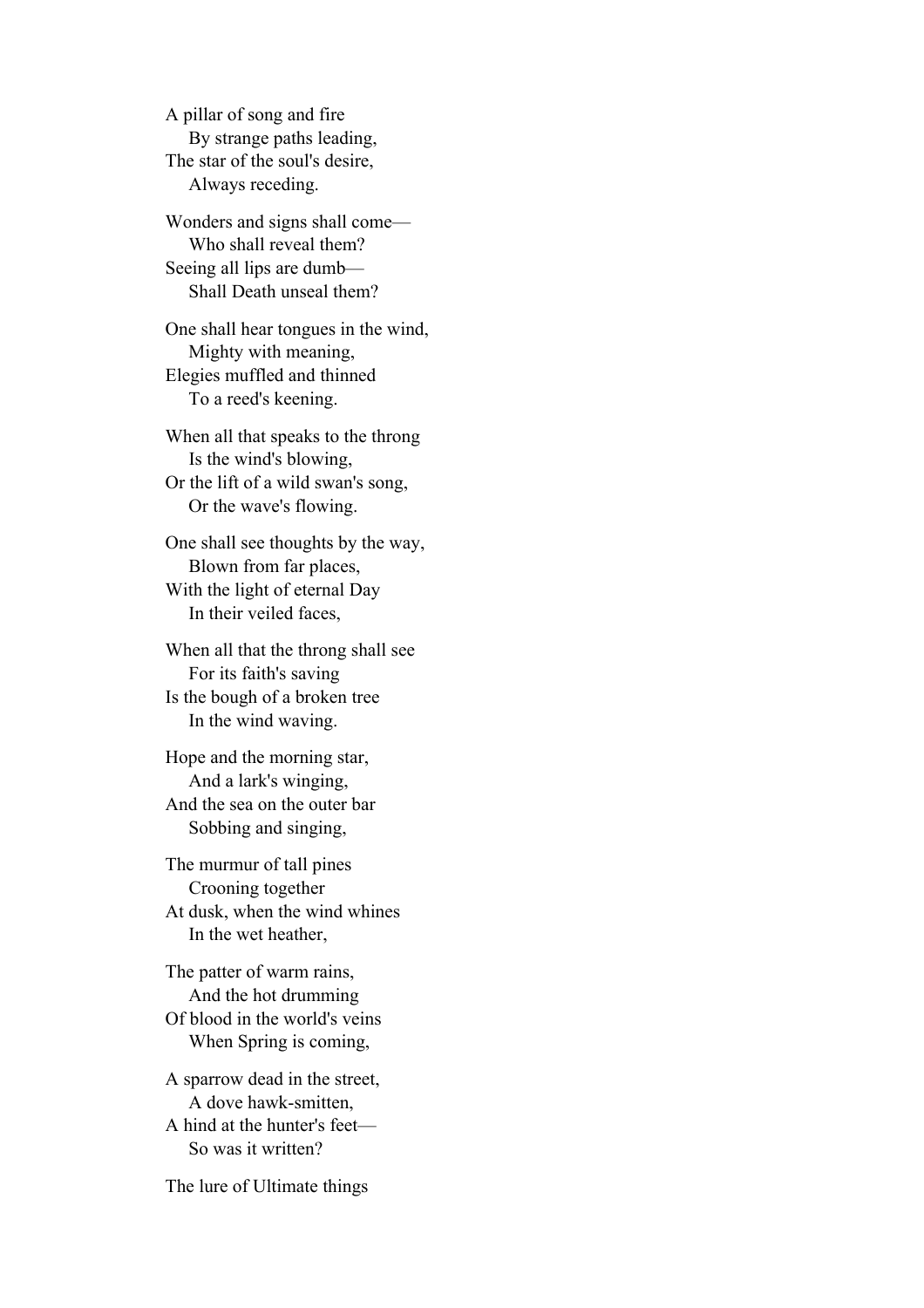Formless and nameless, The beating of great wings, Invisible, tameless,

The spell on the hills at eve Was it cloud dying, Or the shimmer of God's sleeve, That left us—crying?

A strange step at the door, And the out-going Of quick feet on the floor, That passes knowing—

These shall be things too fleet For us to bind them; Flagging on heavy feet, Falling behind them.

But the faith of a friend shall stand In the fierce questing, As a rock in a weary land, For the soul's resting,

And love shall be fairy gold For a little heaping, Till night, and the hands fold For the long sleeping.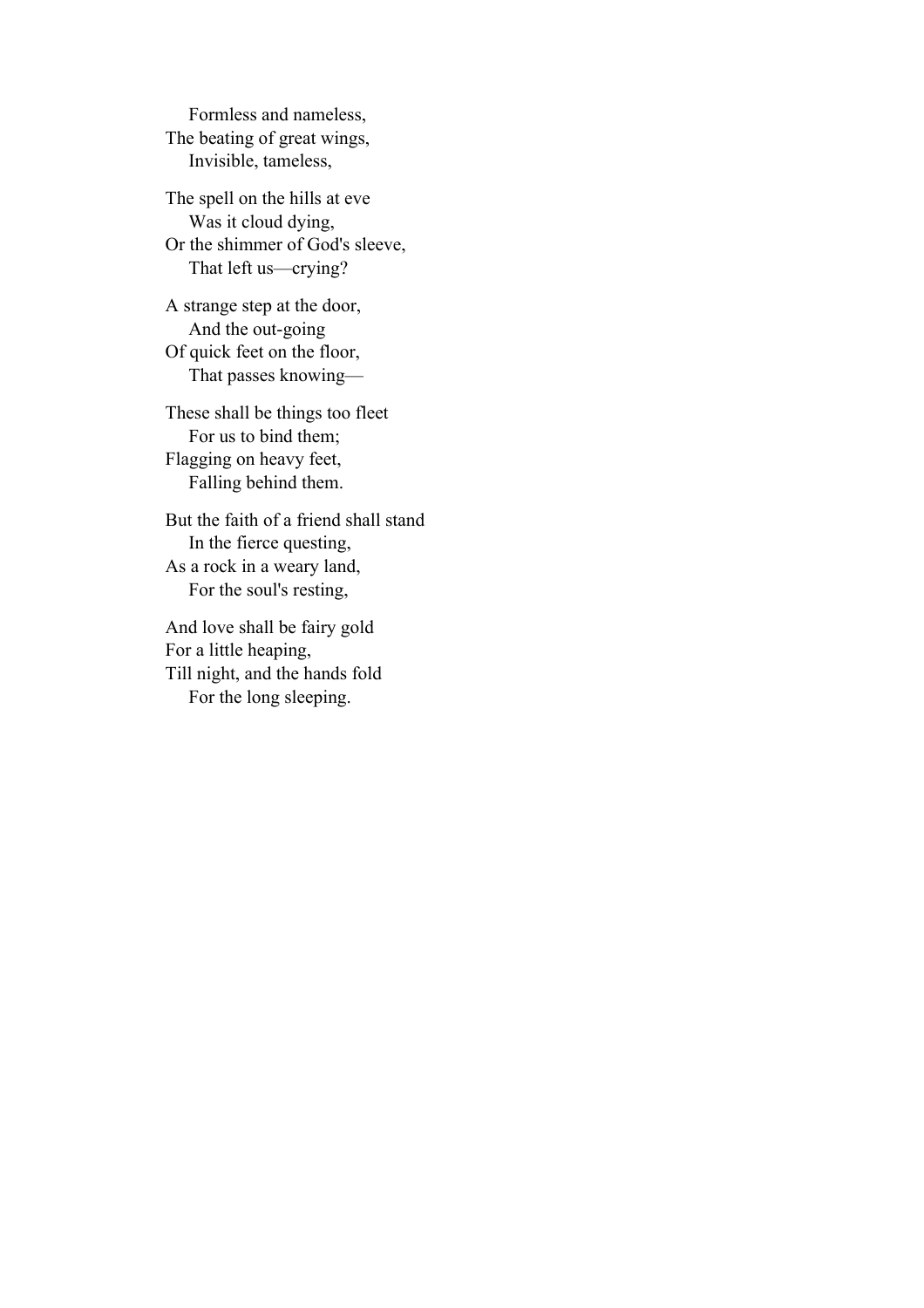## **Villanelle**

OH, hills we loved in sweeter days of old, What faith shall bind, and what strong love prevail? The scythe of Time is singing through the gold.

Malefic priests your mysteries have told On some black rosary of hidden Baal, Oh, hills we loved in sweeter days of old!

Once walked we there in such diviner mould, Nor life nor death nor sorrow might assail; The scythe of Time is singing through the gold.

The flocks of Dawn must couch in Dusk's grey fold For that veiled shepherd piping down the trail, Oh, hills we loved in sweeter days of old!

But you are tomb of all the heart might hold;

 The dumb days tread like mourners ashen pale; The scythe of Time is singing through the gold.

A ghostly camp-fire on a windy wold,

 We followed, like the knights of ancient tale; Vain was the questing, far the Holy Grail . . . . The scythe of Time is singing through the gold.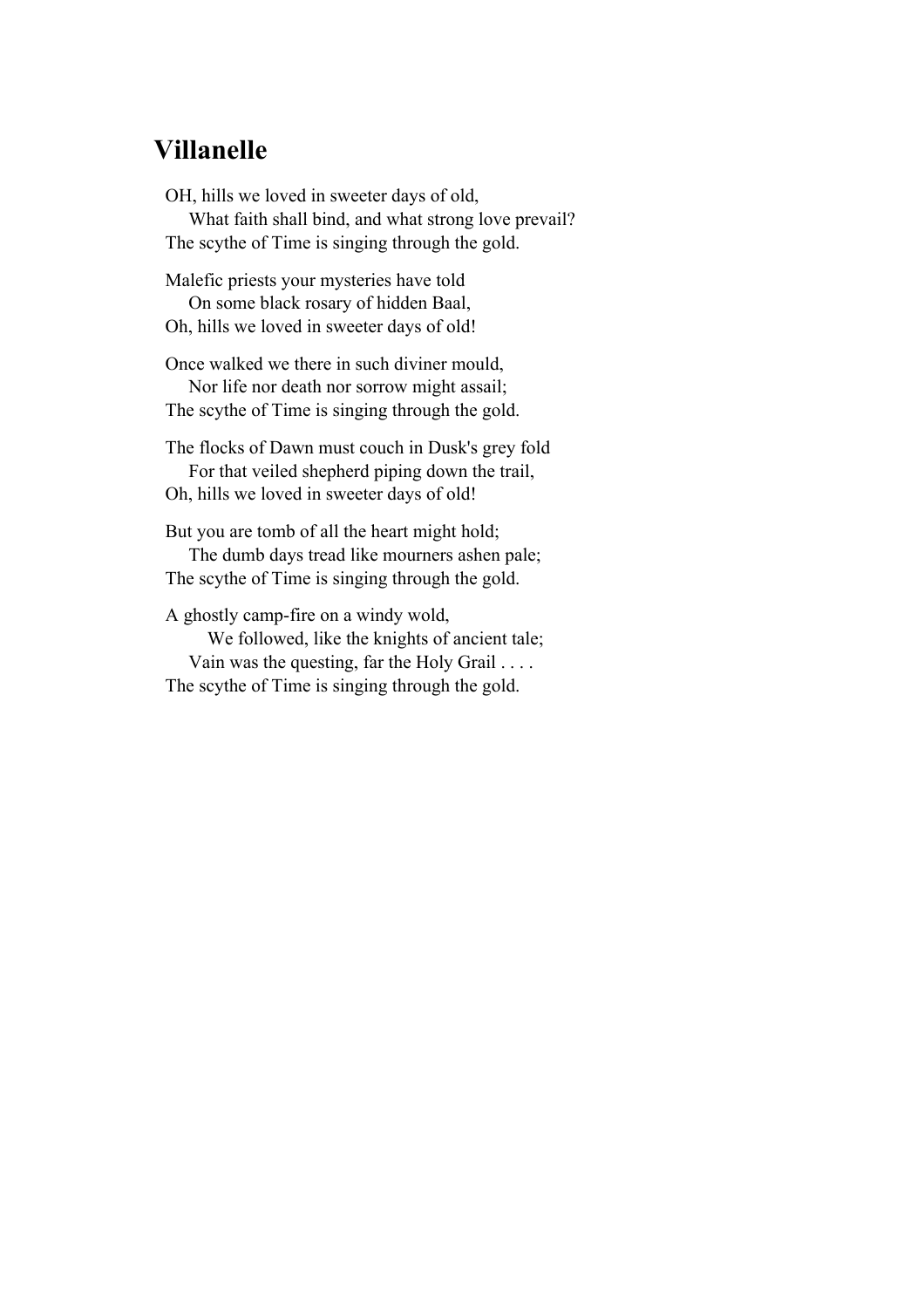# **A House**

DRAW down the blinds, like lids o'er weary eyes That look no more upon the things of earth, And so, goodbye! House that was "home" but yesterday, where now The blank walls meet me with a mute reproach, The naked floors ring hollow to my tread

Like cries of inarticulate regret.

Last night betwixt the midmurk and the grey Thy last fire dwindled to a sullen spark, And slow, reluctant as expiring hope, Thy last lamp died and left us in the gloom. To-morrow stranger feet shall come and go, And alien shadows fall across thy door And flit from room to room, and here appraise, And there decry thy value—empty house, O empty house that yesterday was Home!

\* \* \* \* \*

Draw down the blinds, like lids o'er weary eyes That will not wake or smile on us again! Yea, so goodbye! Last grave of many left beside the way!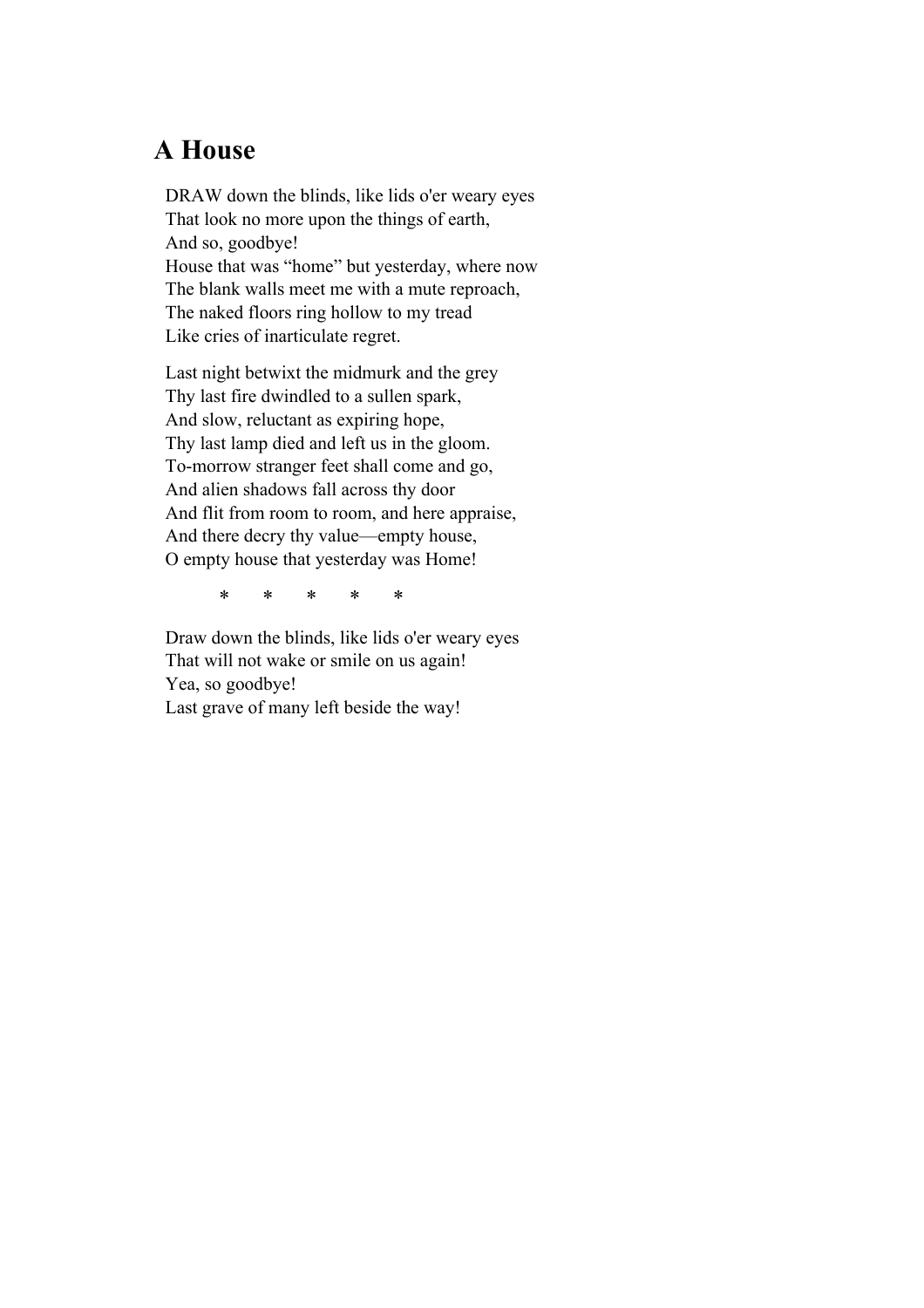#### **Rainbow Gold**

THE mists are rising on Brognahee, There's a cuckoo calling down Gwelna Hold, And, oh, but it's there that I long to be, Dreaming the dreams of old. Oh, I dreamed a dream 'twixt the moon-set white And the wild red dawn of a haunted day; Kiss me, nor chide me, O Heart's Delight, For I must away, away. Soft is the sunlight on Brognahee, Softer the shadows in Gwelna Hold; But I hear the fairy folk calling me, Gathering rainbow gold. "Oh, it's far and far to the rainbow's rim; It is far and far," said my love to me, "And your heart will ache and your eyes grow dim, Yearning for Brognahee. "Tarry awhile, for the bluebell blows, And the bonnets o' buttercups bend and nod; Tarry awhile, my Heart o' the Rose, For the spell of the golden-rod!" Oh, the rainbow gold is far to find, And sharp are the spears of the hillside sleet, But I follow and follow all faint and blind

The prints of the fairy feet.

Is it wings or winds by the salt sea foam, Or came the call of my love to me? "Heart o' the Rose, come home, come home, With the swallows to Brognahee!"

But faint I follow and fast they flee (Years o' days are a tale that's told), And weary, weary the heart of me, Seeking for rainbow gold.

Swallow and swallow on bounding wings, Where the far fell gleams in the furze-fire light, Pilot me back to the dear home things, Pilot me home to-night!

It is far, so far to the rainbow's rim, It is far, so far that my feet must fail,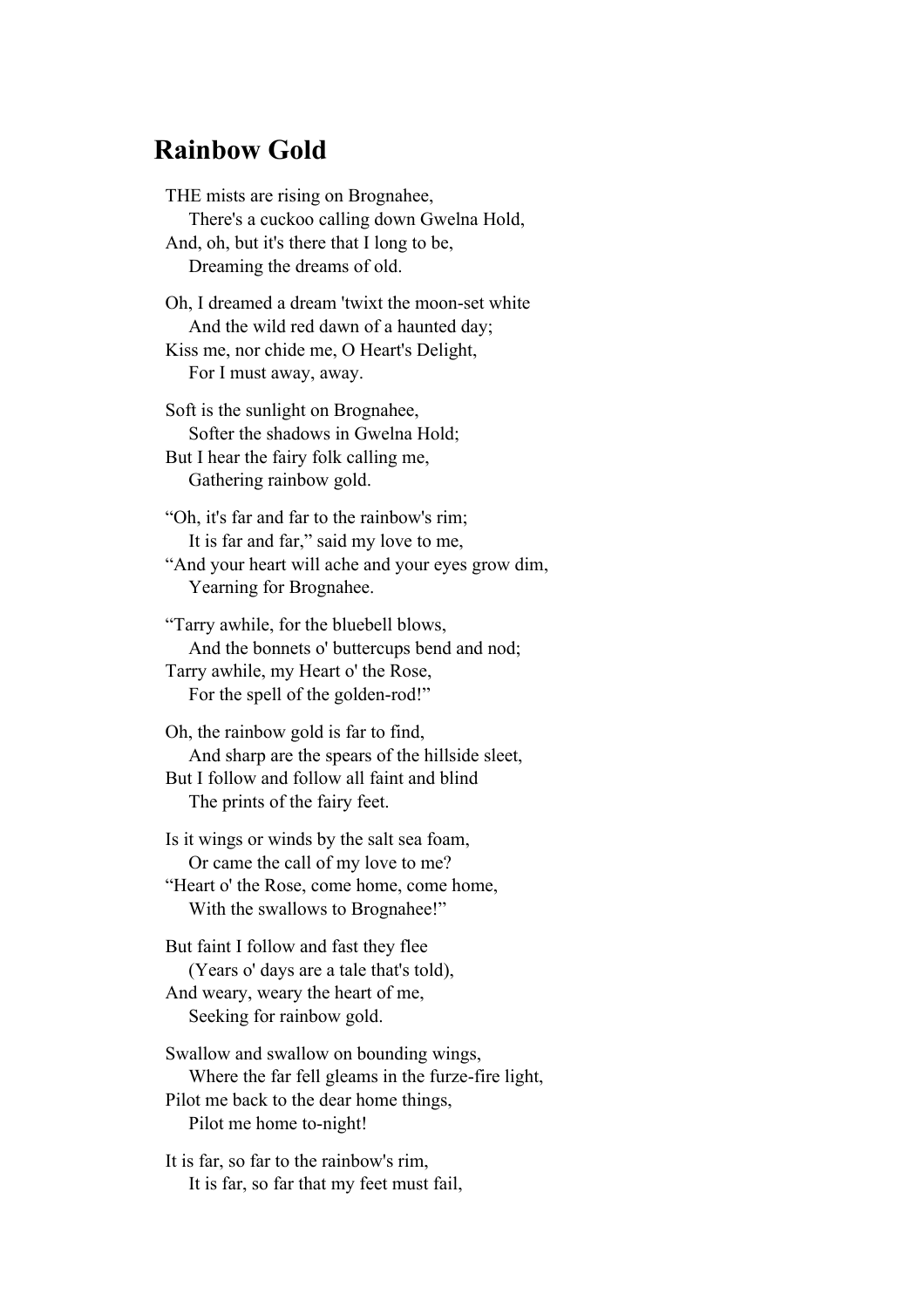Though the crocks of gold be full to the brim Down in the fairy vale.

And never a swallow will stay his flight; The fairies are fled and the world is chill; Oh, have you forgotten me, Heart's Delight, Are you watching and calling still?

Late, ah, late in a lonely day Shall it profit me now that I held in fee More of delight than a mortal may?

Ah, bitter-sweet Brognahee!

Shall it profit me now that the hills we trod Were templed halls of the gods of old, And the misty cups of the golden-rod

Were brimming with rainbow gold?

The bonnets o' buttercups bend and blow, And over the dark of the distance swells, Now sad and solemn, now soft and low, The tolling of fairy bells.

The mists are rising on Brognahee, There's a cuckoo calling down Gwelna Hold, And, oh, but it's there that I long to be, Dreaming the dreams of old.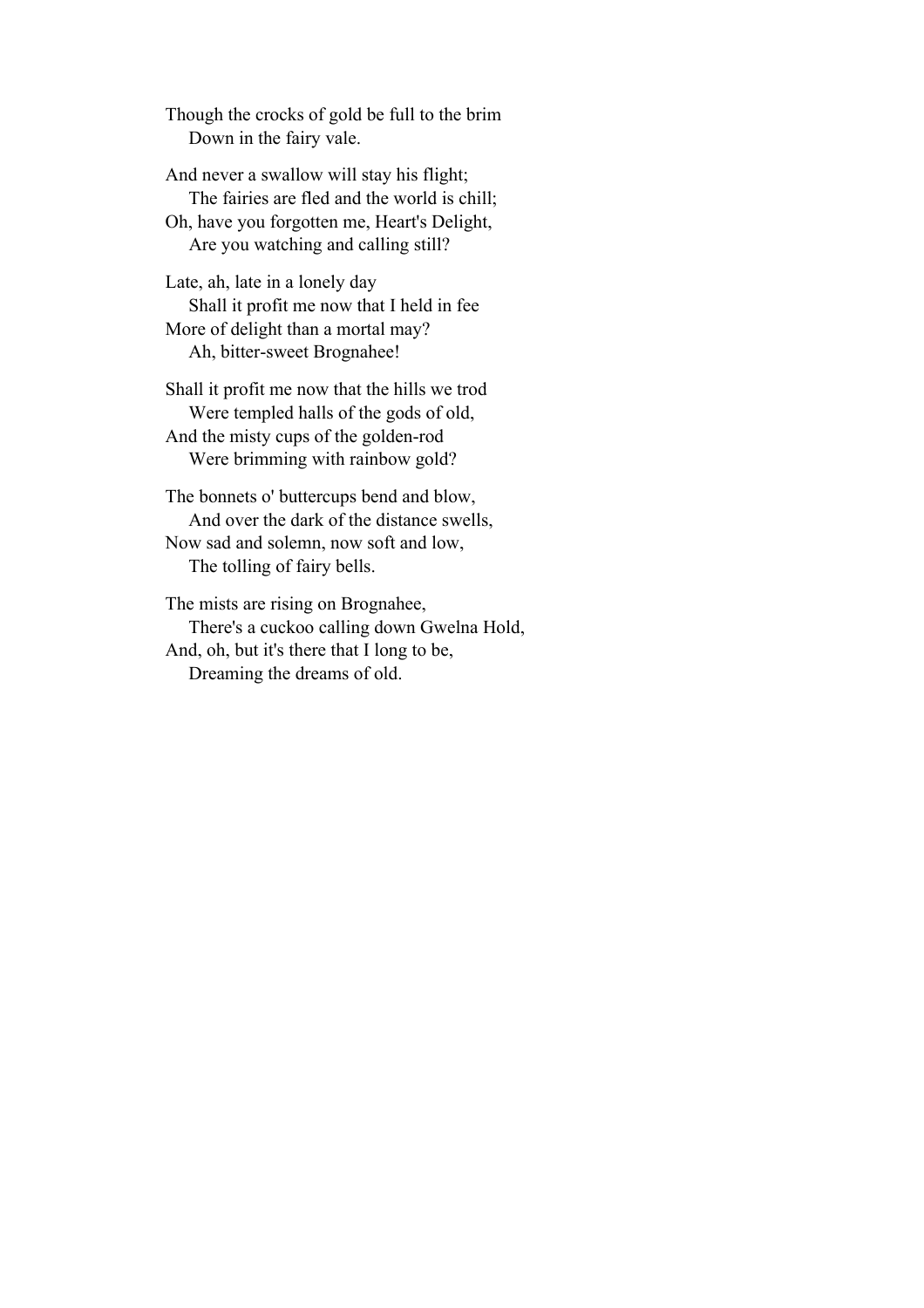# **Hill Ghosts**

THERE'S a wind that cries in the hills to-day, (Fingal, Fingal, and the low mists creeping!) And it's O for South Esk under skies of gray . . . . South Esk and the brown trout leaping! Fires of whin on a brown hill side,

 Robin jerkined in scarlet feather; Trysting there with his dear wee bride, In the spell of the mountain weather . . . . . .

But old Fingal is a world away, By Malahide and the low mists creeping; And it's O for South Esk under skies of gray, South Esk and the brown trout leaping!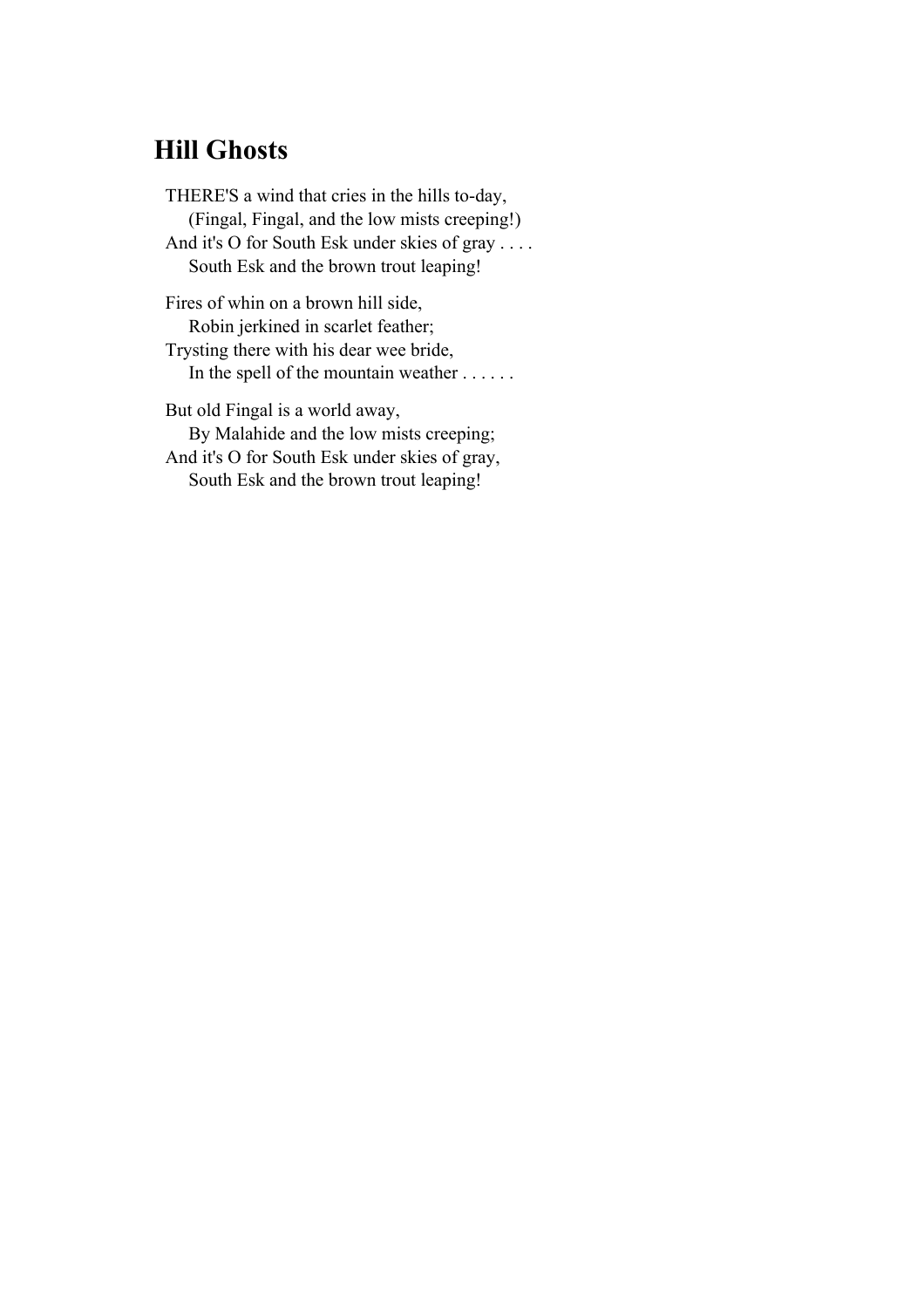## **At Evensong**

GRANDMOTHER sits, when the light is fading Behind the western horizon bars, When come the spirits of sleep invading The dreamy dusk of the world of stars.

Grandmother looks, when the lights are failing, Failing, failing o'er field and lawn, Out through the dark where the ships are sailing To a haven of rest in a rose-red dawn.

Trembles a song in the silence, linking The world-old past with the yet to be, Like harbour lights thro' the sea-mists blinking, The old, old music, "Abide with me."

Grandmother sits where the veil is lifting, And life and death are the self-same bond— Twin pilots now, when her barque is drifting Toward the silent bar of the Great Beyond.

Soft shine the stars in the dreamland meadows Where the gleaners whisper of ways that part, And sheaves that withered behind the shadows Where the hot life seethes in the old world's heart.

Grandmother sits with her world behind her, Where the shadows tremble on life's worn way, Straining dim eyes through the mists that blind her, Where a lone star gleams in a world of gray.

In the vale of the shadows the children, sobbing, Tell of lost treasures the years sweep o'er, And the hearts of men through the years are throbbing With the old life-hunger for evermore.

But Grandmother looks, when the lights are failing, Failing, failing o'er field and lawn, Out through the dark where the ships are sailing To a haven of rest in a rose-red dawn.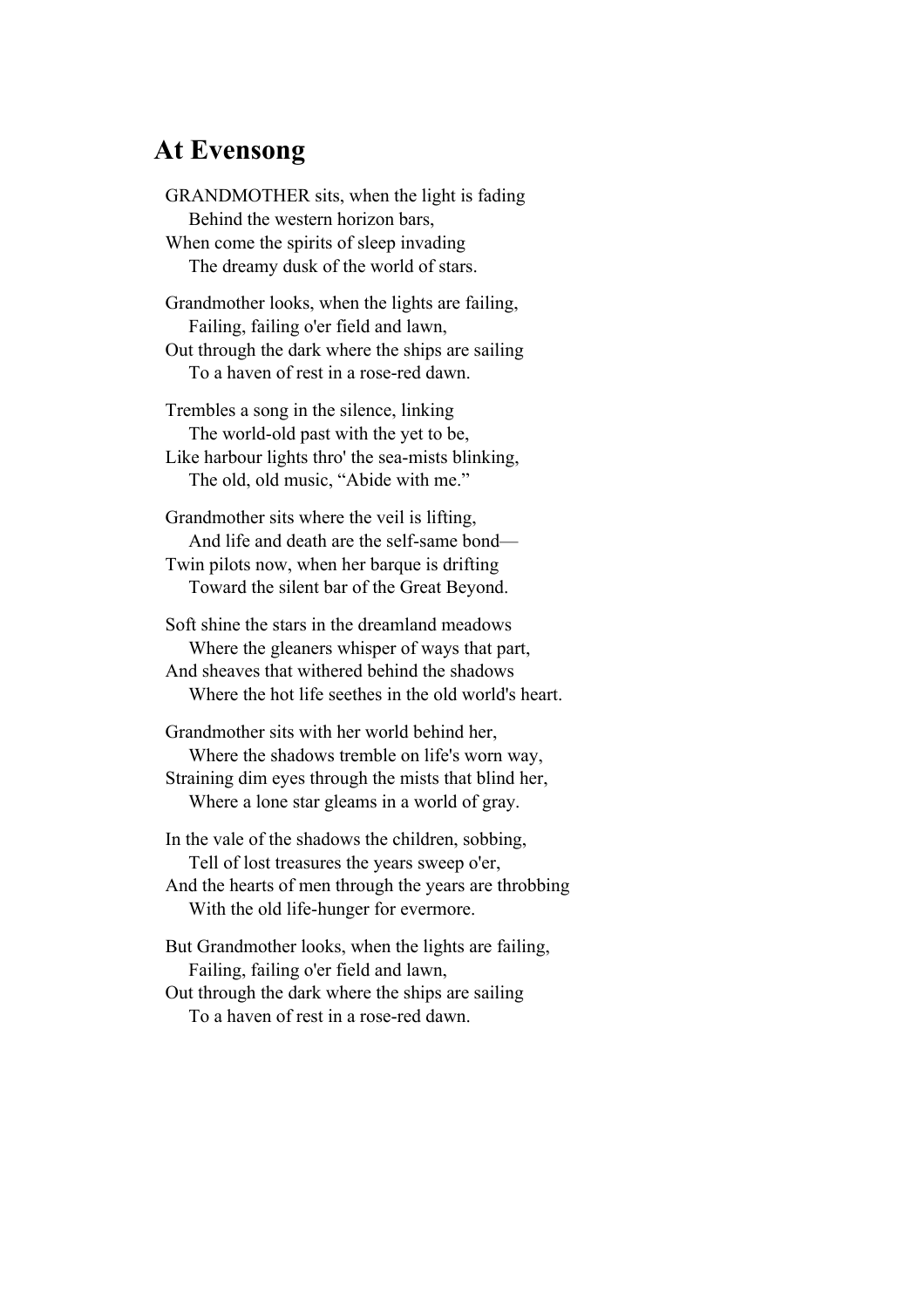## **Woman**

MOTHER of Christ . . . . and of Iscariot! O, angel-demon holding in your hands The fateful glass wherein the trembling sands Of human being compass sage or sot: Christs that adorn, Caligulas that blot The Book of Time with blood and burning brands; Nor sage nor sophist with their wizard wands Has wrung your sway by tittle or by jot. O, Vesta-Circe . . . . fountain-head of tears, Thrice-heated furnace of enduring hate,

 Portal of Life and gate of tenfold Death, Upon your nod they hang with bated breath Who serve with love, or at your bidding wait To carry black vendetta down the years!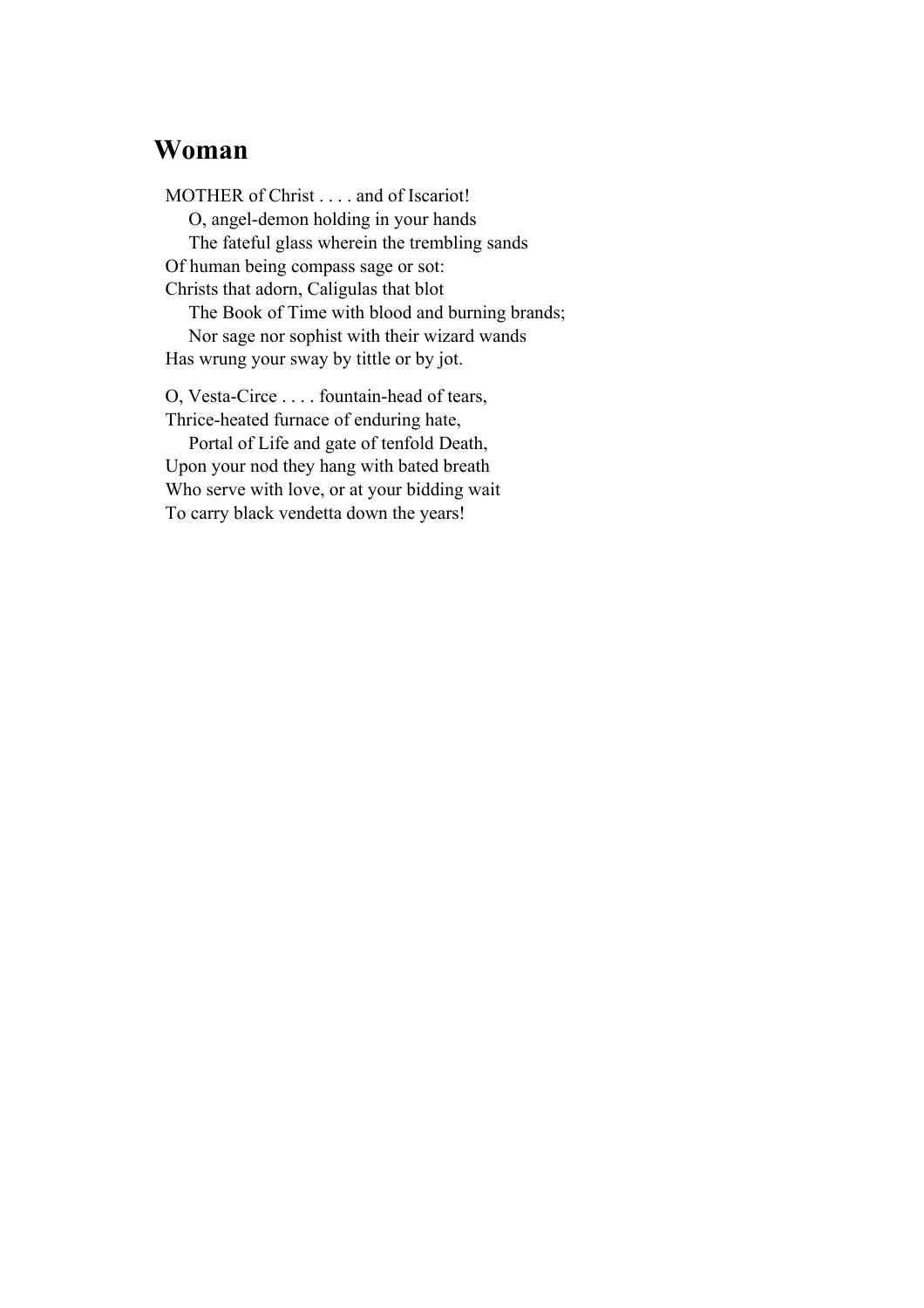#### **John Riley's Last Ride**

 *John Riley, said to be the original of "The Man from Snowy River," whilst being carried over the mountains from Groggin to Corryong Hospital, died on the way. The party carried his body the remainder of the fifty-mile journey into Corryong and buried him there*.

THE flanks of Kosciusko Loomed vast and veiled and grey, And the dark vale of Groggin Was darker than the day When "The Man from Snowy River" Went away. Half scared, the mountain eagle Rose up with heavy flight,

To watch the strange procession From height to ragged height Wind out by crag and cliff-head Out of sight.

Low moaned the mountain torrent By gorge and granite crest, Loud shrilled the wailing plover From his deep-shadowed nest,

To "The Man from Snowy River" Drifting west.

By paths he paced at pleasure, By roads he spurned with speed . . . . Through the wild vale of Groggin With grave and patient heed . . . . They strode with one grim shadow In the lead.

Up, up The Hermit's shoulder, With twain upon his back, The sweating mountain pony Strained, snorting at the wrack . . . . Or was it that strange leader, Striding slack?

But "The Man from Snowy River" Heard no wild plover's strain, Or beat of muffled footsteps That bore him, drowsed with pain, From the wild vale of Groggin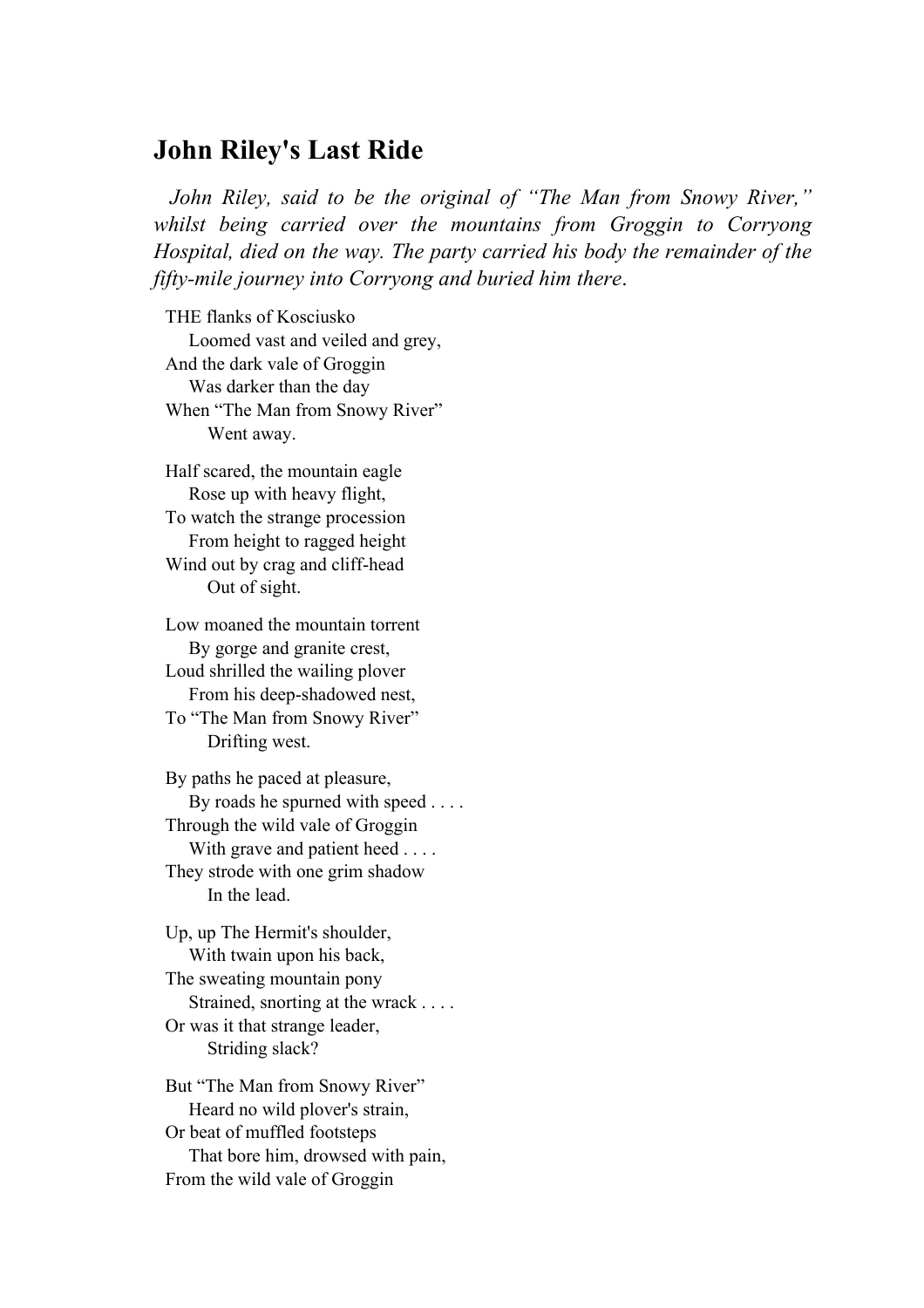#### In the rain.

Belike he felt slow fingers Close colder on his wrist, And heard a low voice calling Across the solemn mist, When the twilight turned to ghostly Amethyst.

But haply with the brumbies, Full tilt adown the steep, Or heading mountain scrubbers, Flung out a thousand deep,

Rode "The Man from Snowy River" In his sleep.

In Carter's hut the shadows Danced dim on roof and door, When Peace, on earth descending, Brimmed Life's dark ranges o'er . . . . And "The Man from Snowy River" Dreamed no more.

With rain-song on the roof-tree, His pent soul quit the husk, With sway of censer branches And drip of funeral musk, And a bittern's far bell tolling In the dusk.

As he would have it ordered, Who loved his Bush the best, With Her grave garments folded To Her stern bosom pressed, He turned from Life's vain questing To his rest.

Far, far from Kosciusko He slumbers deep and long, While the wild vale of Groggin Is bursting into song, And strange winds croon above him . . . . "Corryong" . . . . "Corryong."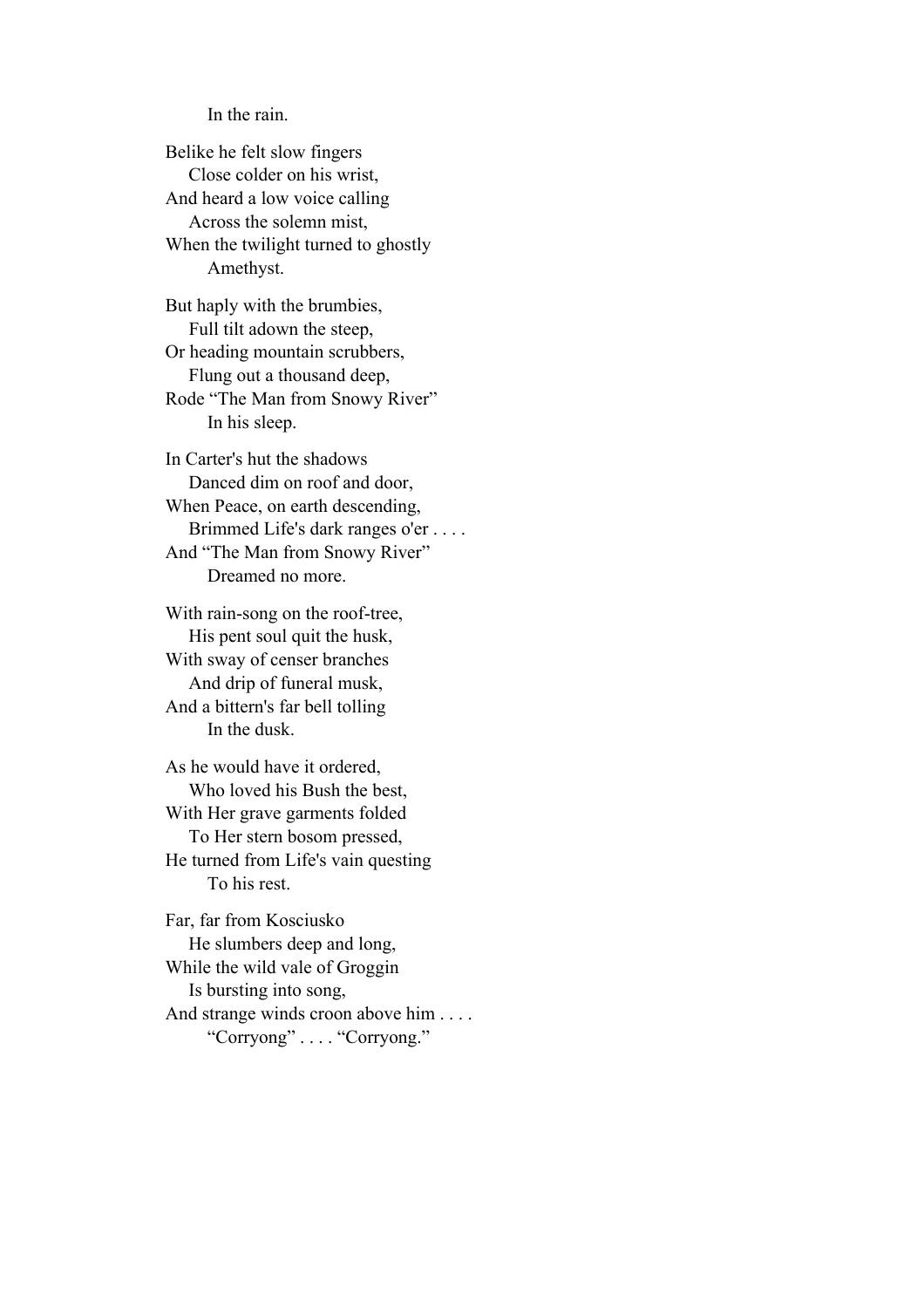### **From the Iron Road**

COULD I but sing the grief of my heart's core Into one strain, Then I might face the Iron Road once more, Regenerate, fain To joust with Fate in the long lists again! Quick laughter and the young respite of tears, Such could not stay To front with me the slow, despoiling years, And the toll gray; I am a scroll that slow fires burn away. There was a wild rune beating in my ears, Of Song to be— Such song as some high, haunted headland hears When the tired sea Sobs De Profundis to Infinity. There was a strong thought leaping in my heart Like a white flame, For the world's hope, and the world's tears astart, And the world's shame, And all the dumb, blind griefs without a name. But these have left me on the Iron Road Too sad for song, Quick to the measures beaten by the goad Of dominant Wrong, Sensing the groaning centuries' "How long?" Better the desert where the lean kite wings And the simooms blow Than all the mirth of all the courts of kings Pressed from the woe Of that pale company that joyless graveward go. Better than pomp of nations banned and bound By braggart blade, Than haughty cities walled and turret-crowned, One palm tree's shade Templing the silence mighty winds have made.

Better than steeples that from land to land Stab the blue air,

Than hushed high altars whose tall tapers stand So ghostly fair,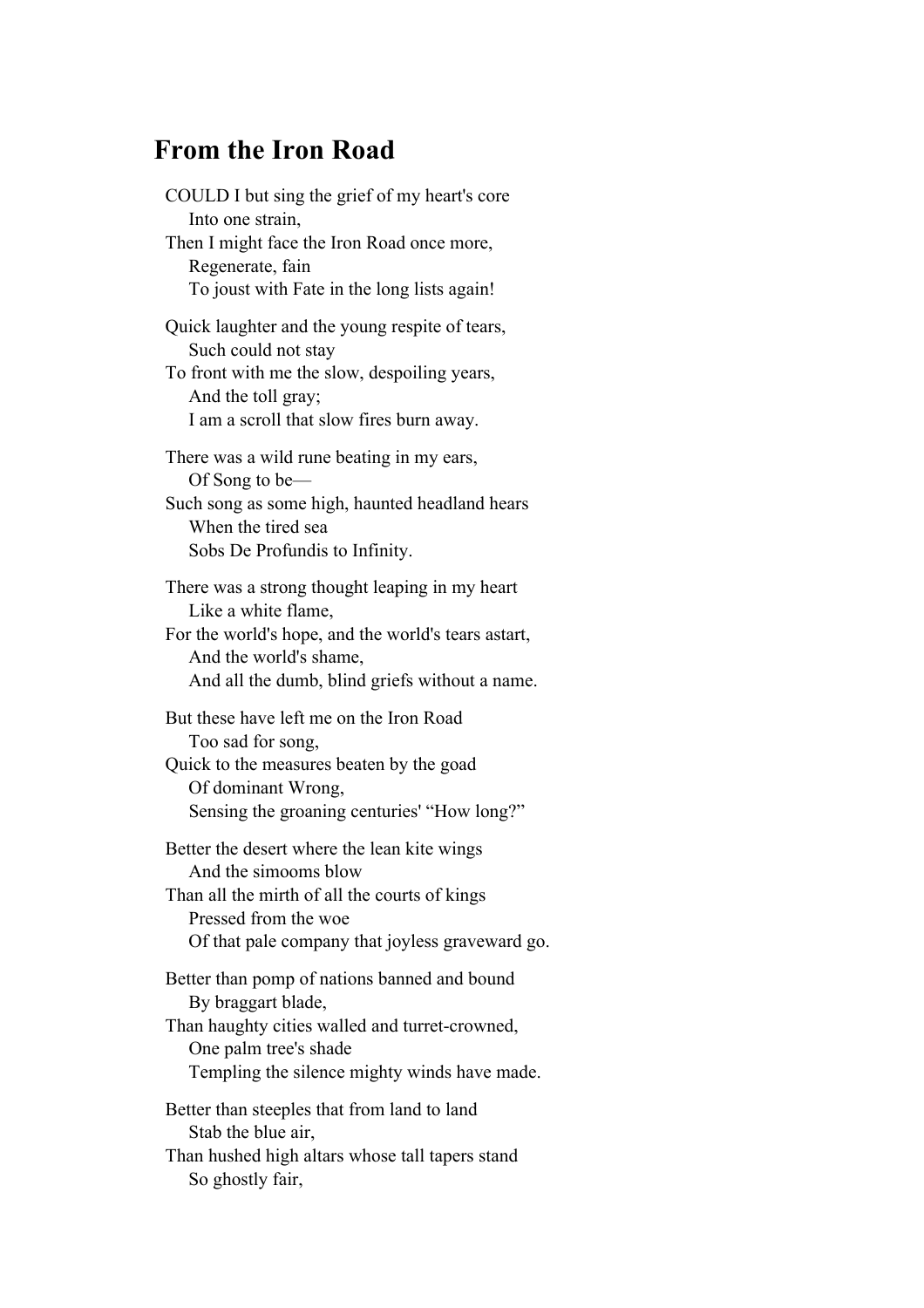Like holy hands that make eternal prayer, One brave hibiscus burning like a gem One scented bowl Of lotus incense swaying on its stem Like a pale soul Poised tremulous for flight and its far goal. Oh, take me, take me, little wind that blows Ere the young moon Blossoms in heaven like a mystic rose, And the stars swoon Down languorous aisles of Night's enchanted noon! For I have heard from these poor prison bars A sigh soft-drawn From whispering islands under great white stars That greet the dawn, Radiant in royal rose and flame and fawn. Oh, take me, take me, cloud-ship sailing east With bows a-gleam, For morning lands purged from Oppression's priest, Where kind stars beam, And the lost Moon Islands guard the gates of Dream! For I am weary of the Iron Road The martyrs trod; Yea, very weary of the Templar's code, The pilgrim's rod; Haply in ways of all the winds walks—God!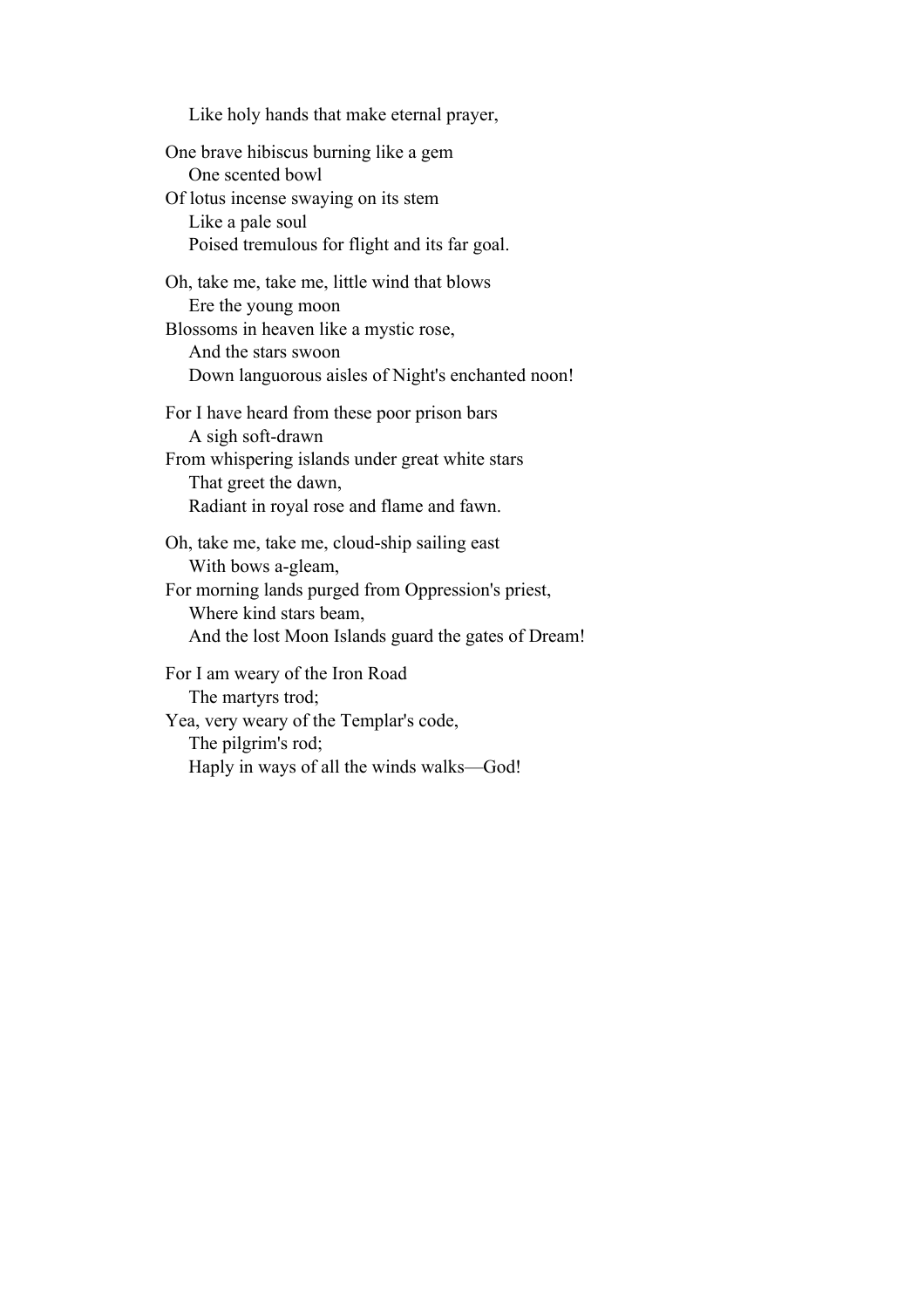# **Old Hop-Kilns**

#### (Vignette)

COWLED kilns crouching by the lonely lands, the hop lands, Cowled kilns waiting for the freights that came of old Spilling song and laughter where a broken line of roof stands Wan to-day and wistful in the wane of willow-gold.

Stacked poles standing on the windy height, the green height, Stacked poles standing bleached and bitten to the core; Ghostly white convolvulus by morning light and moon-light

Creeps across the threshold where the dancers come no more.

May wind crooning in the rafters and the grey cowls, May wind sobbing like a muted violin . . . .

None o' nights to hear it now but water-hens and brown owls Calling in the shadows when the sickle moon is thin.

May comes sadly to the haunted lands, the hop lands; May comes sadly now the years have lost their gold . . . . Sadly to the patient poles like wizened wraiths of pale hands Waiting by the cowled kilns the freights that came of old.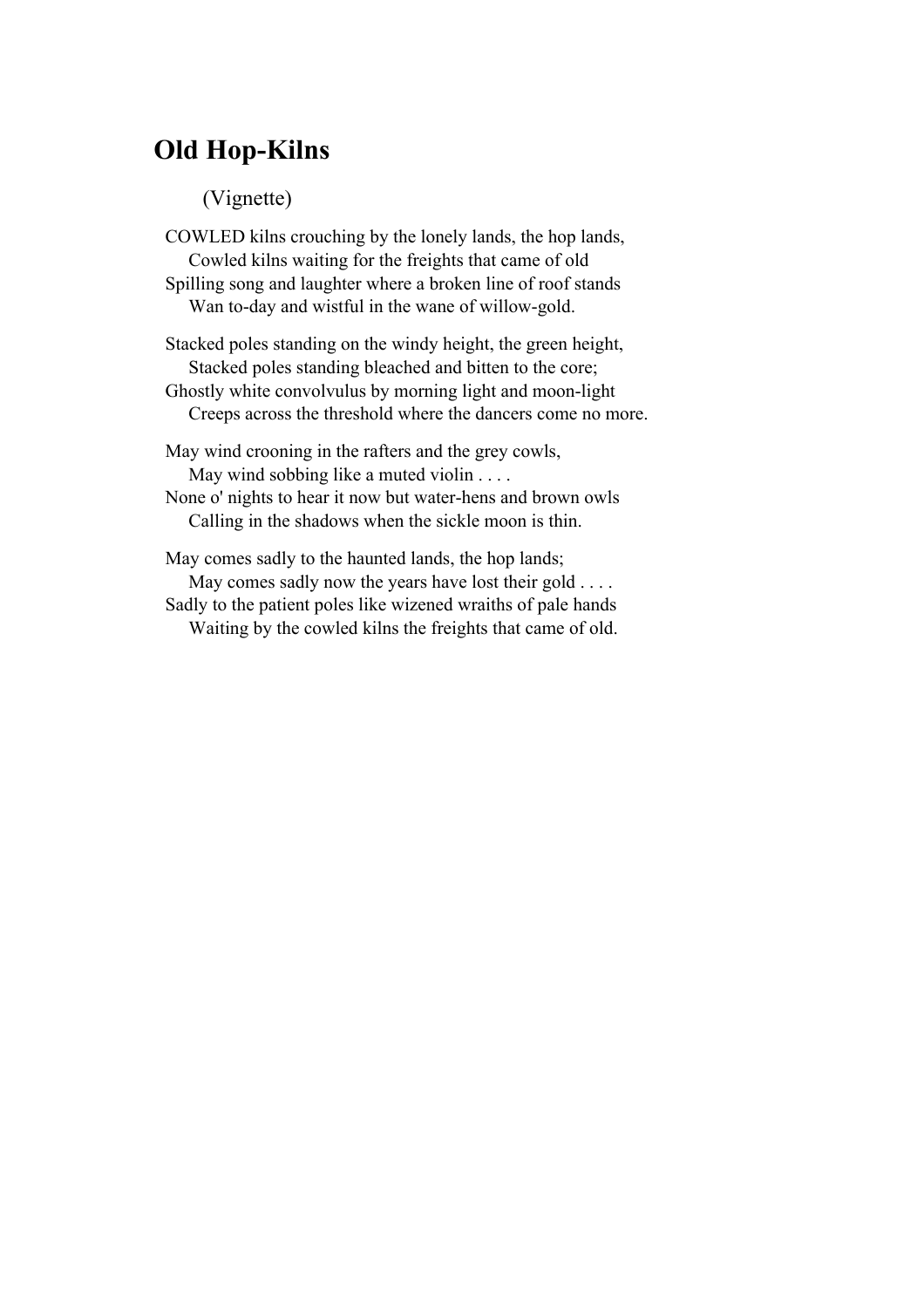# **Hamilton**

WILD and wet, and windy wet falls the night on Hamilton, Hamilton that seaward looks unto the setting sun, Lady of the patient face, lifted everlastingly, Veiled and hushed and mystical as a cloistered nun.

O the days, the cruel days creeping over Hamilton Like a train of haggard ghosts, homeless and accursed, Moaning for a fleet o' dream silver-sailed and wonderful, Moaning for a sorrow's sake, the fairest and the first.

O the moon, the lonely moon, leaning low on Hamilton, Thro' the years that sunder us the dead come back, come back, Scent of white eucryphia stars blown on winds of Memory, Glint and gleam of fagus gold adown the torrent's track.

Half my heart is buried there, buried high on Hamilton, Lonely is the sepulchre with never stone for sign, Where the nodding myrtle plumes stand like sable sentinels And the ruddy rimony wreathes the hooded pine.

Half my heart is yearning yet, yearning yet for Hamilton, Hamilton beyond the surge of sobbing Southern main, O the croon of wistful winds calling, calling, calling me, Where the mottled mountain thrush is singing in the rain.

We shall ne'er go back again, back again to Hamilton, Heart o' me, our track is toward the heart of burning day, Hills beyond the call of hills beaconing and beckoning— Westward, westward winds the track, a thread of dusky grey.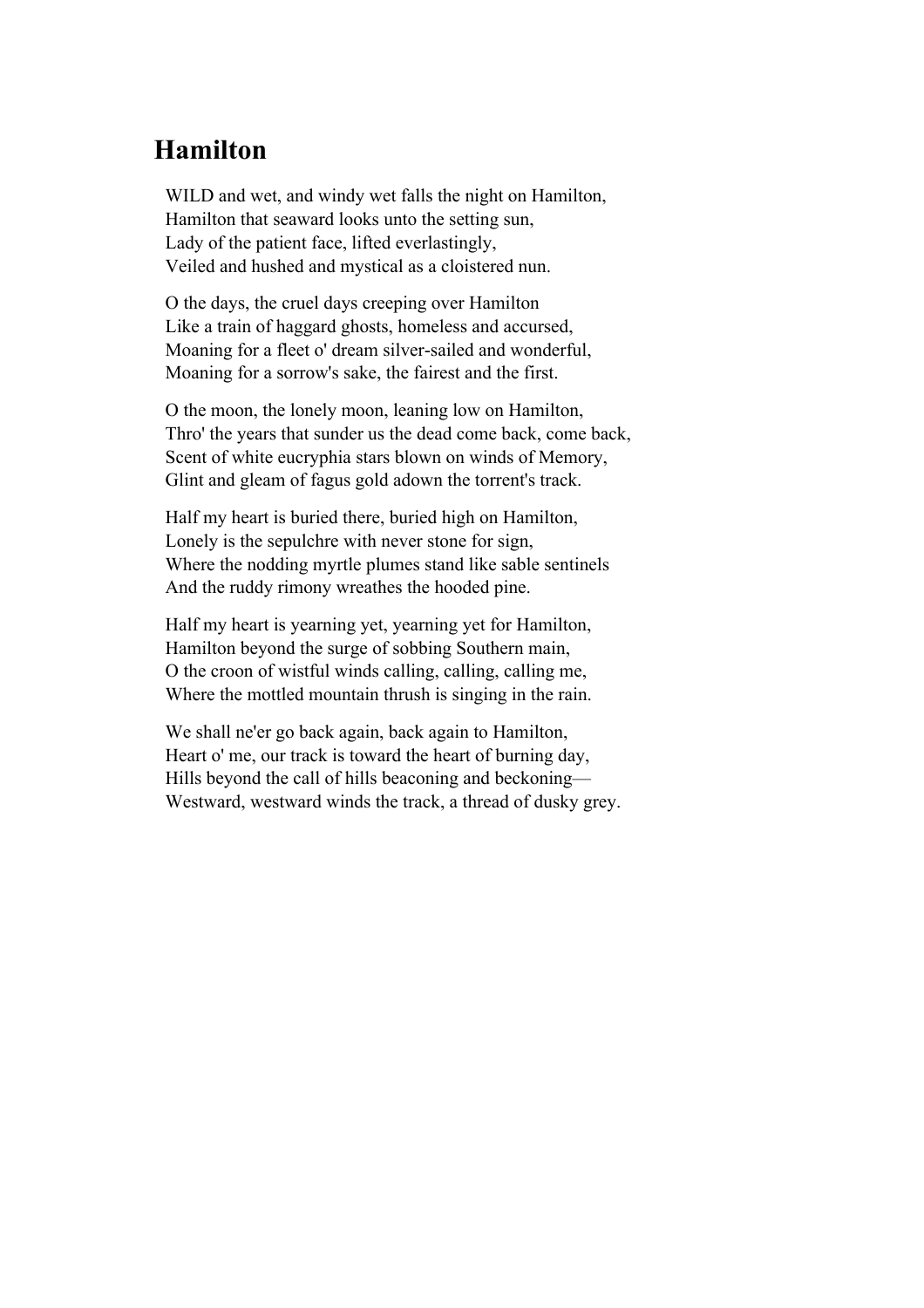# **Wy Yung**

BEYOND the ridge of Never Forget Is a grey ghost land where no glad gleam flashes, Where run the rivers of Old Regret, And the red fruit withers to dust and ashes. Over the edge of the World it lies Where curlews call and the reed-beds shiver, And Time is a sorrow that never dies In old Wy Yung by the Mitchell river.

There youth came tripping with lightsome feet, Brave youth with the clog of a curse upon it, Where poppies flamed in the whispering wheat, And young winds tilted the blue bells' bonnet: Sad youth came sighing with heart athirst, And a passionate prayer to the Cosmic Giver: Ah, God! for the faith that was fairest, first, In old Wy Yung by the Mitchell river.

Change on the grey land has worked his will Nor softened a line on its face abhorred, Gapped are the gum-trees on Calvert's hill Like time-thinned hairs on an old man's forehead; And a spectre stalks through the dappled maize Where dead flags rustle and tassels quiver, A spectre dark as the bygone days In old Wy Yung by the Mitchell river.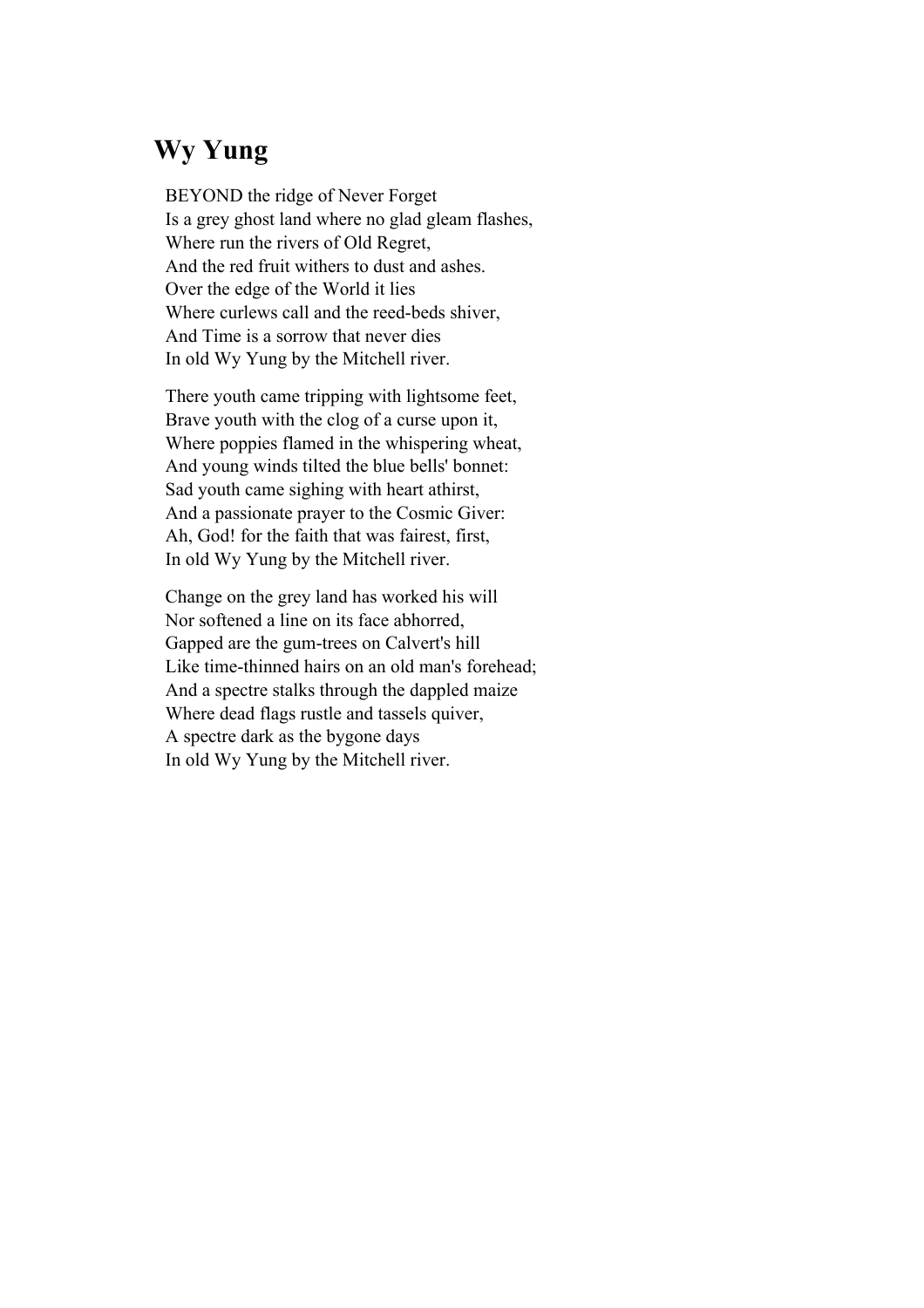### **Night Stock**

FROM Winterbrook to Ashton The road is white and clear; In the low light, in the moonlight, In the heyday of the year, To Winterbrook from Ashton Riding came my dear!

A columbine, a red rose, A tiger-lily grand, And pansies blue as elves grew In fields of Faäryland, To Winterbrook from Ashton He brought me in his hand!

But more than royal red rose Or tiger-lily fine, A blue bowl, a pearl bowl A-brim with wizard wine; He brought me scented night stock, And all the world was mine!

A purple leaf, a green leaf, A hint of pink and brown, And deep, deep, in charméd sleep I laid my senses down, And heard the beat of wee feet, The fairies come to town!

Oh, Faäry Town is Dream Town, And none may break the spell, But the earth-scent and the wind-song And the murmur of a shell At moonset when the ebb-tide Is tolling like a bell!

And Faäry time is all time, Nor aye is near or far; For heart's need or love's meed, A mercy or a star, The blesséd gates of ivory For ever stand ajar!

The wind that wakes the clove buds Blows east by Hindustan, From Celebes the spice breeze Brings junk and merchantman,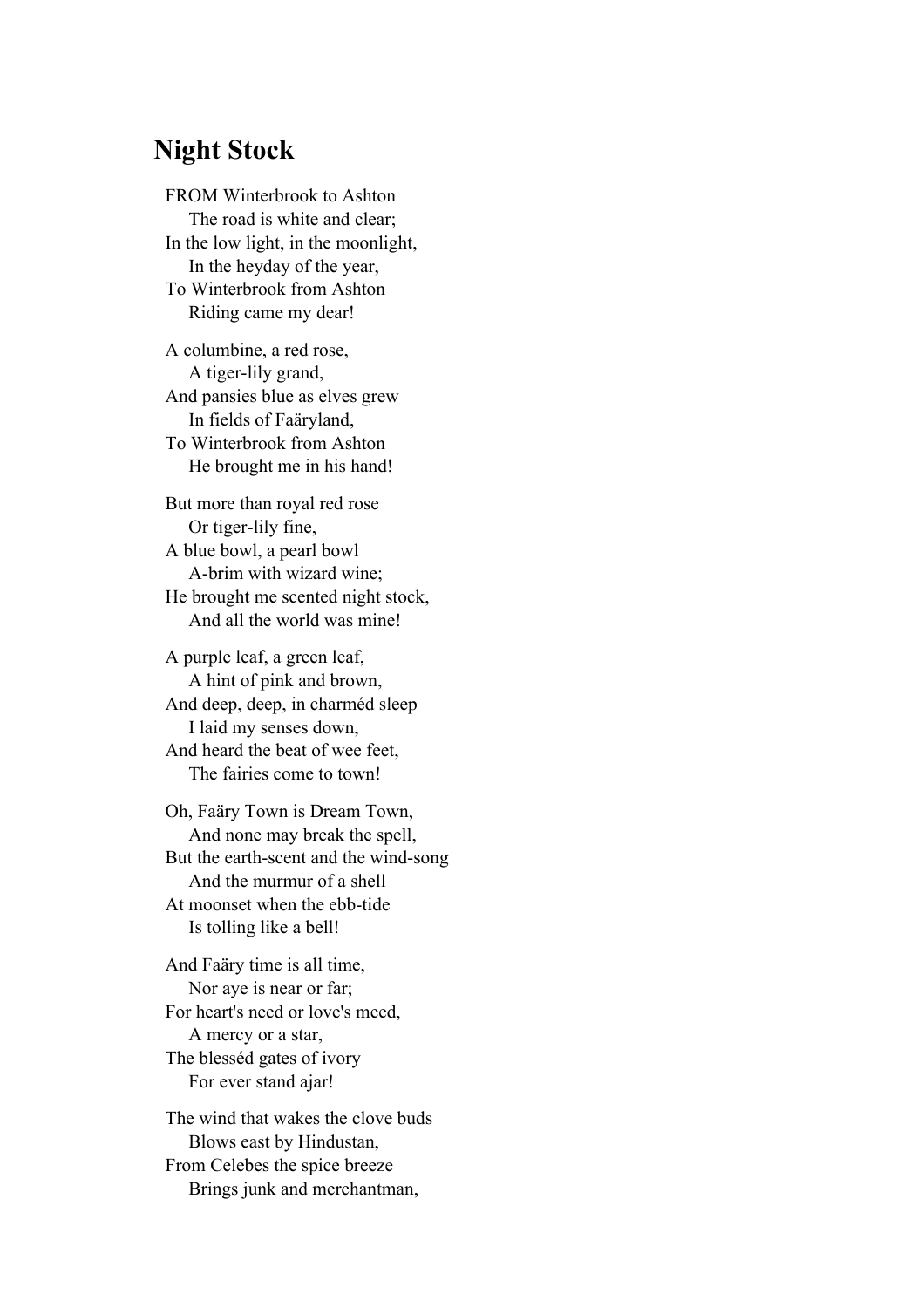With frankincense and camphor And myrrh and frangipan!

But fleeter through the palm seas, Low-loaded to the rail, With scented snow of peach blow, Like foam before the gale, To Faäry Town with witchgold The fleets of Faäry sail!

And first they gave me lad's love And mint and dragon's tongue, But the last gift was black thrift— Slow, slow the sea-tide swung, And white as bone the moon set, The bells of Faäry rung!

Oh, soon they gave me witchgold, But syne they brought me rue, And the earth-scent and the wind-song Like hounds of night ran through And loudly belled the white stag, The horns of Faäry blew!

The columbine, the red rose, The tiger-lily grand, The pansies blue as elves grew Were dust within my hand; But mine for aye the night stock, My Faäry contraband.

\* \* \* \* \*

From Winterbrook to Ashton The road is white and clear; In the low light, in the moonlight, In the heyday of the year, To Winterbrook from Ashton Riding came my dear!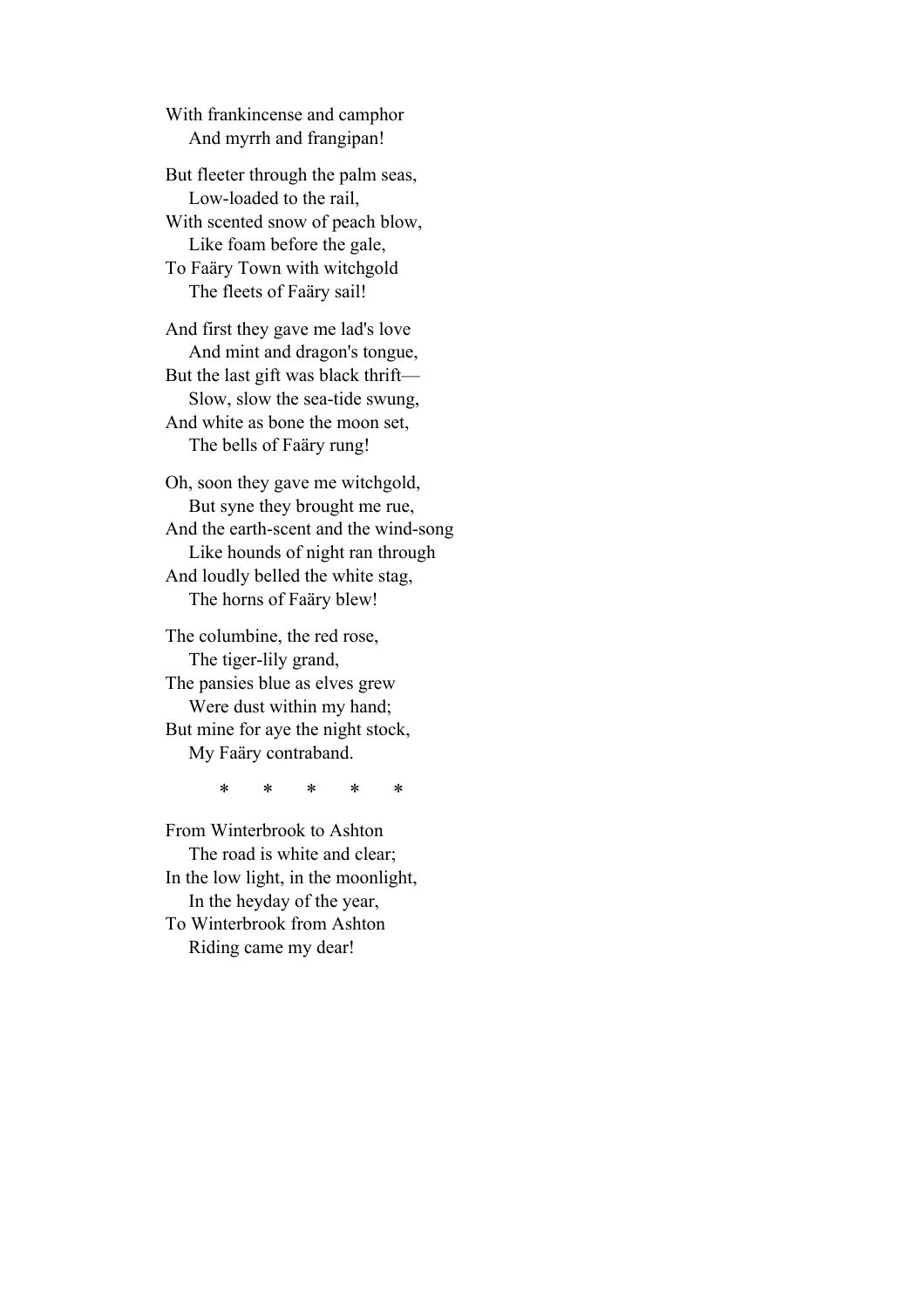## **Sailed**

*To the memory of the late J. F. Archibald, dear to old "Bulletin" bards*.

SHE was not listed on your noisy quays, O little port of Earth; No screaming crane, no whining derrick's wheeze Betrayed her secret berth, Ere down the tide-way swift and white she slipped, While every flag on one gay harbour dipped. Perhaps old Pinch-gut spoke her in his sleep, And South Head's sleepless eye Gave her Godspeed ere heaved the trackless deep To meet uncharted sky, And brooding Darkness built her cloudy cairn O'er Earth's poor little coast-lights, dropped astern. Perhaps a wheeling gannet, outward blown, Or the swift albatross, Sighted her dropping down the dark, alone, Where spectral wind-weeds toss, And screaming turned him to the empty main From harbour lights and kind home cliffs again. For her nor sunken rock nor hidden shoal, But that mysterious sea Lip-lapping in the hollow of the bow! God holds upon his knee, While through His fingers sand of aeons runs In constellated whirl of ordered suns. For it was written in the Book of Years Ere Earth's first rib was laid, He that has kept the Faith among his peers, And perished unafraid, Shall have his place in that high company Of gods that are when half-gods cease to be. And such shall have safe convoy till he stand, Free from the fettering clod, With that great brotherhood on either hand,

 That walks and talks with God, In loyal faith and goodly fellowship, And simple singleness of eye and lip,

And sees revealed what human eyes behold Dimly as in a glass,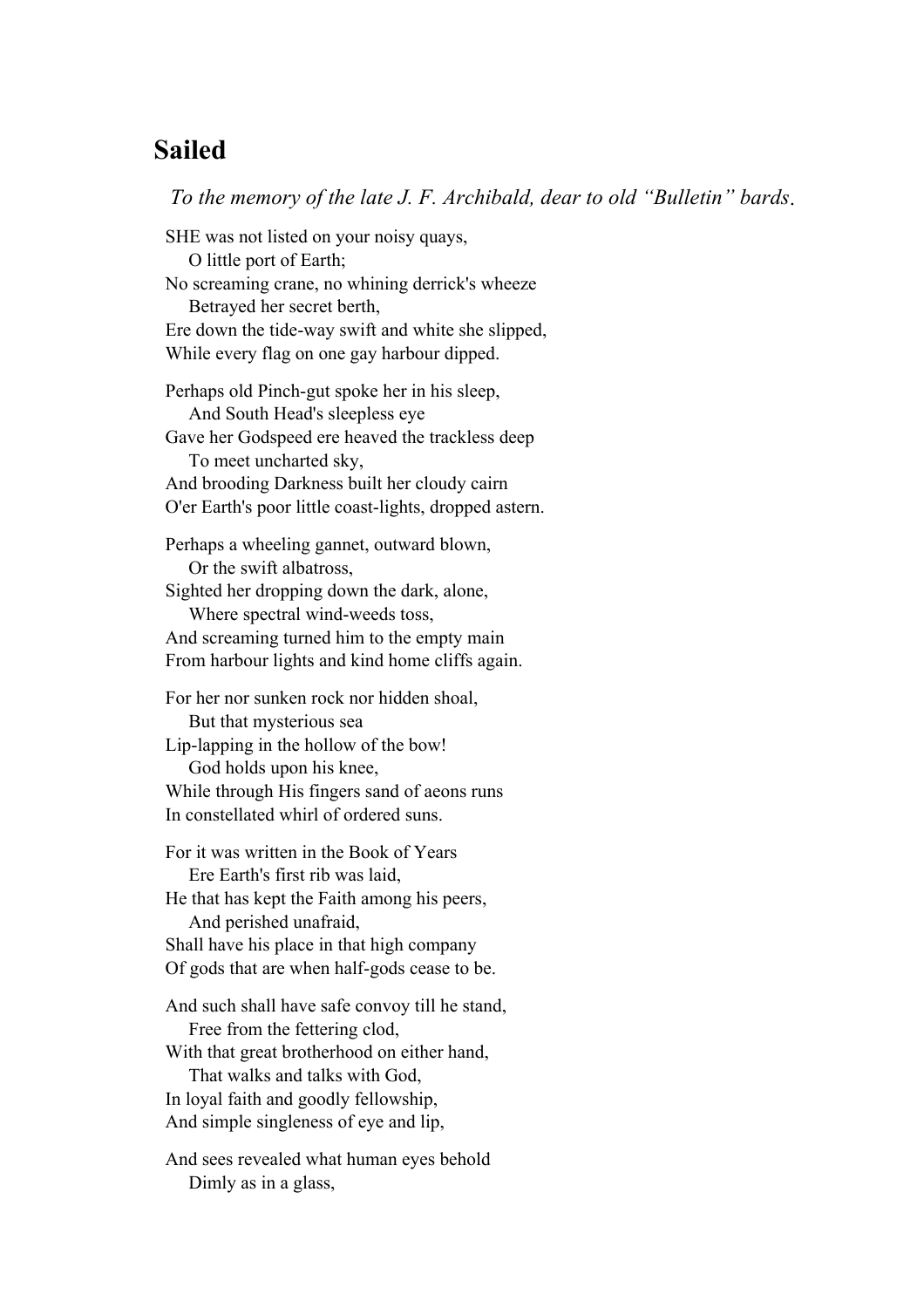When Eleusinian curtains backward fold And the pale pageants pass . . . . Life's aimless martyrdom of blood and tears In slow procession darkling down the years.

Of such was he who saw in broken gleams The Vision Beautiful, Nor shrank dismayed because his waking dreams Transgressed the common rule; Who dared be free to dare the "grand mistake," Or play the fool for nobler folly's sake.

Of such was he, our brother who has gone Beyond our little grief; Beyond the shadow of that Acheron Of pestilent belief; Who kept the Faith and flung Her standard free To the young winds of all futurity.

She was not listed on your noisy quays, O little port of Earth; No screaming crane, no whining derrick's wheeze Betrayed her secret berth, Ere down the tide-way swift and white she slipped, While every flag on one gay harbour dipped.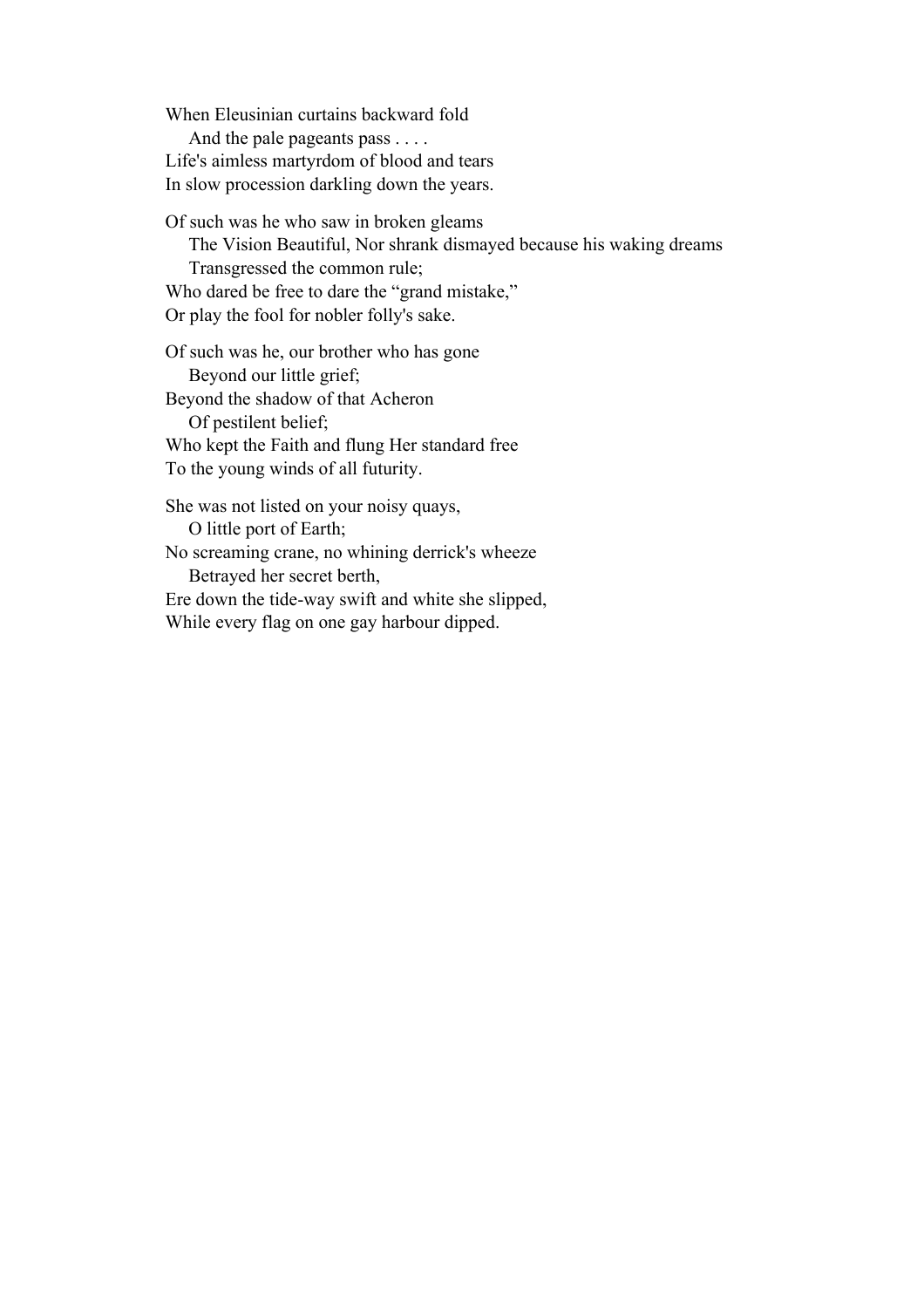## **June Roses**

ORED Rose of June, Like a lingering ember From fires of December Rekindled for boon, When a wild afternoon Like a grey ghost goes gliding And creeping and hiding From a sorrowful moon— A reproachful white moon!

O Red Rose of pain, Like the last spark that flashes From smouldering ashes Of love on the wane! Thro' the pitiless rain, And the wind's wistful sobbing A dead march is throbbing Again and again, And for ever again.

O Red Rose new born, Like a scimitar flaming And flashing and shaming Life's fear and its scorn, Levin love-lilt new torn From storm-torrents sweeping From fountain heads leaping From lips of the morn— Of Hope's evergreen morn!

Rekindled for boon, When the genii of sorrows Of all the to-morrows Combine and commune In a wild rebel rune, Bright symbol and token!— Full foreword fain spoken!— O Red Rose of June!— Brave Red Rose of June!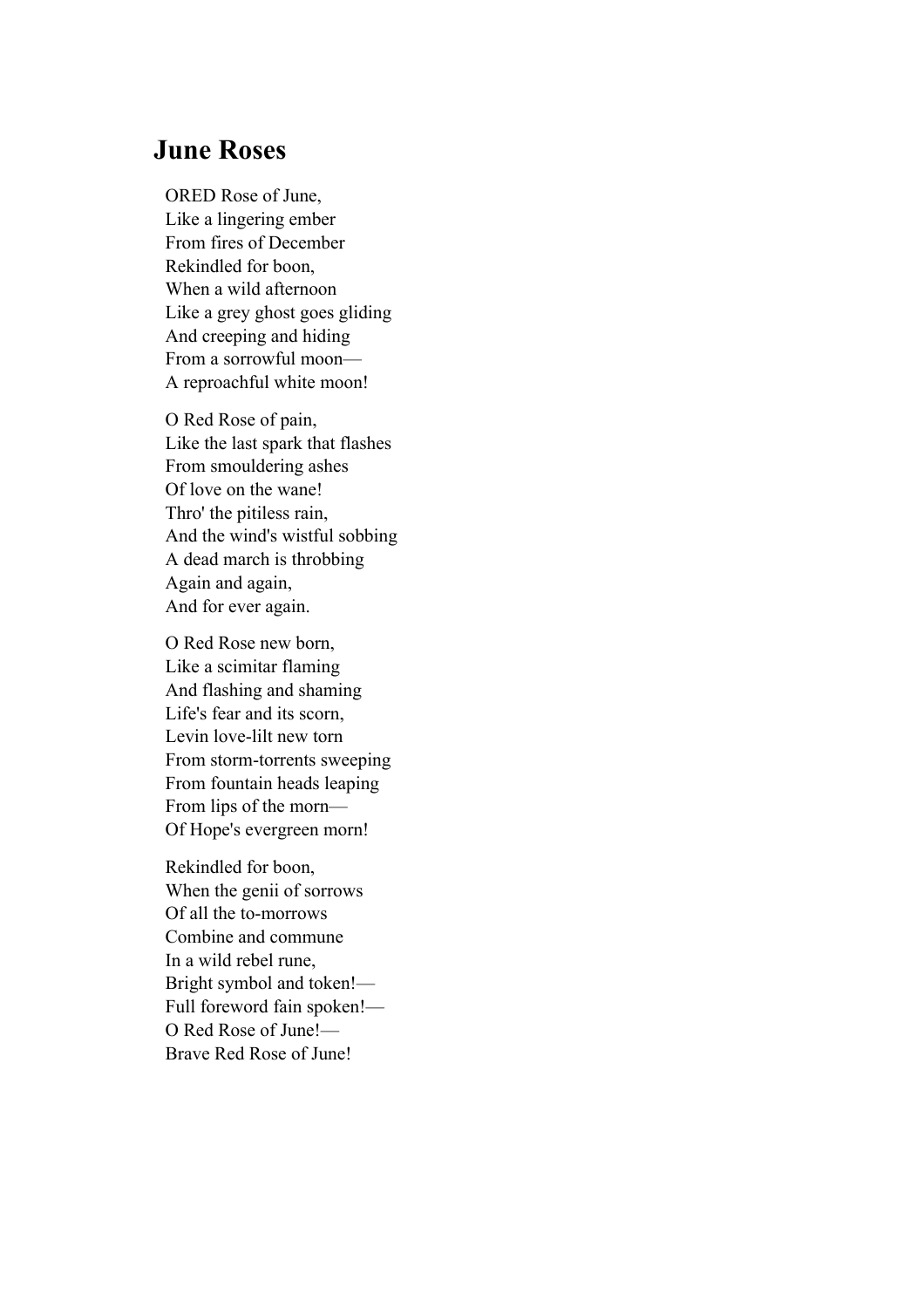# **Evil**

NOT Beelzebub, but white archangel, I Turn the dim glass and shift the sands again, And touch the eyelids of the sons of men Lest they forget—forget and drowsy lie In Fate's unfurrowed fallow till they die— As seed that quickens not for dawns that leap From out the dark of immemorial years, With kiss of wind and sun and wizard tears Of fugitive clouds to wake them from their sleep.

With milestones I have set the crumbling sod Of human judgment that they stray not wide, Nor languish lost in labyrinths alway; And smile in pity when I hear them pray That Wrong's rude whips from them be turned aside, Who call me Evil—not discerning God.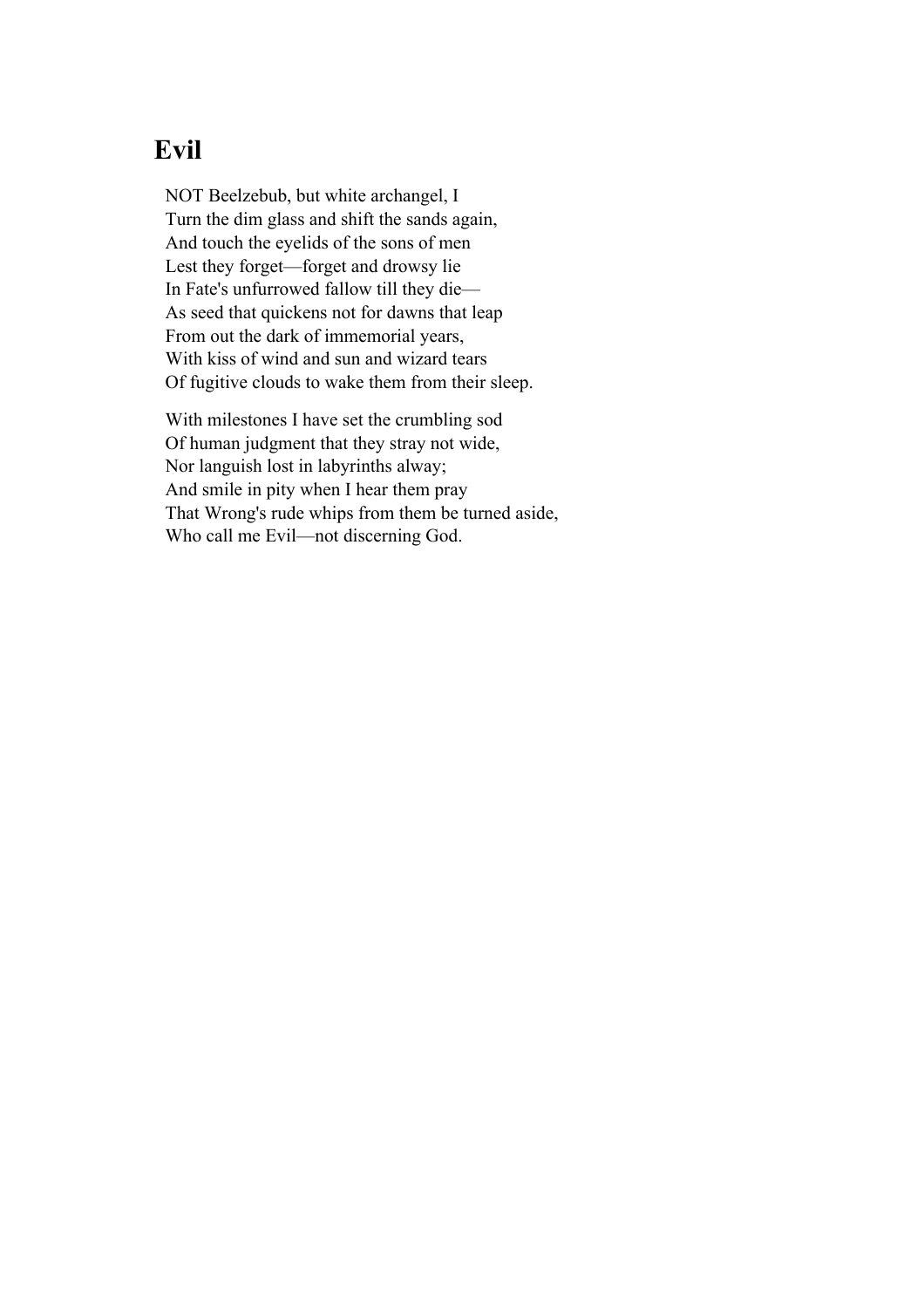# **To-Night**

IT is to-night! The tense strings sob no more: Close fast the doors, and draw the sheltering blinds Against the vampire broods that hover near, Shapeless similitudes of nameless fears. Here, love, upon the outmost beetling crag Of black oblivion, soft-winged Sleep shall guard From fierce, familiar terrors that pursue With scourges sharp as death and 'wildering cries Of red-fanged packs that hunt in paths of Day. It is to-night! To-morrow's wolves are far!

Beloved, kind is Sleep—but still more kind The cradling arms of Death. Here on the verge Of great forgetfulness, canst thou not hear Departing clangour of the 'leaguering hosts Swoon on the void, and—like a wailing wind From some far shore—the beat of Sorrow's wings Die down to peace! Beloved, sleep, nor dream! It is to-night! To-morrow's wolves are far!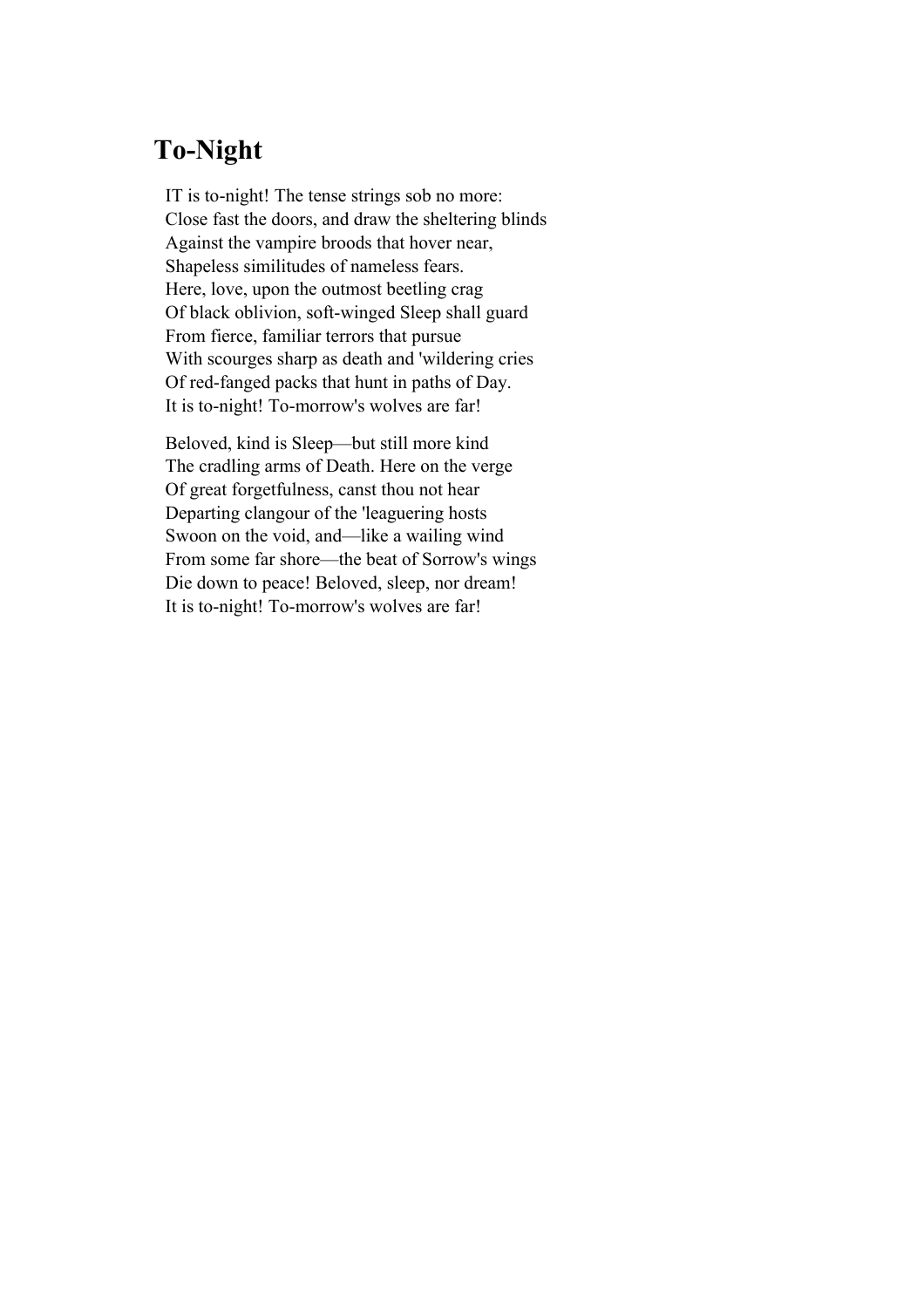## **Ballade of Dreams**

ACROSS the loom the shuttles fly, Like random, rippled lights at play Upon the road where you, where I, Drift down the Valley of To-day; White snowdrop stars beside the way Illume the flight of fancies fled, In some far Spring-time's snowdrop spray Our dreams shall live when we are dead. We quibble over how and why, Or vex our souls with "yea" and "nay"; Turn all the golden years awry, And bid the wheel of pleasure stay; And still our webs of hodden grey Are shot with many a wizard thread That passes not with passing clay— Our dreams shall live when we are dead. The proud, the strong, the brave shall die, All flesh shall perish e'en as they; Nor love, nor life, nor duty's tie Shall hold the fateful hour at bay: But past restraining barriers, yea, On universal pinions spread, A phoenix phalanx o'er decay, Our dreams shall live when we are dead. With cypress gather blooms of may,

 Beyond the dark the dawn is red; Peace! sad one, tho' the gods shall slay, Our dreams shall live when we are dead.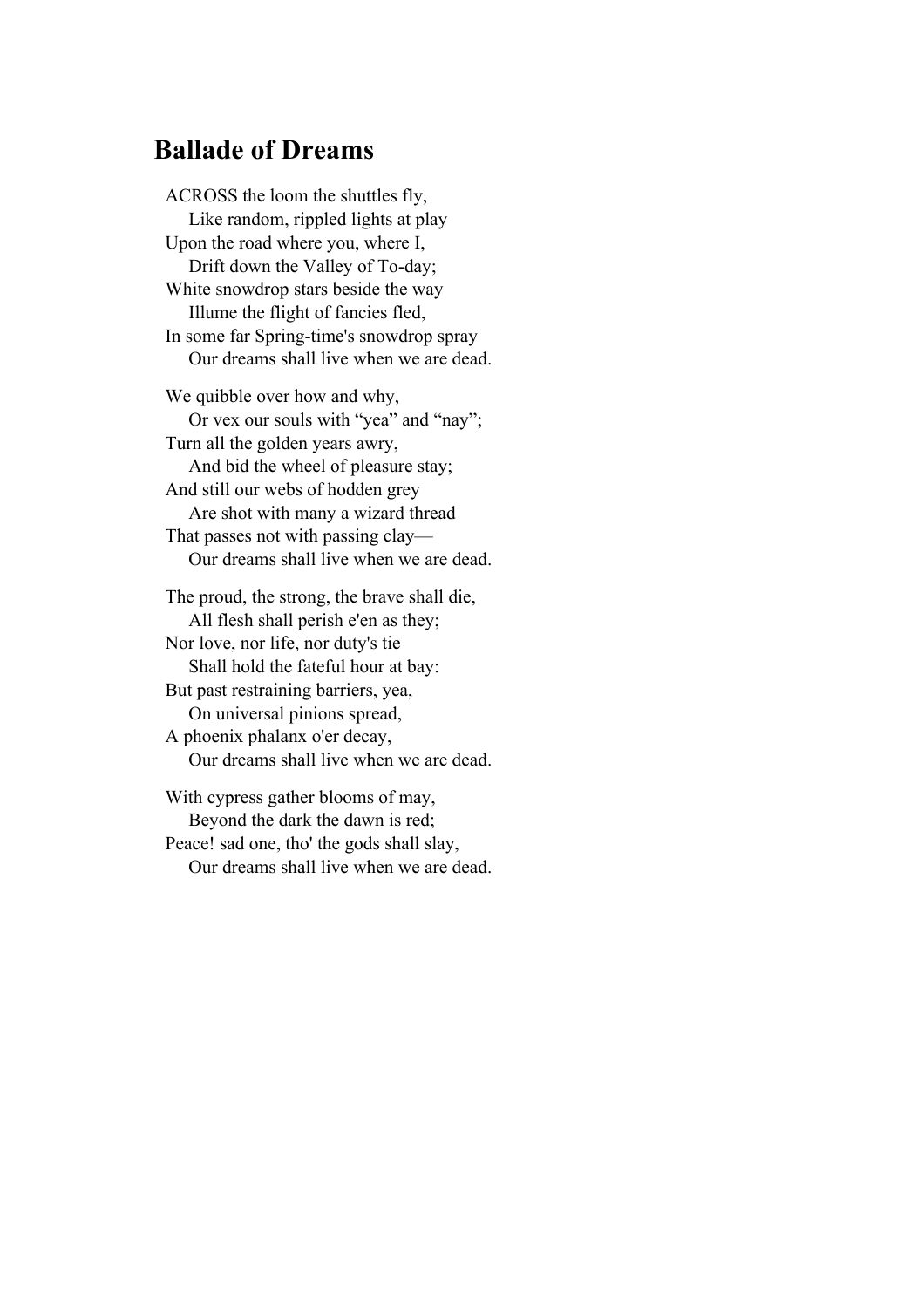# **The Enslavement**

RAIL not at Mammon, helots of to-day, Nor curse Bellona, goddess of the sword, Nor Tyranny, of Toil meet overlord: This is your covenant—"You must obey!" Under its ban your helot-mothers lay; Your sires, slave-born to slave-born mothers, poured The gluttons' wine, or cringed for bed and board: Why murmur then? And whence your blank dismay?

Not with red rite of sword on Strife's wan hill, 'Mid clash of arms and pomp of war's estate, Was Freedom slain, and her strong sons laid low, But in some wild red dawning long ago, When Man, the savage, took his savage mate, And beat, and bent, and broke her to his will.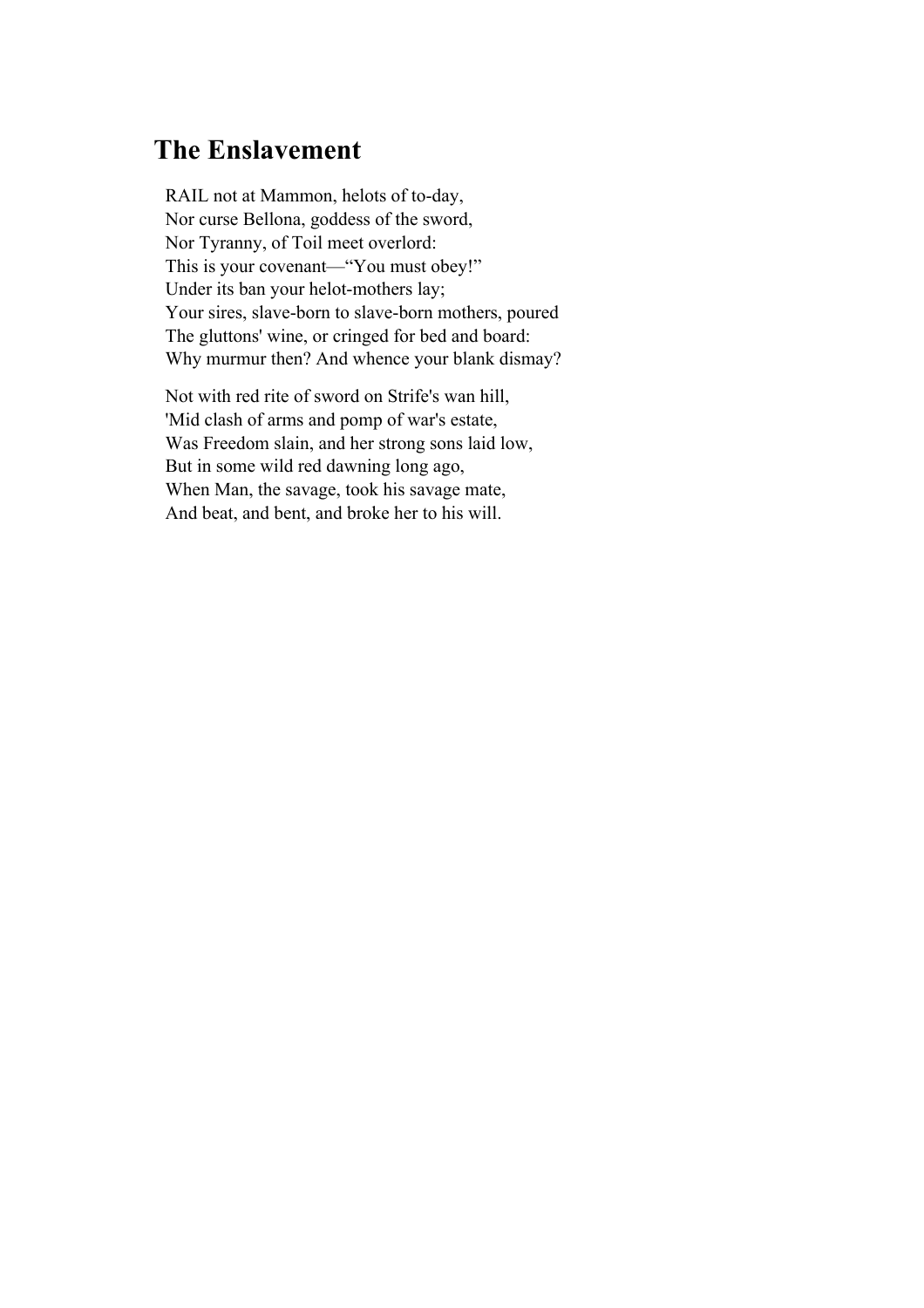### **Woman**

#### A Reply

"GOD be sorry for women?" Nay, singer and sister woman, Sing the woman Triumphant!—"the face turned from the clod"— Wave of the mystical ocean, thro' season and changing season, Intoning its grand Te Deum on cosmical bars of God!

Sing the Woman Triumphant!—queen-sibyl from morn primeval— Lo! at her nod swung open the portals of Birth and Breath, Fear and the anguish of Fear 'neath her naked feet she has trodden As Over-mistress of Sorrow—derider of dominant Death.

Wherefore shall God be sorry? or hearts that are wise in women Pity the shimmering splendour, the woman-waves of His sea, Pity the tremulous tides in the flood of their Godward setting To the scintillant, white soul-beaches whose sands are Eternity?

God be sorry for woman? that men for their sport defile her? Lo! to the dark she has flung them, pilotless, rudderless, blind, For prey to the shark-toothed foes of their vanity's vile creations; To reap the wrath of the whirlwind where laughing they sowed the wind.

Dare man be sorry for God? As the sky to the hills thereunder, As the sea in its ebbing and flowing, Creation's image she stands— Strength with a mask of softness, wisdom with meekness hidden, Serpent and dove commingled, with the torch of God in her hands.

Yea! Sing the Woman Triumphant! no dirge but a march eternal, Tabor and clash of cymbals and homage of waving palms! Diapason of life-tides throbbing! Look, weary one, doubting sister, 'Tis Mary of Nazareth passes—with the infant Christ in her arms.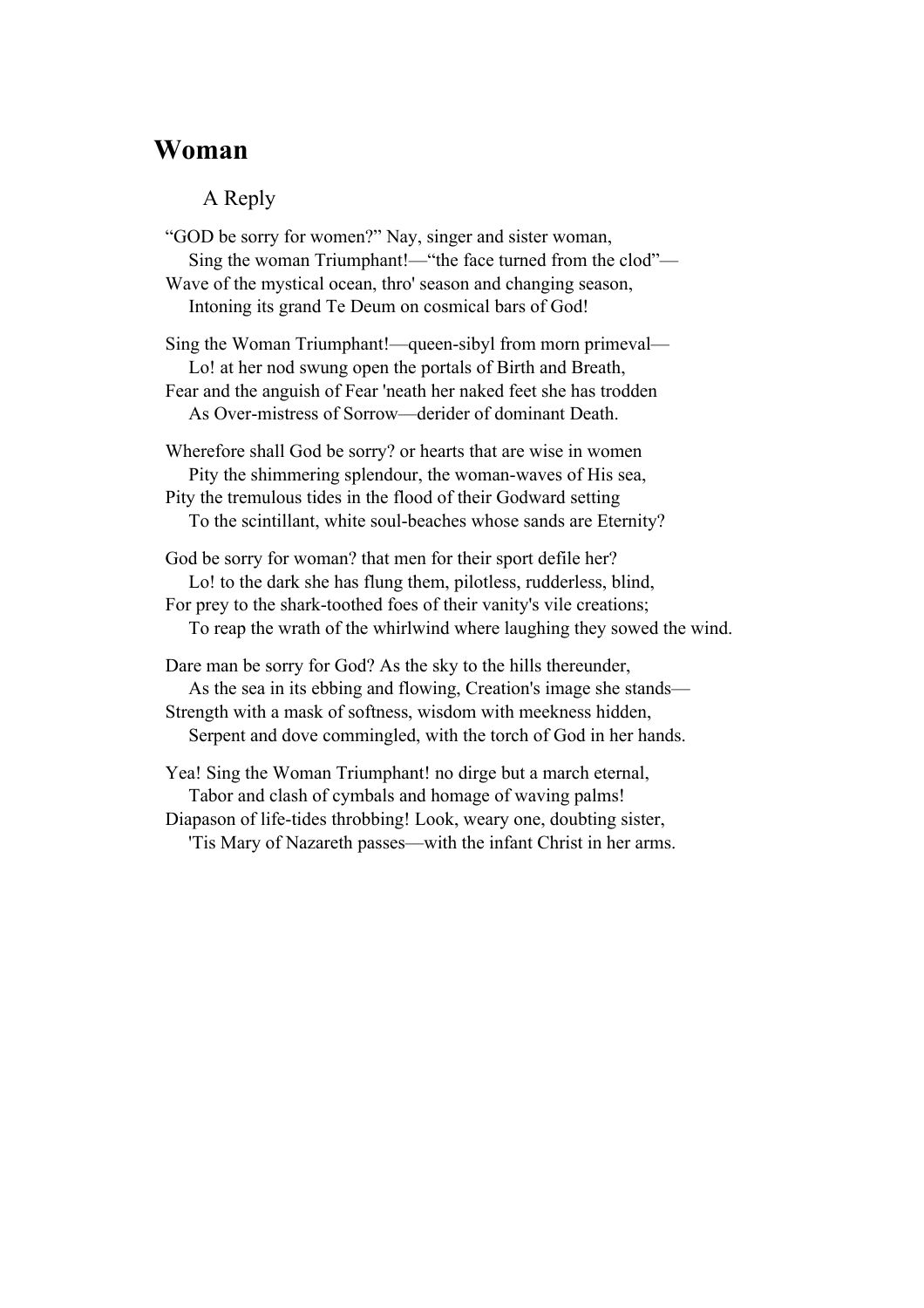## **Mountain Myrtle**

MYRTLE by the mountain rills! Dark-plumed monarch stern and scowling, You that hear the thunder growling And the black sou'-wester howling Through the wild Tasmanian hills. Myrtle by the western springs! Harp whose chords have ne'er been smitten, Land whose songs have ne'er been written, Where no tooth of scorn has bitten To the inner heart of things.

Myrtle, myrtle, watching yet, Where old Montezuma races Down the waterworn rock-faces, Singing songs to lonely places Set in ways of wind and wet! Myrtle, myrtle, stern and stark, Where they turned them from the questing, When their sun of life was westing— Still your dark boughs soothe their resting, Moaning, moaning in the dark.

Myrtle, myrtle lying low, With the moss about you creeping, With the torrent round you leaping, And the grand old mountain keeping Vigil as the seasons go, Still to me your music comes Set in chords august, specific, When a storm-voice, weird, terrific, Beats across the waste Pacific Like the roll of muffled drums.

Guardian of far peaks untrod By fierce cloven-hoofed excesses And Humanity's distresses, Where no clamour for redress is, And the hills look up to God, Pillars of a larger sky, Immemorial altars folden Deep in aisles of green and golden, Whose white taper-stars are holden By supernal hands on high!

On the wings of evenfall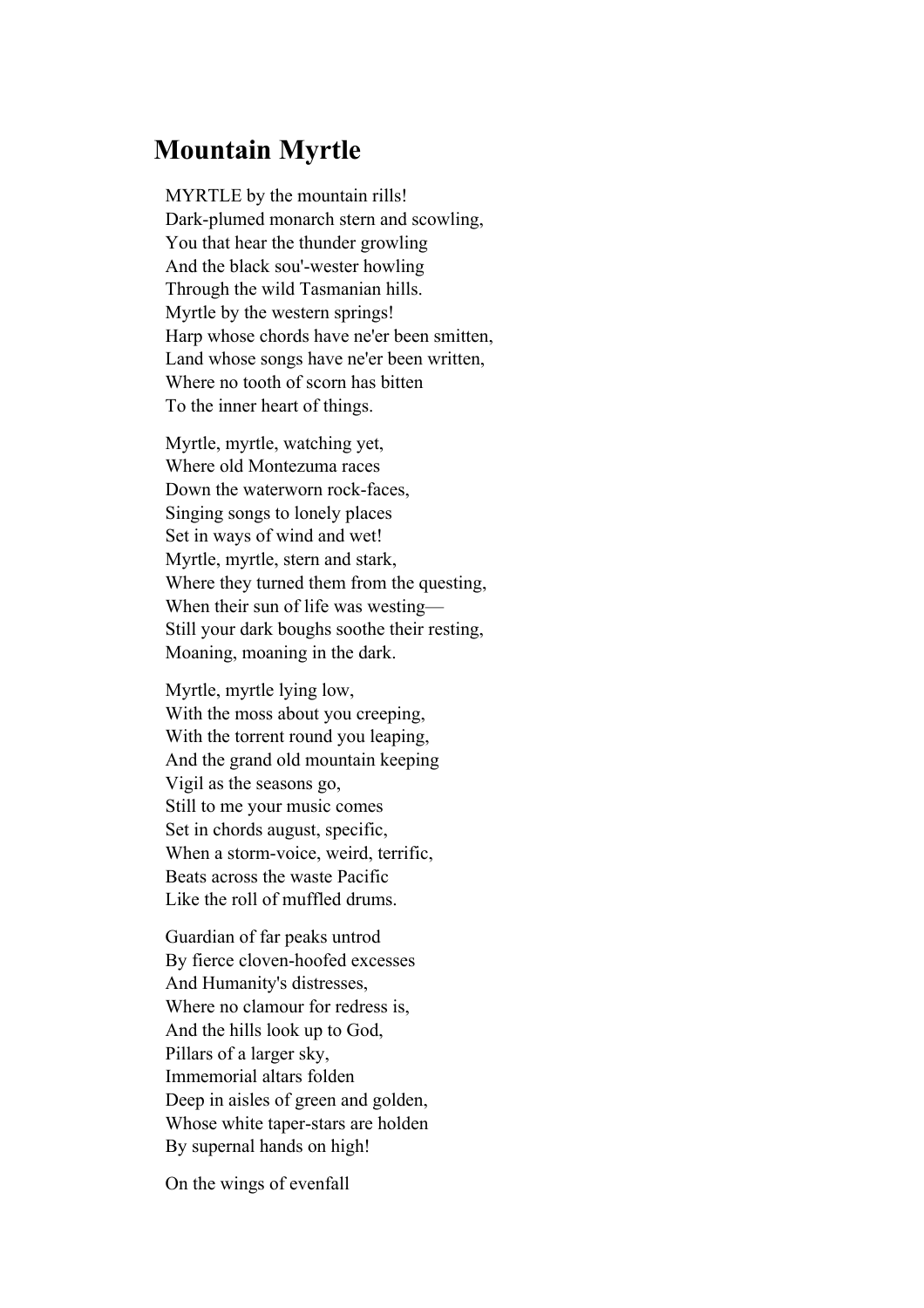Soft as clouds their sky-ways wending, Or white angel-hosts descending With the gift of peace unending When the dark is over all, Like the sough of Southern seas Comes to me the drowsy droning Of the wizard priests, intoning, When the Western wind is moaning— Moaning in the myrtle trees.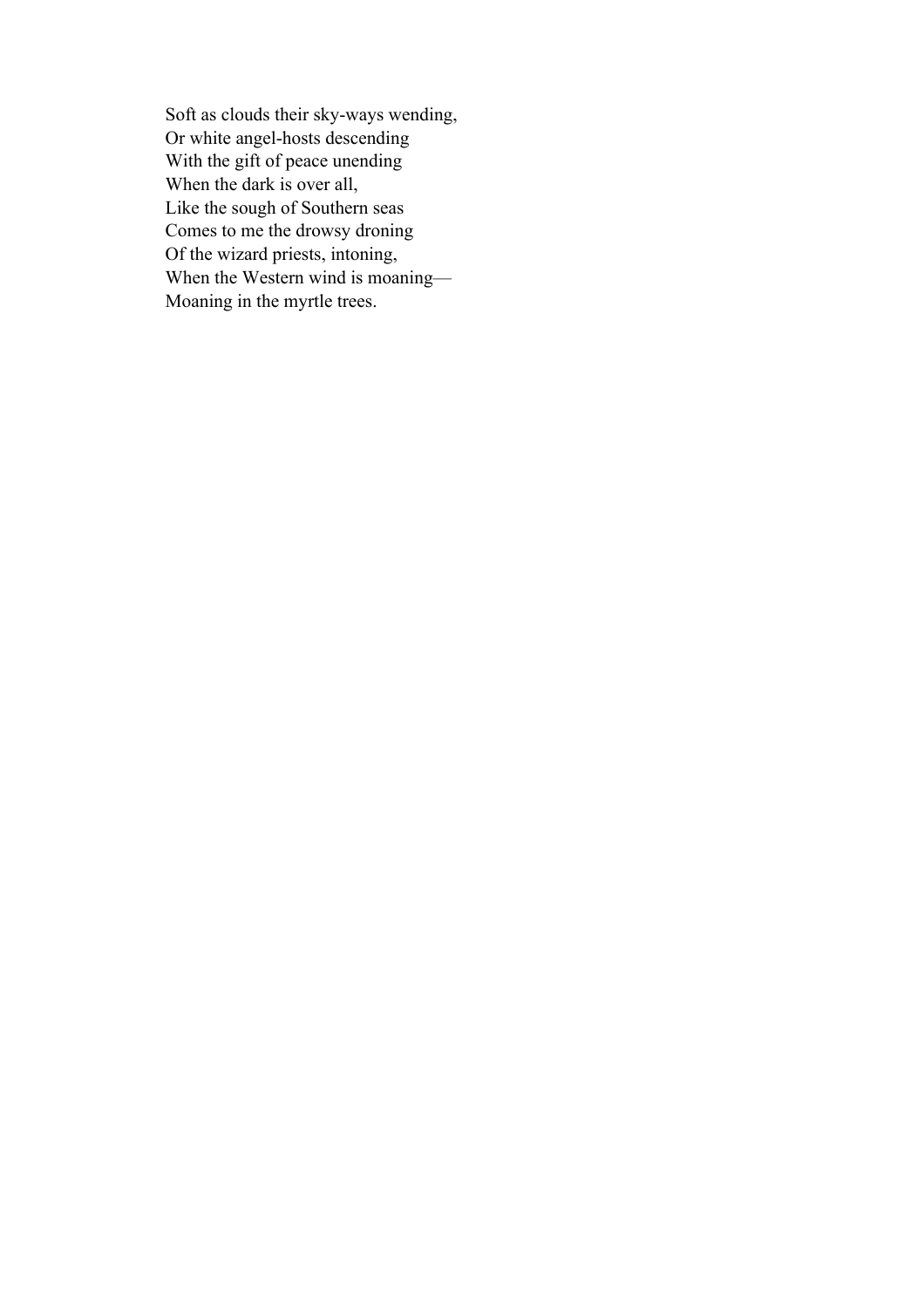### **The Reiver**

THE floods are out on the flats to-night, Moaning and maddened and wild and red, Like a hooded serpent ready to smite,

 Old Mitchell rears in his straitened bed; Quick! Lords of the cattle and crops, your dole! The reiver river takes toll, takes toll!

Hope for no harvest of eager hands, The ripened ears and the swollen cribs!

The sludge-bar, tossed on the hungry sands,

 That gapes like a skeleton's sundered ribs, The break and the blight and the far-flung shoal Of the reiver river take toll, take toll!

The lean teams lagged at the furrow end,

 And the plumed green army stood brave anon, Now from mourning upland to river bend

 The whisper is hushed and the plumes are gone, Only the waters a death-dirge roll Where the reiver river takes toll, takes toll!

Plunder, full plunder of horn and hoof, Of torn green tresses and whitening bone, And a darker tribute, deep housed aloof

 Where the vespering pines on the hillside moan, Man, beast and bird, and the twisted bole— So the reiver river takes toll, takes toll!

The floods are out on the flats to-night, Pray if you dare to and hold your breath;

For a craft rides seaward with never a light, And the man at her wheel is Pilot Death.

*Was it curlew or plover? Or parting soul? Hush!—the reiver river takes toll, takes toll!*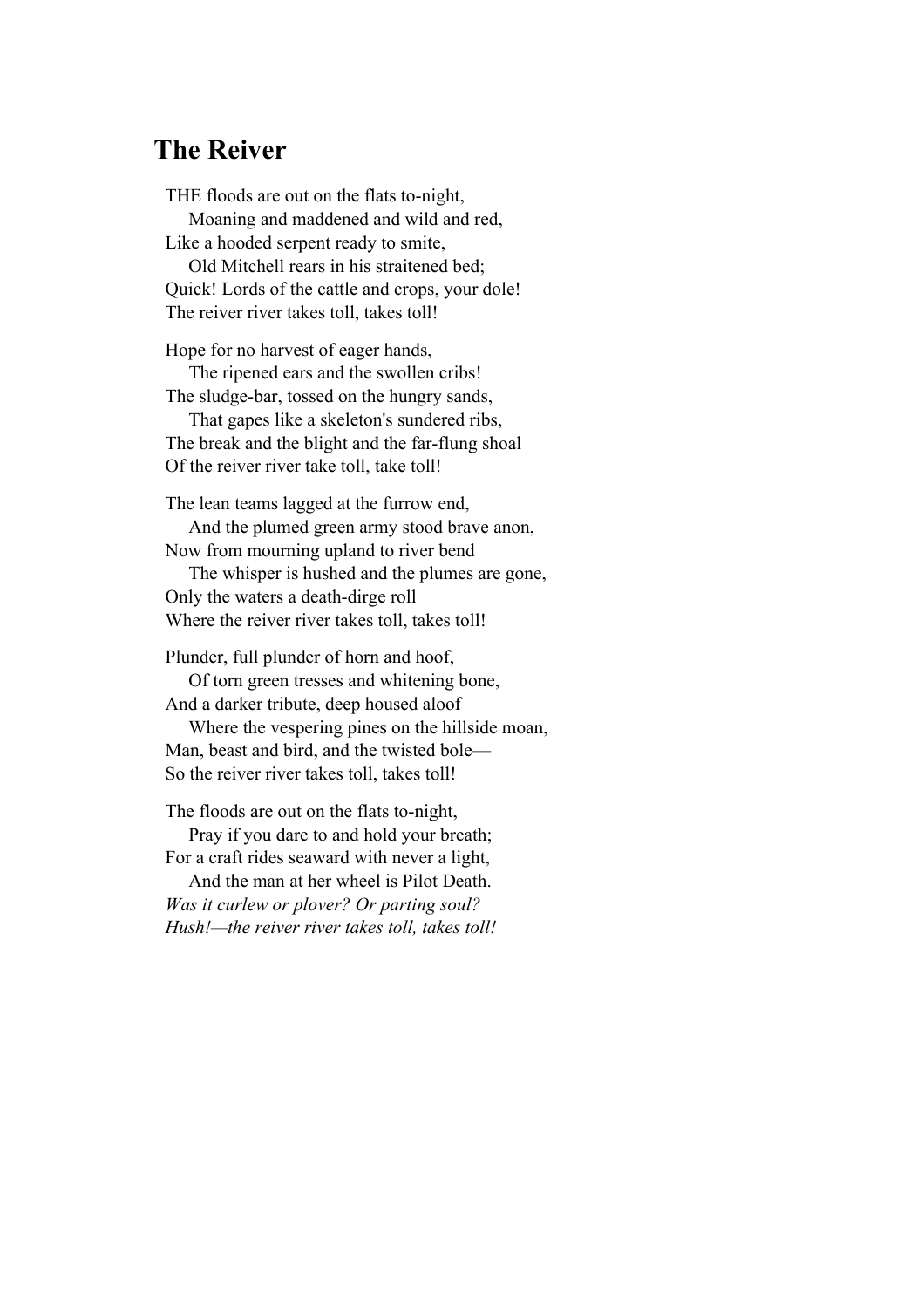## **City Hunger**

ATENT 'neath the gum trees!—O No! No! Give me the stream of which I am part— The red stream filling the old world's heart With life and laughter, with rapture and glow. Give me the battle the strivers ken With comrades beside and the goal before. O tears and laughter and strife to the core— I love you! love you, cities of men!

Fair are the halls where the white stars peer Thro' green arched casements from kindly skies! But the cities of men have a thousand eyes That beacon and beckon the distant near. With Life on the march and Time on the wing To a wild world measure, what matter the odds? Or roses strewn by the hands of the gods? Or hyssop and rue that the seasons bring?

Sing not of far-folden hills agleam, Of sun-kissed valleys where Strife is not, The sylvan Nirvanas where ripe to rot The fruits of Toil and the flowers of Dream. A leaf among leaves I had rather be tossed 'Mong the soul-ships cleaving a treacherous tide— Or freighted for ports of the Barmecide, Or bound for the deep sea docks o' the lost.

A tent 'neath the gum trees? No! not I! I'll march with the rabble, clean and unclean, Judas, Barabbas or Nazarene— And die as I lived when it's time to die. Till from the banquet that mortals ken The lights wane low and the guests depart— O tears and laughter and strife to the heart, I love you, love you, cities of men!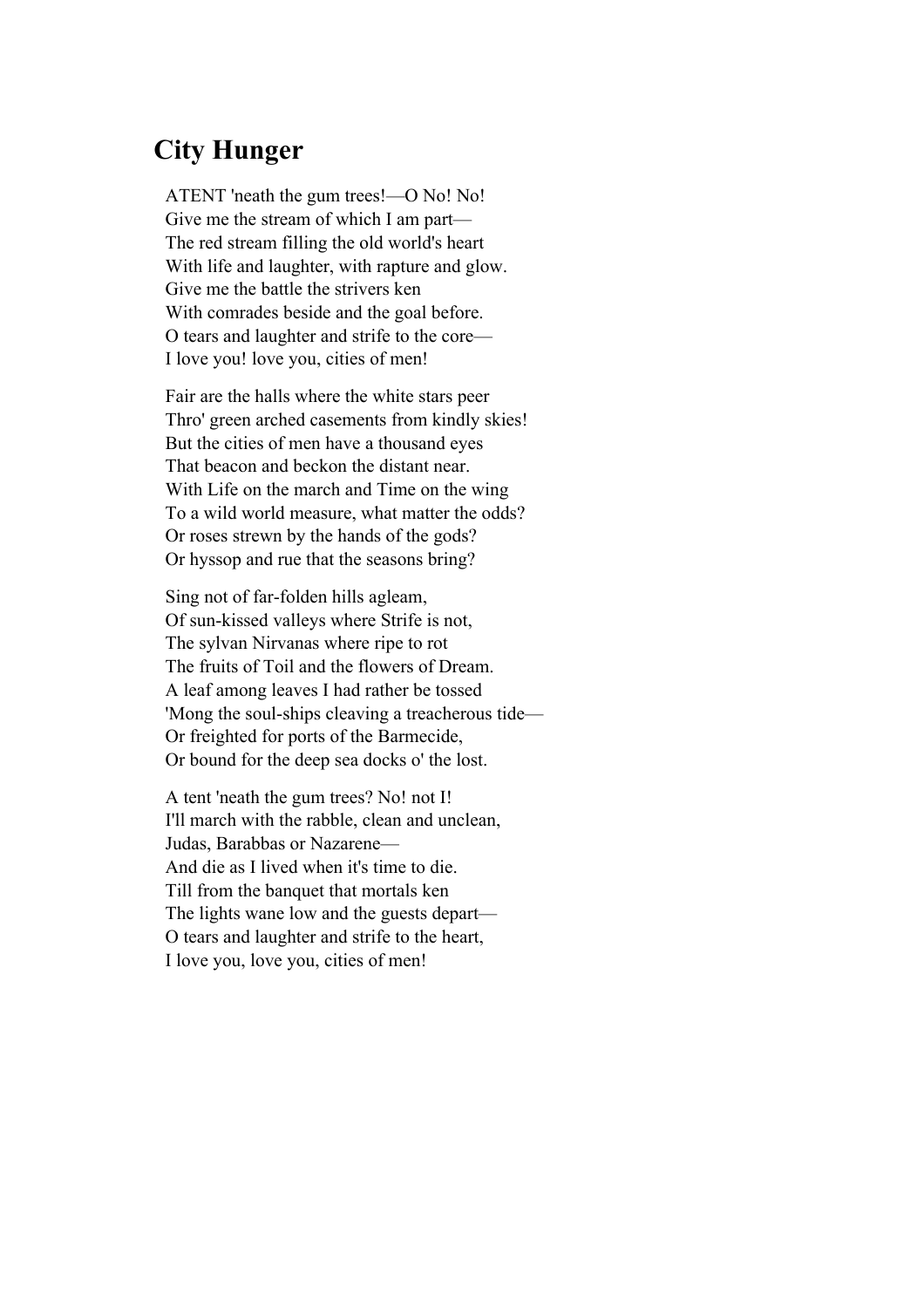#### **Crooked River**

A LEAGUE of brown with lights of gold, And, 'gainst blue sky's resistance, Far hilltops gleaming white and cold Across the purple distance!

Beyond the hum of city streets, Their strife and stress and scorning, Again through worn world-pulses beats The magic of the morning.

I see the lone hawk wheeling high, The blown, brown reed-beds shiver, And faint and far the hills that lie Beyond the Crooked River.

O haunted hills! O holy hills! Where wizard lights are streaming O'er Youth's enchanted window sills From hinter-skies of dreaming;

O hills behind the hollow dark Where human wisdom falters, And Hate keeps vigil, stern and stark, By Custom's petty altars!

It seems so long since life was love From God's heart brimming over, The lark-song in the blue above, The brown bee in the clover:

So long, by drifting dawns and darks Since—(Christ! Thy creed grows colder!) God lived among the ironbarks On Lookout's ragged shoulder.

What tho' since then (Ah, ruthless change!) On charts of land Australian, They've writ my hills a mountain range

With title cold and alien!

"Australian Alps?" No pulses leap To greet that title olden, Where hushed in memoried twilight sleep Life's glamoured things and golden.

"Australian Alps?" Nay, nay, there thrills Through Memory's skies a-quiver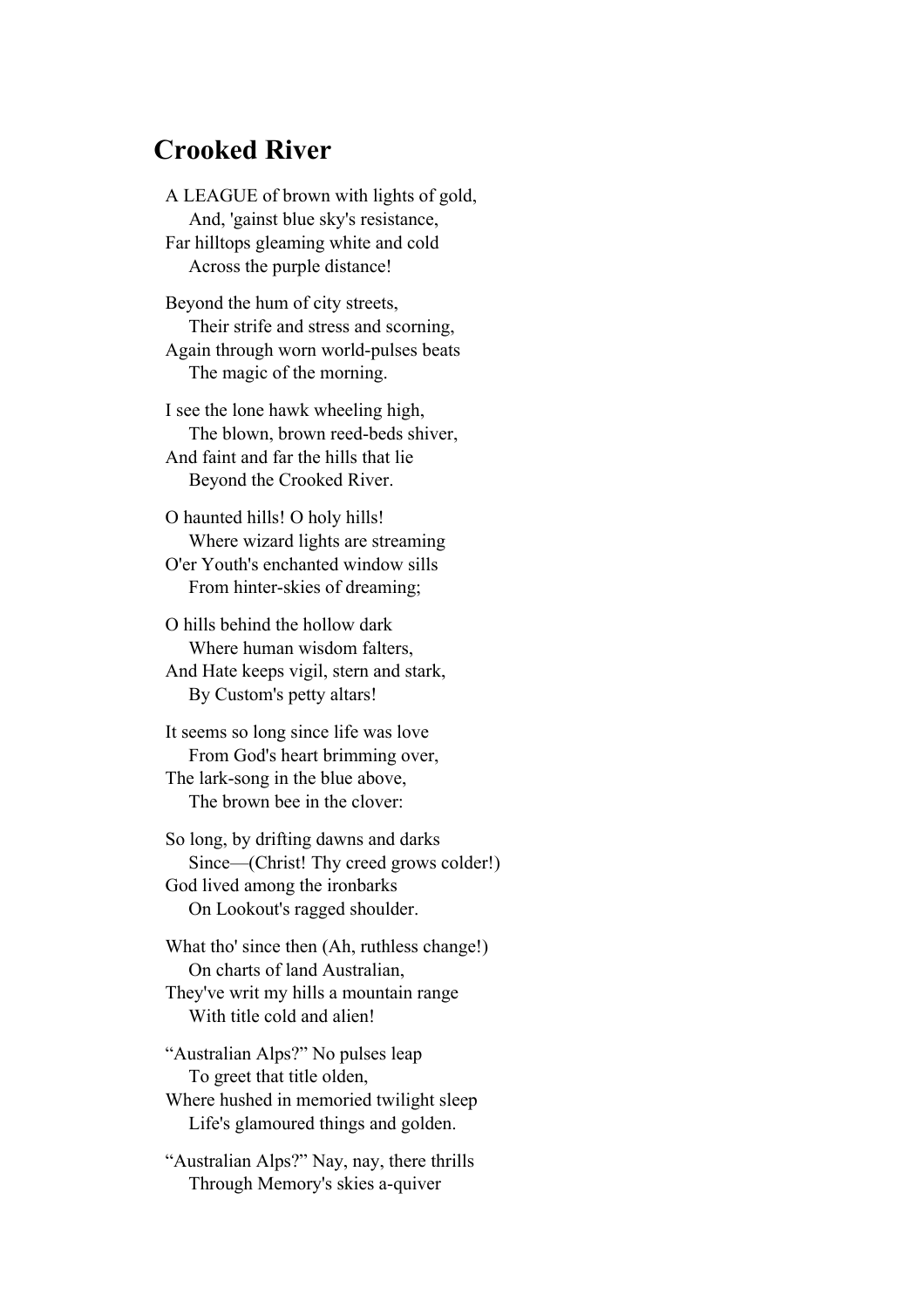The glory of *my* hills—"*the hills Beyond the Crooked River*."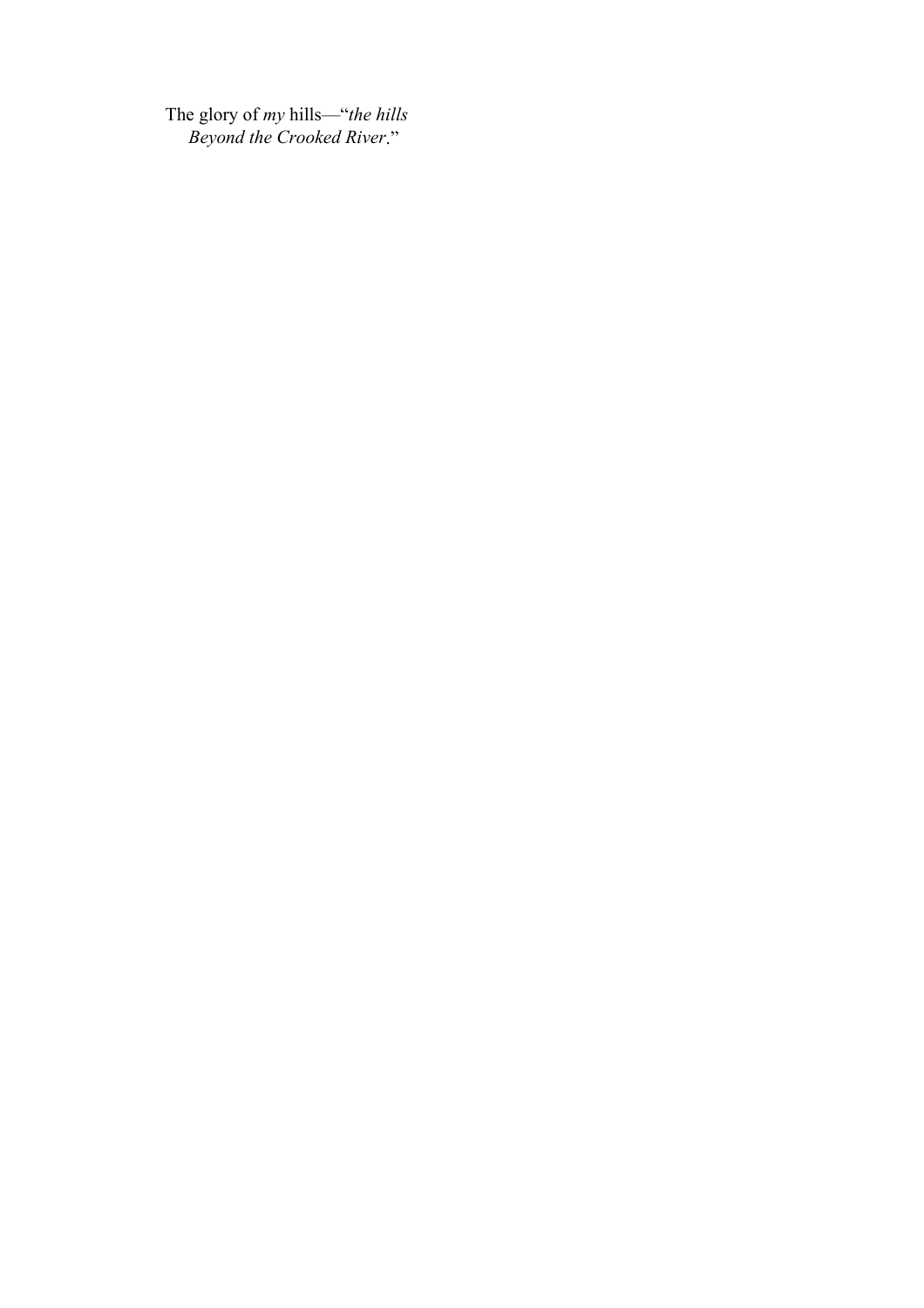## **Society**

OBUBBLE blown on rotting seas of Crime! Wan iridescence 'gendered of Decay, Ignis fatuus whose fallacious ray Dances a dance of death above the slime— Beneath you lie the promises of Time, The power, the pride, the hope of yesterday— Magnificence of nations passed away Like phantom puppets of forgotten mime.

What legioned valour beating bars of breath Has stifled in your dungeons of Dismay! What love shall sit in darkness for your sake Till Hate no seas of sophistry can slake Shall sweep your tainted loveliness away, O bubble blown from bloated lips of Death!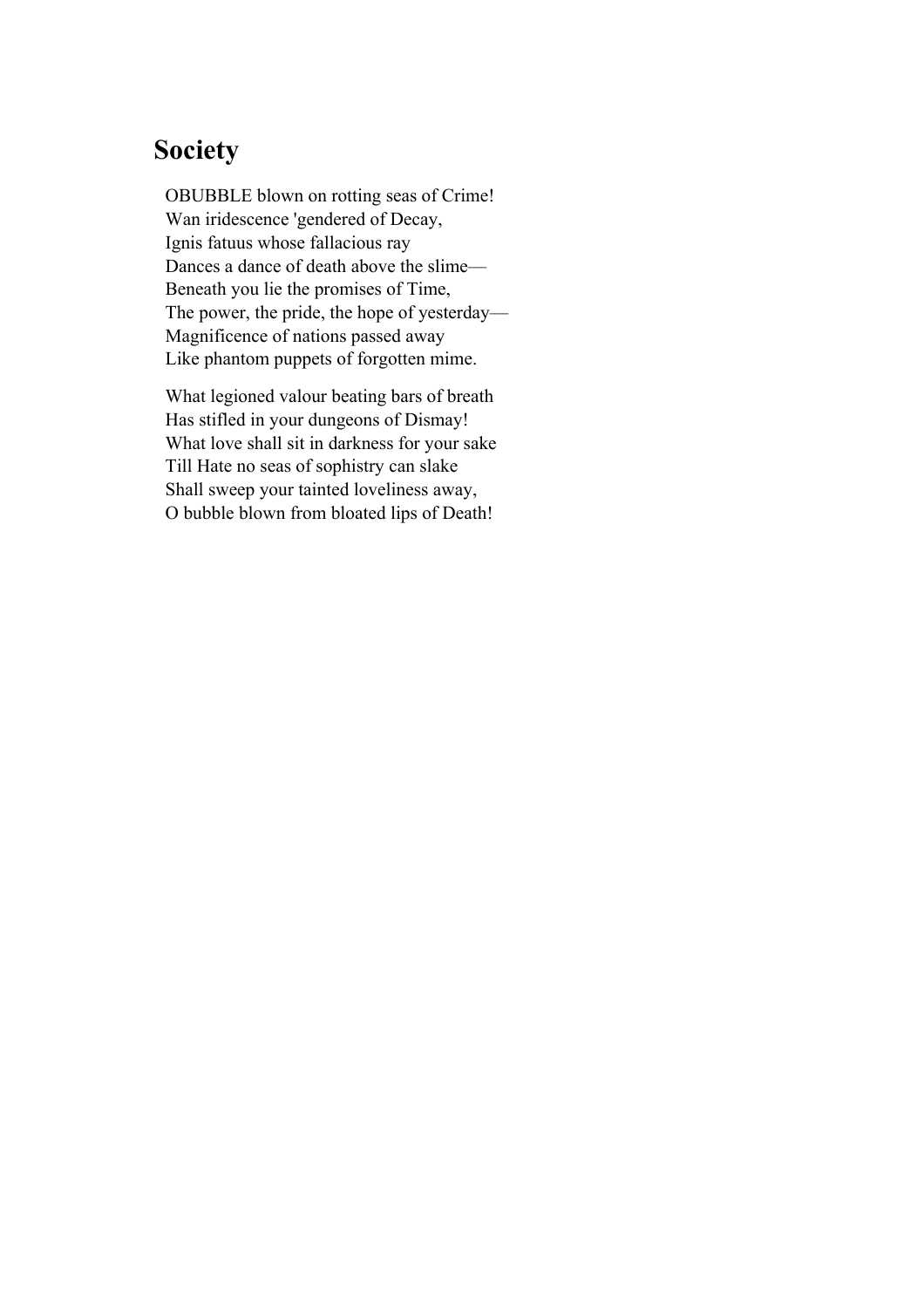#### **The Song of the Axe**

A SONG for the sword! where the red blood poured An oblation to earthly glory; They have pledged its name to eternal fame, In the pages of song and story. A song for the pen! the cosmic pen, By honesty's clean hand wielded, It has set more stars on our 'scutcheon bars Than ever the lordly steel did. But stronger than these, and braver than these, With a music more meet for singing, Swell out from the trees, thro' the centuries, The echoes of axe strokes ringing. Wherever the beat of resolute feet Down the vale of the years is falling, From the war-worn flanks of their out-post ranks, The song of the axe is calling. O the song of the axe on the westward tracks, By the camp fire ruddily leaping— 'Twas the Marseillaise of the roving days That wakened the land from sleeping.

They heard it ring where the snow-streams spring, And the arrows of tempest hurtle, As it leaped with a flash and a quivering crash

To the heart of a mountain myrtle.

Where the carriages swerve round the clean-railed curve That clings to the mountain's shoulder,

You can read its signs in the ranks of the pines Where the prostrate monarchs moulder.

O music and mirth of the cities of earth, O levin of light and laughter! From the forests ye sprang where the axes sang

Their lyrics of ridge and rafter.

It has poured no tears on the restless years, Its march is no march of terror,

In the skies that are 'tis a steadfast star, Set high o'er the ways of error—

When the last bright blade that a proud part played In the pageants of power and plunder,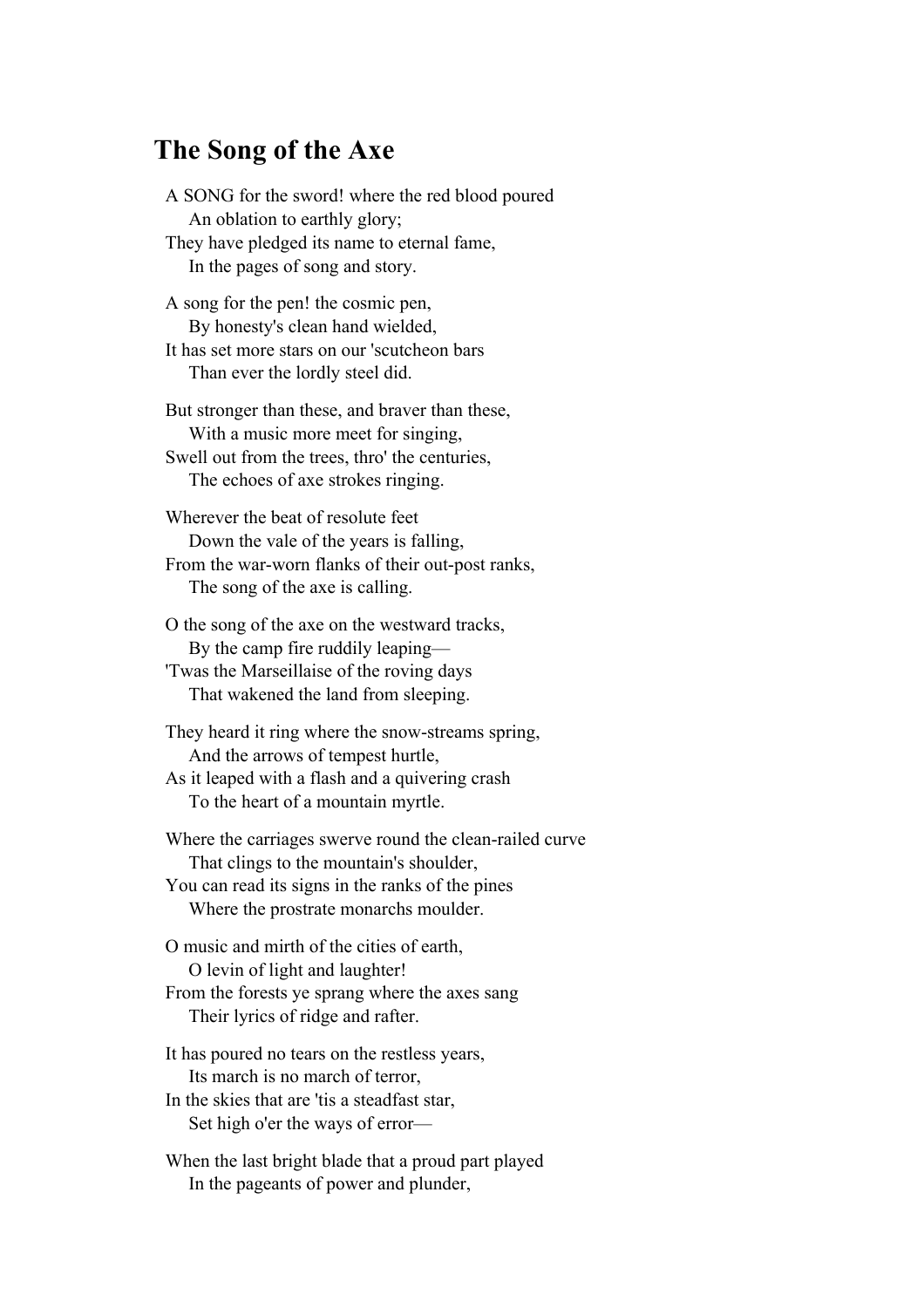Doth plough the plain for the fertile grain, Still the conquering axe shall thunder.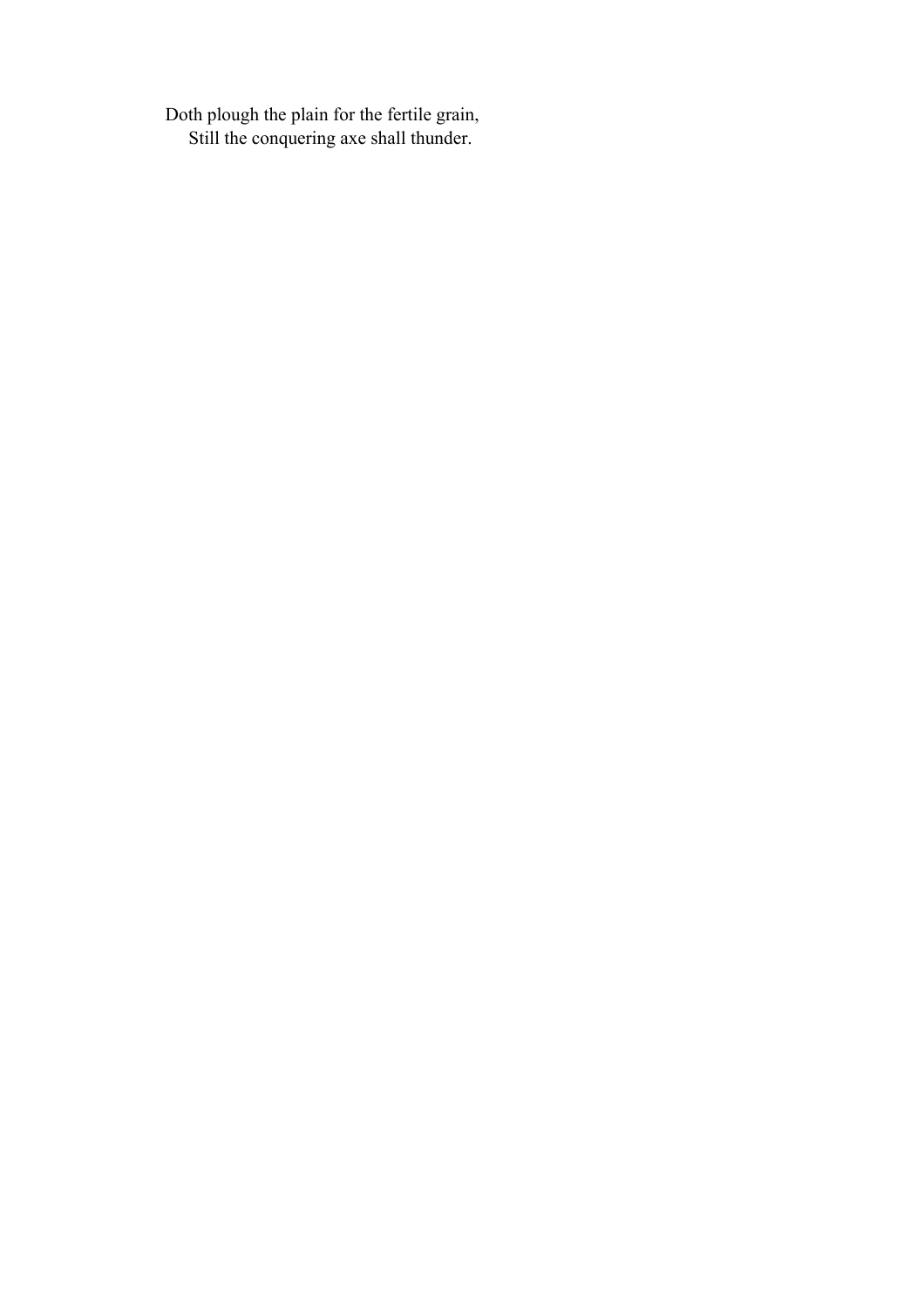#### **Anathema**

THE earth is cursed! Grey sky and sullen sea And bitter wind—like a half-stifled groan From some blind gulf of outer darkness blown, Where legioned wrong moaneth her broken plea Because of Faith that trusts unceasingly Thro' unavailing ages. Where is God! Hath He forgot? Or drowsy doth He nod On lonely hilltops of Infinity?

Silent, all silent! To your tasks, ye boors And human clods that grovel in the dust, And serve Oppression for her bitter bread! Blind, bloodless worms with senses dull as lead! Spawn of Starvation and the Spoiler's lust, The earth is cursed!—and only Greed endures!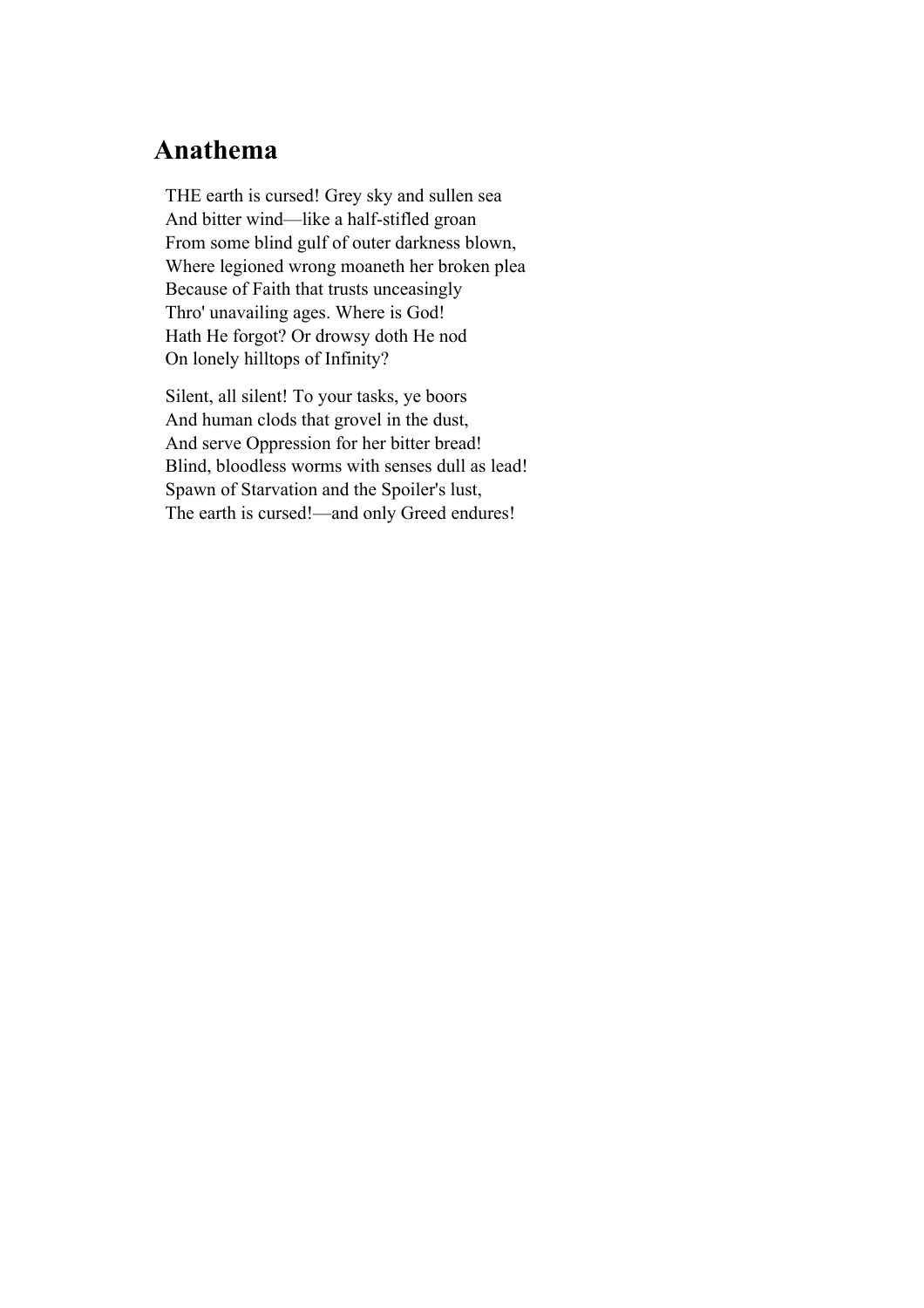### **Watching**

I PRAYED for the wind of the South, As I swung his cradle slow, And my heart was aye in my mouth, Lest the life of my babe should go On the feverish panting breath Of the sullen November noon, Out where the ships of Death Sail 'neath a wan white moon.

A bittern boomed in the dusk, And the winds of the night were wild; And, pent in its earthly husk, The soul of my restless child Beat 'gainst the bonds of breath; O God! must it journey soon With the crews of the ships of Death, That steer by a wan white moon? Night paled to the dawn's eclipse, And the moon hung low in the sky; Still I watched with my heart on my lips Lest the child that I loved should die, Should pass with the dawn's first breath

 O'er the bar where the ebb-tides croon, And the lights of the ships of Death Wane dim 'neath a wan white moon.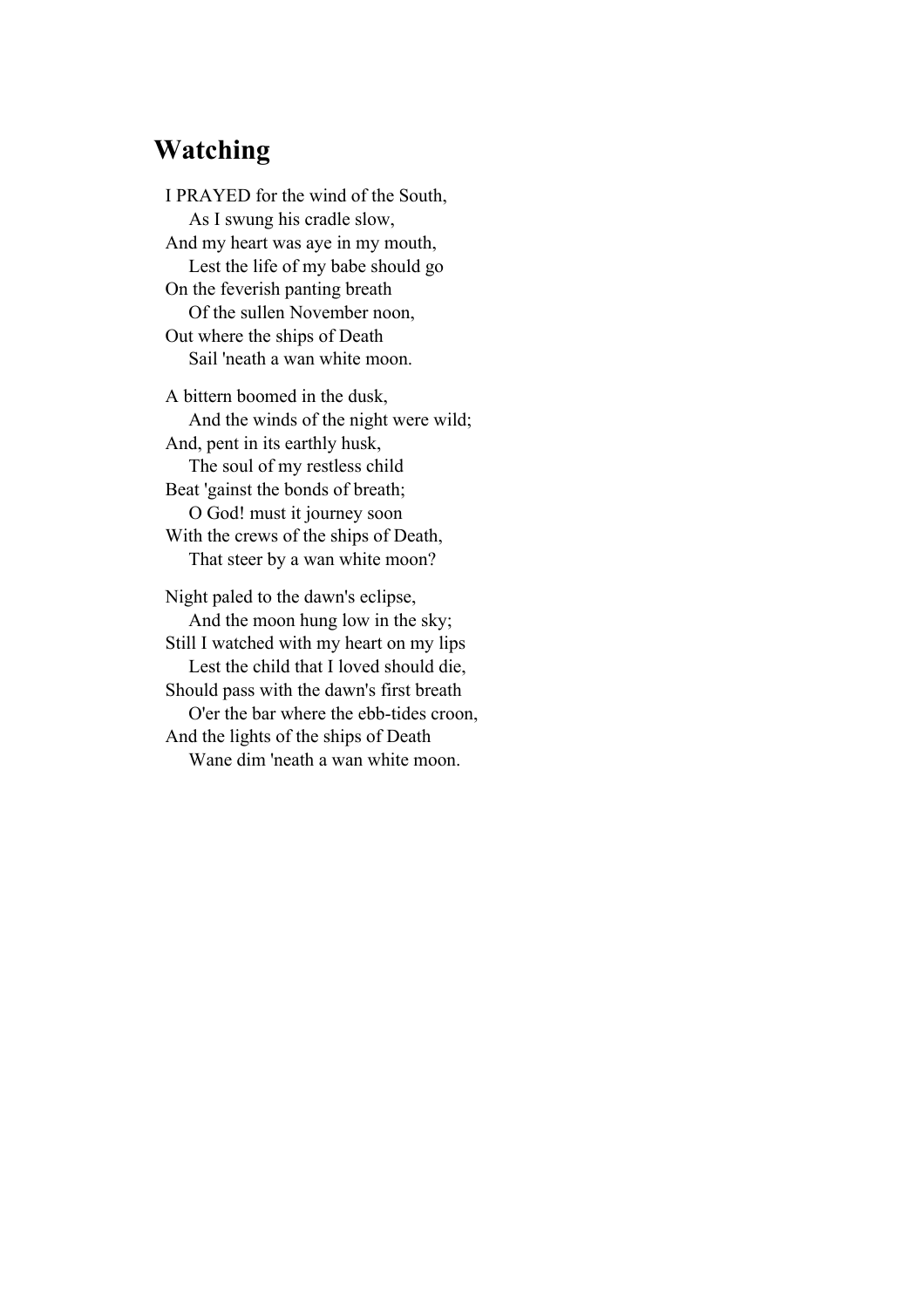#### **Credo**

LET misers keep their gold, kings keep their power, And petty princelings hug the chains of pride, Place-hunters flaunt the triumph of an hour, Which Time's myrmidons swiftly shall divide! I claim no part or place within the train Of pageantry, or aught that pageant gives— Nor join in vain Te Deums o'er the slain, Or hope that dies, or recreant faith that lives! But in the larger life which circles all, From lowest unto highest, brake nor bound Shall keep mine own from me, or steal withal, Or rival claimants baffle or confound! My right to live, not to myself alone; My right to toil for that which others share; My right to bring to Truth's white altar stone Heart's incense of high thought, and lay it there; My right to oneness with the souls that dare For Right's dear sake the Tyrant's beck and nod, To lead the listless legions of despair By paths of nobler fellowship to God; Life's wine, heart's treasure—these mine own shall be, Gift of the years, all other gifts above! Live pulsing hearts, warm human sympathy! Let misers keep their gold—my gold is Love.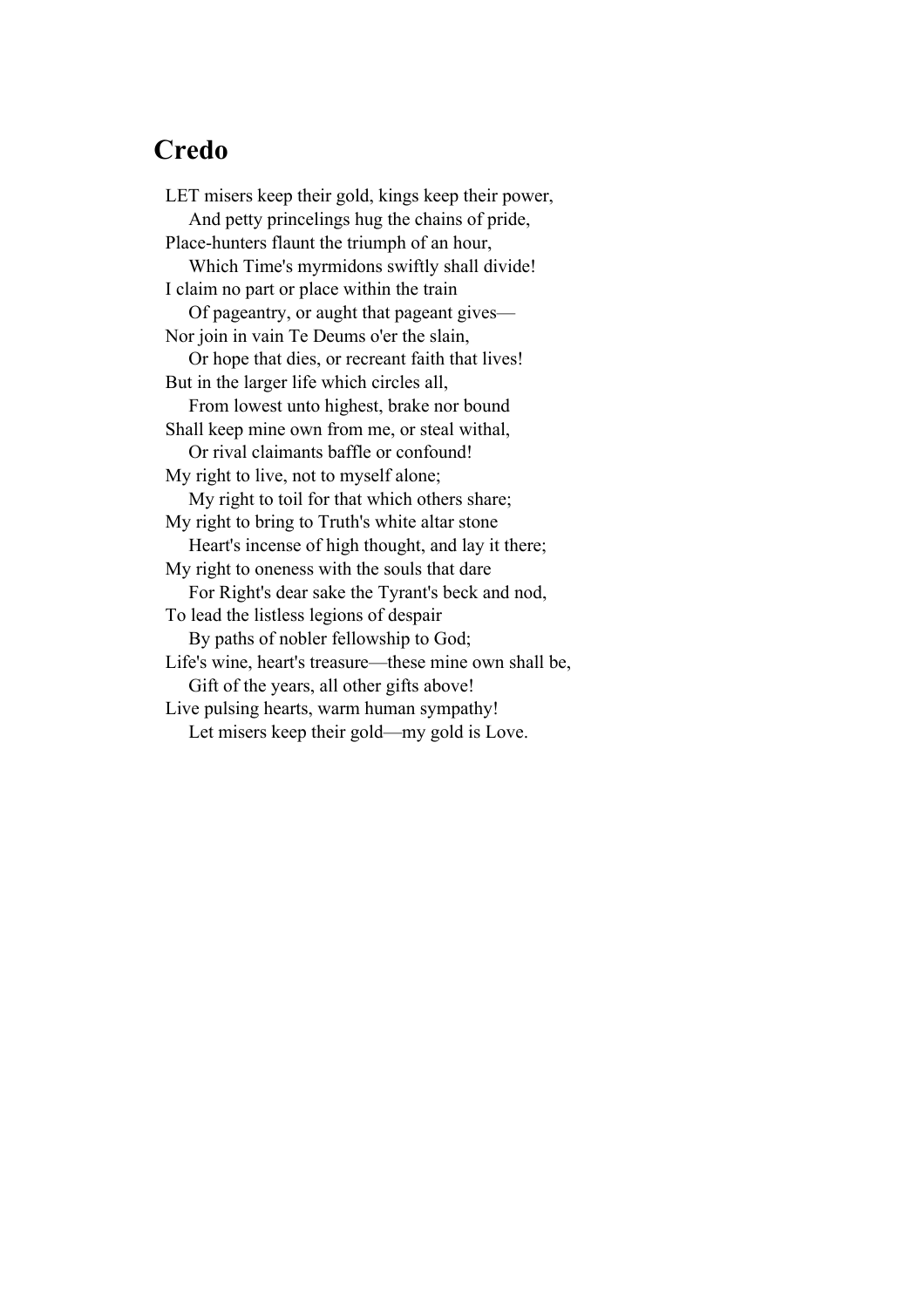## **Look Up**

O PHANTOM bars and futile bands! O fettered feet of clay! O blind unfaith and folded hands! The East is growing grey.

Look up! Hope's rainbow hangs athwart More joys than life can hold! O loving heart, O longing heart, The skies are dropping gold!

O heavy heart, O laggard trust, O lips too faint to pray! Tho' dauntless dust go down to dust Yet each shall have his day.

From alien seas no man may chart, From stress of wind and foam, O weary heart, O waiting heart, Your ships are beating home!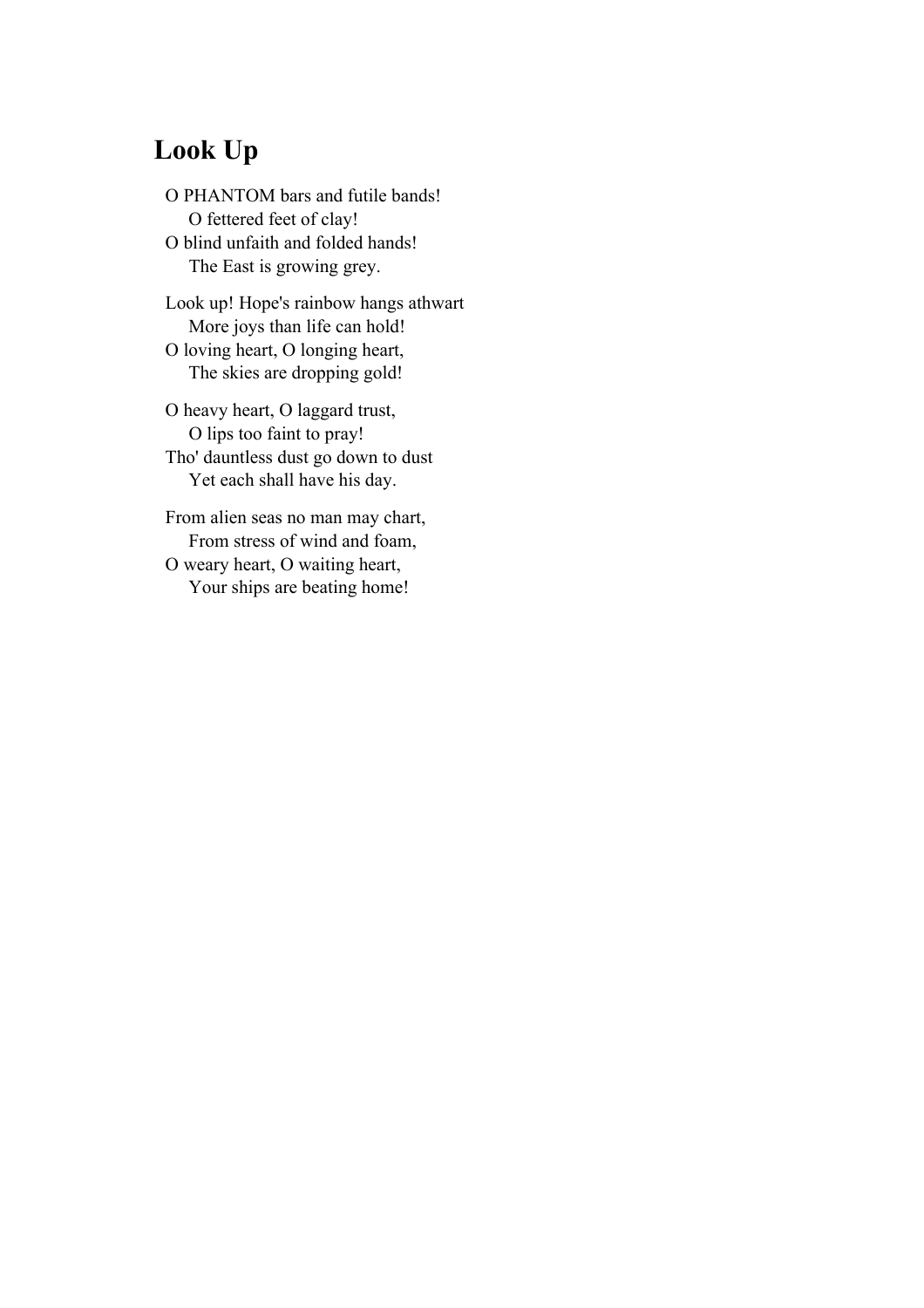### **The Judgment**

SOUL of the secret places, sense of the hidden things, My heart is a wounded bird winging wearily home to die, Blind with the whirl of suns in the brazen bowl of the sky, Fain for the whispering darkness to fondle and fold her wings.

Crags where the wheeling falcon the sapphire ether breaks, Horns of the Himalaya where the blue young winds are born That fan the flitting red feet of the poppy fires in the corn Ere the temple bells are calling or the first pale lotus wakes.

From the dark of dreams ye called me to the world of wind and sun, To the twofold path of the spirit and the way the flesh-feet take, In the cloud-wake of the eagle, in the sun-track of the snake, I have loved and served and suffered—let the Wise Ones' will be done!

Hope, of the gods belovéd; Faith, that was more than prayer, For a rose in a far green valley, for an upland white with rye, Three in one have we travailled, but the pledge of the noon goes by, And who shall be judge of Wisdom or lord of the gift he bare?

There's a wind that wakes at sunset and sobs in the deodars, A strong kind wind that carries the heaviest-laden home, Drowsed with the scent of pine and the breath of the honeycomb, To the halls of eternal twilight beyond the surge of the stars!

So it was writ forever in the Book of gods and men, One shall follow a far wind and compass his soul's decree, One shall be slain for a king's whim, and one shall die on the Tree, But who shall measure the mercies, or quibble with "Why"? or "When"?

The bulbul's song is ended, the desert well is dry, The last of the lilacs withers unwept in the garden close, The young wheat droops in the furrow, and far is Kashmiri's rose, My heart is a wounded bird winging wearily home to die!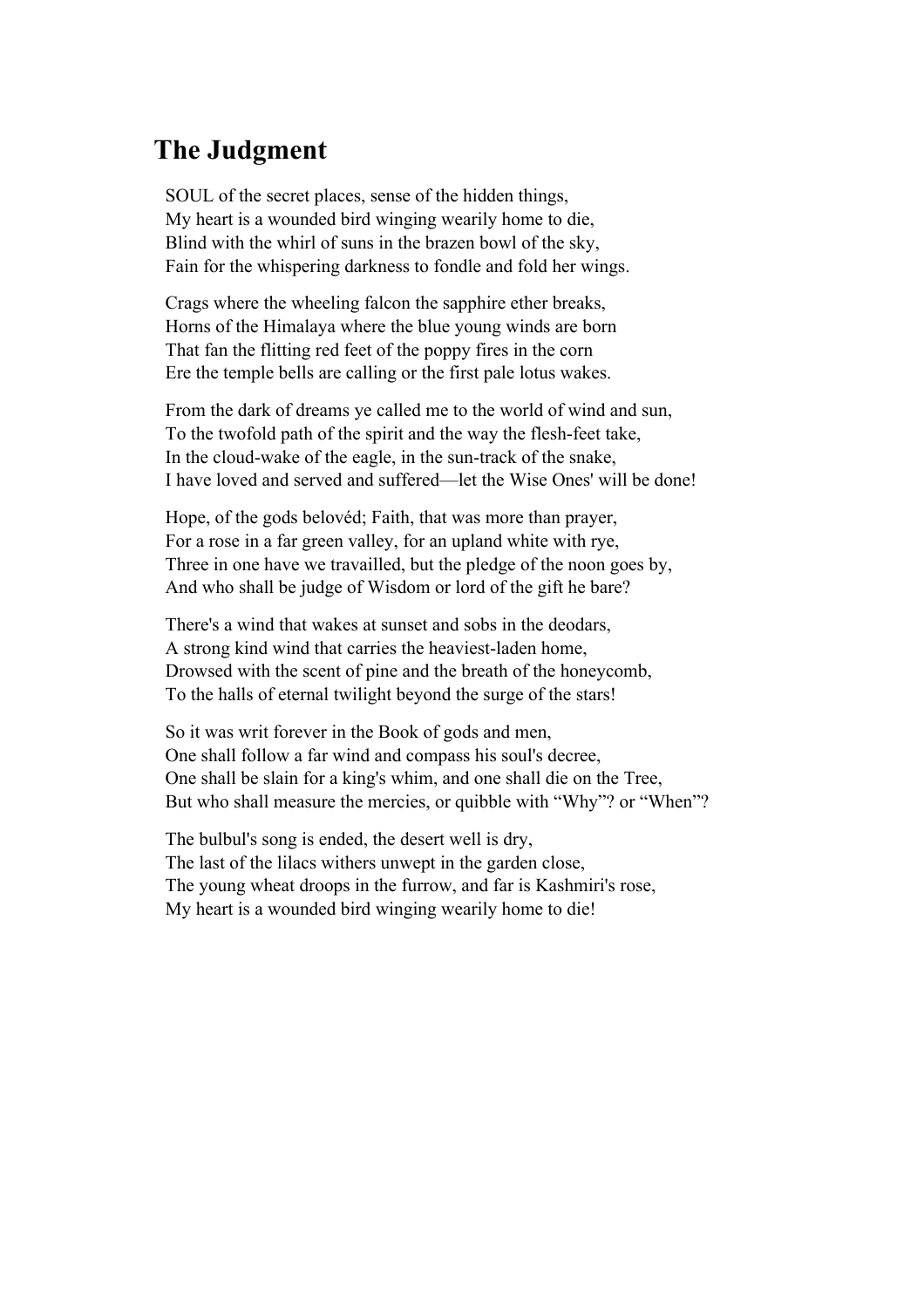#### **The Hill**

I WENT one day of days that pass To seek the house called "Home", And there was only green grass And Heaven's high dome.

I went one day to seek the place That, dreaming, calls me still, And there was only the calm face Of a low, long hill.

No roof was there, nor sign where leapt A hearthstone's friendly flame; The very sod had long been swept Of grief and all blame.

The little plot of garden grace Where balm of beauty blew Was a forlorn, forgotten place Where no flower grew.

Lupin and stock, the sheer delight Of bugloss blue and tall, And Christmas lilies, hushed and white And best loved of all—

Some hand had stolen bloom and pod, And old verbena tree; No incense lifted up to God From dark rosemarye.

The tasselled maize that Summer woke To broken murmurings Of strange, pathetic tongues that spoke Of dumb, far things;

The pear tree like a poplar tall, Whose trembling branches threw Quaint shadows with the secret call The child-soul knew;

The rose that nodded by the door, Or, swept with wind, anon Flung its loose petals on the floor— Were all gone—gone!

Nor fence, nor rail, nor any bound The olden borders kept;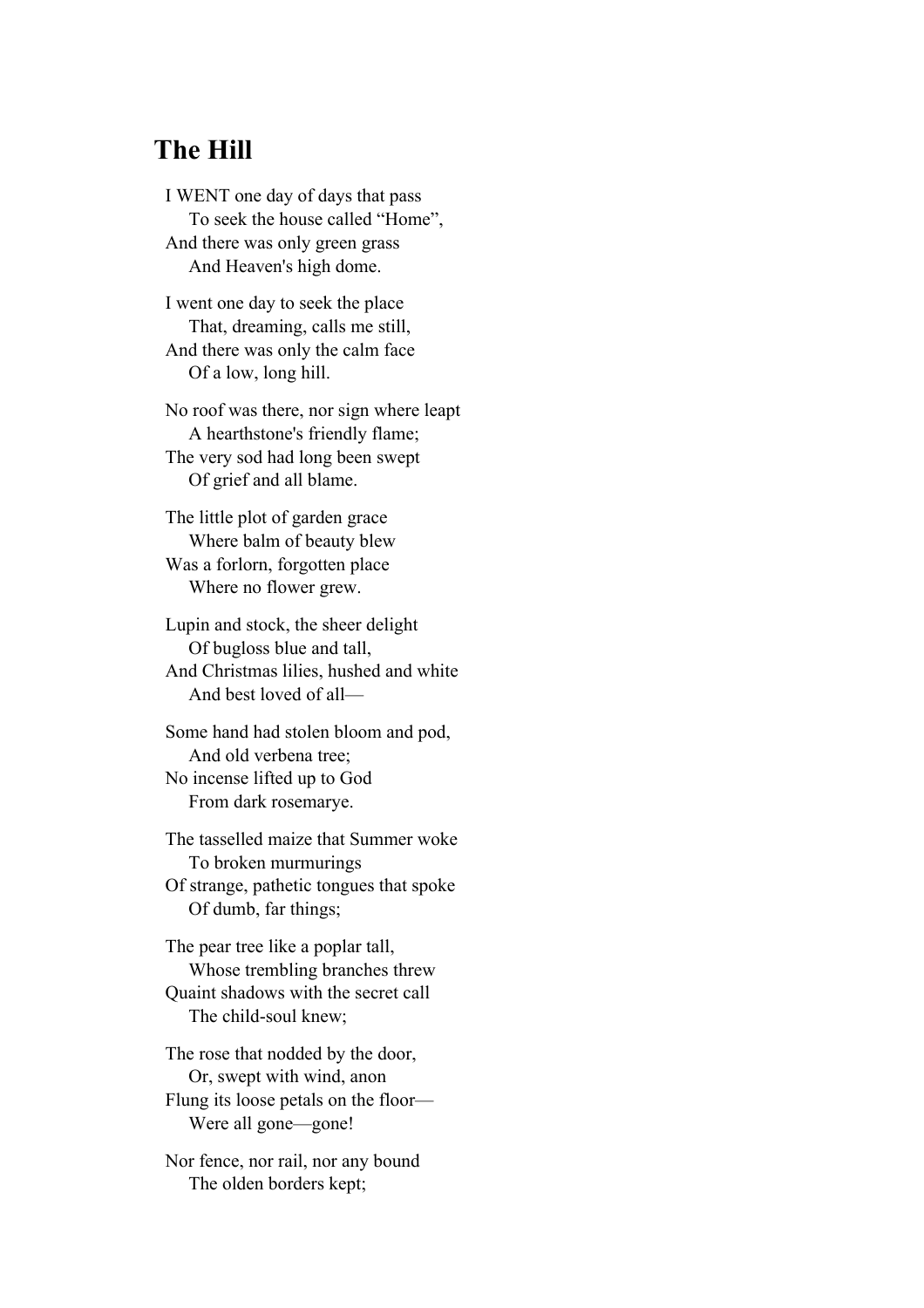Only afar the river wound By green willows swept.

Sun-jewels on his breast of blue Danced, as in years of old I watched the angels dancing too On long waves of gold,

When that old tale they told to me At holy Easter-tide, That once for little children, He, God's own Son, died.

O secret spot, from stress apart, Where once dropped healing balm, Oasis hidden in the heart, A well—and one palm.

The palm is dust beside the way, The patient well has dried, There's only wind that sobs, to-day, On the green hill side.

Yet well, perhaps, no shadow flits O'er sill and lintel now; Or memory-laden ruin sits On the low hill's brow;

Yes, well, perhaps, the winding ways Are hid with kindly grass, Else I had seen old, tired days And bowed griefs pass.

As well that o'er a green hill side God's own good sun spills free— Old orchard trees more ghosts might hide, Than I dared see.

Ashes to ashes, dust to dust! New grief old griefs upon, The olden faith, the olden trust Are all gone—gone!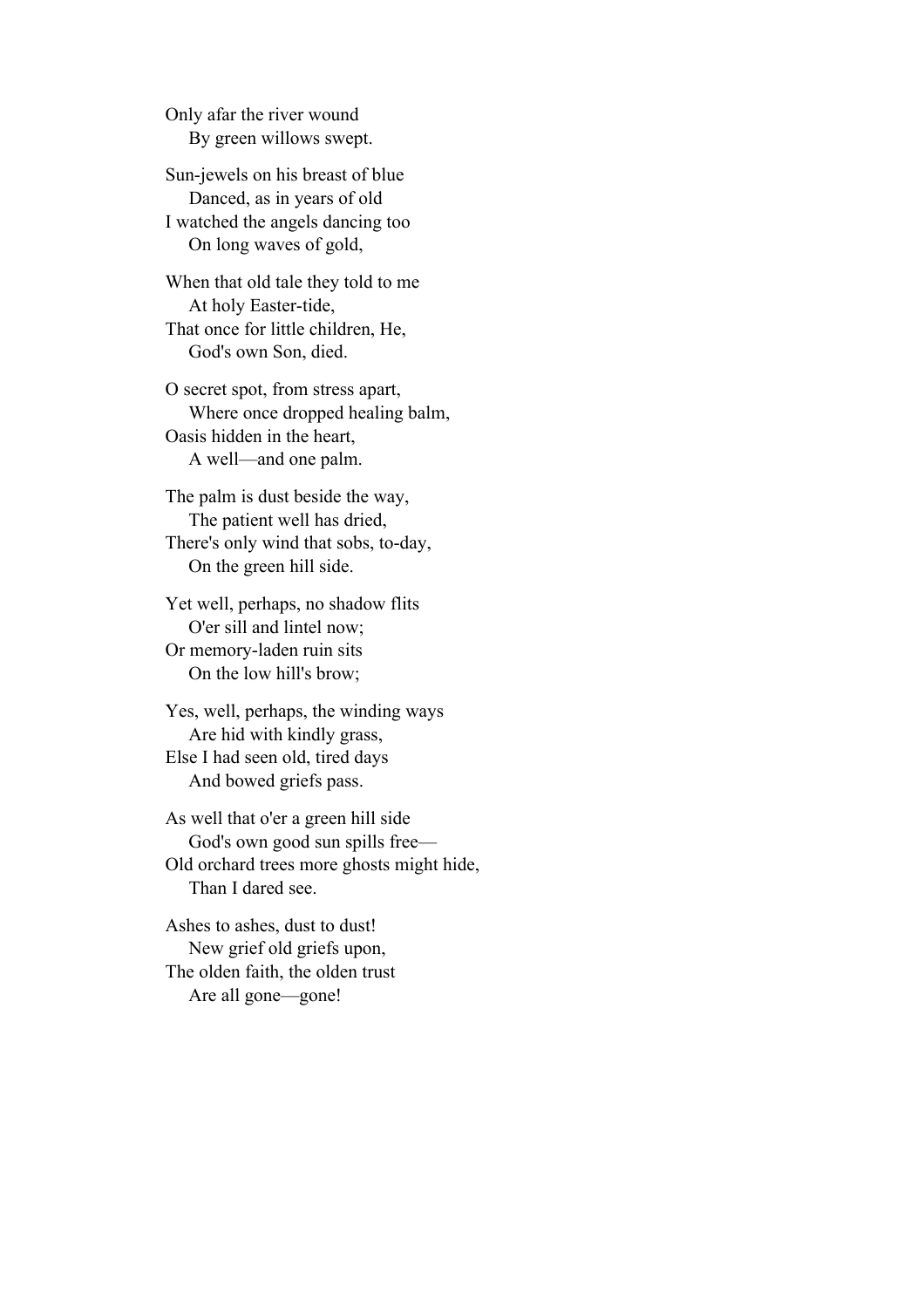## **Mathinna**

AH, woe the day! And woe the day, Betwixt the golden and the gray, And woe the star that set for aye— My star of dream—Mathinna!

I saw the lone moon lift her lamp, I saw the white star-sentries tramp; But far, far was the stranger's camp By glen and gorge, by fell and swamp— Far, far thy hills, Mathinna.

I saw the dawn leap from his bed, All wild and red and thunder-fed, Behind Ben Lomond's purple head And the mountains—and Mathinna!

I saw the ragged red sun rise And climb the steel stairs of the skies, Like blood between mine aching eyes And the mountains—and Mathinna.

I saw the thin road wind away, A single thread of dusty gray, Into the heart of burning day; And my heart went with it all the way To the mountains—and Mathinna.

I turned me from the mountains tall; Behind me distance built her wall; But still I hear thee call and call— The sweetest, saddest voice of all— I hear thee call, Mathinna.

Yea, one sweet song will come to me Where'er on earth my home shall be, A song of all wild things and free, The song that was the soul of thee, Wild soul of song, Mathinna!

Dust is the white rose by the door, And dust the scarlet poppy's core, But thou wilt breathe for evermore On winds of some enchanted shore— Red rose of dreams—Mathinna!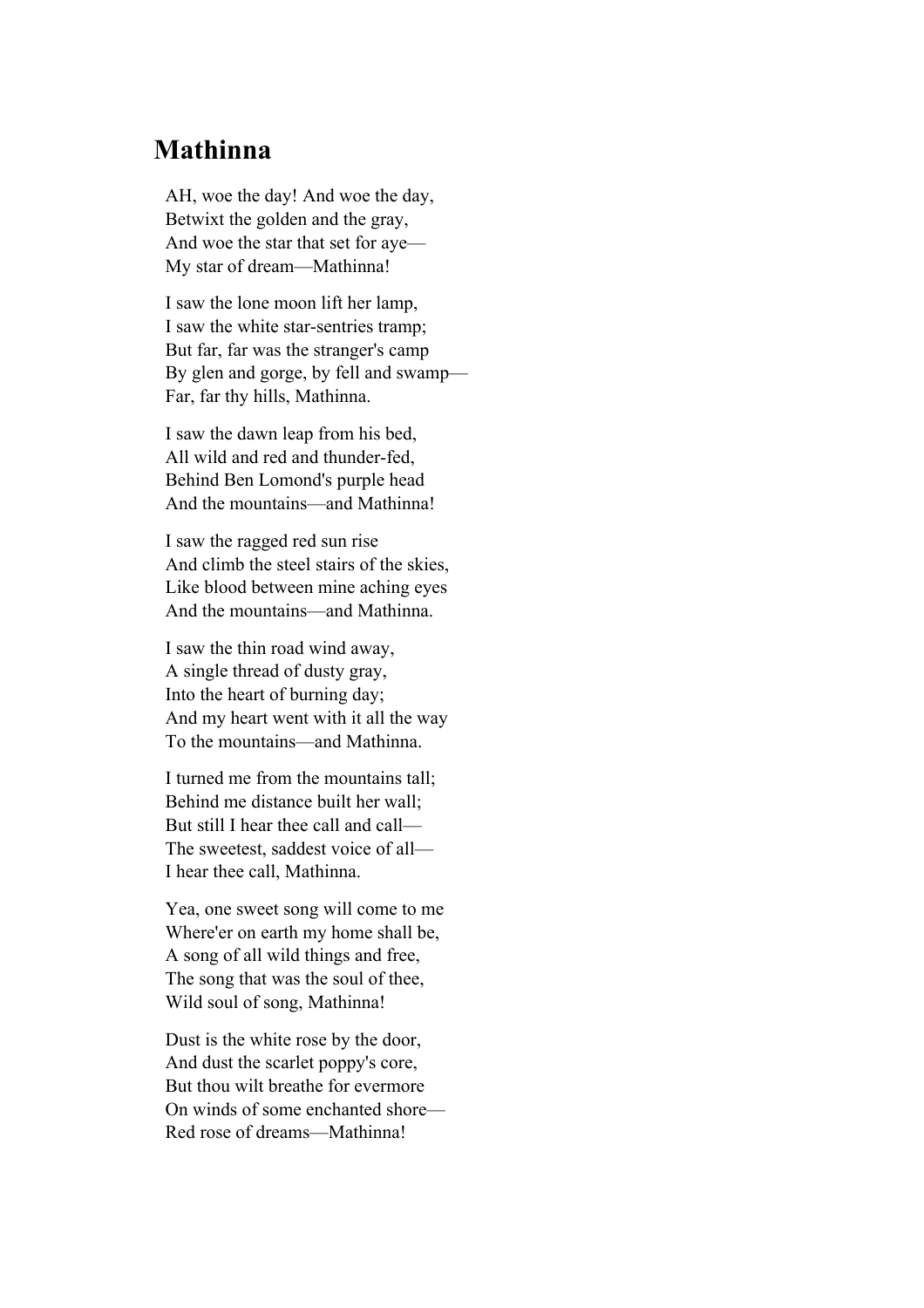### **Castle Wonderful**

I BUILT me Castle Wonderful All in the morning gold; Its battlements leaped high and white, Its turrets sprang through misty light To break the eagle's wheeling flight, Above the peak's blue fold; Oh, it was Castle Wonderful, My own, my Castle Wonderful, All in the morning gold!

Above my Castle Wonderful Was never sun or moon, But that clear light that dares to beat Upon God's very judgment seat, That knows nor cold nor any heat Of stars that swirl or swoon; Yea, over Castle Wonderful, My own, my Castle Wonderful,

Rose never sun or moon.

Into my Castle Wonderful Grief entered not, or Wrong; The days ran out in singing sands That trickled through seraphic hands To weave the super-human strands Of sempiternal song; Nay, into Castle Wonderful, My own, my Castle Wonderful, Came never Grief or Wrong.

All out from Castle Wonderful The flinty roads of gray Went winding east and winding west, By singing vale and purple crest, In opal robes of sunset drest; Into the far away Ran out from Castle Wonderful, My stately Castle Wonderful, The flinty roads of gray.

All into Castle Wonderful In royal raiment came, Through gates of amethyst ajar, From lands beyond the morning star, Such men as fared with Balthasar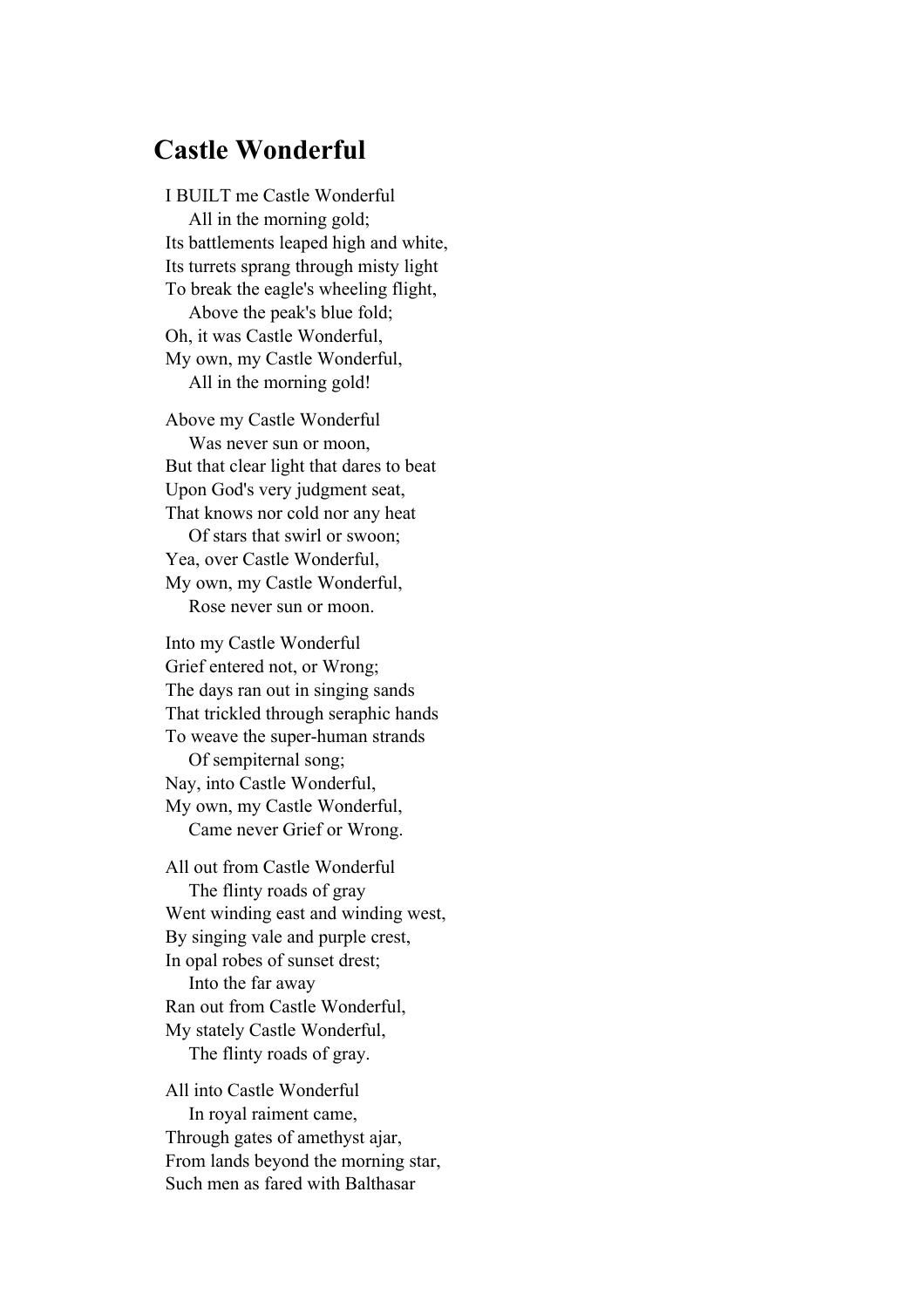To praise a holy name, All into Castle Wonderful, My own, my Castle Wonderful, From all the world they came.

Came into Castle Wonderful Such wealth as gods devise, Rich tapestries of purpose wrought On empyreal looms of thought, Such spoils as are not sold or bought For ransom or for prize; Came into Castle Wonderful, My waiting Castle Wonderful, Such wealth as gods devise.

\* \* \* \* \*

Alas, my Castle Wonderful That was so fair to see, Upon its towers the gray moss creeps, Upon its walls the lizard sleeps, Within its courts the white owl keeps A lonely watch with me! Ah, me, my Castle Wonderful, My ruined Castle Wonderful, That was so fair to see!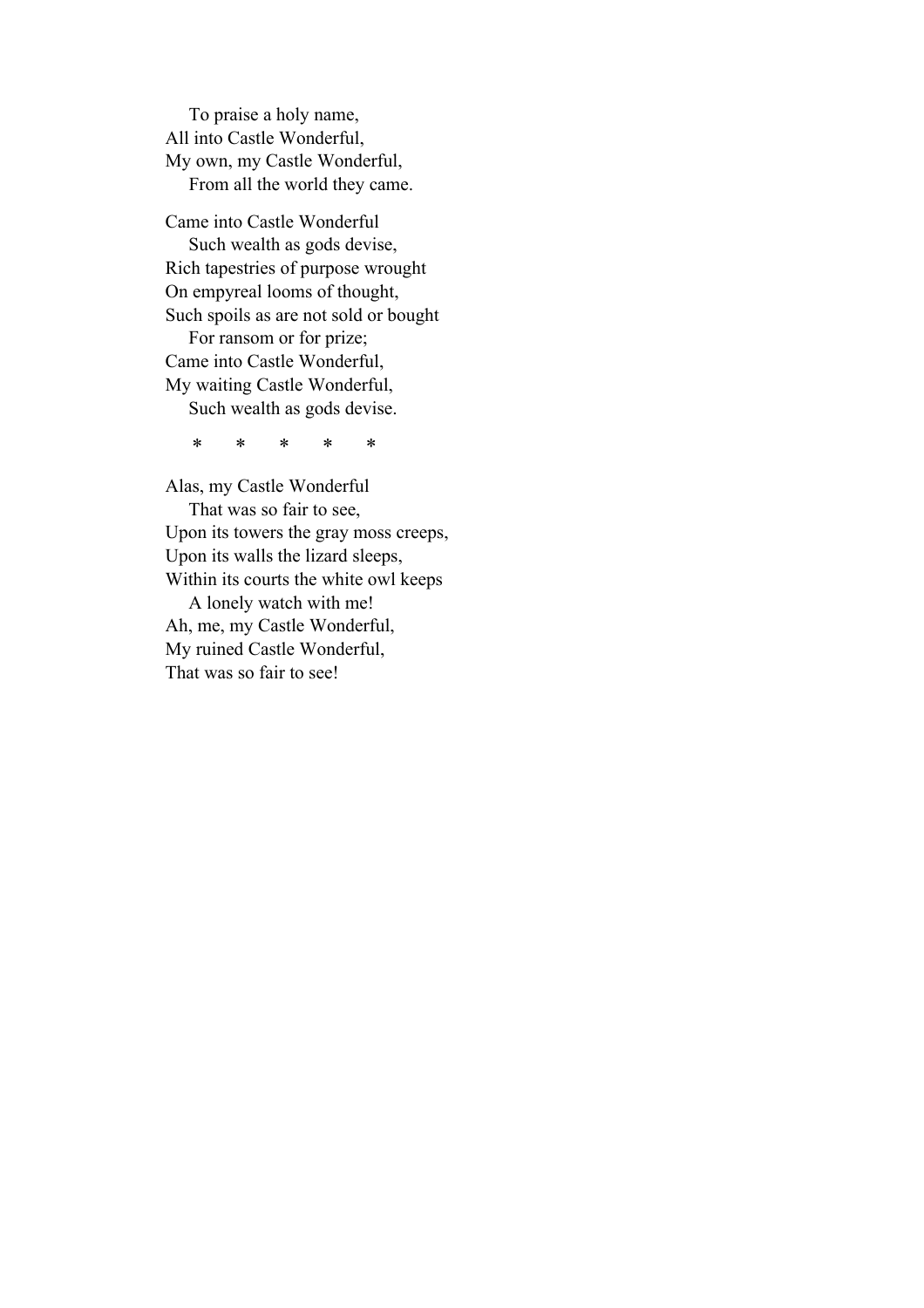#### **Sling-Pot**

BEN LOMOND is a king of peaks, with clouds upon his knee, And South Esk is a troubadour a-singing to the sea, But Sling-pot will be Sling-pot through all the years to be.

The wheeling eagle loves to nest among the cloven crags, The leaping trout his pleasure takes among the river flags. But Sling-pot like a beggar goes, a beggar clad in rags. They say, who ride at Duty's call or Honour's high command, When rain is heavy on the roof and night is on the land, On Sling-pot lies a withered moon as white as Naaman's hand;

And homeless winds, the winds that know the sorrow mortals keep, The pang that chokes the muttered word, the tear too salt to weep, Cry all night long on Sling-pot when the world is fast asleep.

Haply, the gods that keep the keys, from some high throne of grace Beheld the shame that walks at noon within a holy place, And laid a curse on Sling-pot, and a shadow on its face;

That when around the feet of Spring the poppies leap in flame, And every wind is spilling song adown the road she came, Nor leaf nor moss on Sling-pot may call upon her name.

And when glad Summer comes to robe the earth in blue and gold Of miracle and mystery that no man dares unfold, Sling-pot is like a potter's field; so Hinnom was of old.

Yea, old Ben Lomond is a king that lordly winds obey, And South Esk is a troubadour that sings the years away, But Sling-pot will be Sling-pot till the last green leaf is gray.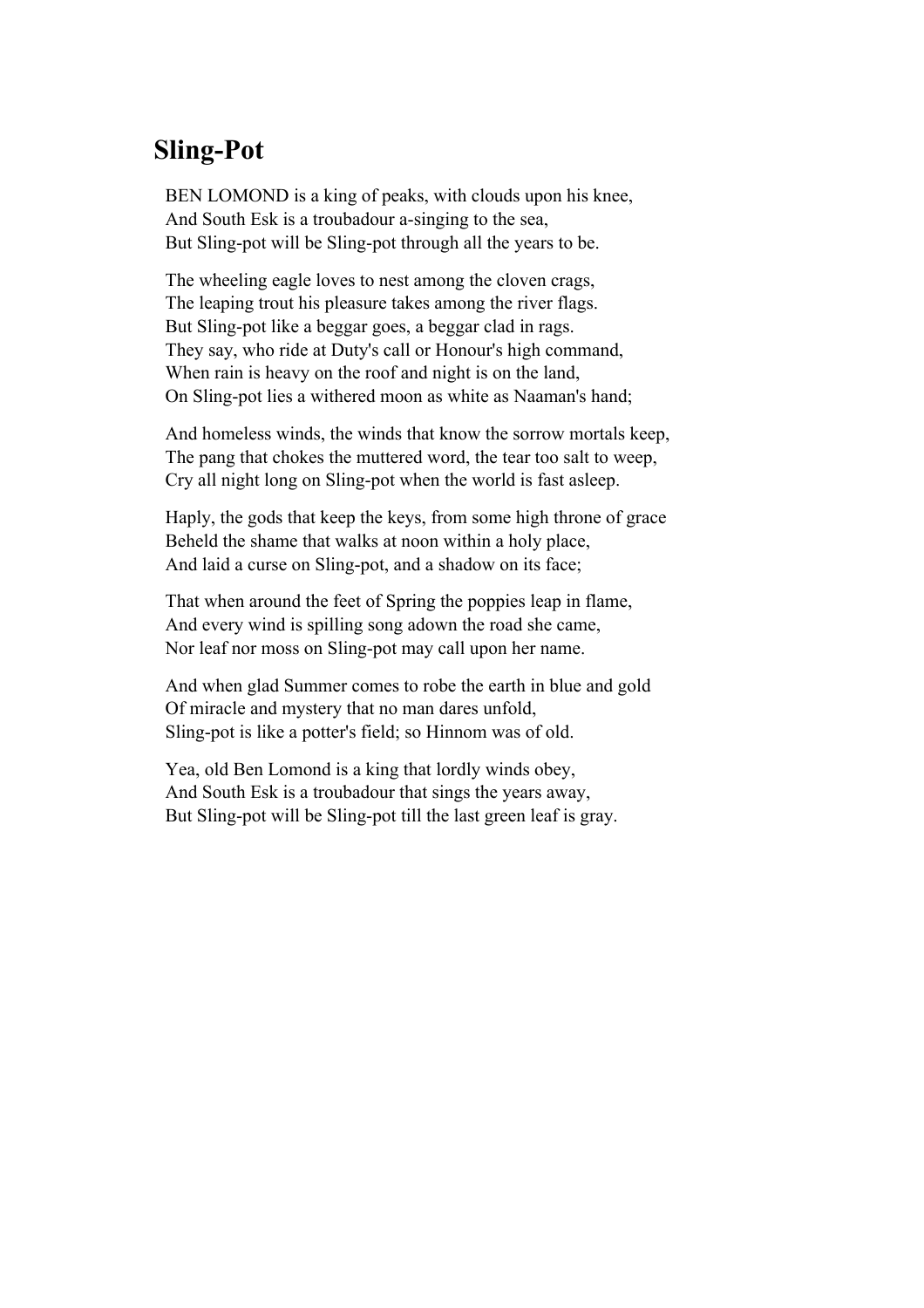#### **The Grey Woman**

THERE'S a little old woman In a long grey cloak, And the cross word, the hard word Is all she ever spoke.

With the old shawl about her And a creel upon her hand, She comes sowin' docks an' darnels Through the kind green land.

'Twas she that turned the wheat black, 'Twas she that broke the plough; Twas she that. . . . Whist, acushla, 'Tis Herself comes now!

For the red cow's ailin', Sure the wind's from the east, And God He knows the east wind Is ill for man an' beast!

And the black rain is beatin' Like a flail upon the hay, And the mould is in the barley, An' the rent's due to-day.

With sorrow and vexation Our hearts are nearly broke! Go away, old woman, In the long grey cloak!

Och, ye thrawn old woman With the creel upon your hand, To be sowin' docks an' darnels Through the good green land!

Sure, fame is only fancy, An' wealth is far to find, An' life is like a blown leaf— A candle in the wind!

A low flame, a long flame, An' then. . . . a puff o' smoke. Och, shame upon ye, woman, In the long grey cloak!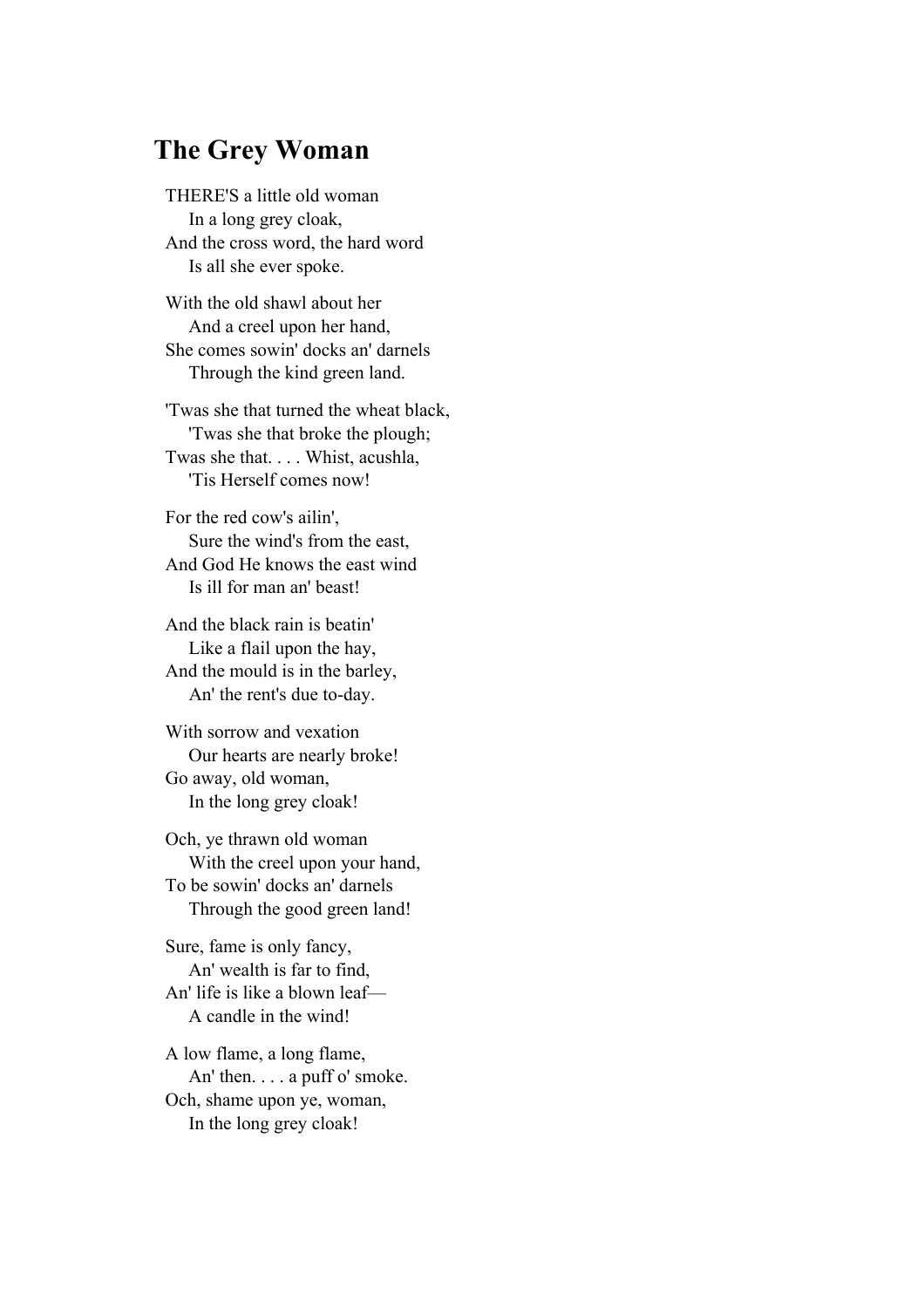## **Mater Creatorix**

IN the field of death I sought him. Oh, the curse on him was sore! Sweat of blood and tears my portion, but his?. . . . to die. . . . to die! O bruised reed waiting for the wind to reap as it blew by; O smoking flax awaiting to be quenched for evermore!

In the field of death I sought him, I all sad and sorrow-shod; Before my eyes a vision, and within my heart a flame; And the smoking flax was quickened, and the broken reed became The Miracle—the mystery of Aaron's budding rod.

In the field of death I found him! Oh, very joy of breath! On my eternal wheel the potter's clay of his desire I have graved with cunning purpose, I have moulded as with fire, I have shapen to Divinity, and conquest over Death!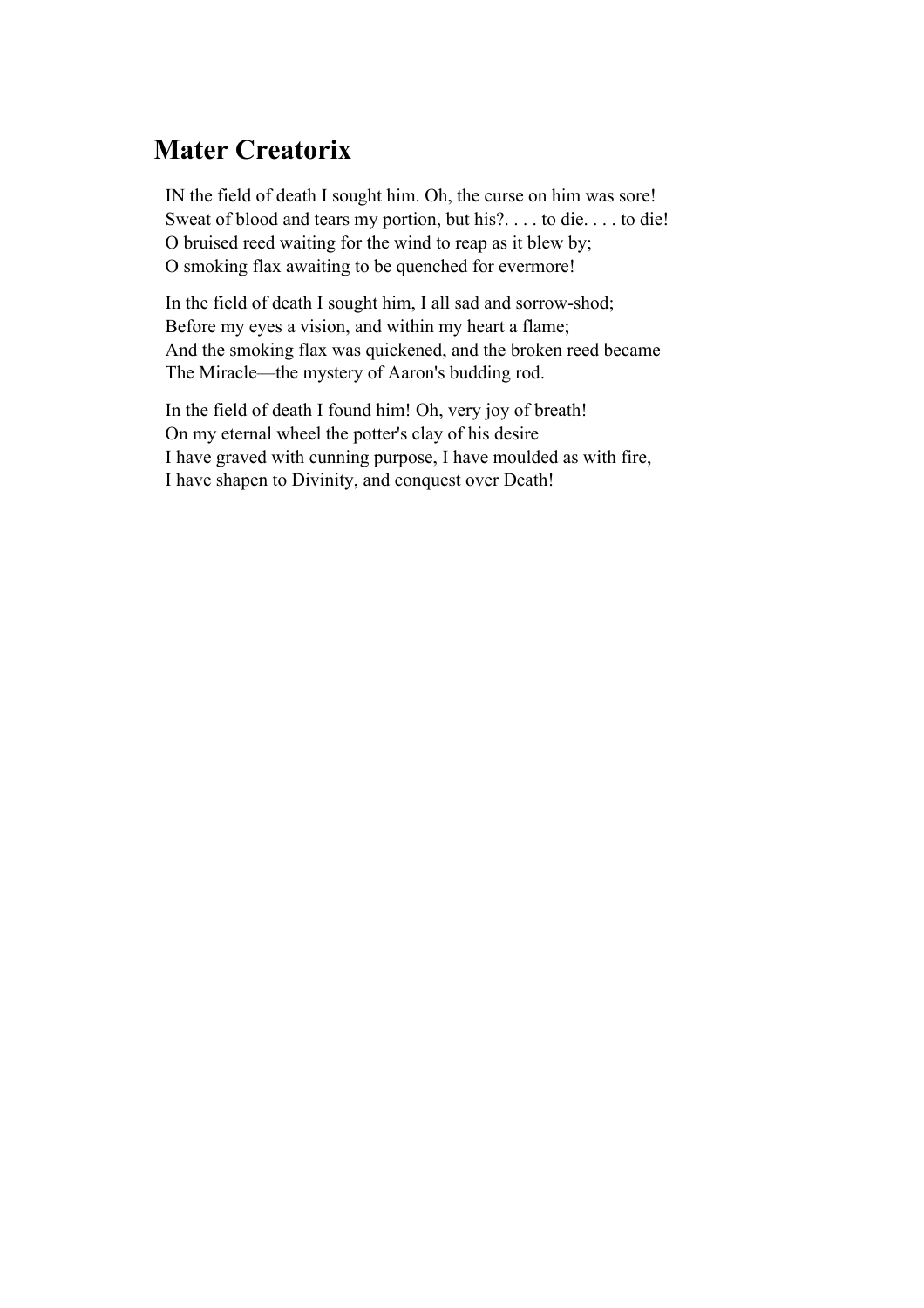#### **Waratah**

WARATAH, once you were fire o' the flame, When I plucked you high on the windy hill; O the sense of that morning is with me still— And Arthur sang on his way to the sea.

Summer a-dapple with dancing light, A-lilt with the magic of song gone mad, Summer in raiment of rapture clad— And Arthur sang on his way to the sea.

Dust to dust from my listless hand You fall to rest in an alien earth, Far from the windy hill of your birth, Where Arthur sang on his way to the sea.

Winter is out on the windy hill Where your bonfires leaped in the years ago, Blandfordia pales to the drifting snow Where Arthur sang on his way to the sea.

From the dark we came, to the dark we go, Life is a breath and love is a name, But Waratah blossom is fire o' the flame While Arthur sings on his way to the sea.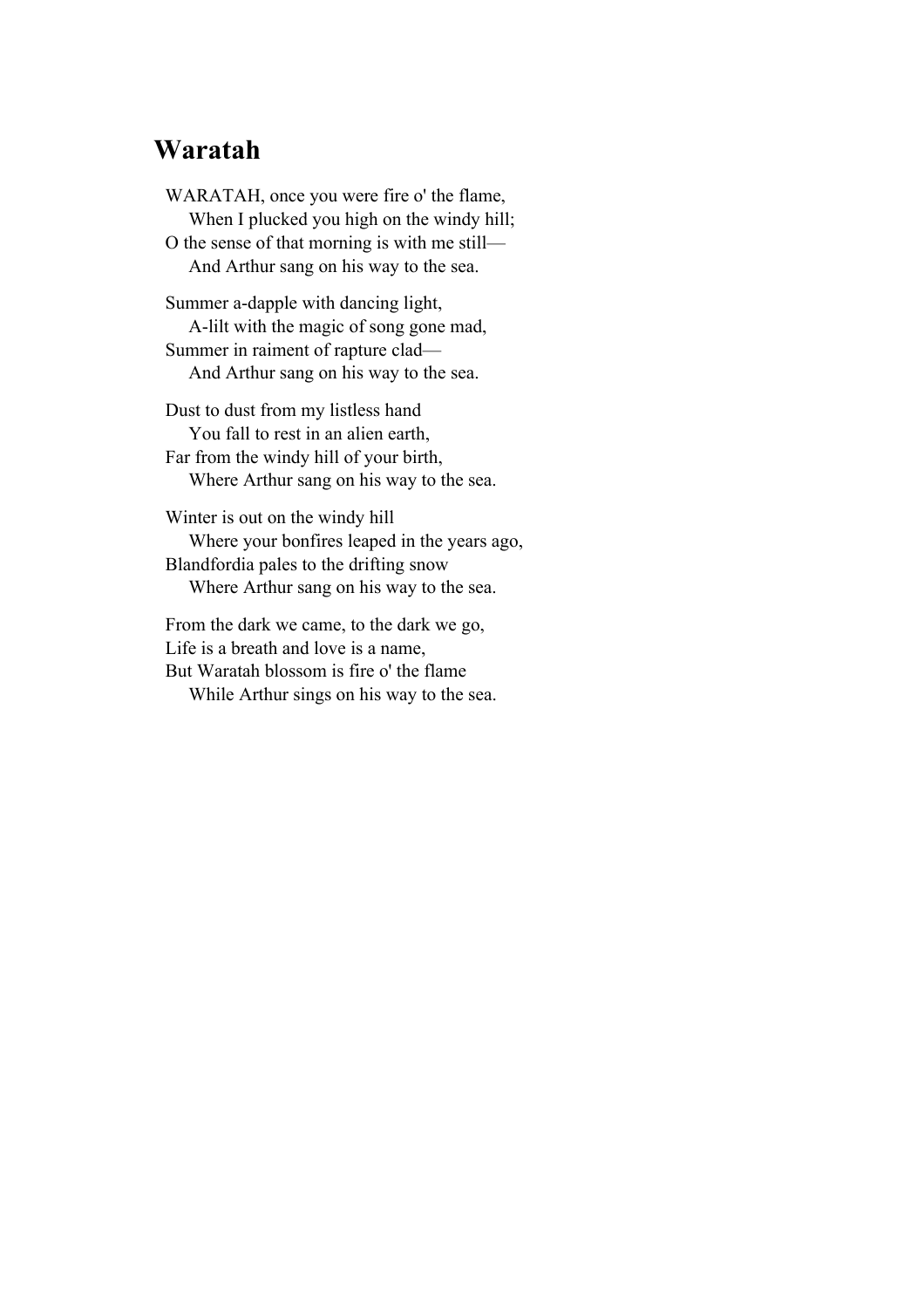#### **Nocturne**

HYSSOP and vine, red roses dear to Love, And Pain's imperial purple—hush, Oh hush! Nor stir with speech their sails of gossamer Who bear such sweetness forth! Life sits, hands folden, for a little hour, Where the mad viols sobbed, and pleasure swoons For anguish of delight; In such an hour, when ebbs reluctant day On shores of afternoon, and from the West Fades out her rose and gold, I watch till one lone lamp of evening shines, And Night, A caravan of great black camels, creeps With soundless feet across the Plain of Stars Low-laden with the merchandise of dreams. In such an hour, when triumphs of the day Fall like a ragged garment to the floor, I dream a dream Of lighted candles, and a warm hearth-stone, And curtained casements barred against the night And all the hosts of Gloom— And wake To hollow clangour of a closing door, Receding footsteps down an empty street!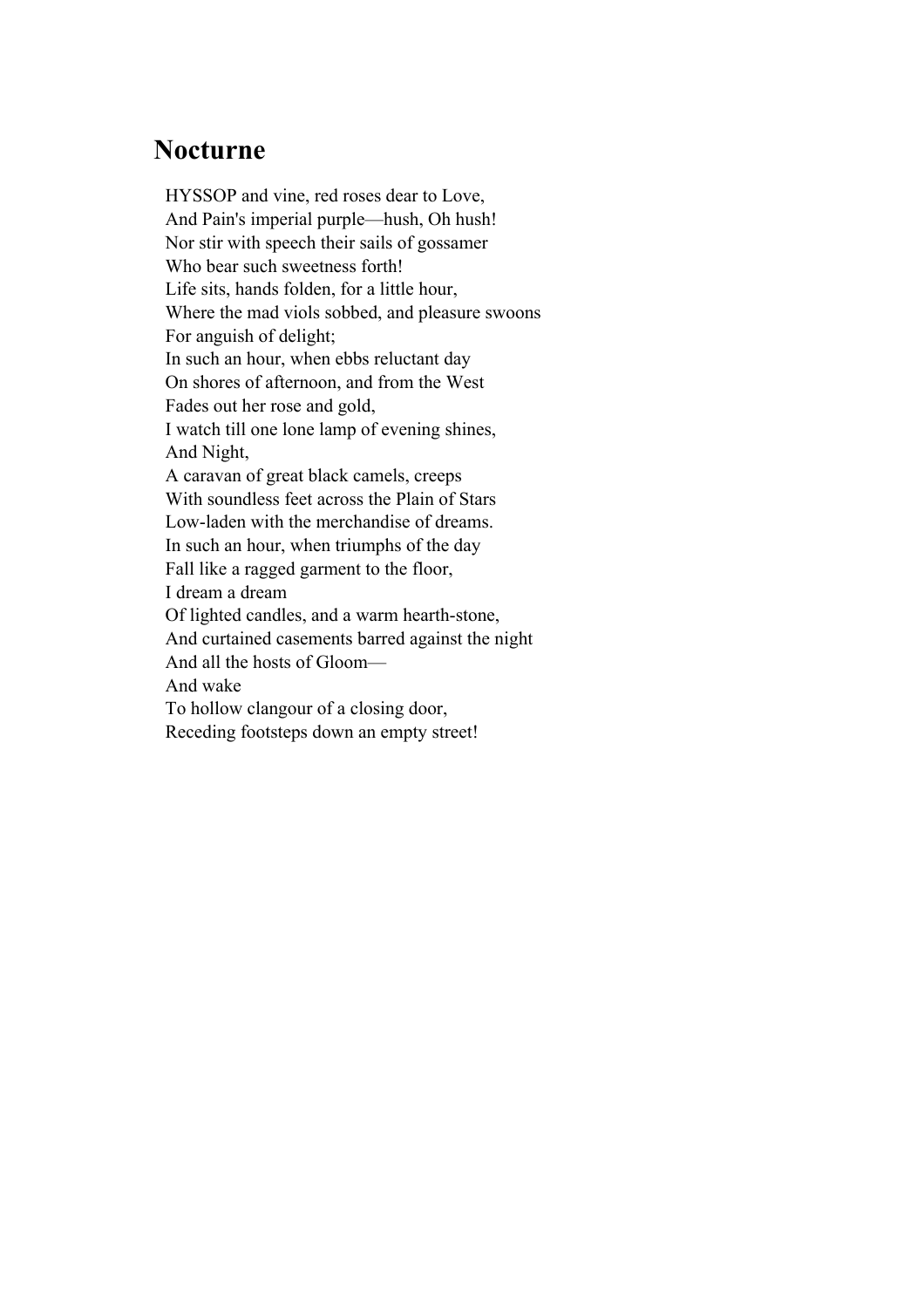#### **The West Coasters**

#### (Tasmania)

AUSTRALIA sings her Over-land, From Murray back to Bourke, Her three-mile tracks, her sun and sand, Her men that do the work; But here's to them, fill high the glass, Who breasted drifting snow, Tramping through the button-grass. . . . Forty years ago!

From Emu Bay to Williamsford, From Strahan to Dundas, Through horizontal scrub they bored, And quaking black morass. Old Bischoff saw their camp-fires pass, Mount Lyell saw them grow; Tramping through the button-grass. . . . Forty years ago!

The bleak winds flayed them as they strode, The black frosts bit them sore, But still The Road, The Open Road Went singing on before; And with them went a lightsome lass, Adventure, face aglow, Tramping through the button-grass. . . . Forty years ago!

Where red their leaping camp-fires roared To forest legions thinned, The Axe flung, like a levin sword, Her challenge down the wind. They slew the pine and sassafras, The myrtle host laid low, Tramping through the button-grass. . . . Forty years ago! From out their dreams the cities rose As yet from hill-heads gray The first red flush of morning grows

 Into the lord of day. So here's to them! fill high the glass! "The West Coast Esquimaux" Tramping through the button-grass. . . .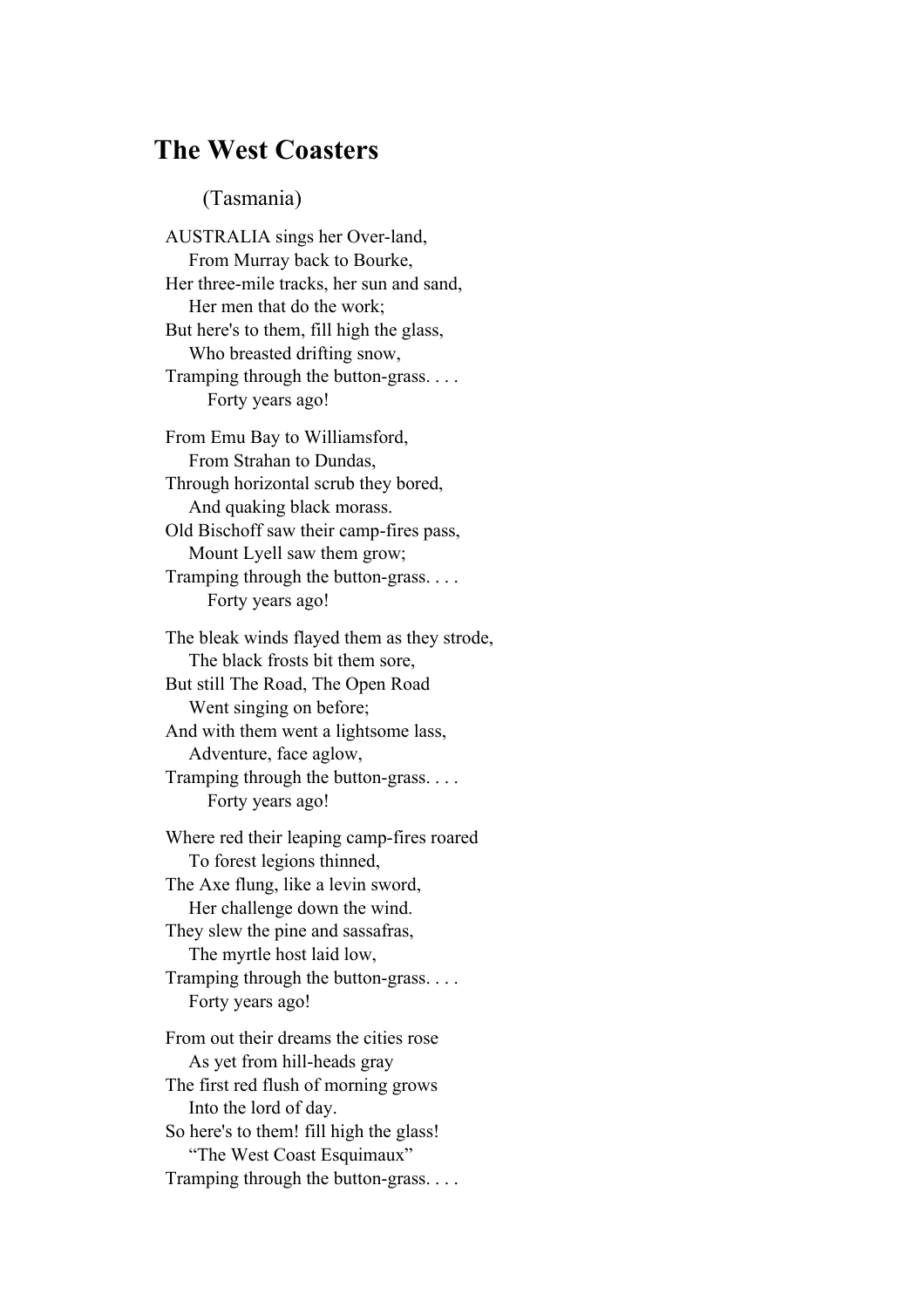Forty years ago!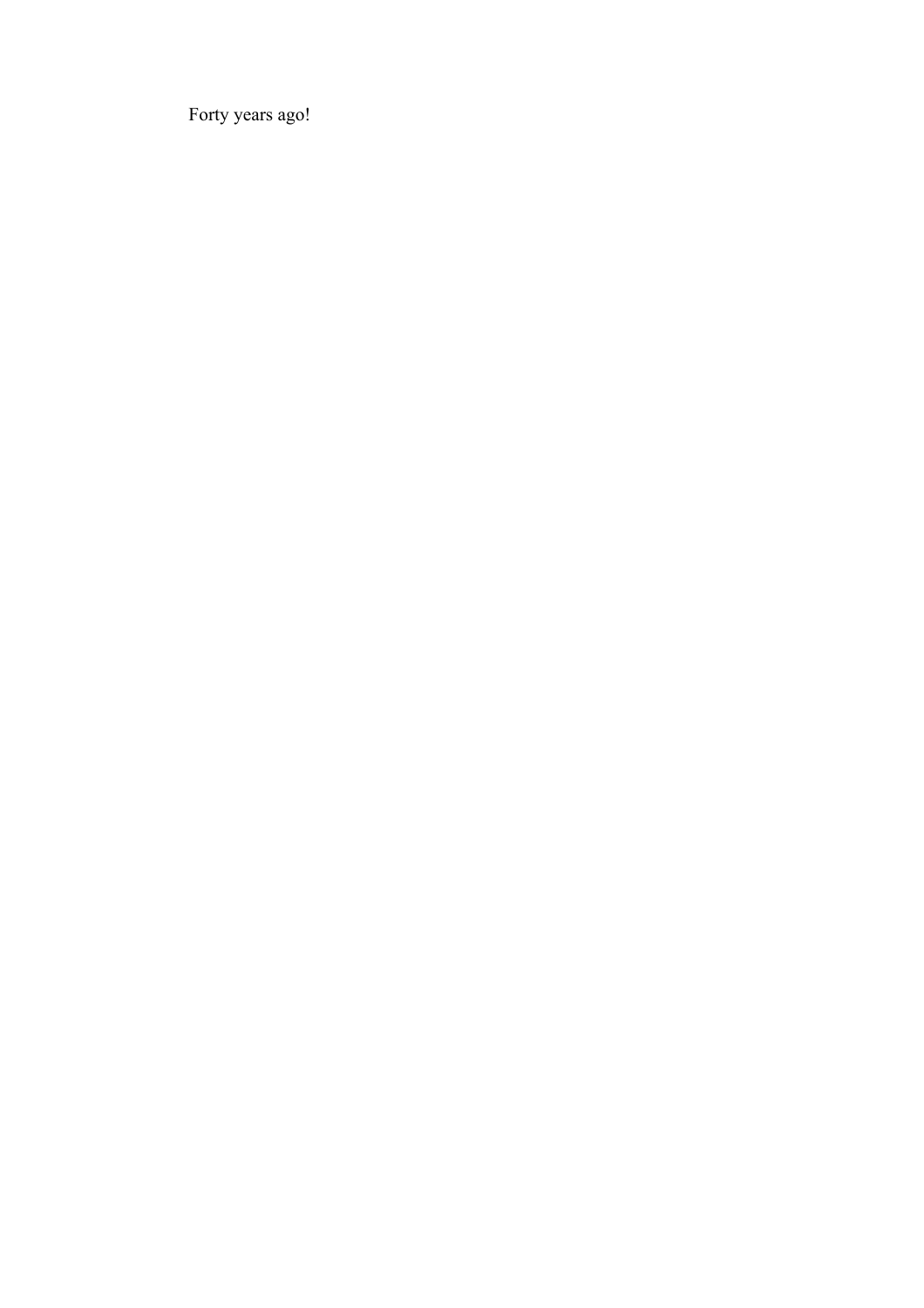#### **Bairnsdale**

O BAIRNSDALE by the Mitchell side! A city still you are to me When night brings peace that day denied, And dreaming sets my spirit free.

My city of a thousand dreams That walk beside me in the street, My city of a thousand themes That trod the earth with singing feet!

There is a path among the years, A path I scarcely dare to take, Lest anguish of forbidden tears Should start for some old sorrow's sake.

Yet Father Mitchell still, I know, Keeps one old play-place dear to me, Where arrow-headed lilies show Their fretted fairy filigree;

One headland where the wattles pour On his brown bosom as of old, From Spring's green chalice brimming o'er, Libation of September gold;

One still pool where the willows stand And trail green tresses from the brink, And mussels glimmer on the sand, And cattle straggle down to drink.

And one white road will keep alway Youth's sweetest memory ever green, A wayside chapel worn and grey, The little school "Sixteen sixteen".

Ah! who shall say what vows long made, What prayers like lilies incense-crowned, Live yet beneath your pine-trees' shade To keep you always holy ground?

O little school, O place apart, Bush Alma Mater wise and true, Who gave us all of saving art And kindly knowledge that we knew!

O Bairnsdale, Bairnsdale, when my will Breaks free of day's poor broken schemes,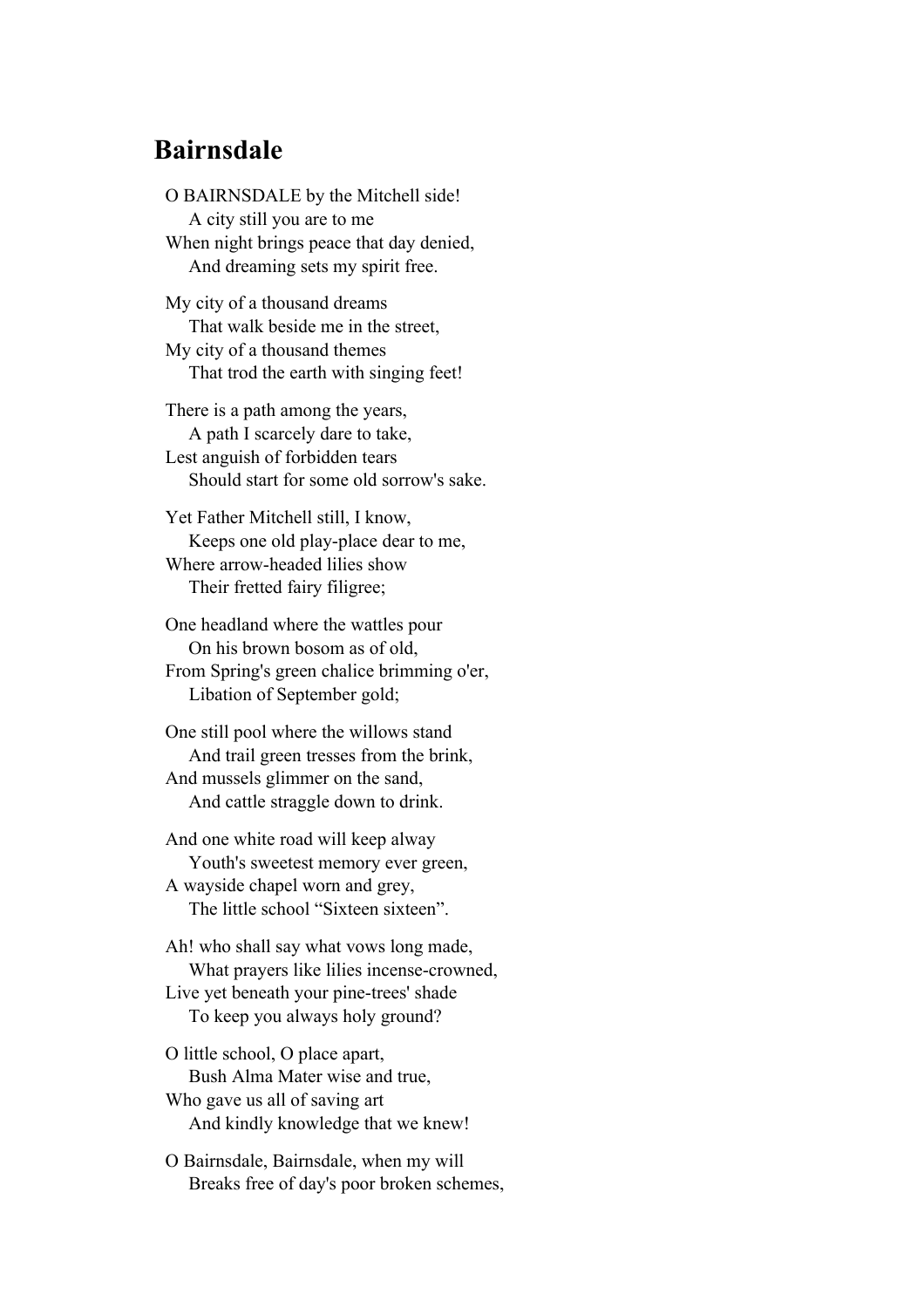You are my morning city still. . . . My city of a thousand dreams.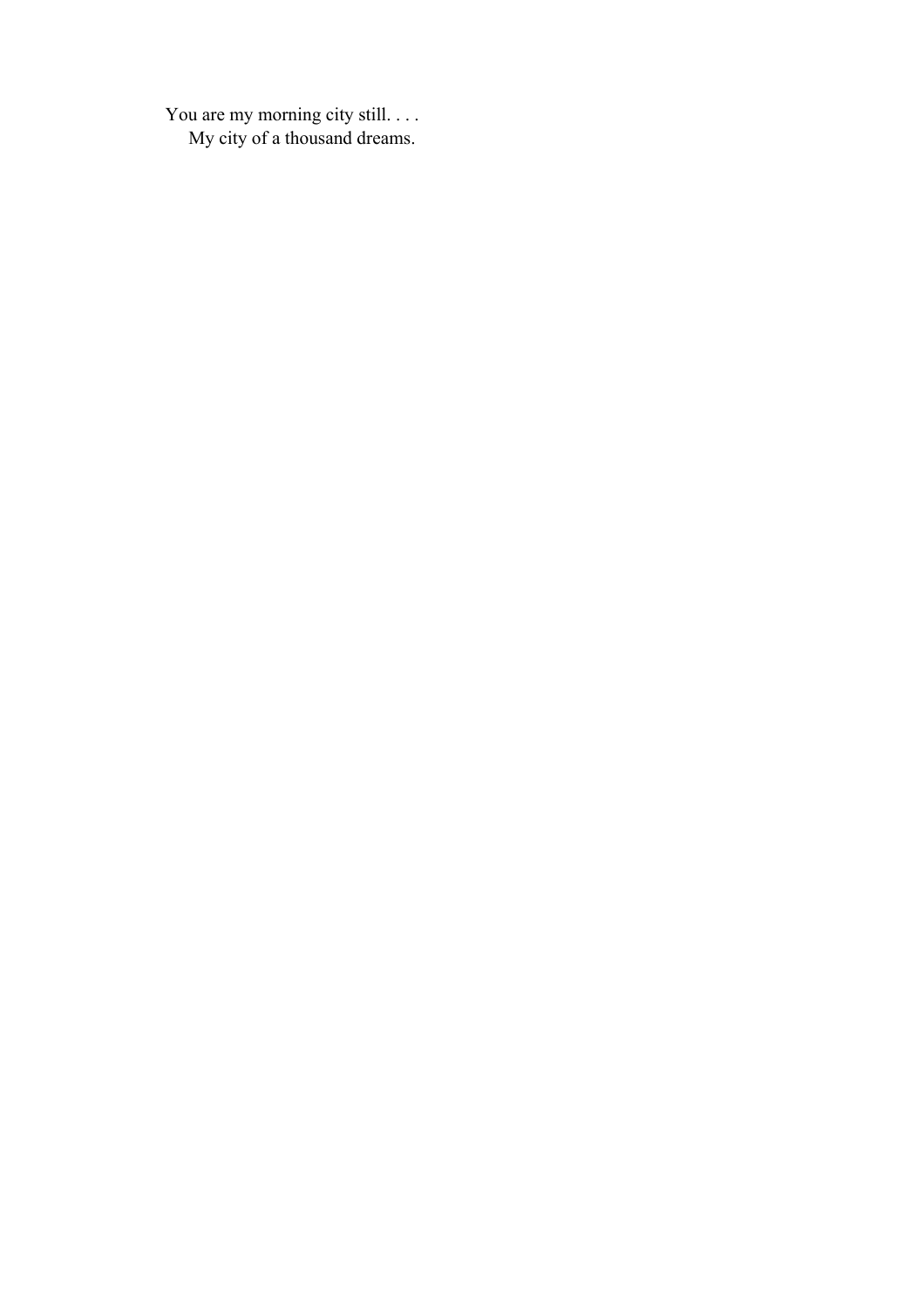### **A Riding Song**

I AM dreaming to-night of a dark river eddying Foam-belled and deep to his rapids below, And the bay colt is reefing, the brown horse is steadying, Under the wattles at Lindenow. Veiled as a mystical bride is the cherry-tree, Snow-steeds have broken from winter's bleak hold, And pale wattle-censers have wafted their witchery, Flooding the welkin with fairy gold. We are riding again down a radiant yesterday (Heart o' the rose and a hawk on the wing) Hoofs a-ring under us, bloom in the wind a-sway, Into the magical heart of spring. And Brownlock and Bill and the bay from Monaro side, And old Snowy River, all dead long, I trow, Are game as of old; and we ride where we used to ride, Under the wattles at Lindenow. Those were the days it was joy to be biding in, Moonlight and noonlight and shimmer of rain, O for a noon of lost noons to be riding in,

Hope in the heart and a loose-flung rein!

Green pipers blew for us, fairy bells rang for us, Year at the springtime, and youth at the flow, Wine of the wattle-wind, all the world sang to us, All the world loved us and told us so.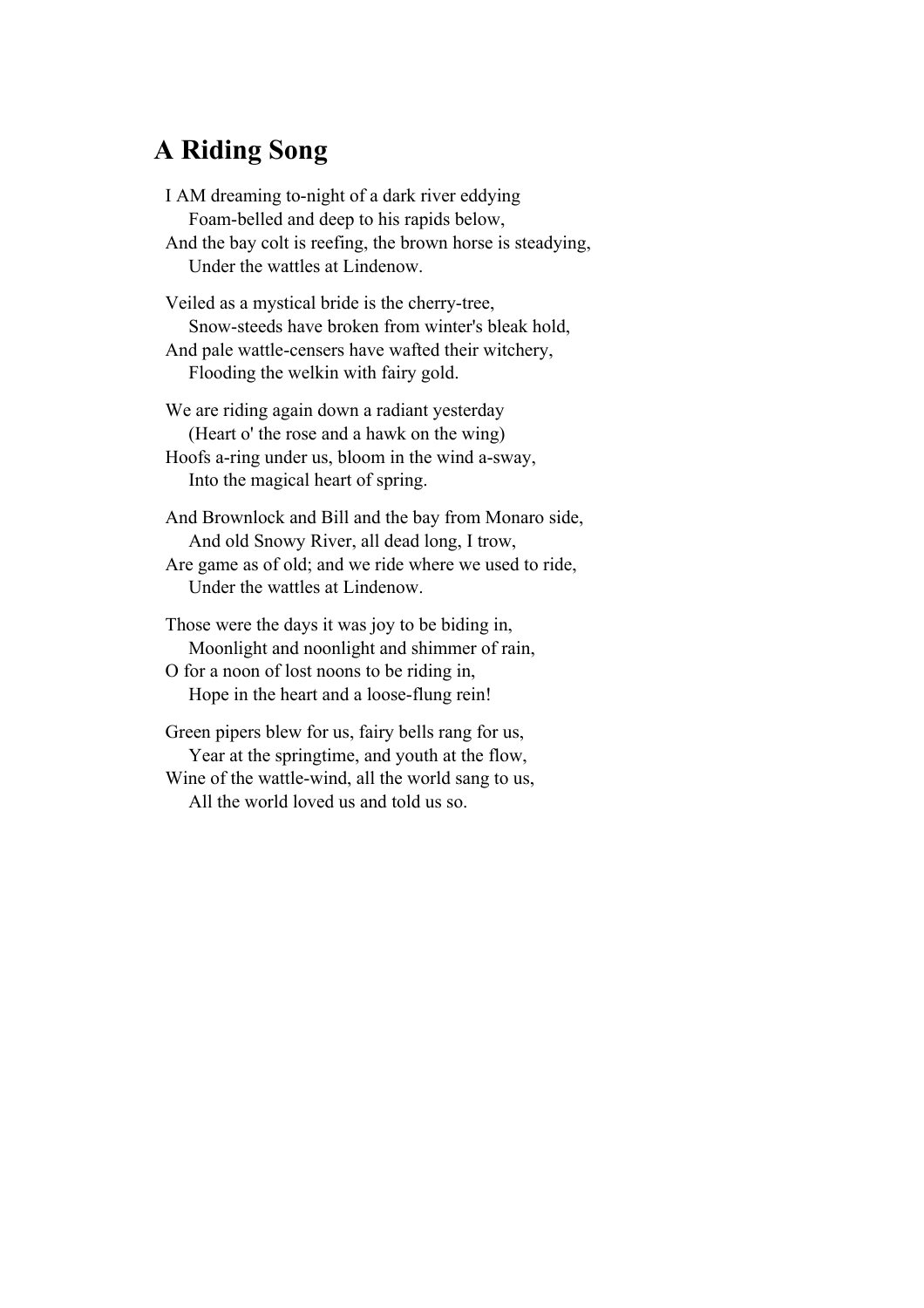### **The Law**

RED, blood-red feathers lying on the road, But the sky-ways keep no stain Of loss or bitter gain, Of the grim toll of Pain, Only red feathers lying on the road Remain! Nature her olden cruel secret keeps; Grey earth and brooding sky, And old winds keening cry, Like an eternal "Why?"— While trembling life travailing creeps To die! Poor blood-red feathers lying on the road, Mute witness of the Law That nerved the tiger's claw, That fanged the grey wolf's jaw, And drives blind Europe groaning 'neath a goad Blood-raw! Poor soft red feathers lying in the dust, In your bright span of days Gave ye due meed of praise To That Which smiles and slays And holds Its smiling and Its slaying just—

Always?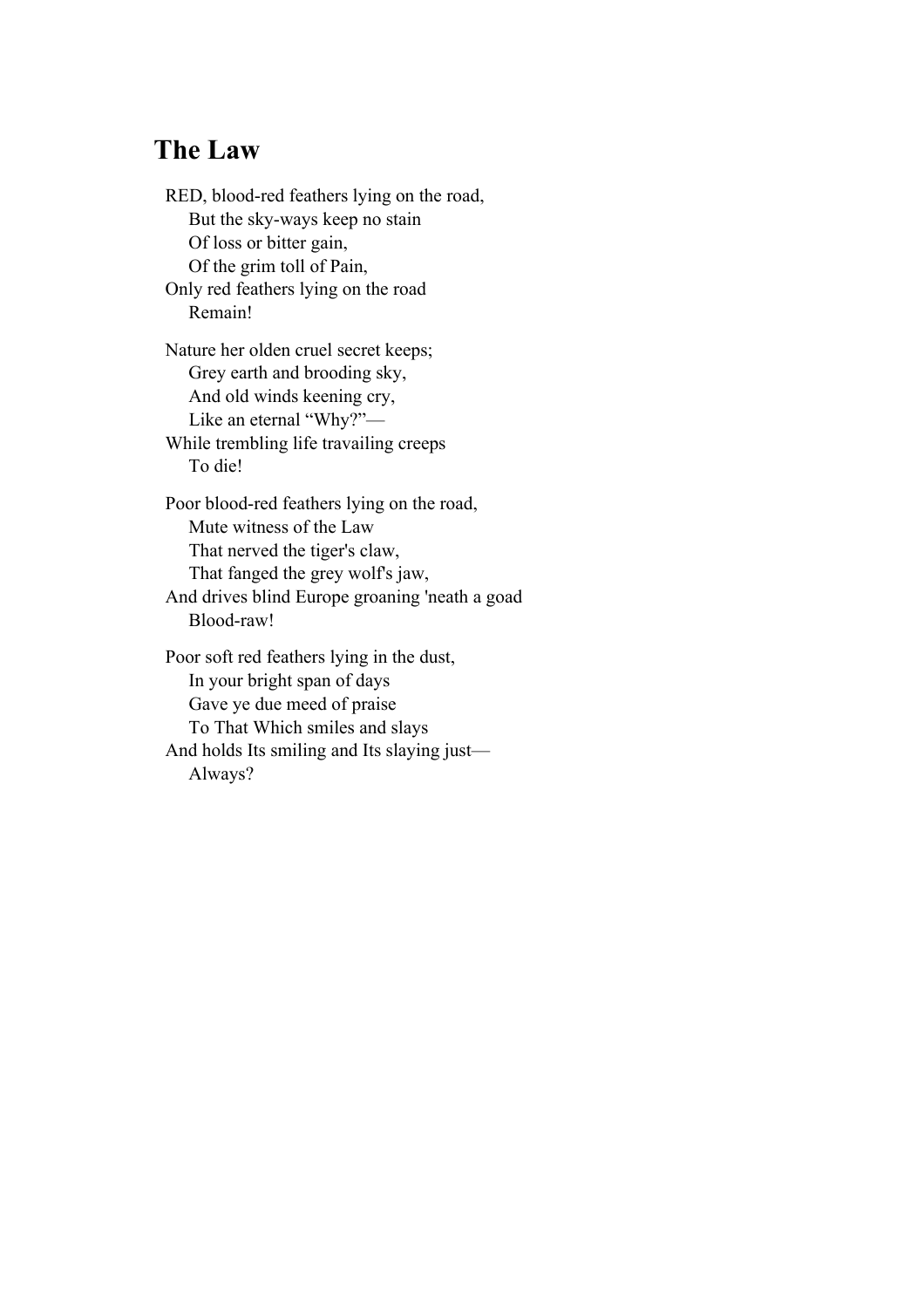### **Disinherited**

 *(Here and there, a little apart from the laughing crowd that surged in the traffic-ways of Melbourne streets during Fleet Week, little groups of Aborigines in gaudy second-hand apparel, stood and watched the illuminations)*.

- MID her radiant raiment of laughter and light, Of her splendour the pity, You are drifting like ghosts of the carnival night Of the beautiful city. As a wan wind of March when the forest is stirred With Autumnal foretoken, You pass, and the lights and the laughter are blurred With a sorrow unspoken. Sere Autumn leaves whirled on the eddying stream Of the conquering races, Sad elves from a wistful, wild glamour of Dream, O faces, brown faces! High over the mirth and the merriment, hark O'er the gay saturnalia The cry of a spirit that moans in the dark— "Australia, Australia!" The croon of a mother fast clutched by despair That shall never know healing, A Hagar's lament for the child that she bare Thro' the music is stealing. But deep in the dark of your slumbering eyes Burn no Sibylline traces, Where the lost Alcheringa fire smoulders and dies, O faces, brown faces! Deaf, deaf are your ears to the passion and pain Of a grief unavailing, Dumb syllables set to the sobbing refrain Of swans sunward sailing. Wild children, sad children, deep whelmed by the roar Of the tide that effaces, You shall pass and your forest shall know you no more, Brown faces! Brown faces!
- 'Mid her radiant raiment of laughter and light,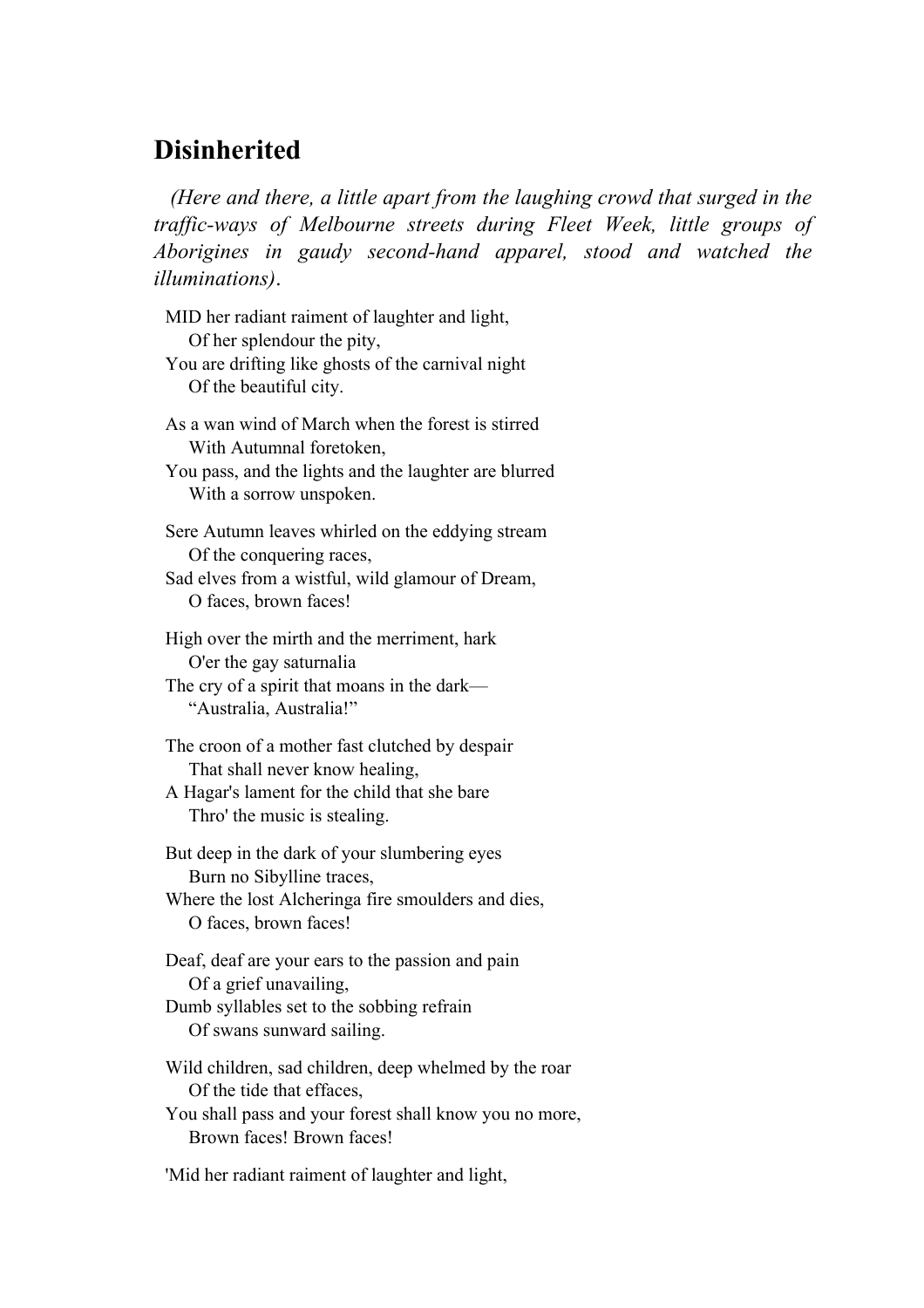Of her splendour the pity, You are drifting like ghosts of the carnival night Of the beautiful city.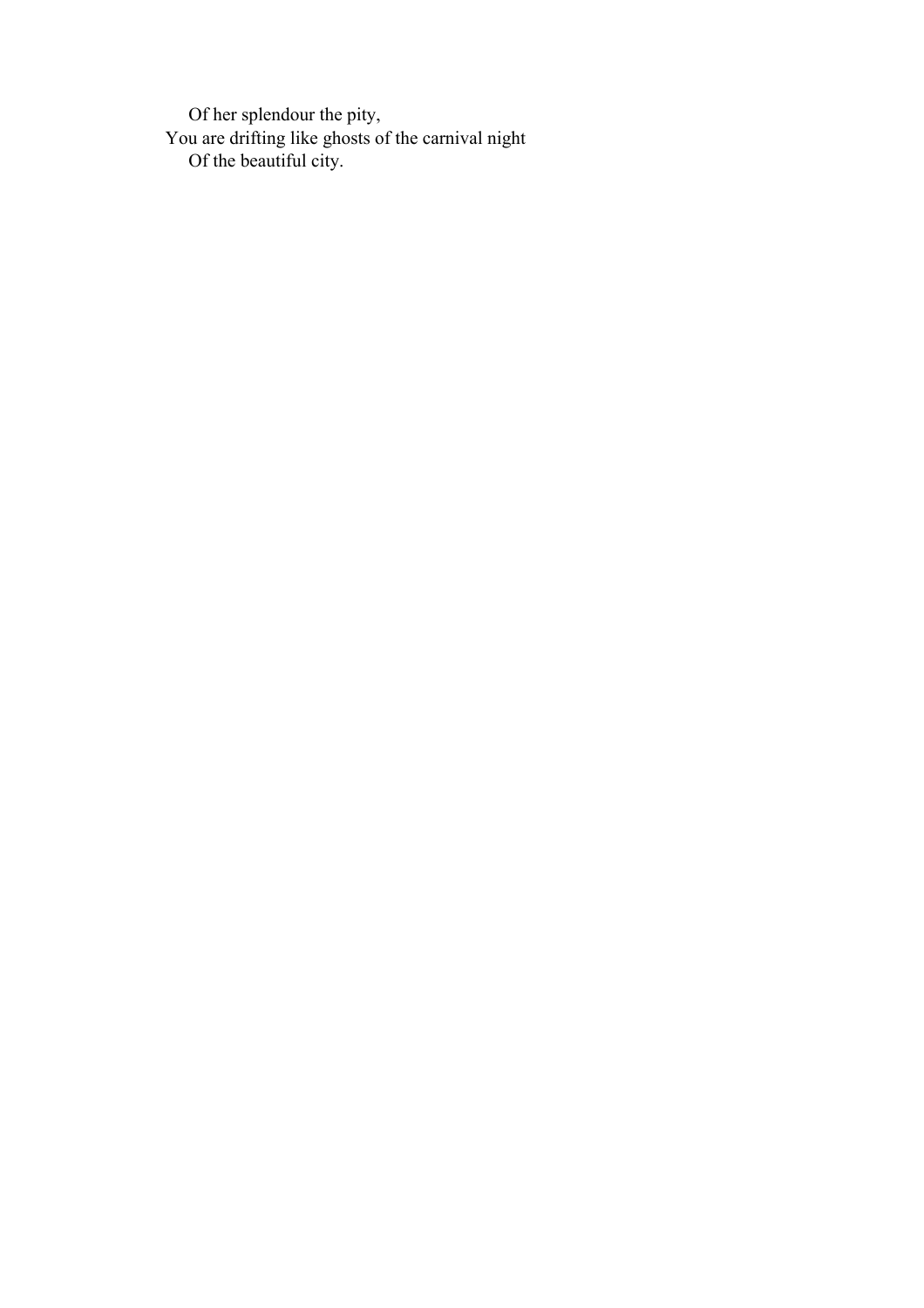#### **Kurraba**

WAS it fairies flung a ladder for our feet upon the hill? Was it only wooden worn steps that climbed to Heaven's sill? Or a rosary of old beads?. . . . I count and kiss them still; Kurraba by the North Shore blue!

Lantana on the red rocks and stars above the town, Hibiscus was a king's cup, where souls of men might drown; But the trailing morning glory it was Mary's holy gown,

At Kurraba by the North Shore blue!

Was it graven lapis lazuli we trod beneath our feet? Or did we only sleep and dream we felt God's pulses beat, And heard His golden throated ones go singing down the street At Kurraba by the North Shore blue!

O casement where the winds sang of wide enchanted seas, Till Zamboanga, Nagasak, were hazed Hesperides, And the fleets of dream came sailing home a cloud of golden bees To Kurraba by the North Shore blue!

Oh, never yet was such a light as that on land or sea! New Earth, new Heaven dreamed again, from old oppression free! Pray God be good to you, dear hill, through all his days to be,

Kurraba by the North Shore blue!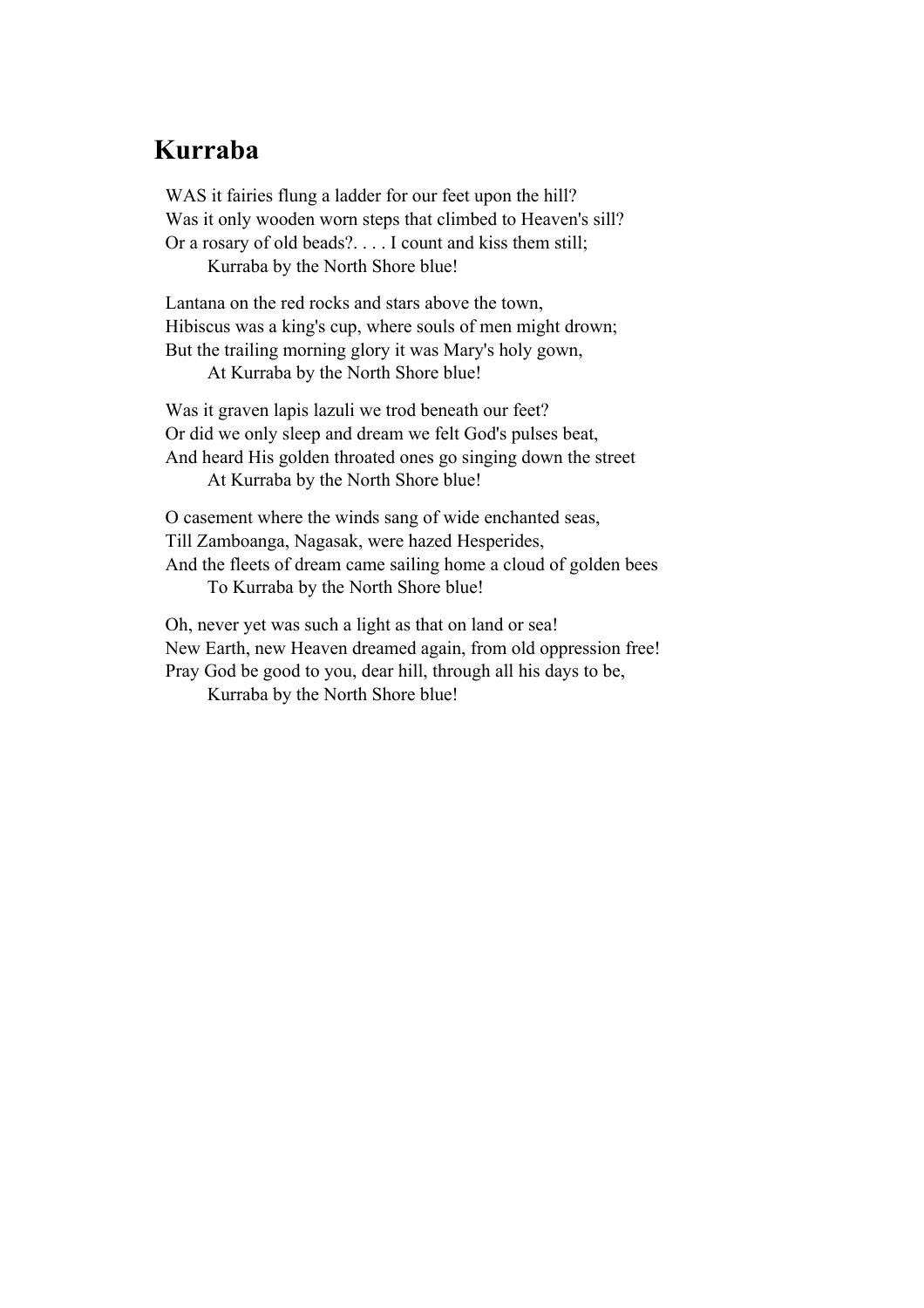#### **The Lost Fairies**

THEY come no more with the dancing feet, Where the daffodil chorus rang sweet, so sweet; Fairies of mine, have ye fled for ever Shall we meet no more as we used to meet? They come no more and the wheels run slow, And the laughter is hushed that I used to know; The white owl cries in the twilit meadow Where our revels rang in the long ago. O a fairy came knocking one day, one day, At the meadowsweet gate where we used to play— I heard him knock, but my heart was weary,

And I sent him weeping away, away.

And ever since then, Tho' my heart be sore With waiting and watching, they come no more; And the lilies have stolen their golden sandals, And the poppies are flaunting the gowns they wore.

Ah! ever since then, in the noon o' the flowers, When the lights are soft in the fairy bowers, I sigh and sigh for the banished laughter, For the singing soul of the wasted hours.

Do they mourn me, I wonder, as one that passed While the sentinel snapdragons slumbered fast? Or is it they seek me, all loyal-hearted, And dream they shall find me at last, at last?

I know not; ever the red suns rise And roll to their rest in the western skies, But the loved, lost voices are silent, silent, And leaps no light to the darkened eyes.

Only when twilight lifteth her wand And turneth the glory to shadowland, I hear in the stillness a sound of weeping— And know the meaning, and understand.

They have passed the boundaries mortals know, Where the asphodel blooms and the dream-stars glow, Tho' I seek them, seek them till suns be ashes, I shall never find them wherever I go.

They will come no more with the dancing feet, Where the daffodil chorus rang sweet, so sweet;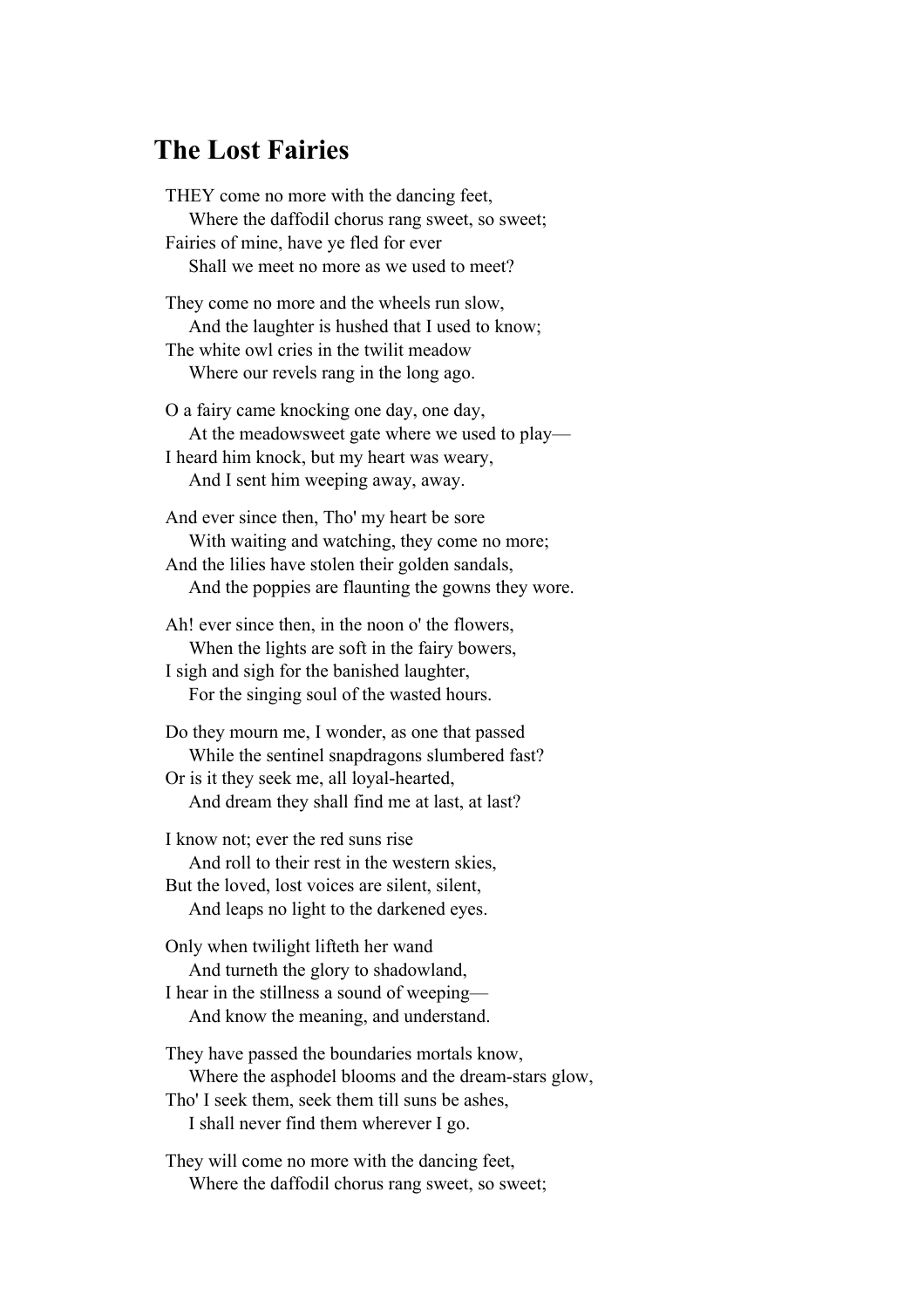Where the white owl cries in the haunted meadow, We shall meet no more as we used to meet.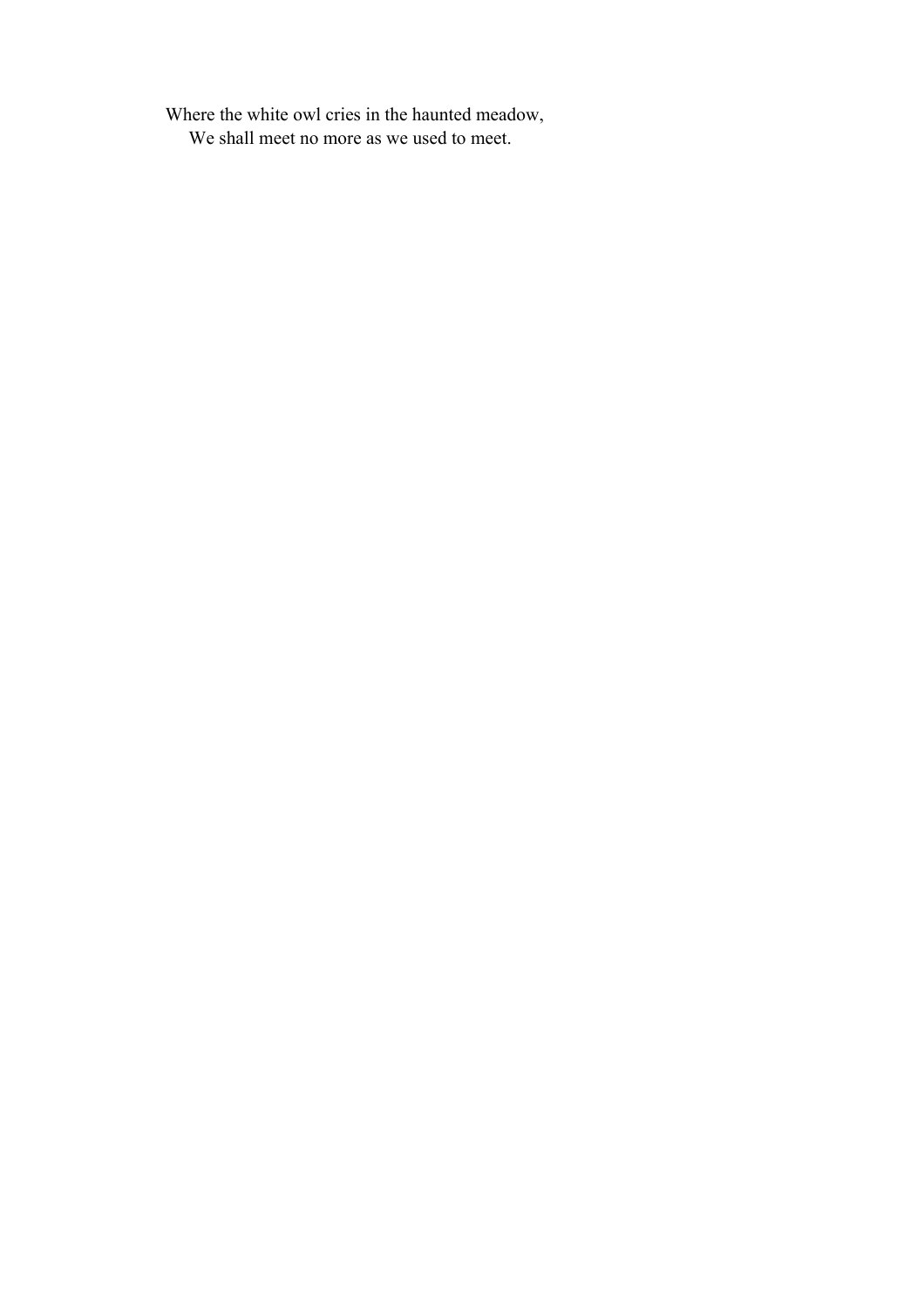### **Rejected**

FROST flecked his hair with many a winter's flight, And, etched with the sharp pencil of the years, His rugged features set in lines of stress Match well his knotted hands and toil-thwart form. But time that set the silver in his hair Steeled his gaunt frame to an endurance grim Of which it gives no promise save the tale Of each day's toil that wavers not, not wanes In tithe or tittle; but by the unwritten law He stands convicted of the deadly crime, The thrice accursed crime of being old. To-morrow, ten will quarrel for his place, Thumbs down—he has it!—let the grey-beard go! No more in the arena of to-day His place shall know him, nor his strong arms wrest From youth-accoutred foes the piteous prize Of daily bread—and wherefore shall he turn To learn new arts and wield new weapons, now That tower of manly strength, which stood the shock Of deadly combat, totters at its base, And reels before the dastard strategy That binds his chained limbs to the conqueror's wheel? For him no mercy stroke of swift, bright steel, No lightning-pang that brings oblivion With cradling arms of peace to pillow him; Such barbarous modes, such rude arbitrament, Our modern school of ethics doth forbid! O Pharisees! O Christian code more black, more damnable Than heathen rage that spilt the futile blood! O whited sepulchre of dead men's bones No holy spark shall quicken into life! Who wasted Sodom and yet spareth thee

To taint the Universe with blasphemy?

\* \* \* \* \*

There is no blood upon their hands, good sirs!— See here the legal bill of his decease— And "Death from natural causes" thereon writ By our respected city Coroner, And lo! for those that read, 'tis countersigned All in the grim sign manual of the three Dark sisters, Sorrow, Hunger, and Despair.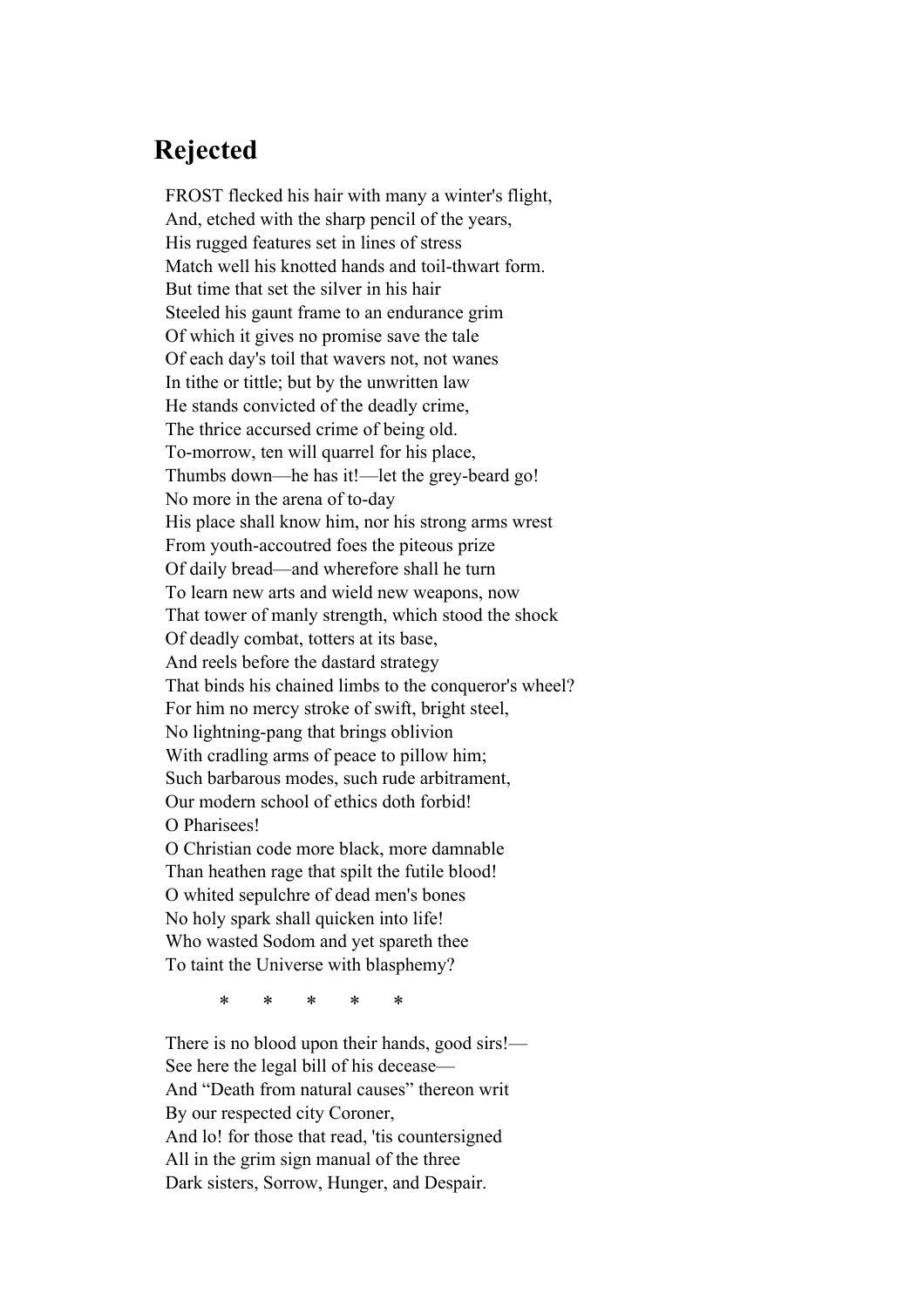Sic transit!—in the game upon the board 'Tis dross kings count,—a man is but a pawn!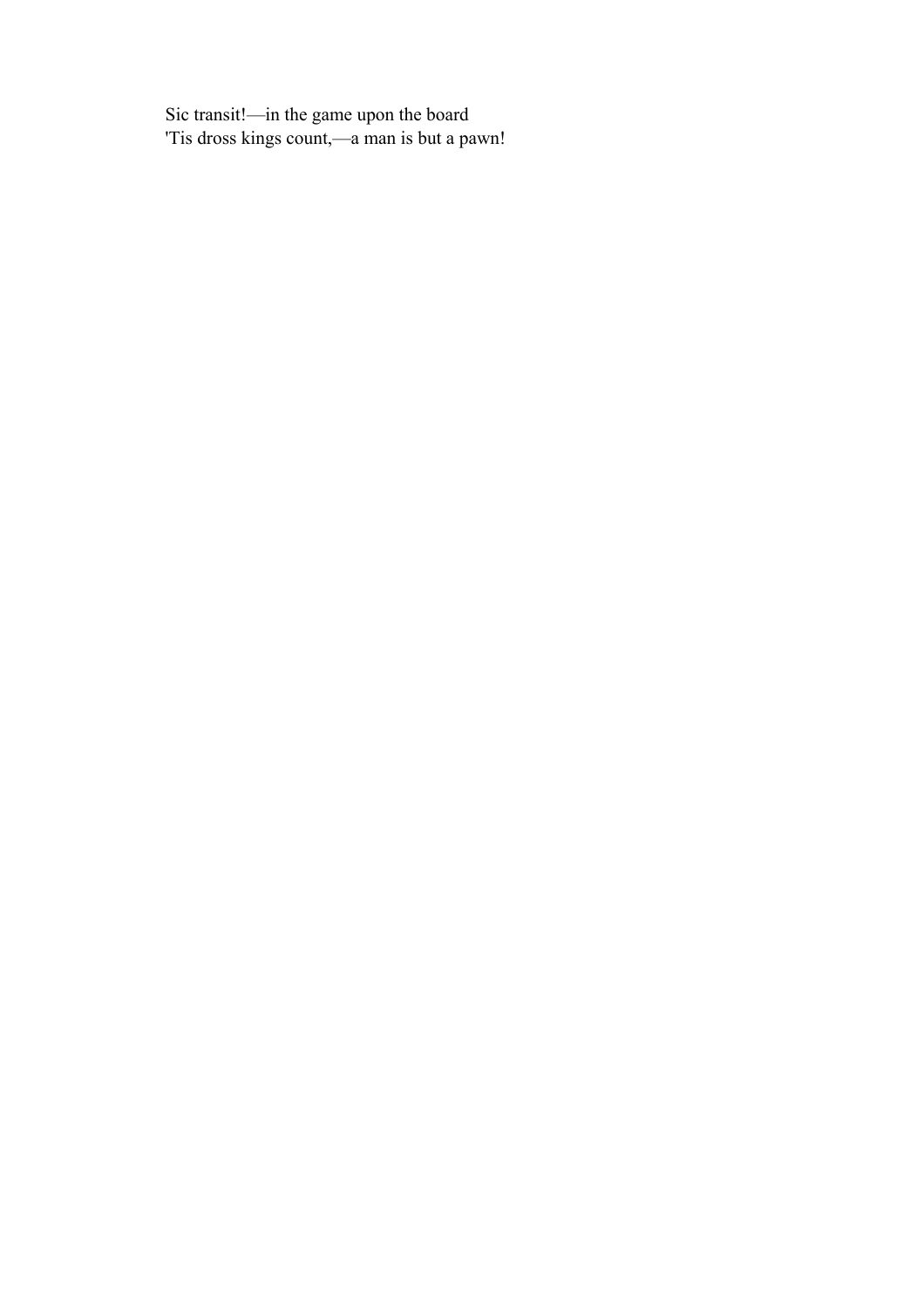# **Edith**

SHE has gone out on the last quest of all For life's mysterious goal— Beyond the dark of Death's dividing wall God speed her soul!

Or hers the gain, or hers the bitter dearth Merged in the mindless whole— Beyond the lonely lights of little Earth God rest her soul!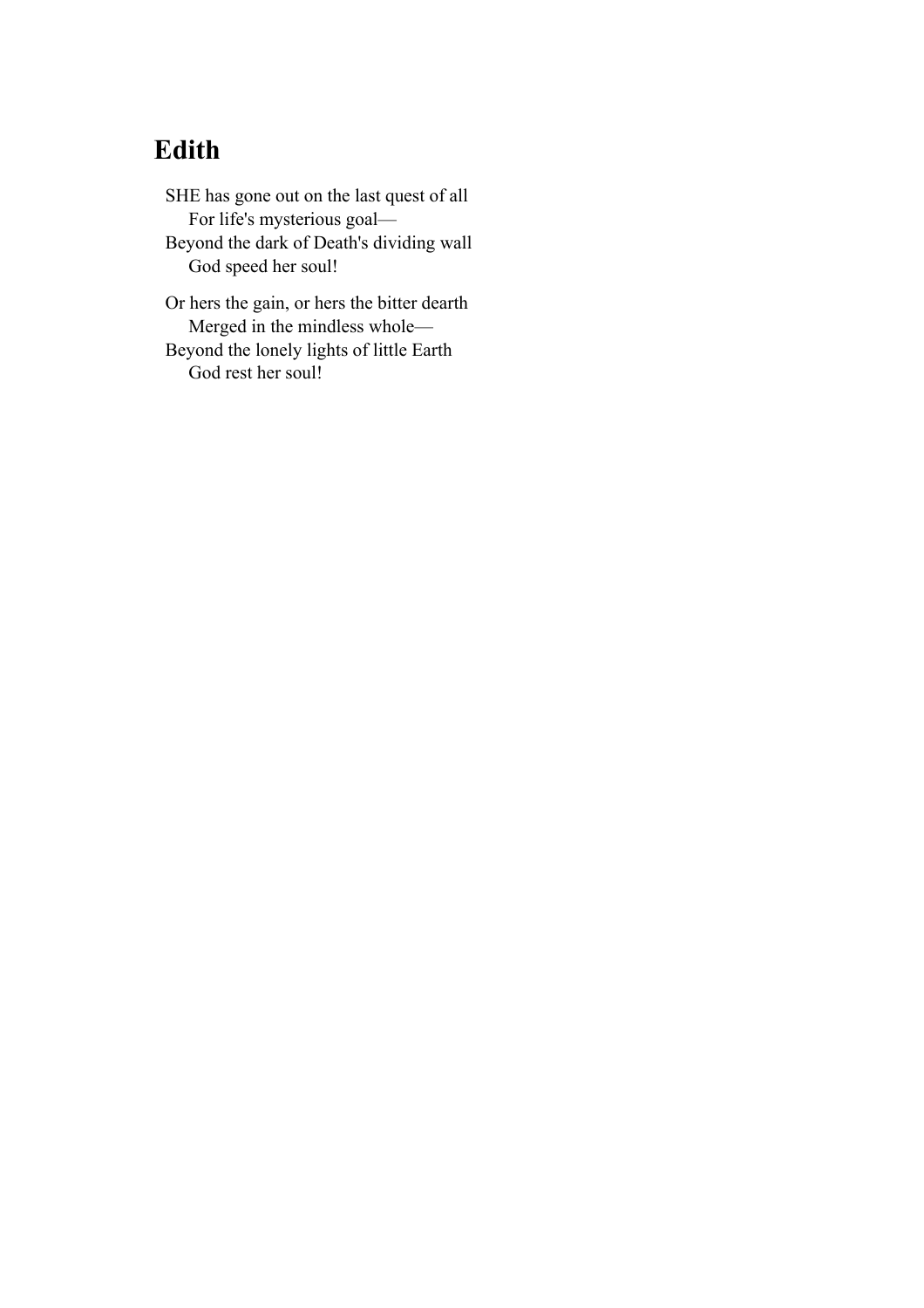#### **The Recantation**

(*With casual compliments to the Woman Movement*.)

 *The searchlight of biology on the sex question has revealed the fact that the female is the primary or root sex, of which the male is a projection or secondary extension as it were, created by the primary sex probably in the interests of division of labour and the better service of the race. Will the female biologist of the far future trace with a graphic pen the gradual but deliberate extinction of the creature of her sex experiment*?

GREY with the grief of the world and supremely alone, Wise with the wisdom of patient and terrible power, Weary am I of the love and the faith that devour! Weary of Calvaries climbed, cruel stone by red stone!

I am immutable Motherhood, grim as the grave, Old as the hills and the sea and the quickening spark; Life that I bore from the sunless and beingless dark, I have grown weary of giving and gift that I gave!

Up from the slime and the cave and the murk of despair, Mouthing its portents and taking its pitiless toll, Heedless of self, lifting Godward the burden I bare Up to the sunshine and starshine of Infinite Soul.

Building by night and by day till my fainting soul reeled Back from the blinding white flame of the vision it saw, This, my own creature, unspotted by error or flaw, This my own vision of postulant godhead revealed!

Glory that mocked me, mirage-like, and faded afar, Temple of purpose that crumbled to coruscant sand, Systems above you shall rise 'neath my puissant hand, Edens undreamed of illumine Saharas that are!

Desert of ages that stretches unheeded behind, Sand through my fingers you trickled in tremulous shower, Growth of my sweat and my blood was your pride and your power, Bone of my bone are your skeletons white in the wind!

Rocked in my cradling lap was your palpitant clay, Nineveh, Babylon, Rome, 'neath the centuries' dust Under my chariot wheels I have humbled your lust, Over your dust I am heaping the dust of To-day!

Creature of mine for an hour in the aeons that fly, Flesh of my flesh and desire of my passionate soul;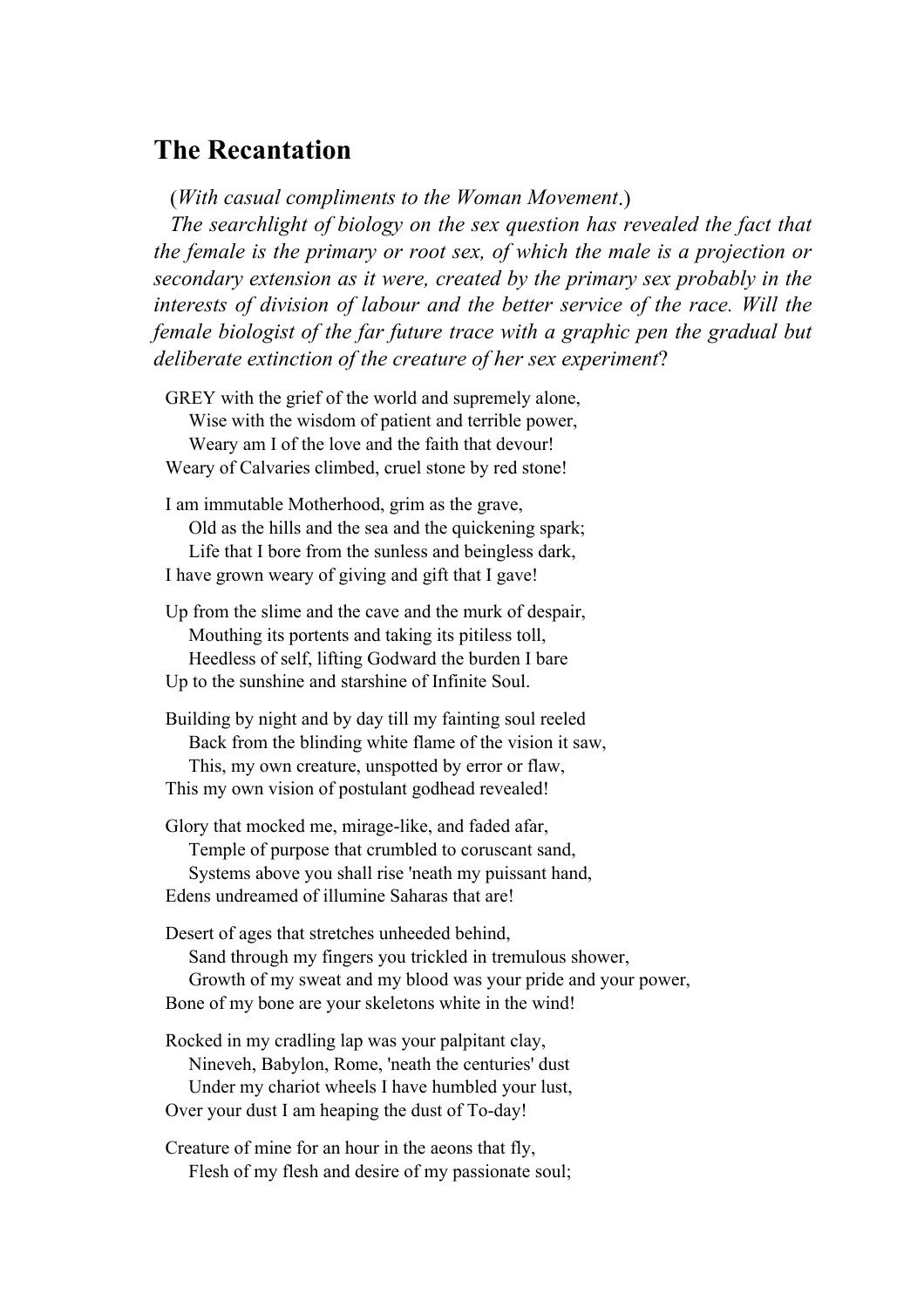Flax to the flame of my being's inscrutable goal You in your fugitive splendour must wither and die!

Lust that took licence of passion and sullied its flood, Folly that made of my purpose a pestilent jest, Lo! the stigmata ye veiled with obscenity's vest!— Footsteps of Deity printed in blasphemous blood!

Patient, aye, patient with patience of terrible power, Yea, I have smiled on your vauntings and pitied your pride; Smiled while you strutted your tinselled and tyrannous hour, Knowing how soon I must sweep you for ever aside!

I am immutable Motherhood, grim as the grave, Old as the hills and the sea and the quickening spark, Back, I say! back to the sunless and beingless dark! I have grown weary of giving and gift that I gave!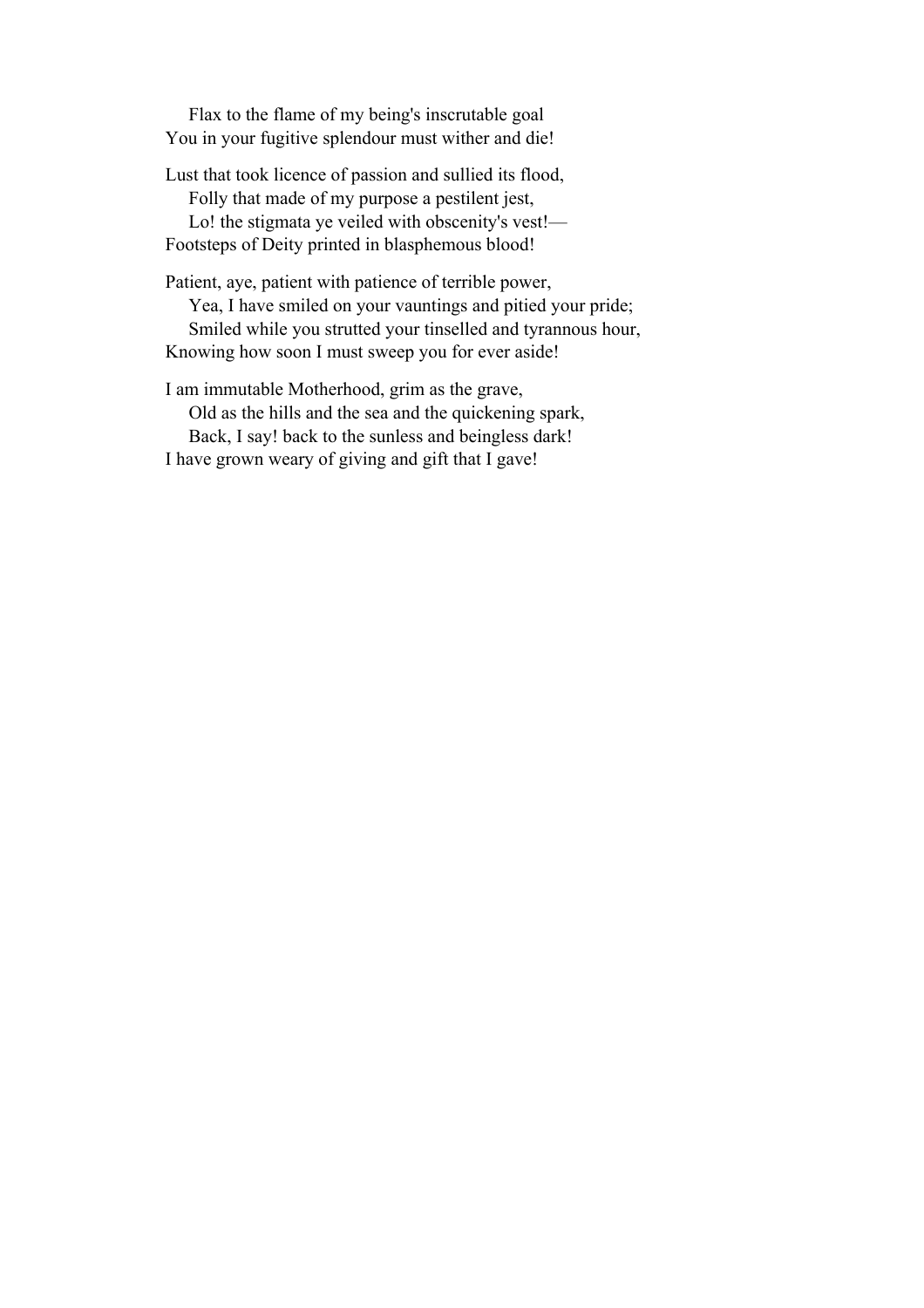### **Cicada Septemdecim**

The Seventeen Year Locust

DOES the locust remember when loud to blue heaven he sings With his fellows, from palpitant tree-tops, the season of dearth, Ere he rose like the phoenix, triumphant on scintillant wings. . . . Does the locust remember his durance in sorrowful Earth?

Did he dream, dungeoned deep in the darkness and silence of clay, Of a birth-star that beckoned him out of beneficent skies? Of the beat of a song in the heart of magnificent Day?

Of a shout at the gates of the morning, Hail! Sleeper, Arise!

And, Soul, shalt thou be as a locust that leaps to the sun Star-bright, empyreal with levin of exquisite breath, Enraptured with bliss of beatitude barely begun—

Shalt thou in thy glory remember this body of Death?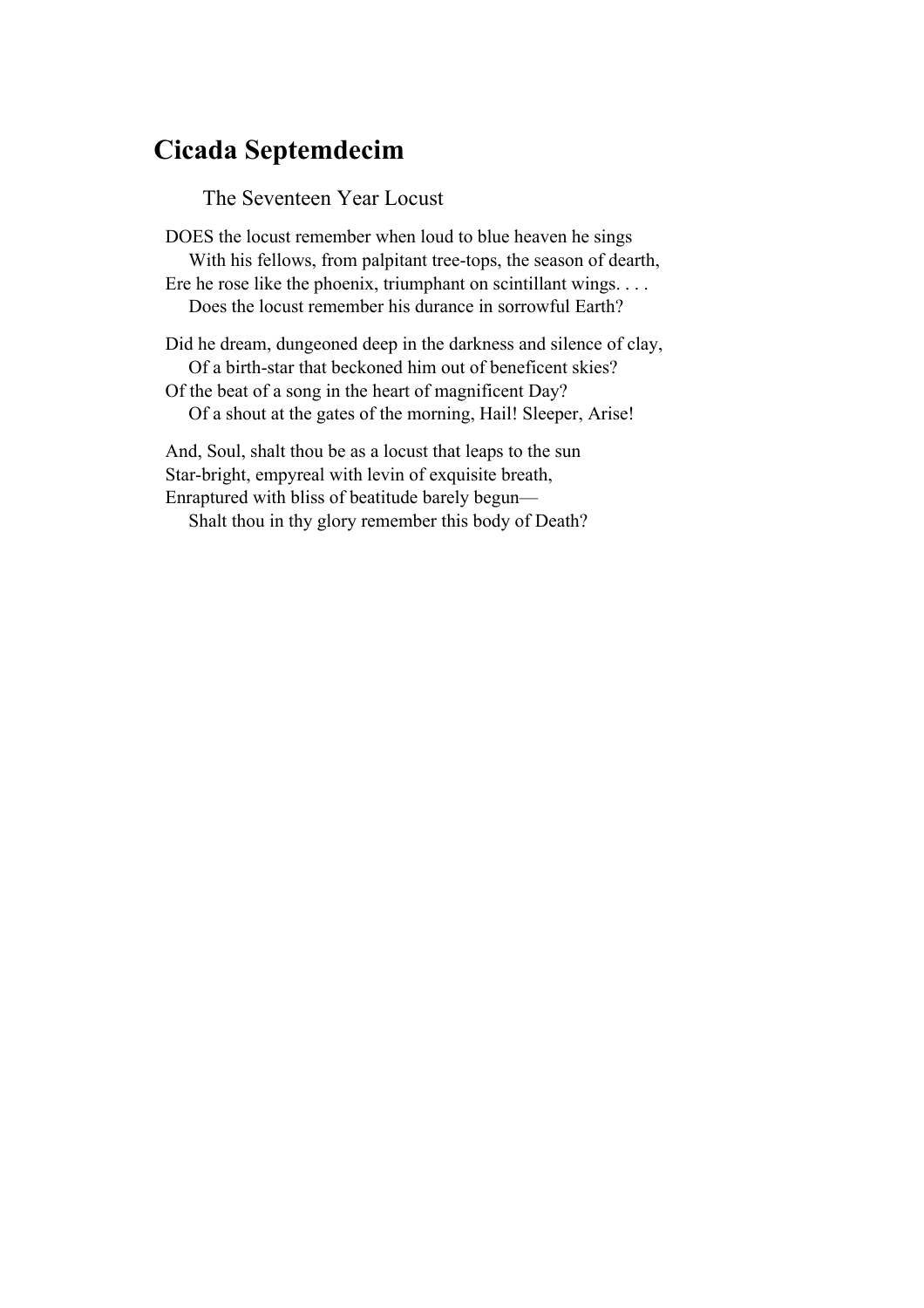#### **Ecce Homo!**

CHRIST of the Grecian brow and gracious lily hands, They bear his banner now through all earth's heathen lands. Christ of the Grecian brow that never knew despair, Or love or hope or that white wrath no craven soul may dare. Christ of the hermit's cell and painter's brooding brain, Who keeps o'er death and hell his eminent domain, Yea, Christ, Messiah, Prince of David's royal stem, Not Christ the Anarchist of old Jerusalem! Not Christ the Anarchist with fearless heart of youth, Who laid his manhood down to keep the gates of Truth! Jesus the Carpenter, the Man of Galilee, Who died for his faith's sake, nail-triced upon a tree! *He* gave not dole by dole the life he scorned to keep, Too fine, too brave a soul to stoop and part the heap. *He* knew the ache of toil, of rest the healing balm, And the kind touch of oil on his plane-blistered palm. *He* knew and felt it good—the clean grain running true In the sharp-scented wood as the keen blade sang through. *He* drank from earth and sun and all glad things the food That made his quick blood run, that made his manhood good. Laughter and wine and song, a woman's love-lit eye, All these he knew, he knew ere he went out to die— To die for a nobler dream than men had dreamed as yet, To lift a star to lead them far when his own star had set, To wake a marching song with syllables of fire, For the multitude that must find its rood on the hills of high desire. Passion and agony—ah God! he felt them too, Among his Syrian hills, beneath his Syrian blue. Passion and agony—what sense of bitter loss They know who hear with the heart's ear that cry upon the cross. Jesus the Carpenter, the Man of Galilee Who died for his faith's sake, nail-triced upon a tree! Who keep his faith to-day? All fearless souls and true Who thrill to walk his splendid way some high adventure through, Some high emprise of God, in courage and in faith, Knowing his lonely feet have trod the same strange way to death! Who keep his faith alway nor cry nor count the cost, Shall win for some diviner day a kingdom that was lost— The kingdom of the heart, which no man may remove, Whose law, of their dim dreams a part, is wholly God— and Love!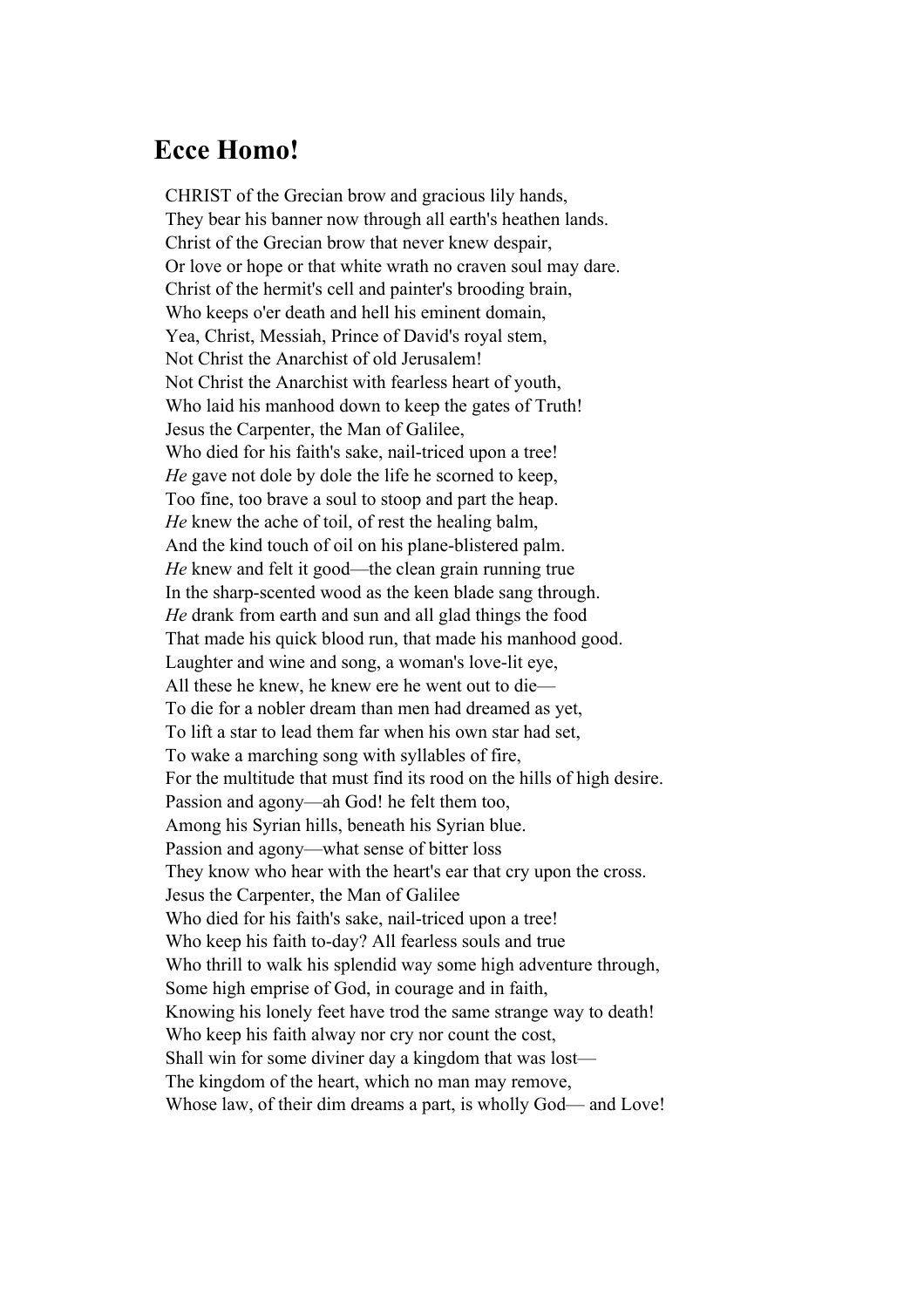# **Frangipanni**

KING'S gold and ivory beyond the dreams of avarice! Nor frankincense and myrrh, I ween, were ever sweet as this, Nor spell of jasmine wind at dawn when Earth and Heaven kiss. Frangipanni on a Brisbane lawn!

A voice for ever crying in the wilderness of years, Through broken arches of a dream's prophetic hopes and fears, Has grown articulate to-day to straining human ears. . . . Frangipanni on a Brisbane lawn!

Did Chance or Love ingenerate keep such argosy for prize From moneychangers in the gates, from toll of merchandise, That very God might set His seal of wonder in your eyes,

Frangipanni on a Brisbane lawn?

And I, a beggar in the street, of dross or dream denied, Might feel enchanted gates beneath a wizard hand swing wide On more than Caesar's empery or Midas' gilded pride. . . .

Frangipanni on a Brisbane lawn!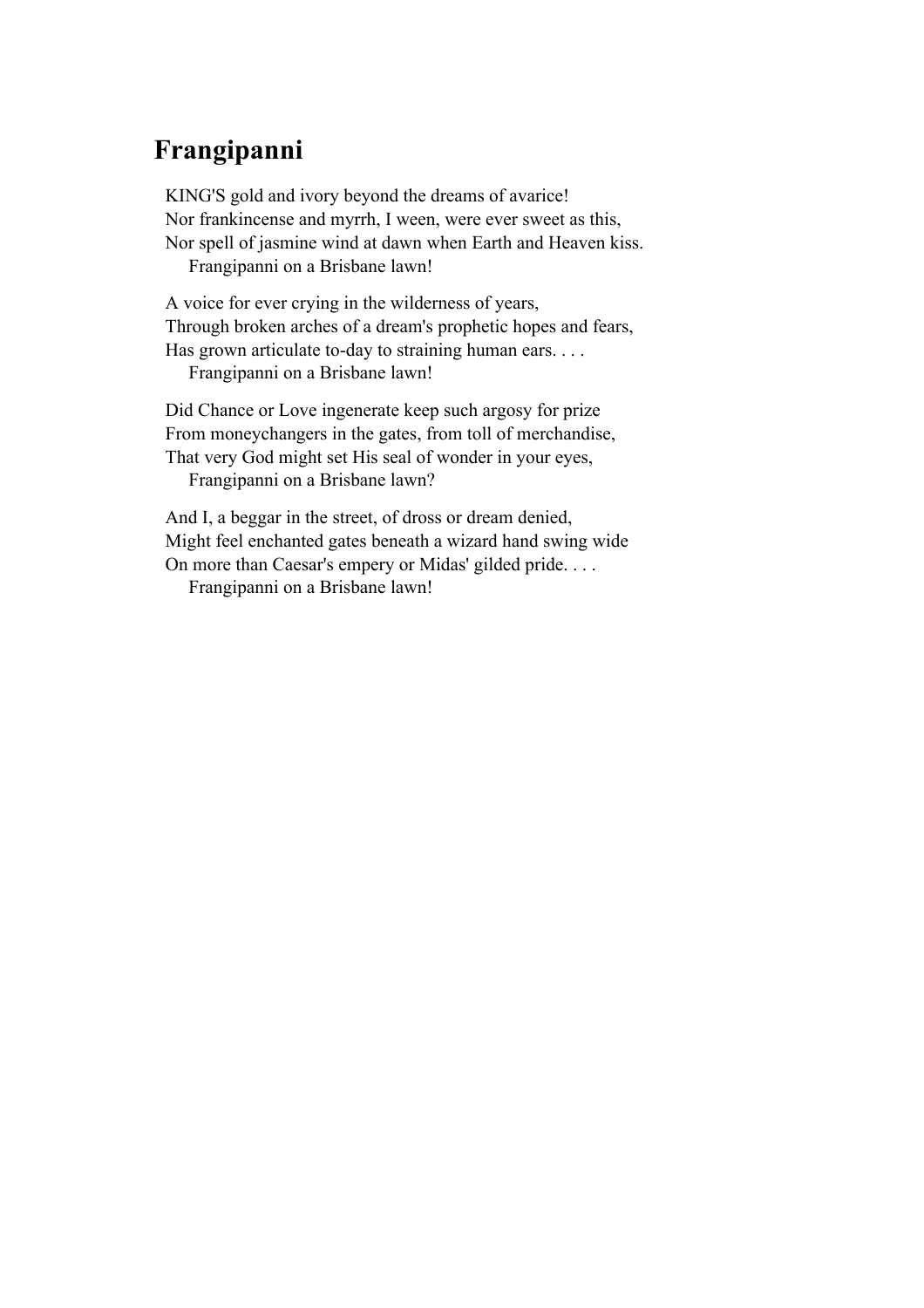### **Rainbows**

WHEN we were children they used to tell us God set His bow in the sky As a sign to His wildering waste of waters, Lest the world should be drowned thereby; And our hearts were glad when we saw His rainbow Breaking the clouds on high. And was it a ghost of the wee-folk whispered, Or a story at twilight told, That a leprechaun hid at the foot of the rainbow With a crock full of fairy gold— In the wistful, wonderful days of childhood Ere hope and the heart grew cold? So we chased the rainbows of days departed Through fields of a fadeless May, Light as thistledown, fleet as swallows, Wild as the wind at play; And the fairy gold at the foot of the rainbow Was ever a field away. Ah, ever since then in the changing seasons We've followed our rainbow, still Just a field away, and its bow above us, Its foot on the flinty hill— Song at the heart and a flame before us, Leading us, mind and will. Through tangled tracks of beliefs and doubtings, Through thicket and thorn and scathe, We've followed the gleam as it fled before us, A baffling, beautiful wraith. We've been chasing rainbows, mystical rainbows, For the gold of abiding faith. Through briar and brake, through the lone waste places, Heart-fain as a homing dove, With the lights of dream on our lifted faces A-yearn to the skies above, We've been chasing rainbows, magical rainbows, For the gold of enduring love. Through storm and stress of our blind Spring sowing, Through dreams of insurgent youth, Down strange, strong winds from her high hills blowing Discord unkind, uncouth,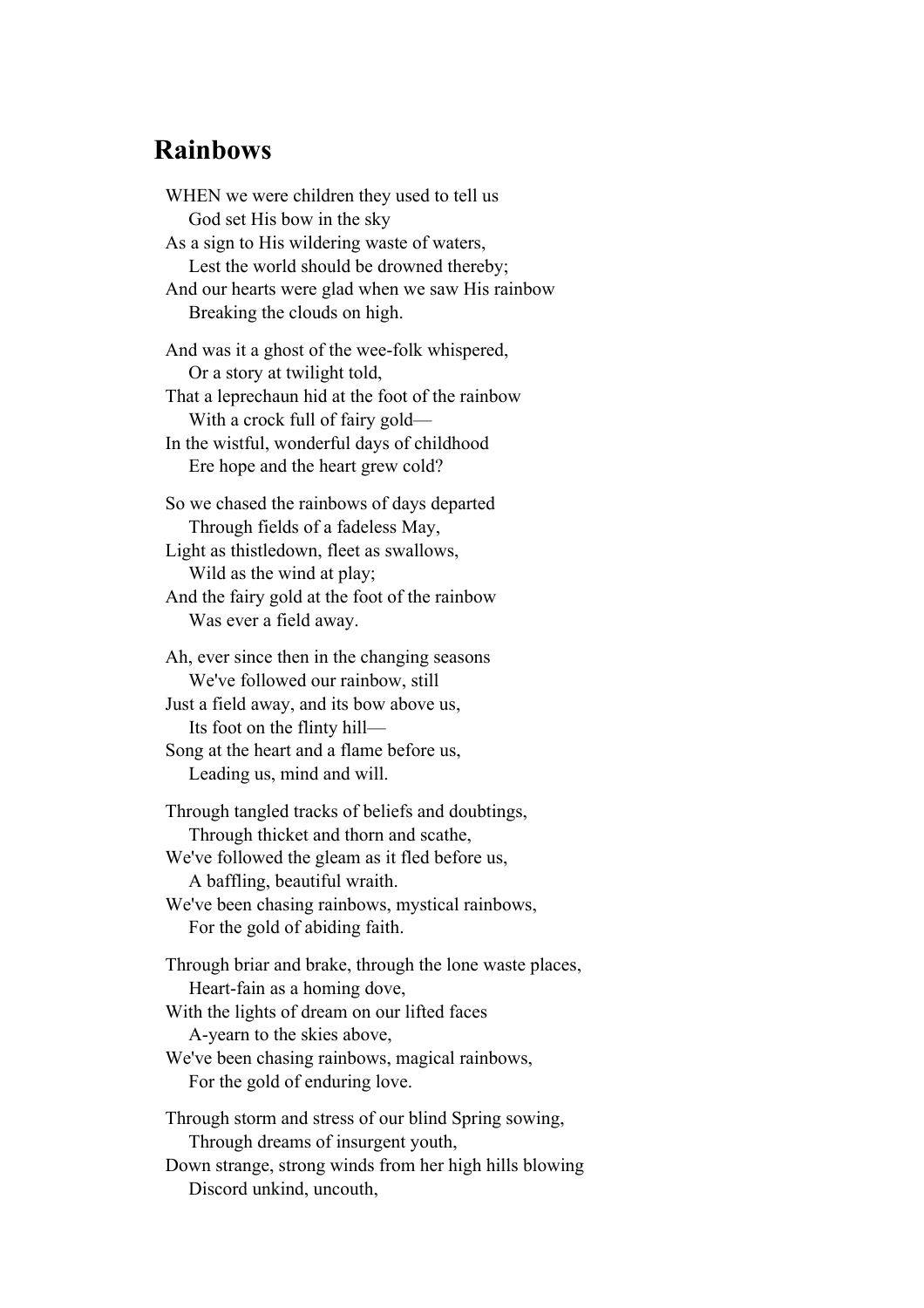We've been chasing rainbows, glorious rainbows, For the gold of eternal truth.

And, alas! in the years by the locust eaten, Where the lambent lotus gleams In the dusk, and the panthers of life are hidden By the sinister border streams, We've been chasing rainbows, pitiful rainbows, In the jungles of broken dreams!

O Laughter and Love, and O ears that hearken Their music, come well or ill,

All dreams must die and all days must darken Till dusk creeps over the hill.

Yet perhaps the rainbows were God's own rainbows? Perhaps there are fairies still?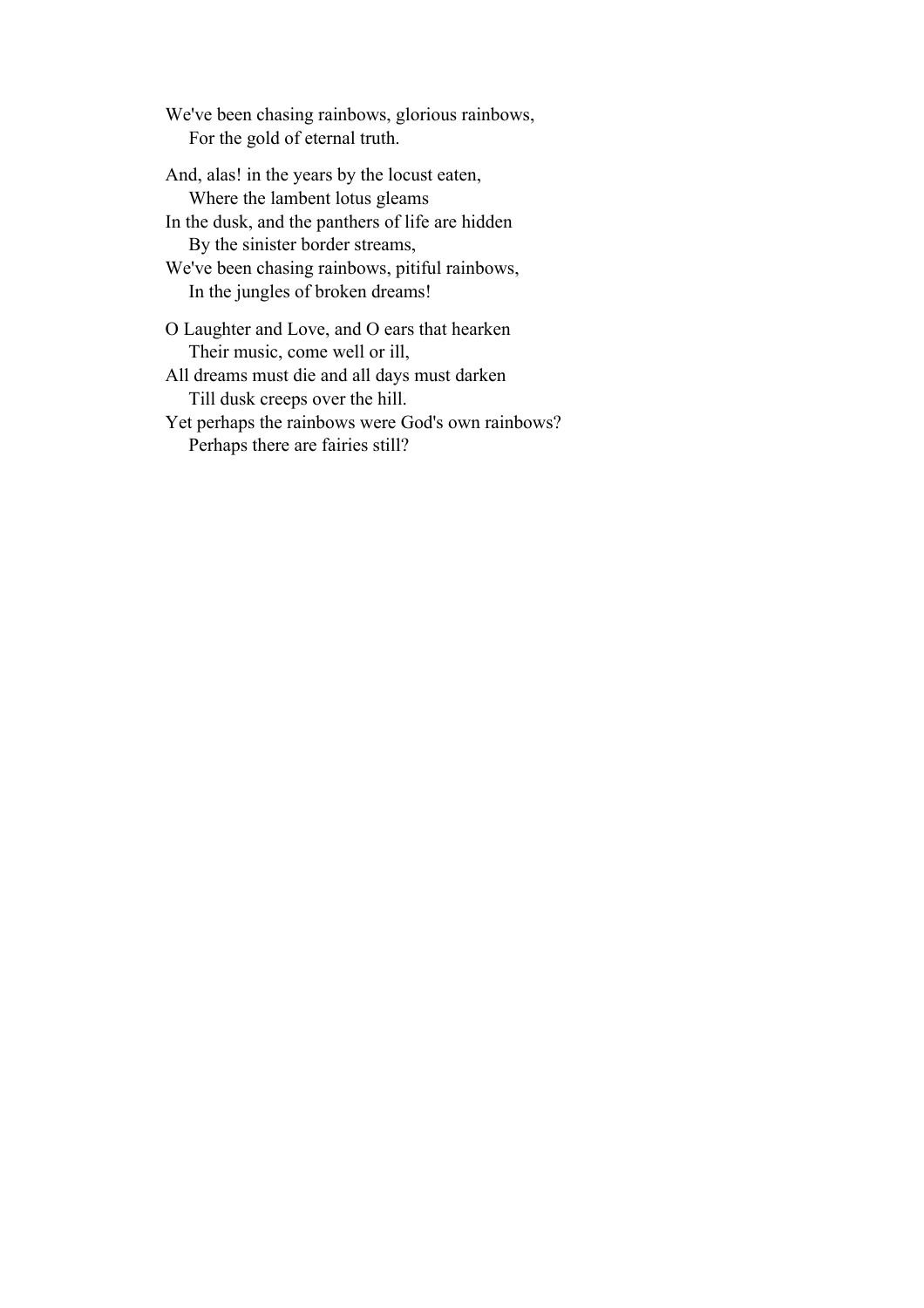# **The Valley**

THEY'VE ploughed it and harrowed it and planted it with maize, The low green valley by the river, I could not find my house of dreams where flag and tassel sways, Though I wandered there forever in an emptiness of days, In the low green valley by the river. There were nine rock ledges in a ragged stair of stone, In the low green valley by the river, And one that walked bare-footed through the wilderness alone, To see a reed-head shaken by a breath of The Unknown In the low green valley by the river. There were seven stone candles underneath the ragged stair In the low green valley by the river, There were seven stone candles and a multitude at prayer, Ah, would I could go back again and find them hidden there In the low green valley by the river. For the nine rock ledges were a ladder to the skies In the low green valley by the river, And the seven stone candles were the lamps of Paradise That angels lighted once, perhaps, for lonely human eyes In the low green valley by the river. They've ploughed you and harrowed you and planted you with maize, O Far Green Valley by the river!

But yours the wells of Morning where the hidden magic plays,

That will walk with me in fancy down the twilight of the days,

O Lost Green Valley by the river.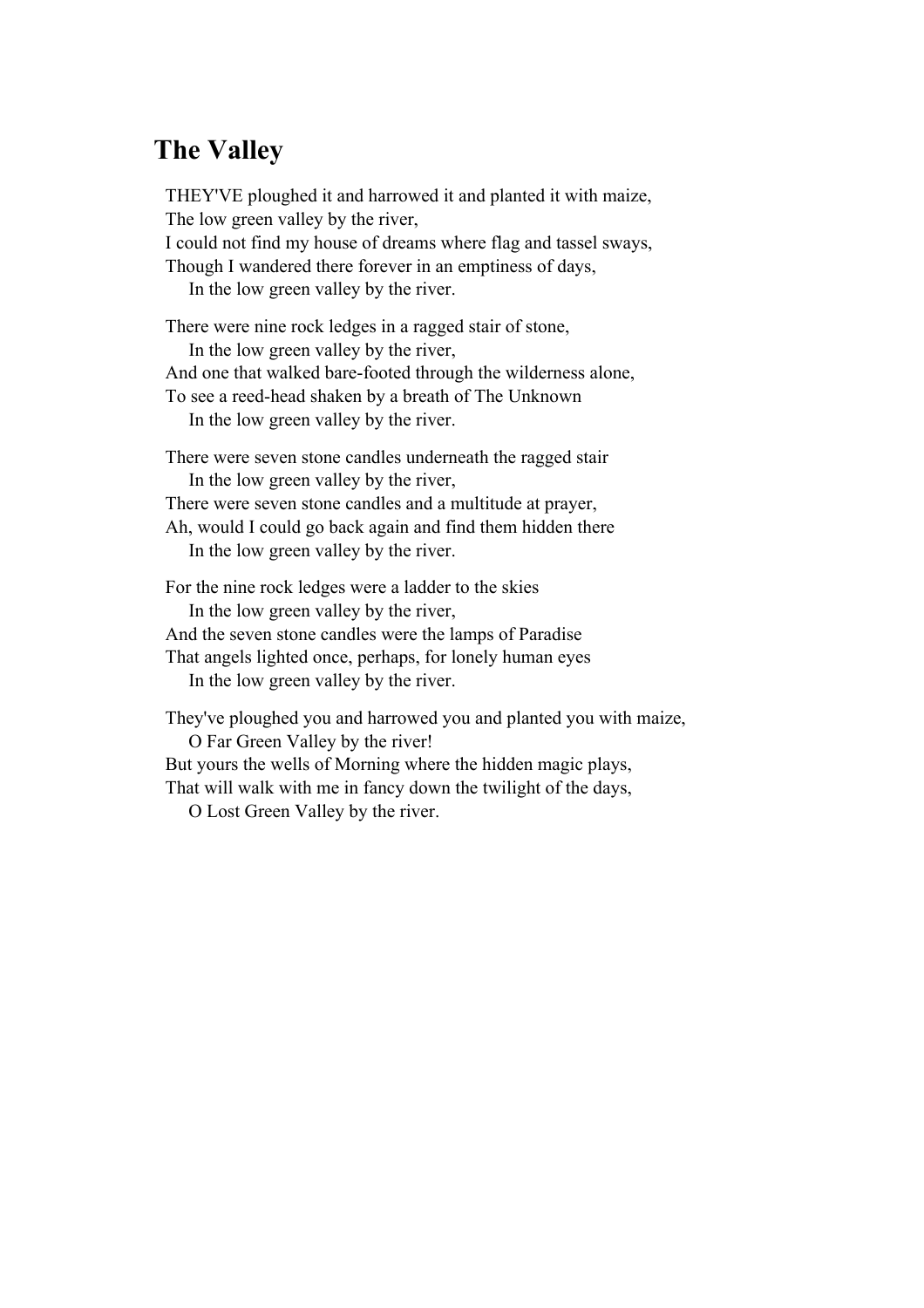## **Hold Fast to Thy Dream**

HOLD fast to thy dream, O Dreamer!

Hold fast to thy dream, for thy dream is greater than thee;

Of thy flesh and thy blood and thy spirit it is in truth, but more than the sum thereof. It is the live coal plucked from the altar to lay upon thy lips, to cleanse thee and to lift thee to the hill called Vision.

Hold fast to thy dream!

In the hour of gladness it shall be as a flower that bloometh beside thee, asking nothing, but giving thee its perfume.

Rejoice therefore, if good things come to thee, but forget not thy dream!

For in the hour of travail it shall be as one that comforteth,

As the beam of a lighthouse cleaving the dazzle of tropic lightning. As strong wine to him that fainteth by the way.

And if it needs be, sacrifice for thy dream—through the dark valley of evil days through all lies and the strange faces of unfamiliar truth. Though thy heart fail thee let thy dream be lifted to the stars for thy faith's sake—which is for God's sake;

Yea, if brother or friend or lover fail thee, grieve not long, for it is a little thing—not their unfaith, but thine, can cast thee down.

Hold fast to thy dream, O Dreamer!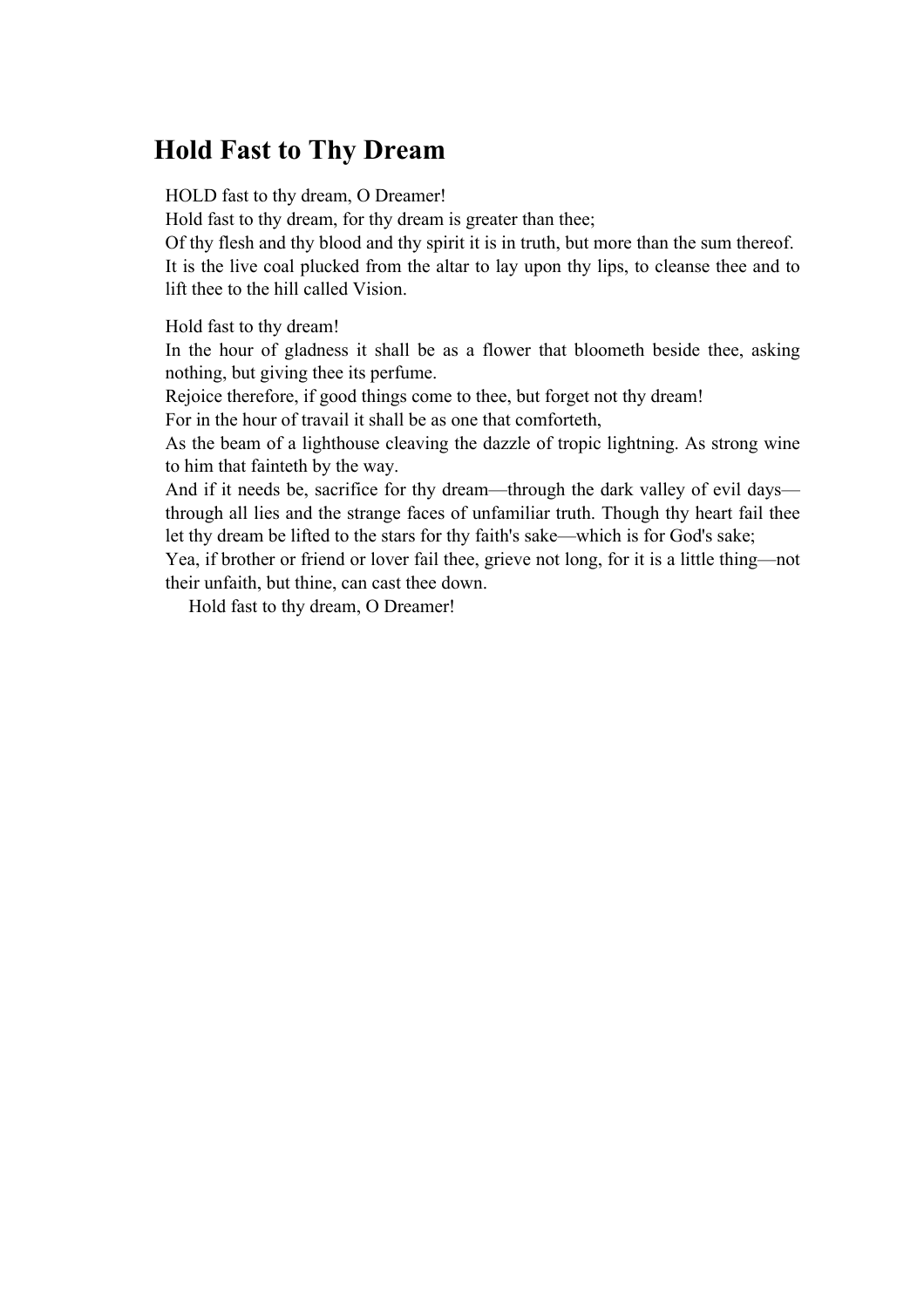### **As In A Glass Darkly**

RAIL not at ramparts reared with human hands, To break the bounds of petty human pride, Nor curse red War, nor pray for peace, nor chide Some puny princeling. Lo, in hidden hands Slow turns the glass from whence the pallid sands Of cosmic balance, trickling slow, decide The judgment of the gods. Poor Masks, ye hide Under your pageants their supreme commands! Beneath their rods the man-tides ebb and flow

Like seas beneath the moon. As Asia smote. . . . So (while Autochthon, dreamed within his cave And sank the West beneath the Orient wave). . . . Africa's fingers fumble at the throat Of that old Asia that laid Europe low!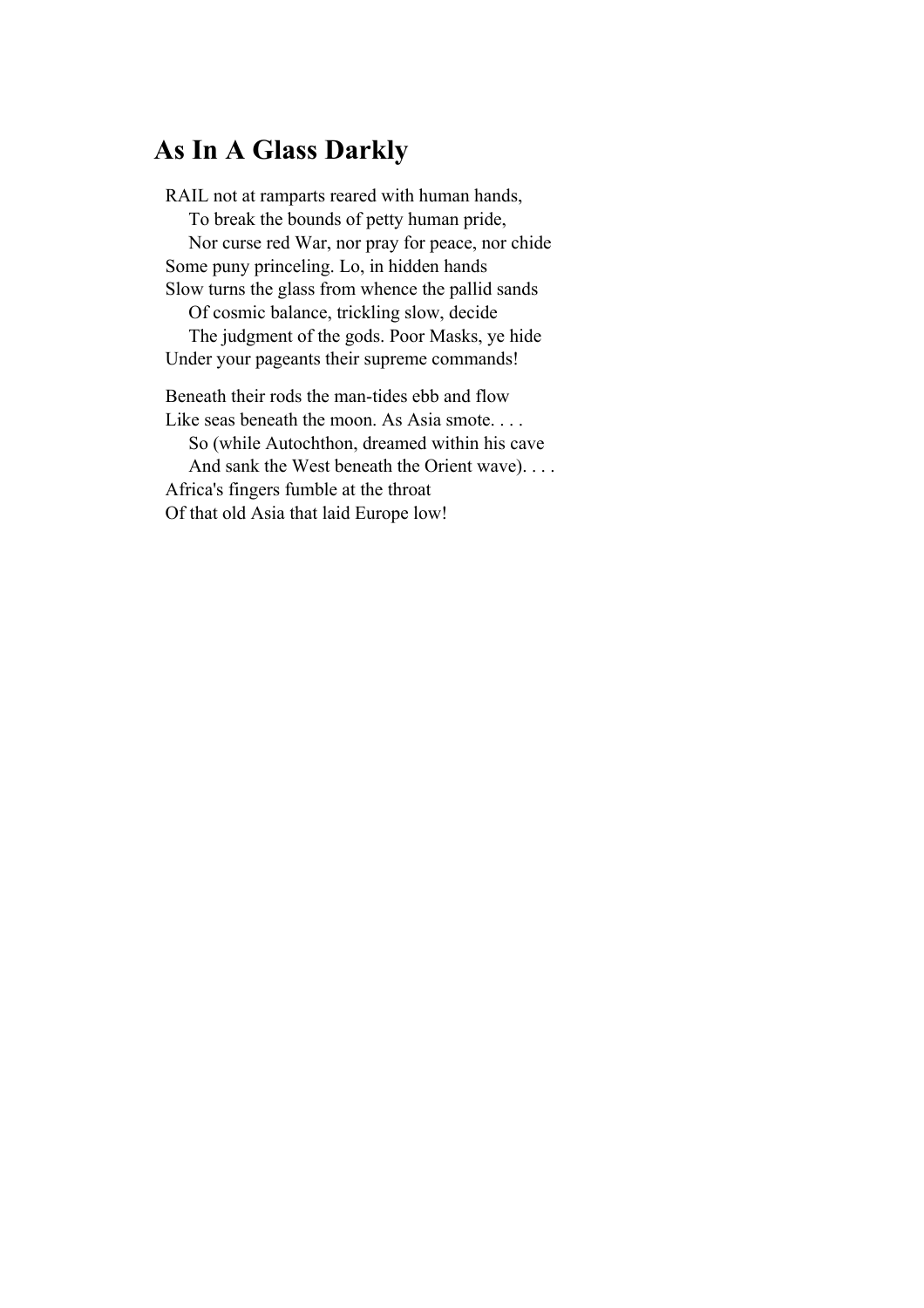## **Invocation**

GREAT Omnipresence! Pulse of star and clod! Rhythm of ocean! Beating heart of me, No lightest touch of mine but touches Thee, Unknown! Unknowable! whom men call God! Lion and lamb Thy hidden Law declare, Python and lily, dewdrop in the grass, And the great suns that prowl with feet of brass

About the inverted jungles of the air!

So near, and yet so far for faiths that wane,

 For love whose starved lamp, failing, flickers low; Speak! though Thy thunders shake the riven skies! Speak! though Thy lightnings blind me! so mine eyes

Have seen the Vision! so my heart shall know.... And knowing, rest; nor grieve nor doubt again!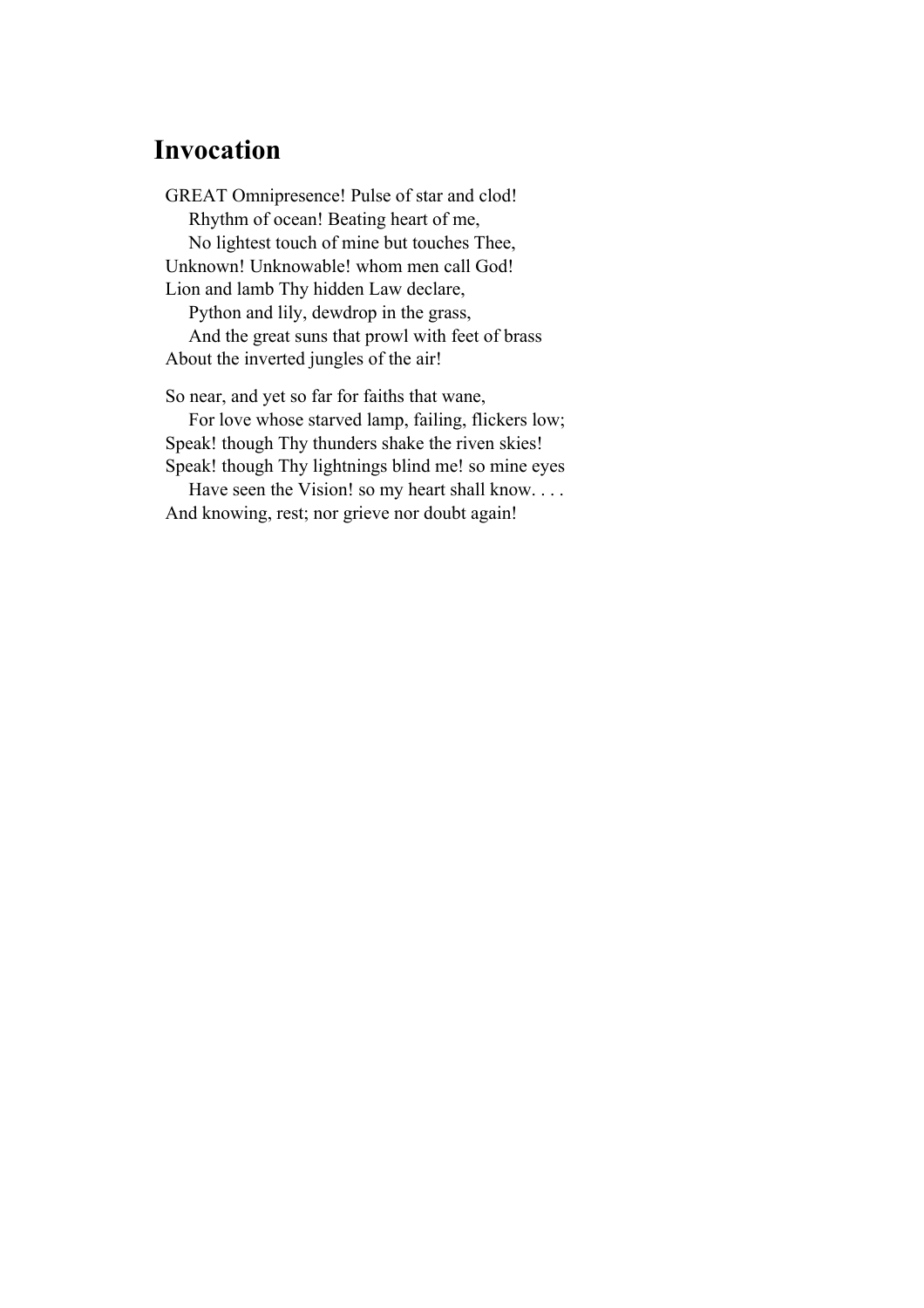### **The Drums**

 "*And if a man does not keep step with his fellows, it may be that he hears a different drummer*."

Thoreau

THE millions, to the drums they know, Their route march follow day by day, And witness dumbly, as they go, Unto their little gods of clay.

But drums there are the few men hear With wakened pulses leaping high For love that knows not how to fear, For faith that grudges not to die.

And he who hears, his life must take As dust within his hollowed hand, And fare, for his white vision's sake, An exile in a lonely land.

\* \* \* \* \*

Ah, still the drums are calling clear, Nor hidden drummer one may see. Yet some may hear him, now, and here— So Jesus heard in Galilee!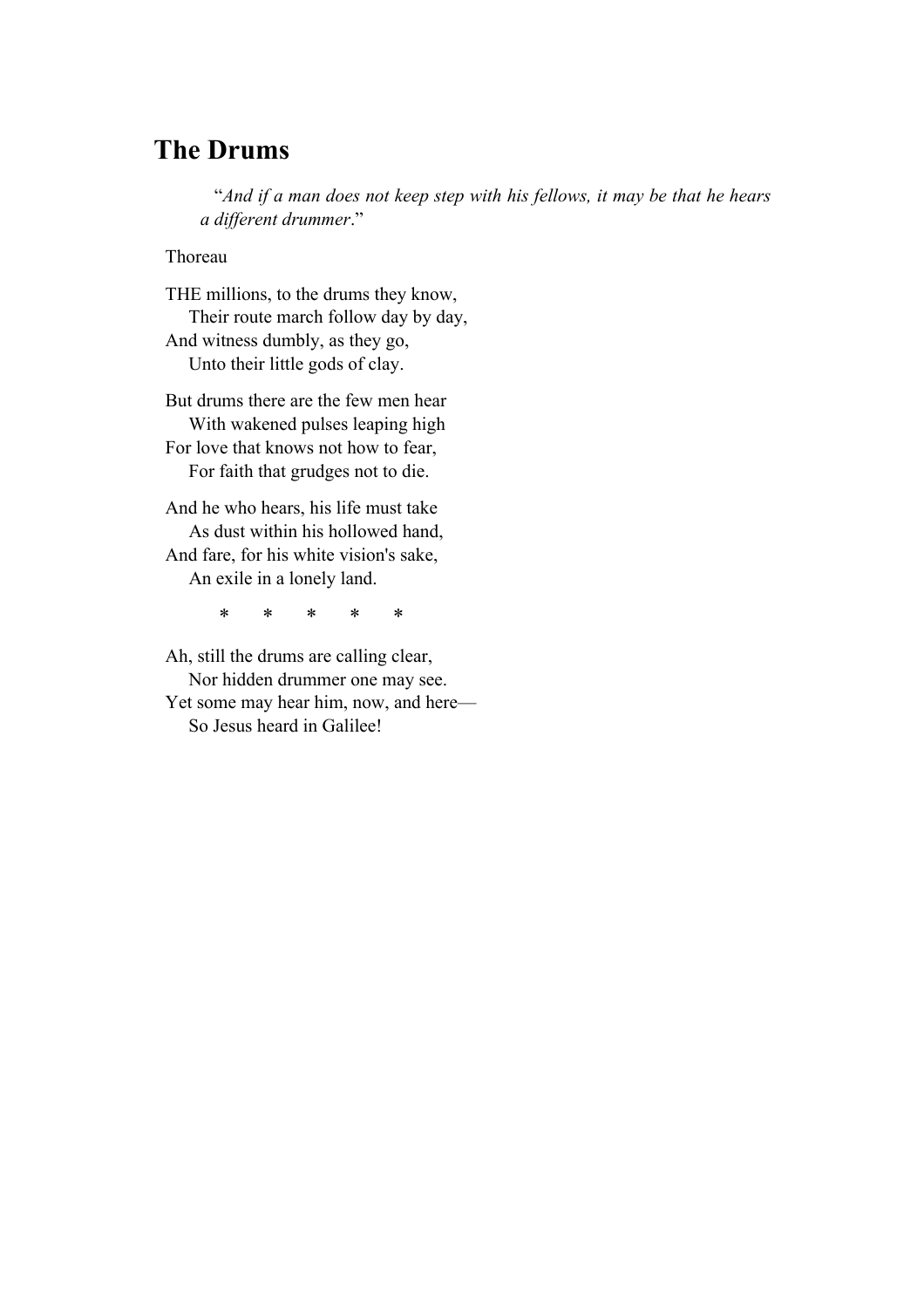## **Nostalgia**

WIND that blew by Flinders once From the sea wrack grey, Where the wan sea poppies blow, Weave your spell to-day! You that breathed on questing souls From a secret stair Some diviner gramarye Once when we were there. Brooding pines of Macedon Watching o'er the plain, Wake old music in my heart Soft as summer rain! Keep ye still one lovely thing Singing summers through? Whisper! Pines of Macedon! Ye that knew—that knew!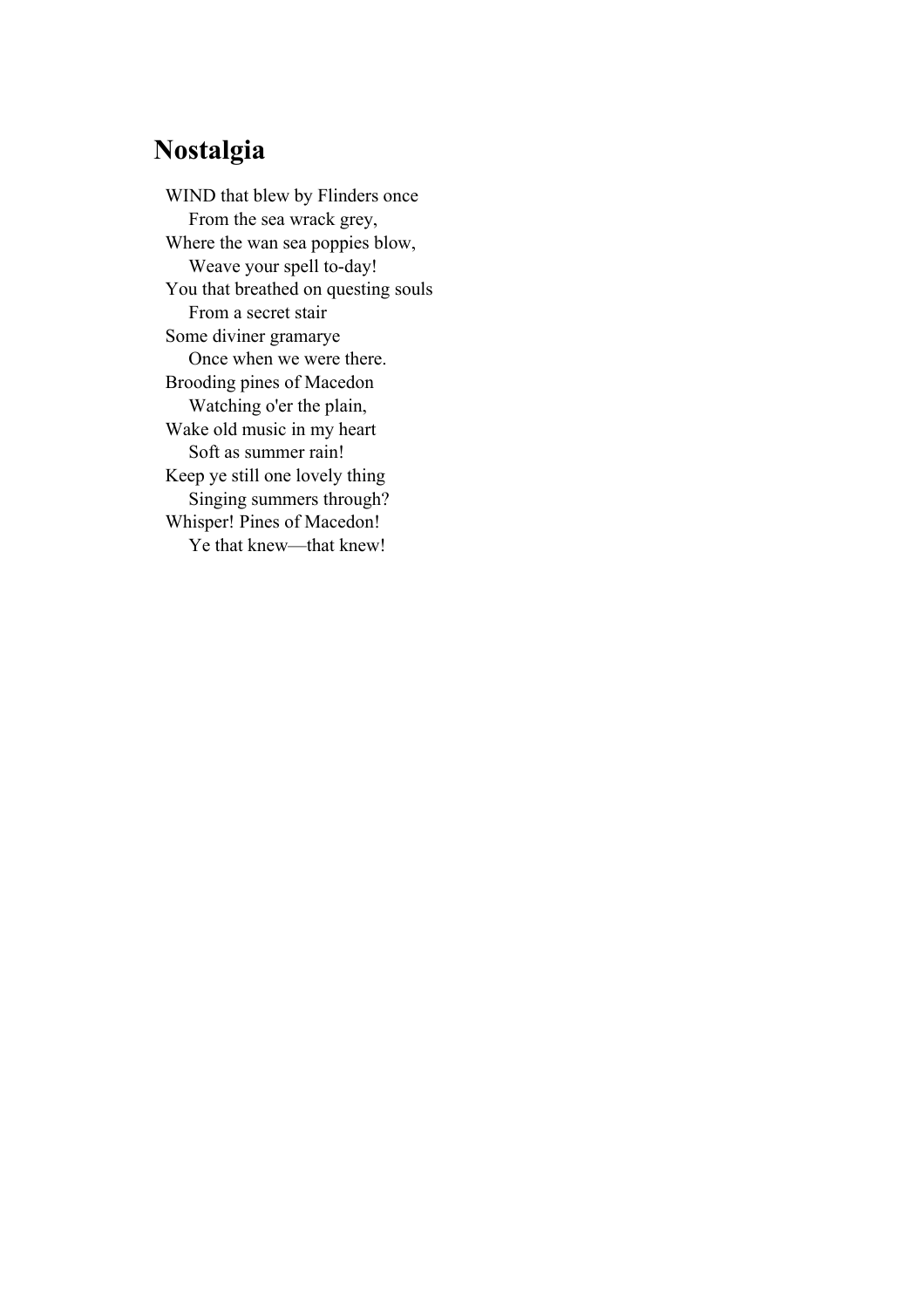#### **Dirge John Shaw Neilson**

GENTLY he walked with us, and gave of his spirit Magic of dusk and dusk and the inner voice of the rain, Gently he went from us and his place shall know him Never again!

Largesse of wind and wing and the dear faces Of hidden laughter he gave to us—these remain; But he who was priest of the altar of lovely places. . . . Never again!

Westward wheeling of swans' contralto crying, Deep intoning to deep—and the hushed refrain Of darkling sheoaks, banshee, and banshee sighing, Never again!

Desolate sweet song of sorrowing mountain thrushes From some dear dead September's castle in Spain— Lilting low croon of the river song in the rushes. . . . Never again!

Reed-sweet and delicate song of his sure finding Who has trod the way of the spirit and tasted pain He plucked from life—who shall know the gall of its binding Never again!

Last song, last silence, flooding the dark and failing Like a lost plover out on a windy plain. . . . We, earth-bound, sad, strain songward unavailing, Never again!

Swallows shall come, swallows for Spring's returning, Thrush answer thrush in the lull of the singing rain, But he shall sing of Heart's Desire and its yearning Never again!

He has gone hence to his own with the High Evangels, Who shall return to Earth from their white domain, Though we call, though we speak with the tongues of men and of angels, Never again!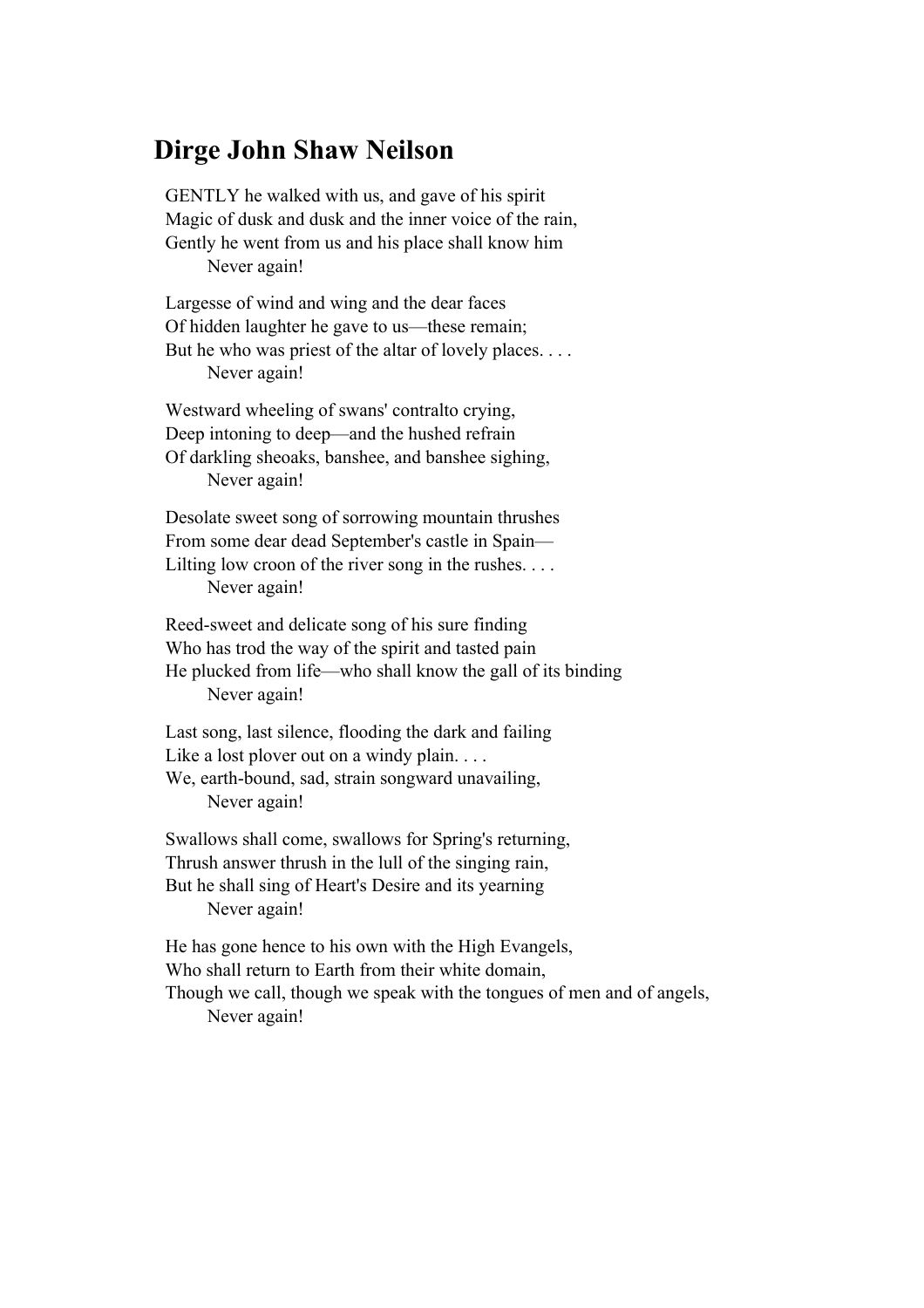### **I Am—Poetry**

 "*The wind bloweth where it listeth. . . . " but who knoweth whence it came or whither it goes*?

 I AM the wind. I am the sigh of the sheoaks, the whispering of tamarisks, the moan of the surf, the silence, deep-toned and immanent. Older than the hills am I, old as the wind that blew out of heaven to welcome the first dawn.

 I am Maya. I am Gramarye. Birth is mine, and death, sorrow and joy and hope. All men see me even though they be blind. All men hear me even though they be deaf. All men speak me even though they be dumb knowing not any of these things save through the spirit that is of the wind and, nameless.

 I am poetry!—whom poets speak of cunningly, not always perceiving the truth whose law I am. And they make images of me according to their comprehension—dressing them with the fabrics of their fancy as it seems good to them—making them goddess or hoyden as their mood chances but their servant always.

 And they make new fashions for their images, even as the tailors and mantle-makers do, and they set them in their book-pages and survey them as window-dressers do, saying, "It is a good show!" But bye and bye they tire of these creations of their imagination, and they devise yet others, saying, "Let us make a new display, let us make something that will clamour of the day we live in!"

 Assonance and dissonance, syncopation and *vers libre* are some of the materials that they jumble with such consummate confusion as to baffle even the elite.

 And to the Forum come the critics, dressed in much solemnity and great show of wisdom, and they pass certain judgments—so that jealousy and bitterness run riot, and the day is one of failure and futility.

 Oh, Poets! Oh, Poet! Behind these shadows still am I—Poetry, who can be slave of no man for my truth's sake.

 Ye are wearied in the multitude of your counsels, in the contradiction of the window-shows, in the perversties of the printed page.

 Get ye into the wilderness and fast, and listen to the winds and mark the coming and the going of the birds, dawn and sunset and moonrise and the white procession of the stars.

 Behold the tongues of the wilderness are very many, and they speak truth, very bitter truth, salted with fire for your soul's chastening. Learn of